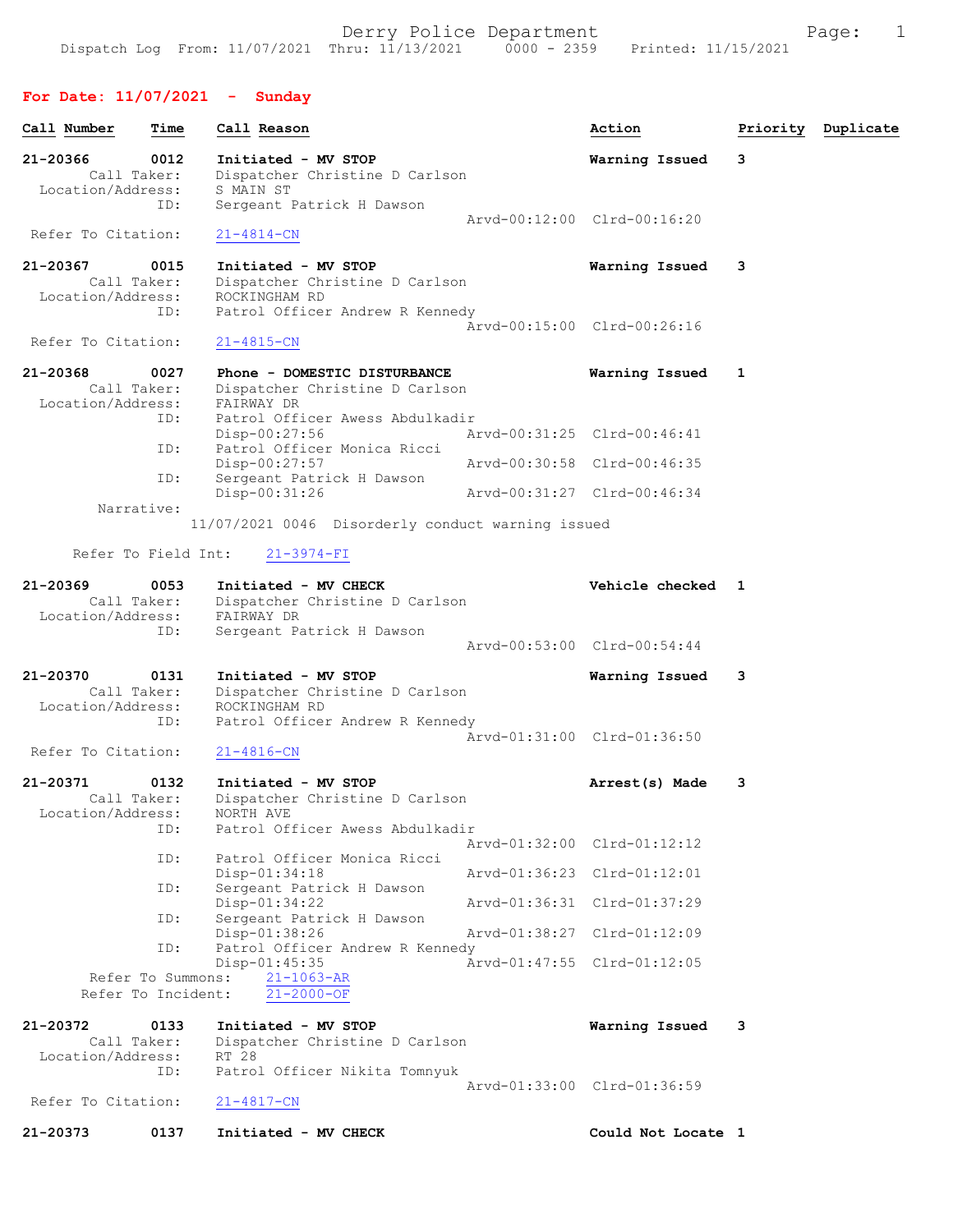|                                                      | Dispatch Log From: 11/07/2021 Thru: 11/13/2021 0000 - 2359 Printed: 11/15/2021                                | Derry Police Department |                             |              | Page: | 2 |
|------------------------------------------------------|---------------------------------------------------------------------------------------------------------------|-------------------------|-----------------------------|--------------|-------|---|
| Call Taker:<br>Location/Address:                     | Dispatcher Christine D Carlson<br>E BROADWAY                                                                  |                         |                             |              |       |   |
| ID:                                                  | Sergeant Patrick H Dawson                                                                                     |                         | Arvd-01:37:00 Clrd-01:38:17 |              |       |   |
| 21-20374<br>0153<br>Call Taker:<br>Location:         | Phone - DEPARTMENT INFO<br>Dispatcher Christine D Carlson<br>[MHT] ELLIOT HOSPITAL                            |                         | Report Taken                | 3            |       |   |
| ID:<br>Narrative:                                    | Patrol Officer Nikita Tomnyuk<br>$Disp-01:12:32$                                                              |                         | Arvd-01:34:53 Clrd-02:00:08 |              |       |   |
|                                                      | 11/07/2021 0112 Picking up sex assault kit                                                                    |                         |                             |              |       |   |
| Refer To Incident:                                   | $21 - 2001 - OF$                                                                                              |                         |                             |              |       |   |
| 21-20375<br>0506<br>Call Taker:<br>Location/Address: | Initiated - MV STOP<br>Dispatcher Christine D Carlson<br>N MAIN ST                                            |                         | Summons Issued              | 3            |       |   |
| ID:<br>ID:                                           | Patrol Officer Andrew R Kennedy<br>Patrol Officer Monica Ricci                                                |                         | Arvd-05:06:00 Clrd-05:23:23 |              |       |   |
| Refer To Citation:<br>Refer To Citation:             | Disp-05:08:56<br>$21 - 4819 - CN$<br>$21 - 816 - 002027$                                                      |                         | Arvd-05:08:56 Clrd-05:12:03 |              |       |   |
| 21-20376<br>0526                                     | Initiated - MV STOP                                                                                           |                         | Warning Issued              | 3            |       |   |
| Call Taker:<br>Location/Address:<br>ID:              | Dispatcher Christine D Carlson<br>S MAIN ST<br>Patrol Officer Nikita Tomnyuk                                  |                         |                             |              |       |   |
| Refer To Citation:                                   | $21 - 4818 - CN$                                                                                              |                         | Arvd-05:26:00 Clrd-05:31:48 |              |       |   |
| 21-20377<br>0644<br>Call Taker:<br>Location/Address: | Phone - ASSIST OTHER AGENCY<br>Dispatcher Christine D Carlson<br>PARKLAND DR                                  |                         | <b>TRANSPORTED</b>          | 3            |       |   |
| ID:<br>Dispatched By:<br>Arrived By:                 | Patrol Officer Nicholas M Granville<br>Disp-06:54:49<br>Dispatcher Jess W Arcand<br>Dispatcher Jess W Arcand  |                         | Arvd-06:57:28 Clrd-07:17:36 |              |       |   |
| Cleared By:<br>ID:<br>Dispatched By:                 | Dispatcher Jess W Arcand<br>Patrol Officer Timothy J Underhill<br>$Disp-06:54:55$<br>Dispatcher Jess W Arcand |                         | Arvd-06:57:26 Clrd-07:16:37 |              |       |   |
| Arrived By:<br>Cleared By:<br>ID:                    | Dispatcher Jess W Arcand<br>Dispatcher Jess W Arcand<br>Sergeant James M Belanger                             |                         |                             |              |       |   |
| Dispatched By:<br>Arrived By:<br>Cleared By:         | Disp-07:03:34<br>Dispatcher Jess W Arcand<br>Dispatcher Jess W Arcand<br>Dispatcher Jess W Arcand             |                         | Arvd-07:03:37 Clrd-07:16:35 |              |       |   |
| Narrative:                                           | 11/07/2021 0710 309 TRANSPORTING ONE TO W BROADWAY SM 35088                                                   |                         |                             |              |       |   |
| Narrative:                                           | 11/07/2021 0717 309 OFF AT W BROADWAY EM 35090                                                                |                         |                             |              |       |   |
| 21-20378<br>0732<br>Call Taker:<br>Location/Address: | Phone - ALARM, BURGLAR<br>Dispatcher Jess W Arcand<br>[DY 1041] MANCHESTER AVE                                |                         | <b>False Alarm</b>          | $\mathbf{1}$ |       |   |
| ID:<br>Cleared By:                                   | Patrol Officer Charles L Doherty<br>Disp-07:33:13<br>Lieutenant Michael T Muncey                              |                         | Arvd-07:34:51 Clrd-07:38:02 |              |       |   |
| ID:<br>Cleared By:<br>Narrative:                     | Patrol Officer Nicholas M Granville<br>Disp-07:33:15<br>Lieutenant Michael T Muncey                           |                         | Arvd-07:35:00 Clrd-07:38:11 |              |       |   |

Set off by employee

Refer To Field Int: 21-3916-FI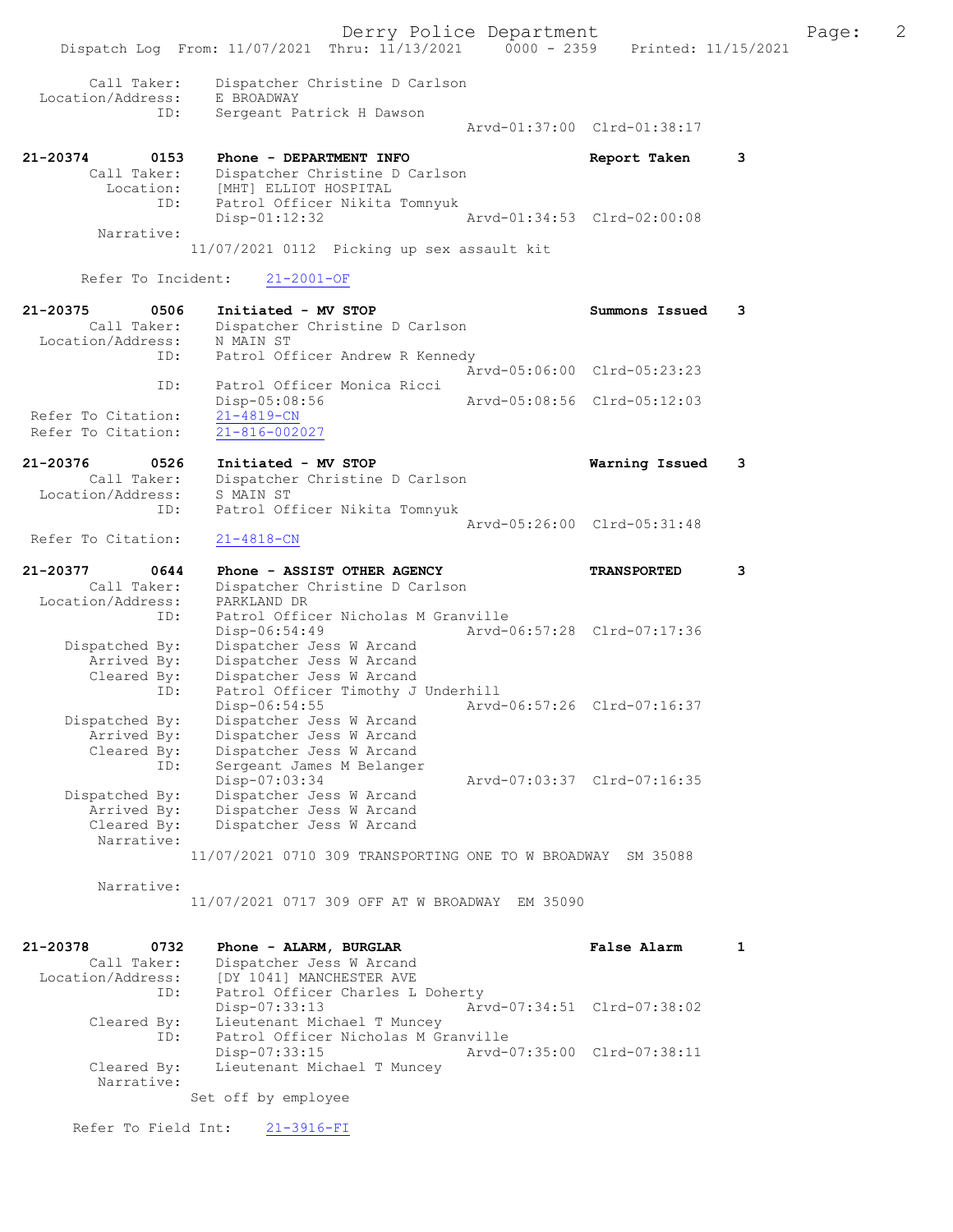21-20379 0739 Phone - ASSIST CITIZEN Assistance Rendered 3 Call Taker: Dispatcher Jess W Arcand Location/Address: LINLEW DR ID: Patrol Officer Charles L Doherty Disp-07:40:19 Arvd-07:45:07 Clrd-07:54:16 21-20380 0756 Initiated - FOLLOW-UP No Action Required 2 Call Taker: Dispatcher Jess W Arcand Location/Address: RT 111 ID: Patrol Officer Timothy J Underhill Arvd-07:56:00 Clrd-08:07:16<br>Cleared By: Lieutenant Michael T Muncey Lieutenant Michael T Muncey 21-20381 0841 Phone - SHOOTING COMPLAINT Services Rendered 2 Call Taker: Dispatcher Jess W Arcand Location/Address: WINDHAM RD + BERRY RD ID: Patrol Officer Timothy J Underhill<br>Disp-08:42:24 Arvd- Disp-08:42:24 Arvd-08:46:24 Clrd-09:08:09 ID: Patrol Officer Nicholas M Granville Disp-08:42:28 Arvd-08:47:40 Clrd-09:08:10 Refer To Field Int: 21-3929-FI 21-20382 0948 Phone - DISTURBANCE Services Rendered 1 Call Taker: Dispatcher Jess W Arcand Location/Address: PARKLAND DR ID: Patrol Officer Nicholas M Granville Disp-09:49:21 Arvd-09:52:08 Clrd-10:10:35 ID: Patrol Officer James M McClafferty Disp-09:49:23 Arvd-09:49:26 Clrd-10:10:32<br>ID: Sergeant James M Belanger Sergeant James M Belanger<br>Disp-09:52:10 Disp-09:52:10 Arvd-09:52:12 Clrd-10:05:46 Cleared By: Lieutenant Michael T Muncey Refer To Incident: 21-2002-OF 21-20383 1004 Phone - DOMESTIC DISTURBANCE Verbal in Nature 1 Call Taker: Dispatcher Jess W Arcand Location/Address: ENGLISH RANGE RD ID: Sergeant James M Belanger Disp-10:05:51 Arvd-10:10:03 Clrd-10:28:34 Dispatched By: Lieutenant Michael T Muncey Cleared By: Lieutenant Michael T Muncey ID: Patrol Officer Timothy J Underhill Disp-10:06:40 <br>Cleared By: Lieutenant Michael T Muncey<br>Cleared By: Lieutenant Michael T Muncey Cleared By: Lieutenant Michael T Muncey ID: Patrol Officer Charles L Doherty Disp-10:06:43 Arvd-10:09:44 Clrd-10:30:54 Refer To Incident: 21-2003-OF 21-20384 1022 Initiated - MV CHECK 1 21-20384 Vehicle checked 1 Call Taker: Dispatcher Jess W Arcand Location/Address: BACK CHESTER RD ID: Patrol Officer James M McClafferty Arvd-10:22:00 Clrd-10:27:13 21-20385 1038 911 - ABANDONED 911 Services Rendered 1 Call Taker: Dispatcher Jess W Arcand Location/Address: POND VIEW DR ID: Patrol Officer James M McClafferty Disp-10:39:29 Arvd-10:44:04 Clrd-10:47:45 ID: Patrol Officer Timothy J Underhill Disp-10:39:31 Clrd-10:40:41 21-20386 1104 Phone - SUSPICIOUS ACTIVITY Services Rendered 2 Call Taker: Dispatcher Jess W Arcand Location/Address: ASHLEIGH DR ID: Patrol Officer Charles L Doherty Disp-11:15:45 Arvd-11:22:48 Clrd-11:35:56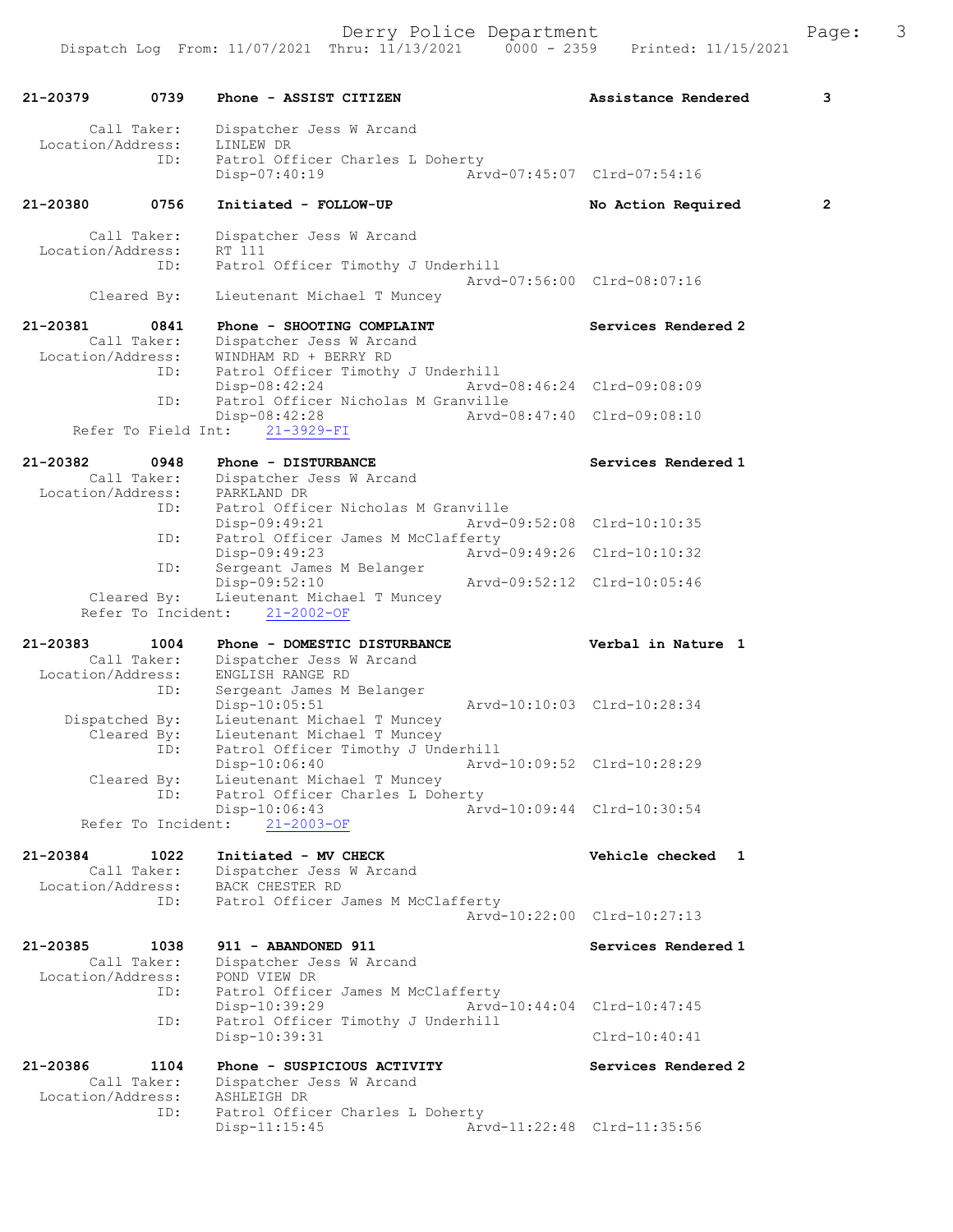Derry Police Department The Rage: 4 Dispatch Log From: 11/07/2021 Thru: 11/13/2021 0000 - 2359 Printed: 11/15/2021 Refer To Field Int: 21-3925-FI 21-20387 1122 Initiated - FOLLOW-UP No Action Required 2 Call Taker: Dispatcher Jess W Arcand Location/Address: ISLAND POND RD ID: Patrol Officer Timothy J Underhill Arvd-11:22:00 Clrd-11:34:52 21-20388 1133 Phone - SUSPICIOUS ACTIVITY Services Rendered 2 Call Taker: Dispatcher Jess W Arcand Location/Address: ROCKINGHAM RD ID: Patrol Officer Timothy J Underhill<br>Disp-11:35:32 Arvd- Disp-11:35:32 Arvd-11:39:59 Clrd-11:45:14 ID: Patrol Officer James M McClafferty Disp-11:35:35 <br>ht: 21-3928-FI <br>Arvd-11:40:40 Clrd-11:45:12 Refer To Field Int: 21-20389 1200 Initiated - FOLLOW-UP No Action Required 2 Call Taker: Dispatcher Jess W Arcand Location/Address: MUNICIPAL DR<br>TD: Patrol Office Patrol Officer Nicholas M Granville Arvd-12:00:00 Clrd-12:34:15 21-20390 1227 Phone - SHOOTING COMPLAINT Could Not Locate 2 Call Taker: Dispatcher Jess W Arcand Location/Address: FAITH DR ID: Patrol Officer James M McClafferty<br>Disp-12:34:57 hrvd-12:41:26 Clrd-12:44:36 Disp-12:34:57 Narrative: 11/07/2021 1227 LOUD SHOTS HEARD IN THE AREA 21-20391 1230 Phone - ALARM, BURGLAR FALSE Ralse Alarm 1 Call Taker: Dispatcher Jess W Arcand Location/Address: [DY 3635] CRYSTAL AVE ID: Patrol Officer Nicholas M Granville Disp-12:34:31 Arvd-12:38:38 Clrd-12:39:36<br>TD: Patrol Officer Charles L Doberty Patrol Officer Charles L Doherty<br>Disp-12:34:33 Art p-12:34:33 <br>
<u>21-3917-FI</u> Arvd-12:36:09 Clrd-12:39:38 Refer To Field Int:  $\frac{21-3917-FI}{21-3926-FI}$ Refer To Field Int: 21-20392 1231 Phone - ALARM, BURGLAR Cancelled Prior to Arrival 1 Call Taker: Dispatcher Jess W Arcand Location/Address: MYLES DR 21-20393 1253 Initiated - FOLLOW-UP No Action Required 2 Call Taker: Dispatcher Jess W Arcand Location/Address: MUNICIPAL DR ID: Patrol Officer Timothy J Underhill Arvd-12:53:00 Clrd-12:58:49 21-20394 1303 911 - MV ACCIDENT 1 1203 Report Taken 1<br>Call Taker: Dispatcher Jess W Arcand Dispatcher Jess W Arcand Call Ianoi. . ....<br>Location/Address: MANCHESTER RD<br>ID: Patrol Officer Patrol Officer Charles L Doherty Disp-13:04:07 Arvd-13:05:30 Clrd-13:42:06<br>ID: Patrol Officer James M McClafferty Patrol Officer James M McClafferty<br>Disp-13:04:09 Arvd-Disp-13:04:09 Arvd-13:05:42 Clrd-13:42:08<br>ID: Sergeant James M Belanger Sergeant James M Belanger<br>Disp-13:07:04 Disp-13:07:04 Arvd-13:07:06 Clrd-13:07:14<br>ID: Sergeant James M Belanger Sergeant James M Belanger<br>Disp-13:07:15 Disp-13:07:15 Arvd-13:09:38 Clrd-13:21:04 Narrative:

11/07/2021 1310 AAA NOTIFIED AND RESPONDING FOR NH MC Z7461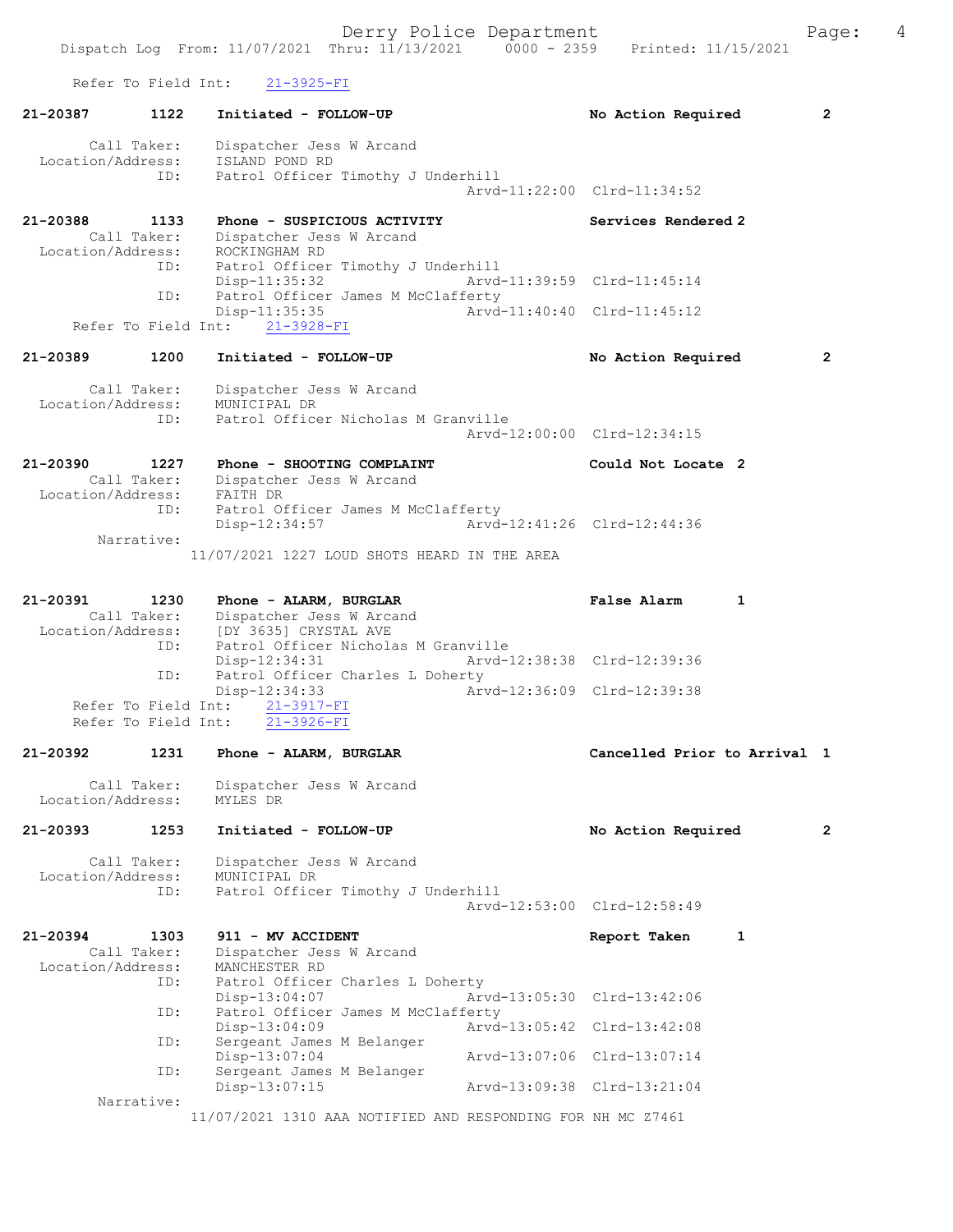Derry Police Department Fage: 5 Dispatch Log From: 11/07/2021 Thru: 11/13/2021 0000 - 2359 Printed: 11/15/2021 Narrative: 11/07/2021 1332 AAA ON SCENE Narrative: 11/07/2021 1341 REPORTABLE. DONNELLY VS ROADSIDE Refer To Accident: 21-560-AC 21-20395 1336 Phone - ASSIST CITIZEN ADVICE GIVEN 3 Call Taker: Dispatcher Jess W Arcand Location/Address: HOPE HILL RD ID: Patrol Officer Nicholas M Granville<br>Disp-13:37:18 Arvd-1 Disp-13:37:18 Arvd-13:46:10 Clrd-14:00:20 21-20396 1528 Initiated - MV STOP Warning Issued 3 Call Taker: Dispatcher Christina L Power Location/Address: TSIENNETO RD ID: Patrol Officer Nathan S Lavoie Arvd-15:28:00 Clrd-15:38:32 Refer To Citation: 21-4821-CN 21-20397 1551 Phone - ERRATIC OPERATION Warning Issued 2 Call Taker: Dispatcher Christina L Power Location/Address: N MAIN ST ID: Patrol Officer Samuel J Troy Disp-15:52:20 Arvd-15:53:47 Clrd-16:17:38 ID: Patrol Officer Charles L Doherty<br>Disp-15:53:48 Arvd-15:53:52 Clrd-16:02:04<br>ID: Patrol Officer Sara R Joyce<br>Arvd-16:01:59 Clrd-16:17:40 Disp-15:53:48 Arvd-15:53:52 Clrd-16:02:04 ID: Patrol Officer Sara R Joyce Disp-16:01:57 Arvd-16:01:59 Clrd-16:17:40 Patrol Officer Michael P Accorto Refer To Citation: Narrative: stopping on Manchester Rd 21-20398 1555 Initiated - SUBPOENA DELIVERY Not Served 1 Call Taker: Dispatcher Christina L Power Location/Address: OVERLEDGE DRIVE EXT ID: Patrol Officer Nathan S Lavoie Arvd-15:55:00 Clrd-15:59:13 21-20399 1623 Initiated - FOLLOW-UP Cleared 2 Call Taker: Dispatcher Christina L Power Location/Address: MANCHESTER RD ID: Patrol Officer Samuel J Troy Arvd-16:23:00 Clrd-16:29:44 21-20400 1643 Initiated - MV STOP Warning Issued 3 Call Taker: Dispatcher Christina L Power Location/Address: POND RD ID: Patrol Officer Nathan S Lavoie Arvd-16:43:00 Clrd-16:50:00<br>
21-4823-CN Refer To Citation: 21-20401 1649 Radio - OHRV COMPLAINT 1999 Cone on Arrival 1 Call Taker: Patrol Officer Kevin L Davies Location/Address: NORMAN DR ID: Patrol Officer Sara R Joyce Disp-16:50:28 Arvd-16:56:57 Clrd-16:56:59 Patrol Officer Michael P Accorto Arrived By: Dispatcher Christina L Power Cleared By: Dispatcher Christina L Power Narrative: go kart speeding up and down the road 21-20402 1651 Radio - SUBPOENA DELIVERY Not Served 1 Call Taker: Patrol Officer Kevin L Davies Location/Address: [DY 3721] MANCHESTER RD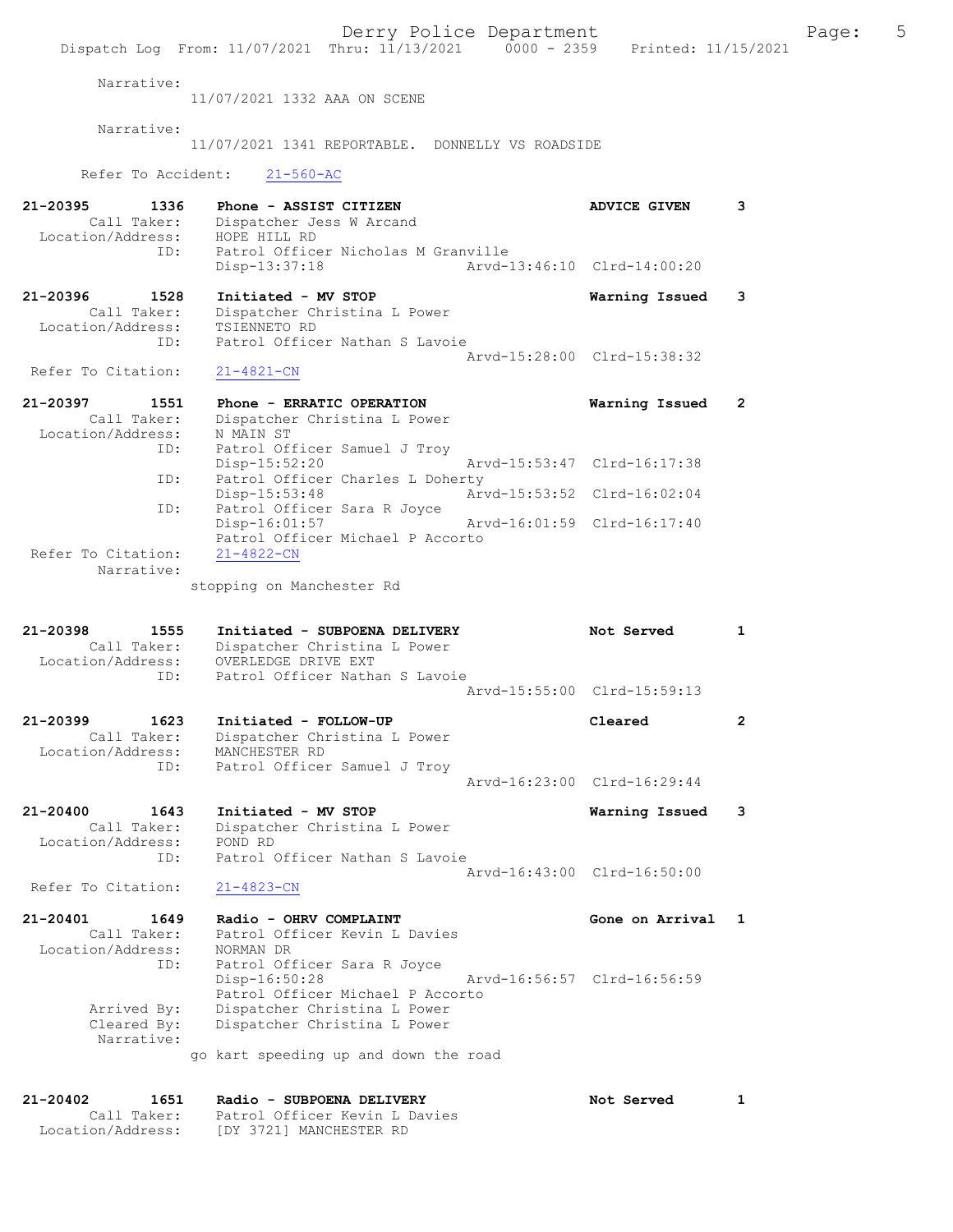|  | Dispatch Log From: 11/07/2021 Thru: 11/13/2021 | $0000 - 2359$ Printed: $11/15/2021$ |
|--|------------------------------------------------|-------------------------------------|
|  |                                                |                                     |

| Patrol Officer Samuel J Troy             |                             |  |
|------------------------------------------|-----------------------------|--|
| Disp-16:51:54                            | Arvd-16:51:56 Clrd-16:57:45 |  |
| Cleared By: Dispatcher Christina L Power |                             |  |

| 21-20403<br>1750          |     | Phone - ALARM (OTHER)            |                             | False Alarm                 |  |
|---------------------------|-----|----------------------------------|-----------------------------|-----------------------------|--|
| Call Taker:               |     | Patrol Officer Kevin L Davies    |                             |                             |  |
| Location/Address:         |     | [DY 231] TSIENNETO RD            |                             |                             |  |
|                           | ID: | Patrol Officer Nathan S Lavoie   |                             |                             |  |
|                           |     | $Disp-17:52:21$                  | Arvd-17:52:27 Clrd-18:50:47 |                             |  |
| Cleared By:               |     | Dispatcher Christina L Power     |                             |                             |  |
|                           | ID: | Patrol Officer Samuel J Troy     |                             |                             |  |
|                           |     | $Disp-17:52:23$                  | Arvd-17:52:29 Clrd-19:11:34 |                             |  |
| Cleared By:               |     | Dispatcher Christina L Power     |                             |                             |  |
|                           | ID: | Sergeant Jeffrey M Dawe          |                             |                             |  |
|                           |     | $Disp-17:52:33$                  |                             | Arvd-17:52:40 Clrd-19:11:32 |  |
| Cleared By:               |     | Dispatcher Christina L Power     |                             |                             |  |
|                           | ID: | Patrol Officer Sara R Joyce      |                             |                             |  |
|                           |     | $Disp-17:52:43$                  | Arvd-17:56:33 Clrd-19:11:35 |                             |  |
|                           |     | Patrol Officer Michael P Accorto |                             |                             |  |
| Cleared By:<br>Narrative: |     | Dispatcher Christina L Power     |                             |                             |  |

11/07/2021 1757 conducting a property check

Refer To Field Int: 21-3940-FI

| $21 - 20404$      | 1913        | <b>Phone - DELIVER A MESSAGE</b>                |                             | No Action Required          |   |  |
|-------------------|-------------|-------------------------------------------------|-----------------------------|-----------------------------|---|--|
|                   | Call Taker: | Patrol Officer Kevin L Davies                   |                             |                             |   |  |
| Location/Address: |             | FRANKLIN ST                                     |                             |                             |   |  |
|                   | ID:         | Patrol Officer Samuel J Troy<br>$Disp-19:14:10$ | Arvd-19:25:24 Clrd-19:33:27 |                             |   |  |
|                   | Arrived By: | Dispatcher Christina L Power                    |                             |                             |   |  |
| $21 - 20405$      | 1939        | Phone - ALARM (OTHER)                           |                             | False Alarm                 | 2 |  |
|                   |             | Call Taker: Patrol Officer Kevin L Davies       |                             |                             |   |  |
|                   |             | Location/Address: [DY 231] TSIENNETO RD         |                             |                             |   |  |
|                   | ID:         | Patrol Officer Nathan S Lavoie                  |                             |                             |   |  |
|                   |             | Disp-19:41:12                                   | Arvd-19:41:30 Clrd-19:45:41 |                             |   |  |
|                   | ID:         | Patrol Officer Samuel J Troy                    |                             |                             |   |  |
|                   |             | $Disp-19:41:14$                                 |                             | Arvd-19:41:32 Clrd-19:45:31 |   |  |
|                   |             | Refer To Field Int: 21-3941-FI                  |                             |                             |   |  |
| $21 - 20406$      | 1947        | Phone - DOMESTIC DISTURBANCE                    |                             | Report Taken                |   |  |

|                   |             |                                | $100010 + 140001$           |  |
|-------------------|-------------|--------------------------------|-----------------------------|--|
|                   | Call Taker: | Patrol Officer Kevin L Davies  |                             |  |
| Location/Address: |             | BYPASS 28                      |                             |  |
|                   | ID:         | Patrol Officer Nathan S Lavoie |                             |  |
|                   |             | $Disp-19:48:22$                | Arvd-19:49:34 Clrd-20:47:14 |  |
|                   | Arrived By: | Dispatcher Christina L Power   |                             |  |
|                   | Cleared By: | Sergeant Jared Knox            |                             |  |
|                   | ID:         | Patrol Officer Samuel J Troy   |                             |  |
|                   |             | Disp-19:48:25                  | Arvd-19:49:35 Clrd-20:47:11 |  |
|                   | Arrived By: | Dispatcher Christina L Power   |                             |  |
|                   | Cleared By: | Sergeant Jared Knox            |                             |  |
|                   | ID:         | Sergeant Jeffrey M Dawe        |                             |  |
|                   |             | Disp-19:48:31                  | Arvd-20:14:17 Clrd-20:46:51 |  |
|                   | Cleared By: | Sergeant Jared Knox            |                             |  |
|                   | Narrative:  |                                |                             |  |
|                   |             |                                |                             |  |

mother/son

Refer To Incident: 21-2004-OF

| 21-20407          | 2142        | Phone - SUSPICIOUS ACTIVITY      | Gone on Arrival 2           |  |
|-------------------|-------------|----------------------------------|-----------------------------|--|
|                   | Call Taker: | Patrol Officer Kevin L Davies    |                             |  |
| Location/Address: |             | FAIRWAY DR                       |                             |  |
|                   | ID:         | Patrol Officer Samuel J Troy     |                             |  |
|                   |             | $Disp-21:43:58$                  | Arvd-21:55:13 Clrd-21:55:20 |  |
|                   | Arrived By: | Dispatcher Christina L Power     |                             |  |
|                   | Cleared By: | Dispatcher Christina L Power     |                             |  |
|                   | ID:         | Patrol Officer Charles L Doherty |                             |  |
|                   |             | $Disp-21:44:10$                  | Arvd-21:49:22 Clrd-21:55:17 |  |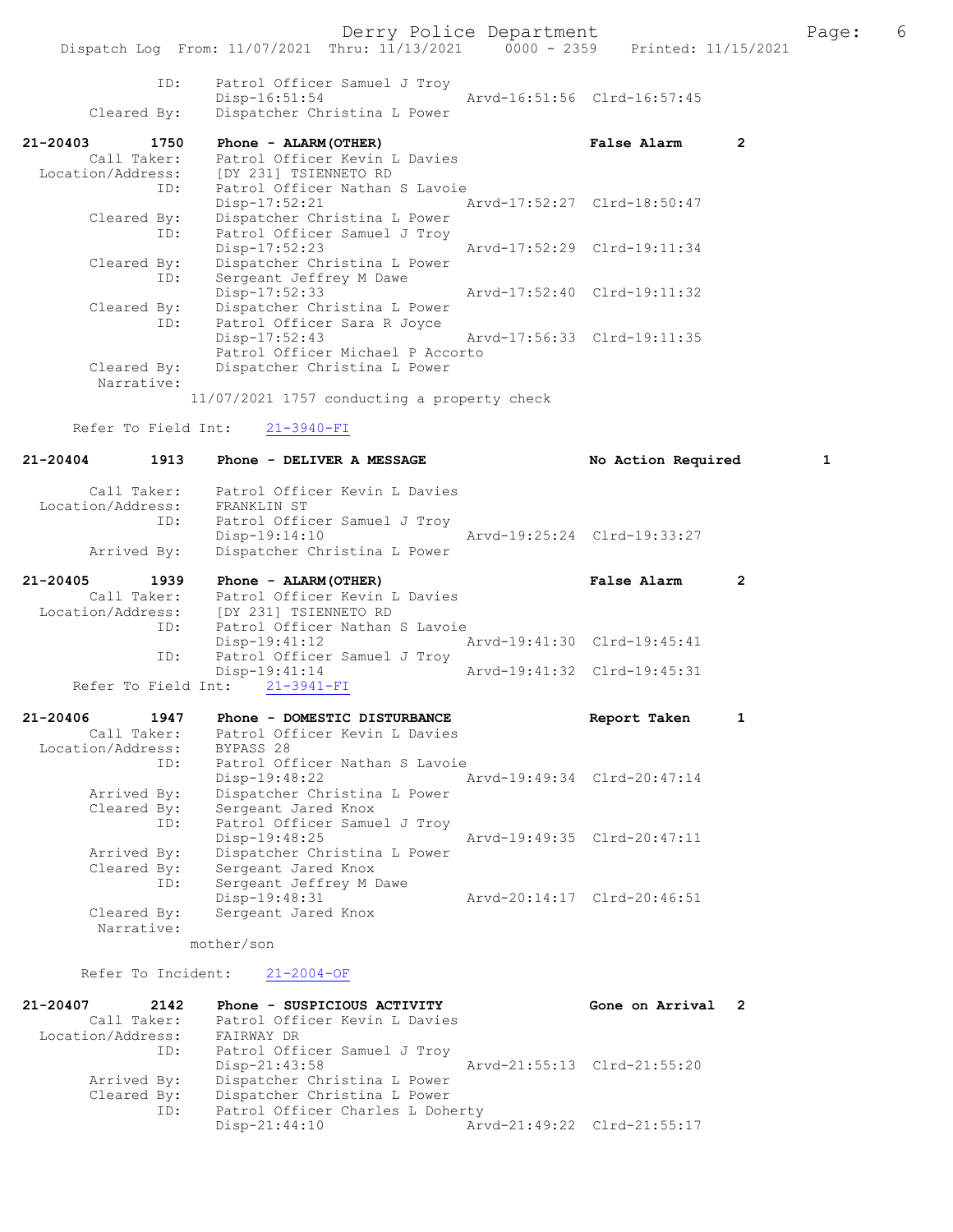Derry Police Department The Page: 7 Dispatch Log From: 11/07/2021 Thru: 11/13/2021 0000 - 2359 Printed: 11/15/2021 Arrived By: Dispatcher Christina L Power Cleared By: Dispatcher Christina L Power Narrative: subject dressed in all black looking thru vehicles in parking lot of 15,17,19 Fairway

| 21-20408          | 2356 | Initiated - PROPERTY CHECK                              | No Action Required          | 2 |
|-------------------|------|---------------------------------------------------------|-----------------------------|---|
| Location/Address: |      | Call Taker: Patrol Officer Jeffrey R Pike<br>PIERCE AVE |                             |   |
|                   | ID:  | Patrol Officer Andrew R Kennedy                         |                             |   |
|                   |      |                                                         | Arvd-23:56:00 Clrd-23:56:41 |   |

# For Date: 11/08/2021 - Monday

| $21 - 20409$      | 0010        | Initiated - PROPERTY CHECK                   | No Action Required          |   | 2 |
|-------------------|-------------|----------------------------------------------|-----------------------------|---|---|
| Location/Address: | Call Taker: | Patrol Officer Jeffrey R Pike<br>HUMPHREY RD |                             |   |   |
|                   | ID:         | Patrol Officer Michael Carnazzo              |                             |   |   |
|                   |             |                                              | Arvd-00:10:00 Clrd-00:10:31 |   |   |
| 21-20410          | 0014        | Initiated - DISABLED MV                      | Cleared                     | 3 |   |
|                   | Call Taker: | Patrol Officer Jeffrey R Pike                |                             |   |   |
| Location/Address: |             | CRYSTAL AVE                                  |                             |   |   |
|                   | ID:         | Sergeant Patrick H Dawson                    |                             |   |   |
|                   |             |                                              | Aryd-00:14:00 Clrd-00:15:54 |   |   |
|                   | Narrative:  |                                              |                             |   |   |
|                   |             | NH# 4988696                                  |                             |   |   |

| 21-20411           | 0021               | Initiated - MV CHECK                                                                                 |                             | No Action Required          | $\mathbf{1}$ |
|--------------------|--------------------|------------------------------------------------------------------------------------------------------|-----------------------------|-----------------------------|--------------|
| Location/Address:  | Call Taker:<br>ID: | Patrol Officer Jeffrey R Pike<br>MANCHESTER RD<br>Sergeant Patrick H Dawson                          |                             |                             |              |
|                    |                    |                                                                                                      |                             | Arvd-00:21:00 Clrd-00:25:33 |              |
|                    | ID:                | Patrol Officer Awess Abdulkadir                                                                      |                             |                             |              |
|                    |                    | Disp-00:23:07                                                                                        |                             |                             |              |
| 21-20412           | 0032               | Initiated - MV STOP<br>Call Taker: Patrol Officer Jeffrey R Pike<br>Location/Address: WINTER HILL RD |                             | Summons Issued              | 3            |
|                    | ID:                | Patrol Officer Andrew R Kennedy                                                                      |                             |                             |              |
|                    |                    |                                                                                                      |                             | Arvd-00:32:00 Clrd-00:51:30 |              |
|                    | ID:                | Patrol Officer Michael Carnazzo                                                                      |                             |                             |              |
| Refer To Citation: |                    | Disp-00:34:29<br>21-816-002029                                                                       | Arvd-00:34:30 Clrd-00:51:32 |                             |              |
| 21-20413 0046      |                    | Initiated - MV STOP<br>Call Taker: Patrol Officer Jeffrey R Pike<br>Location/Address: E DERRY RD     |                             | Warning Issued 3            |              |
|                    | ID:                | Patrol Officer Monica Ricci                                                                          |                             | Arvd-00:46:00 Clrd-00:50:38 |              |
| Refer To Citation: |                    | $21 - 4824 - CN$                                                                                     |                             |                             |              |
| 21-20414 0056      |                    | Phone - DISTURBANCE<br>Call Taker: Patrol Officer Kevin L Davies                                     |                             | Report Taken                | 1            |
|                    |                    | Location/Address: [DY 997] PARKLAND DR                                                               |                             |                             |              |

| Call Taker:<br>Location/Address: | [DY 997] PARKLAND DR | Patrol Officer Kevin L Davies   |  |
|----------------------------------|----------------------|---------------------------------|--|
| ID:                              |                      | Patrol Officer Michael Carnazzo |  |
|                                  | Disp-00:56:57        | Arvd-00:58:09 Clrd-01:22:33     |  |
| Arrived By:                      |                      | Patrol Officer Jeffrey R Pike   |  |
| ID:                              |                      | Patrol Officer Andrew R Kennedy |  |
|                                  | Disp-00:56:59        | Arvd-00:57:07 Clrd-01:43:28     |  |
| Cleared By:                      |                      | Patrol Officer Jeffrey R Pike   |  |
| ID:                              |                      | Patrol Officer Awess Abdulkadir |  |
|                                  | $Disp-00:57:01$      | Arvd-00:58:50 Clrd-01:22:36     |  |
| Arrived By:                      |                      | Patrol Officer Jeffrey R Pike   |  |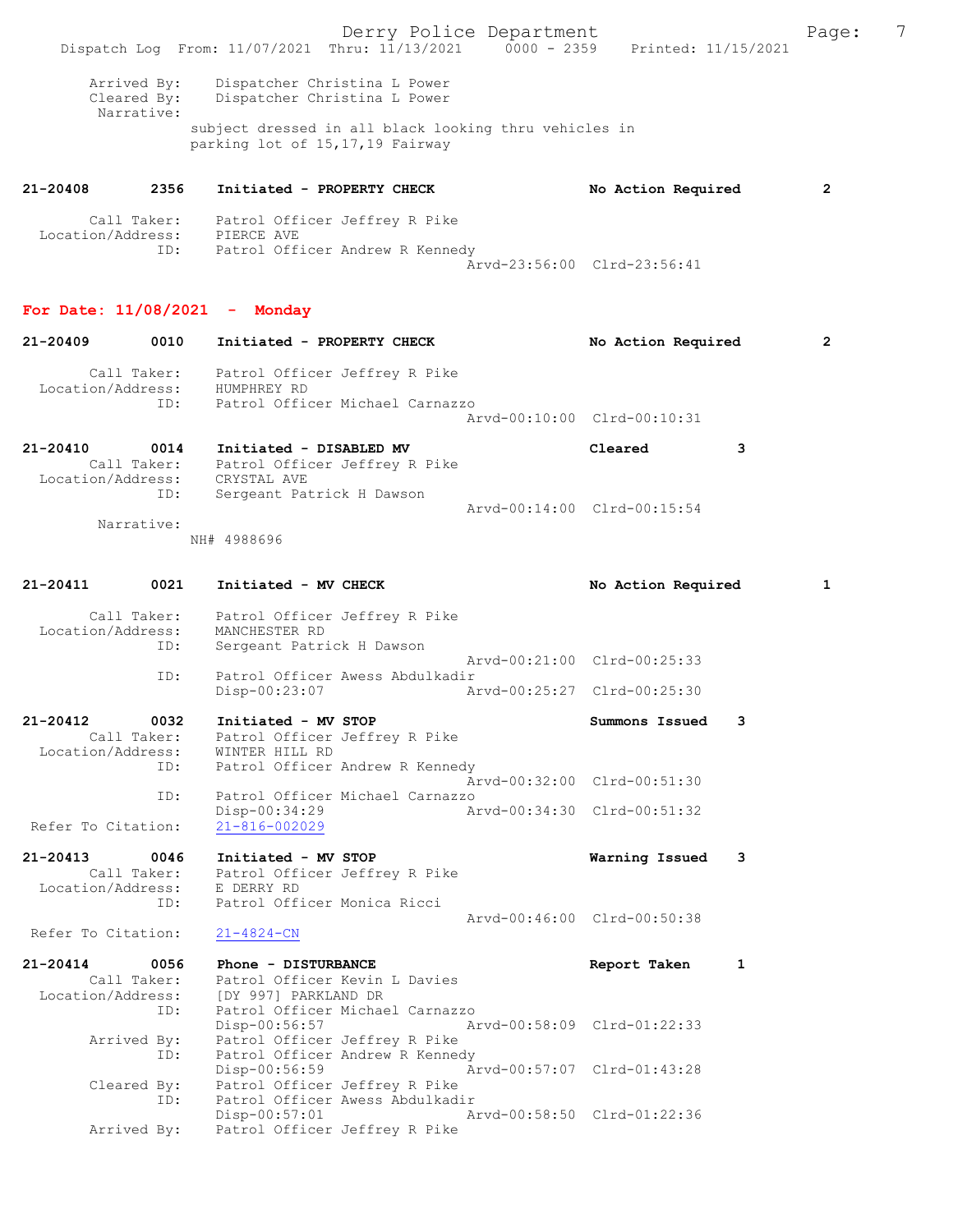|                                   | Dispatch Log From: 11/07/2021 Thru: 11/13/2021<br>$0000 - 2359$                                                    | Printed: 11/15/2021         |                |
|-----------------------------------|--------------------------------------------------------------------------------------------------------------------|-----------------------------|----------------|
| ID:                               | Sergeant Patrick H Dawson<br>Disp-00:57:04                                                                         | Arvd-00:58:57 Clrd-01:22:29 |                |
| Arrived By:<br>Refer To Incident: | Patrol Officer Jeffrey R Pike<br>$21 - 2005 - OF$                                                                  |                             |                |
| 21-20415<br>0132                  | Phone - SUSPICIOUS ACTIVITY                                                                                        | Gone on Arrival             | $\overline{2}$ |
| Call Taker:<br>Location/Address:  | Patrol Officer Jeffrey R Pike<br>KENDALL POND RD + FORDWAY ST                                                      |                             |                |
| ID:                               | Patrol Officer Michael Carnazzo                                                                                    |                             |                |
|                                   | Disp-01:33:11                                                                                                      | Arvd-01:35:38 Clrd-01:45:02 |                |
| ID:                               | Patrol Officer Awess Abdulkadir                                                                                    |                             |                |
| ID:                               | Disp-01:33:18<br>Sergeant Patrick H Dawson                                                                         | Arvd-01:34:03 Clrd-01:44:58 |                |
|                                   | Disp-01:33:27                                                                                                      | Arvd-01:34:26 Clrd-01:45:01 |                |
| ID:                               | Patrol Officer Monica Ricci                                                                                        |                             |                |
|                                   | $Disp-01:33:34$                                                                                                    | Arvd-01:34:57 Clrd-01:45:03 |                |
| 21-20416<br>0400                  | Phone - THEFT                                                                                                      | Report Taken                | $\overline{2}$ |
| Call Taker:                       | Patrol Officer Jeffrey R Pike                                                                                      |                             |                |
| Location/Address:                 | OLESEN RD                                                                                                          |                             |                |
| ID:                               | Patrol Officer Monica Ricci                                                                                        |                             |                |
| Cleared By:                       | Disp-04:01:13<br>Dispatcher Jess W Arcand                                                                          | Arvd-04:18:20 Clrd-09:25:24 |                |
| ID:                               | Patrol Officer Awess Abdulkadir                                                                                    |                             |                |
|                                   | Disp-04:05:59                                                                                                      | Arvd-04:18:22 Clrd-09:25:36 |                |
| Cleared By:<br>ID:                | Dispatcher Jess W Arcand<br>Sergeant Patrick H Dawson                                                              |                             |                |
|                                   | $Disp-04:25:05$                                                                                                    | Arvd-04:26:39 Clrd-05:53:53 |                |
| ID:                               | Patrol Officer Andrew R Kennedy                                                                                    |                             |                |
|                                   | Disp-04:41:25                                                                                                      | Arvd-04:53:23 Clrd-05:57:46 |                |
| ID:                               | Patrol Officer Michael Carnazzo<br>Disp-04:42:36                                                                   | Arvd-04:42:39 Clrd-05:53:50 |                |
| ID:                               | Detective Kimberly M Bouse                                                                                         |                             |                |
|                                   | Disp-06:37:02                                                                                                      | Arvd-06:37:07 Clrd-10:51:27 |                |
| Cleared By:<br>ID:                | Dispatcher Jess W Arcand<br>Detective Kevin G Ruppel                                                               |                             |                |
|                                   | Disp-06:37:08                                                                                                      | Arvd-06:37:09 Clrd-10:51:29 |                |
| Cleared By:                       | Dispatcher Jess W Arcand                                                                                           |                             |                |
| Narrative:                        |                                                                                                                    |                             |                |
|                                   | 11/08/2021 0446<br>RESIDENT AT 7.5 OLESEN RD REPORTING<br>VEHICLE STOLEN.<br>(VEHICLE LOCATED CRASHED ON RTE 28 IN |                             |                |
|                                   | WINDHAM)                                                                                                           |                             |                |
|                                   |                                                                                                                    |                             |                |
| Narrative:                        | 11/08/2021 0447 RESIDENT OF 24 OLESEN RD REPORTING THEFT                                                           |                             |                |
|                                   | FROM VEHICLE                                                                                                       |                             |                |
|                                   |                                                                                                                    |                             |                |
| Narrative:                        |                                                                                                                    |                             |                |
|                                   | 11/08/2021 0448 RESIDENT OF 195 WARNER HILL ROAD REPORTING<br>VEHICLE STOLEN. (VEHICLE LOCATED AT 7.5 OLESEN RD)   |                             |                |
|                                   |                                                                                                                    |                             |                |
| Narrative:                        |                                                                                                                    |                             |                |
|                                   | 11/08/2021 0507 337 FOLLOWING STOLEN VEHICLE (NH#4762135)<br>TO DPDHO                                              |                             |                |
|                                   |                                                                                                                    |                             |                |
| Narrative:                        |                                                                                                                    |                             |                |
|                                   | 11/08/2021 0510 A3 NOTIFIED                                                                                        |                             |                |
| Narrative:                        |                                                                                                                    |                             |                |
|                                   | 11/08/2021 0515 DET. BOUSE NOTIFIED AND RESPONDING                                                                 |                             |                |
|                                   |                                                                                                                    |                             |                |
| Narrative:                        |                                                                                                                    |                             |                |
|                                   | 11/08/2021 0516 DET. RUPPEL NOTIFIED AND RESPONDING                                                                |                             |                |
| Narrative:                        |                                                                                                                    |                             |                |
|                                   | 11/08/2021 0528 CHECKING 165 WARNER HILL ROAD.                                                                     |                             |                |
|                                   |                                                                                                                    |                             |                |
| Narrative:                        | 11/08/2021 0757 NEXT ON LIST RECOVERY SOLUTIONS NOTIFIED AND                                                       |                             |                |
|                                   |                                                                                                                    |                             |                |

RESPONDING TO OLESEN RD FOR NH 4206807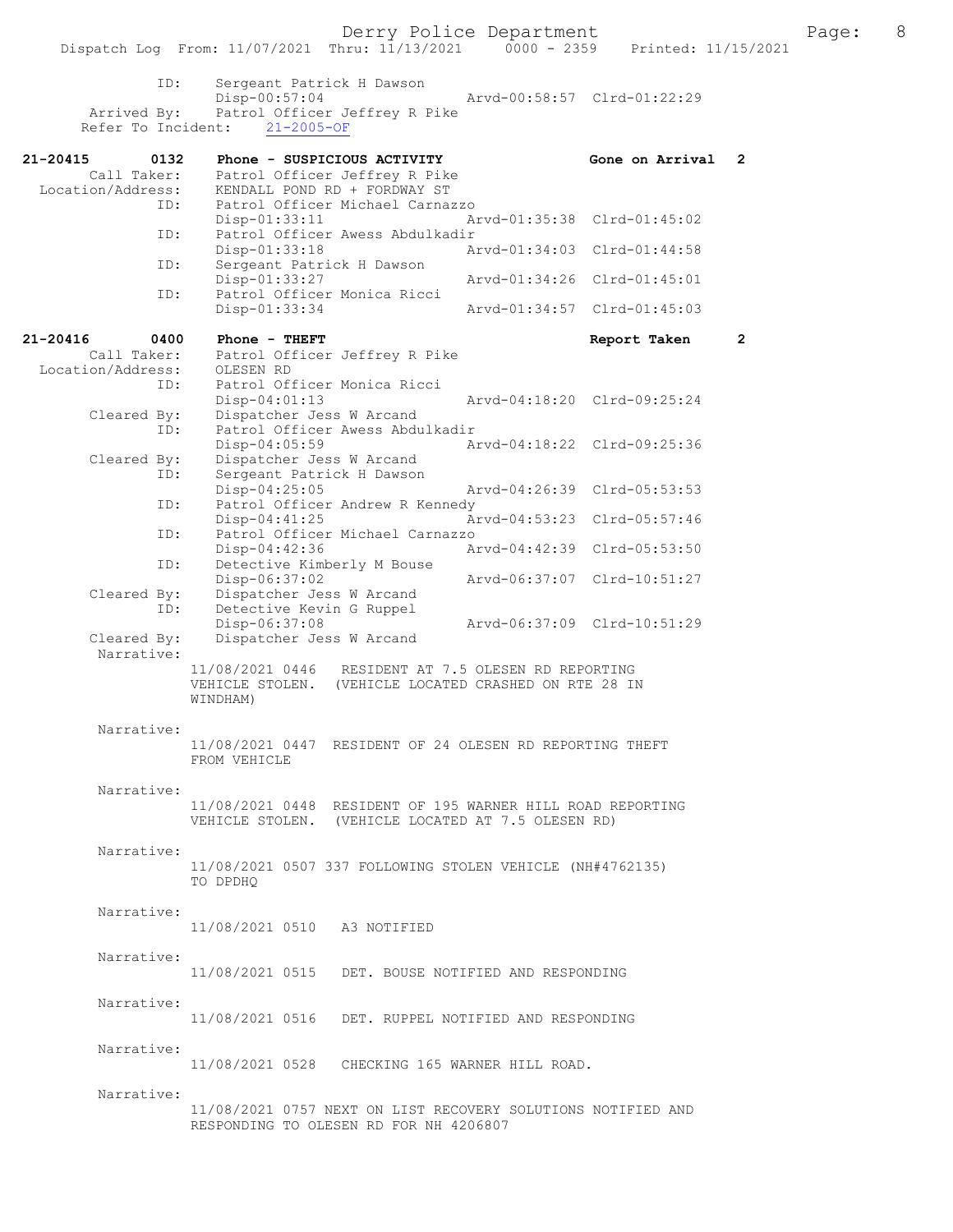|             | ٠<br>× |  |
|-------------|--------|--|
| I<br>×<br>v | ٠      |  |

| Narrative:                                           | 11/08/2021 0806 WRECKER ON SCENE                                                                      |                             |              |
|------------------------------------------------------|-------------------------------------------------------------------------------------------------------|-----------------------------|--------------|
| Narrative:                                           | 11/08/2021 0808 LBP NOTIFIED AND RESPONDING FOR MA 59R620 ON<br>WARNER HILL RD                        |                             |              |
| Narrative:                                           | 11/08/2021 0815 729 FOLLOWING WRECKER TO HO                                                           |                             |              |
| Narrative:                                           | 11/08/2021 0824 729 OFF AT HQ WITH WRECKER                                                            |                             |              |
| Narrative:                                           | 11/08/2021 0826 LBP ON SCENE                                                                          |                             |              |
| Narrative:                                           | 11/08/2021 0832 735 EN ROUTE TO HQ FOLLOWING WRECKER                                                  |                             |              |
| Narrative:                                           | 11/08/2021 0905 735 OFF AT HQ WITH WRECKER                                                            |                             |              |
| Narrative:                                           | 11/09/2021 1058 NH 4206807 RELEASED TO OWNER                                                          |                             |              |
| Narrative:                                           | 11/09/2021 1157 DETECTIVES EXECUTING SEARCH WARRANT                                                   |                             |              |
| Narrative:                                           | 11/09/2021 1218 DETECTIVES END SEARCH WARRANT                                                         |                             |              |
| Narrative:                                           | 11/09/2021 1440 DETECTIVES EXECUTING SEARCH WARRANT                                                   |                             |              |
| Narrative:                                           | 11/09/2021 1649 search warrant end time                                                               |                             |              |
| Narrative:                                           | 11/10/2021 1410 DETECTIVES EXECUTING SEARCH WARRANT                                                   |                             |              |
| Narrative:                                           | 11/10/2021 1434 CLEAR WARRANT                                                                         |                             |              |
|                                                      | Refer To Incident: 21-2006-OF                                                                         |                             |              |
| 21-20417<br>0553<br>Call Taker:                      | 911 - DOMESTIC DISTURBANCE<br>Patrol Officer Jeffrey R Pike                                           | Verbal in Nature 1          |              |
| Location/Address:<br>ID:                             | WATERMAN HILL RD<br>Patrol Officer Michael Carnazzo<br>Disp-05:54:59<br>Lieutenant Shawn P O'Donaghue | Aryd-05:55:03 Clrd-06:06:07 |              |
| Cleared By:<br>ID:<br>Cleared By:                    | Sergeant Patrick H Dawson<br>Disp-05:55:02<br>Lieutenant Shawn P O'Donaghue                           | Arvd-05:55:04 Clrd-06:05:41 |              |
| ID:<br>Cleared By:                                   | Patrol Officer Andrew R Kennedy<br>Disp-05:57:50<br>Lieutenant Shawn P O'Donaghue                     | Arvd-06:00:39 Clrd-06:05:46 |              |
| Refer To Field Int:                                  | $21 - 3924 - FI$                                                                                      |                             |              |
| 21-20418<br>0605<br>Call Taker:<br>Location/Address: | Phone - ALARM, BURGLAR<br>Patrol Officer Jeffrey R Pike<br>[DY 3595] OLD CHESTER RD                   | False Alarm                 | $\mathbf{1}$ |
| ID:<br>ID:                                           | Patrol Officer Michael Carnazzo<br>Disp-06:06:31<br>Patrol Officer Andrew R Kennedy                   | Clrd-06:09:36               |              |
| ID:                                                  | Arvd-06:12:15<br>Disp-06:06:36<br>Sergeant Patrick H Dawson                                           | $Clrd-06:15:43$             |              |
| Narrative:                                           | Disp-06:09:31                                                                                         | Arvd-06:12:17 Clrd-06:15:44 |              |
|                                                      |                                                                                                       |                             |              |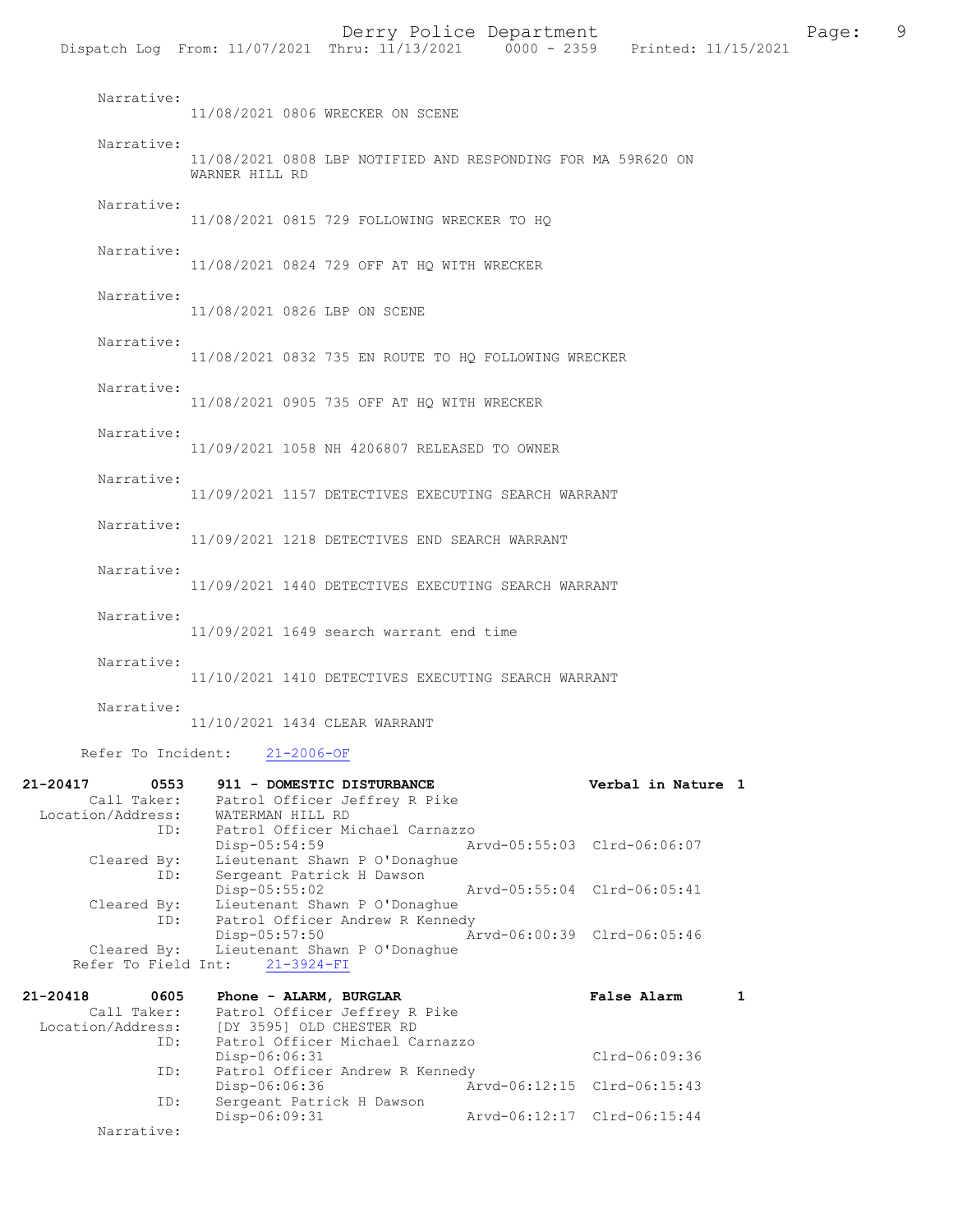## FRONT MOTION

 Call Taker: Dispatcher Jess W Arcand Location/Address: MANCHESTER RD + ASHLEIGH DR

| Refer To Field Int: |      | $21 - 3977 - FI$                                  |               |                             |                       |
|---------------------|------|---------------------------------------------------|---------------|-----------------------------|-----------------------|
| $21 - 20419$        | 0609 | Phone - SUSPICIOUS ACTIVITY                       |               | Report Taken                | $\overline{2}$        |
| Call Taker:         |      | Patrol Officer Jeffrey R Pike                     |               |                             |                       |
| Location/Address:   |      | HUNTER DR                                         |               |                             |                       |
|                     | ID:  | Patrol Officer Michael Carnazzo<br>Disp-06:11:39  |               | Arvd-06:15:58 Clrd-06:30:14 |                       |
| Refer To Incident:  |      | $21 - 2007 - OF$                                  |               |                             |                       |
|                     |      |                                                   |               |                             |                       |
| $21 - 20420$        | 0619 | Initiated - MV STOP                               |               | Warning Issued              | 3                     |
| Call Taker:         |      | Patrol Officer Jeffrey R Pike                     |               |                             |                       |
| Location/Address:   |      | HAMPSTEAD RD                                      |               |                             |                       |
|                     | ID:  | Sergeant Patrick H Dawson                         |               |                             |                       |
|                     |      |                                                   |               | Arvd-06:19:00 Clrd-06:21:56 |                       |
|                     | ID:  | Patrol Officer Andrew R Kennedy                   |               |                             |                       |
|                     |      | Disp-06:20:31                                     |               | Arvd-06:20:33 Clrd-06:21:44 |                       |
|                     |      |                                                   |               |                             |                       |
| 21-20421            | 0622 | Phone - DISTURBANCE                               |               | Matter Rectified 1          |                       |
| Call Taker:         |      | Patrol Officer Jeffrey R Pike                     |               |                             |                       |
| Location/Address:   |      | PARKLAND DR                                       |               |                             |                       |
|                     | ID:  | Sergeant Patrick H Dawson                         |               |                             |                       |
|                     | ID:  | Disp-06:22:43<br>Patrol Officer Andrew R Kennedy  |               | Arvd-06:28:25 Clrd-06:33:50 |                       |
|                     |      | Disp-06:22:47                                     |               | Arvd-06:24:35 Clrd-06:33:48 |                       |
|                     |      | Refer To Field Int: 21-3975-FI                    |               |                             |                       |
|                     |      |                                                   |               |                             |                       |
| $21 - 20422$        | 0713 | Walk-In - KEEP THE PEACE                          |               | Services Rendered 2         |                       |
| Call Taker:         |      | Dispatcher Jess W Arcand                          |               |                             |                       |
| Location/Address:   |      | DERRYFIELD RD                                     |               |                             |                       |
|                     | ID:  | Patrol Officer Nicholas M Granville               |               |                             |                       |
|                     |      | $Disp-07:13:57$                                   |               | Arvd-07:19:48 Clrd-07:52:42 |                       |
|                     |      |                                                   |               |                             |                       |
| $21 - 20423$        | 0716 | Initiated - ATTEMPTED BURGLARY                    |               | Report Taken                | $\mathbf{2}^{\prime}$ |
| Call Taker:         |      | Dispatcher Jess W Arcand                          |               |                             |                       |
| Location/Address:   |      | WARNER HILL RD                                    |               |                             |                       |
|                     | ID:  | Patrol Officer Blake A Martineau                  |               |                             |                       |
|                     |      |                                                   |               | Arvd-07:16:00 Clrd-11:17:09 |                       |
|                     | ID:  | Detective Kimberly M Bouse<br>Disp-10:51:42       |               | Arvd-11:00:56 Clrd-12:10:48 |                       |
|                     | ID:  | Detective Kevin G Ruppel                          |               |                             |                       |
|                     |      | Disp-10:51:45                                     |               | Arvd-11:00:54 Clrd-12:10:49 |                       |
| Refer To Incident:  |      | $21 - 2006 - OF$                                  |               |                             |                       |
|                     |      |                                                   |               |                             |                       |
| $21 - 20424$        | 0717 | Phone - ATTEMPTED THEFT                           |               | Investigated                | $\mathbf{2}$          |
| Call Taker:         |      | Dispatcher Jess W Arcand                          |               |                             |                       |
| Location/Address:   |      | HUNTER DR                                         |               |                             |                       |
|                     | ID:  | Patrol Officer Andrew R Kennedy                   |               |                             |                       |
|                     |      | Disp-07:17:40                                     | Arvd-07:37:08 | Clrd-12:24:47               |                       |
|                     | ID:  | Detective Kimberly M Bouse                        |               |                             |                       |
|                     |      | Disp-12:11:00                                     | Arvd-12:13:05 | Clrd-12:34:24               |                       |
|                     | ID:  | Detective Kevin G Ruppel                          |               |                             |                       |
|                     | ID:  | Disp-12:11:03<br>Patrol Officer Blake A Martineau |               | Arvd-12:13:06 Clrd-12:34:26 |                       |
|                     |      | Disp-12:16:52                                     | Arvd-12:16:53 | Clrd-12:25:14               |                       |
|                     |      |                                                   |               |                             |                       |
| $21 - 20425$        | 0725 | Phone - THEFT                                     |               | Services Rendered 2         |                       |
| Call Taker:         |      | Dispatcher Jess W Arcand                          |               |                             |                       |
| Location/Address:   |      | WARNER HILL RD                                    |               |                             |                       |
|                     | ID:  | Patrol Officer James M McClafferty                |               |                             |                       |
|                     |      | Disp-09:38:10                                     |               | Arvd-09:45:07 Clrd-09:48:16 |                       |
| Narrative:          |      |                                                   |               |                             |                       |
|                     |      | 11/08/2021 0725 ITEMS FROM MV                     |               |                             |                       |
|                     |      |                                                   |               |                             |                       |
| Refer To Incident:  |      | $21 - 2006 - OF$                                  |               |                             |                       |
| $21 - 20426$        | 0735 | Phone - TRAFFIC CONTROL                           |               | Services Rendered 3         |                       |
|                     |      |                                                   |               |                             |                       |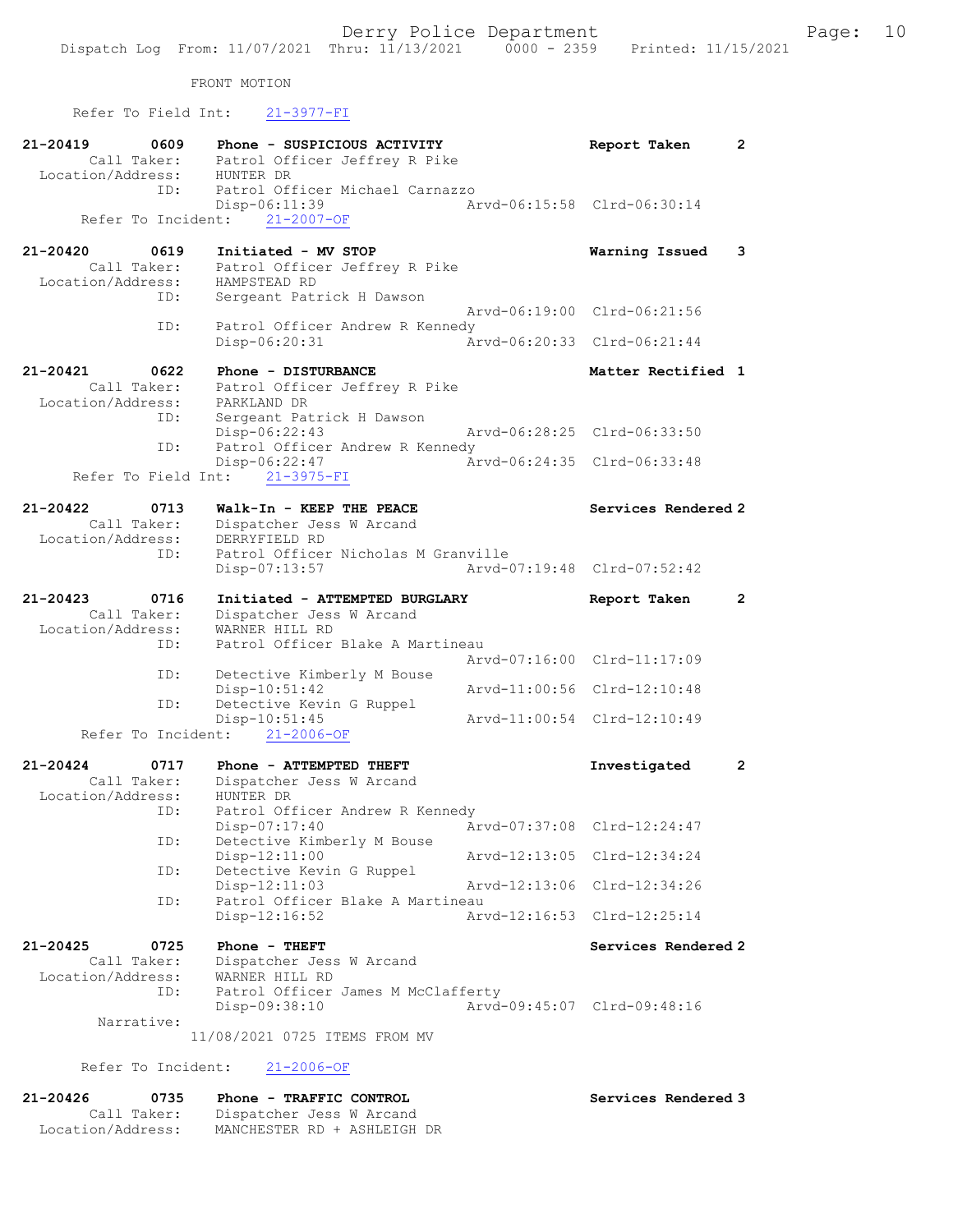Derry Police Department Fage: 11 Dispatch Log From: 11/07/2021 Thru: 11/13/2021 0000 - 2359 Printed: 11/15/2021 ID: Patrol Officer Charles L Doherty Disp-07:35:46 Arvd-07:35:52 Clrd-07:51:11 ID: Sergeant Seth Plumer Disp-07:51:03 Arvd-07:51:05 Clrd-07:51:13 21-20427 0735 Phone - PARKING COMPLAINT Vehicle Moved 1 Call Taker: Dispatcher Jess W Arcand Location/Address: PEABODY RD ANX ID: Patrol Officer Brian J Landry Disp-07:48:41 Arvd-07:48:43 Clrd-07:48:45 21-20428 0751 Initiated - TRANSPORT TRANSPORTED 3 Call Taker: Dispatcher Jess W Arcand Location/Address: PINKERTON ST ID: Patrol Officer Brian J Landry Arvd-07:51:00 Clrd-08:13:41 Narrative: 11/08/2021 0751 TRANSPORTING ONE TO PEABODY RD ANNEX SM 110537 Narrative: 11/08/2021 0755 OFF AT PEABODY RD ANNEX EM 110537.4 Narrative: 11/08/2021 0758 TRANSPORTING TO PINKERTON ACADEMY SM 110537.4 Narrative: 11/08/2021 0802 OFF AT PINKERTON EM 110537.4 21-20429 0751 Phone - FOLLOW-UP No Action Required 2 Call Taker: Sergeant James M Belanger Location/Address: HUNTER DR ID: Patrol Officer James M McClafferty Disp-07:54:14 Arvd-08:09:20 Clrd-08:25:50 Dispatched By: Dispatcher Jess W Arcand Arrived By: Dispatcher Jess W Arcand Cleared By: Dispatcher Jess W Arcand Narrative: 11/08/2021 0752 Obtain video 21-20430 0826 Initiated - TRAFFIC CONTROL Services Rendered 3 Call Taker: Dispatcher Jess W Arcand Location/Address: HUNTER DR + DUBEAU DR ID: Patrol Officer James M McClafferty Arvd-08:26:00 Clrd-09:35:26 Narrative: 11/08/2021 0826 DPW NOTIFIED OF MISSING STOP SIGN Narrative: 11/08/2021 0935 DPW NOTIFIED SECOND TIME. TEMPORARY DPD STOP SIGN PUT IN PLACE 21-20431 0847 Walk-In - RESTRAINING ORDER VIOLATION Report Taken 2 Call Taker: Dispatcher Jess W Arcand Location/Address: LARAWAY CT ID: Patrol Officer Charles L Doherty<br>Disp-08:48:25 Art Disp-08:48:25 Arvd-08:58:19 Clrd-09:36:21 Refer To Incident: 21-2008-OF 21-20432 0913 Phone - ALARM, BURGLAR False Alarm 1 Call Taker: Dispatcher Jess W Arcand Location/Address: JUNIPER RD ID: Patrol Officer Nicholas M Granville Disp-09:14:11 Arvd-09:22:49 Clrd-09:27:50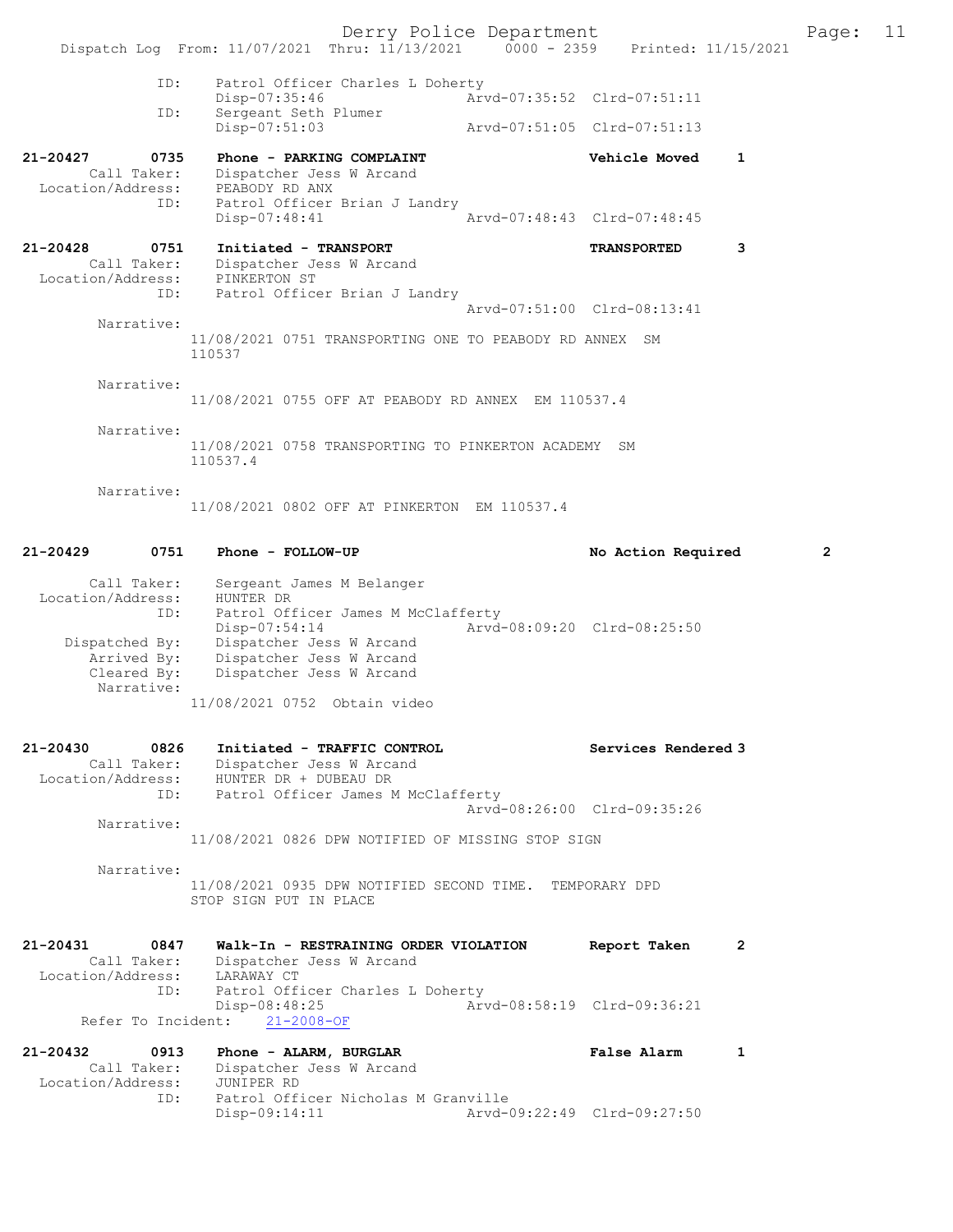21-20433 0918 Initiated - FOLLOW-UP Report Taken 2<br>Call Taker: Dispatcher Jess W Arcand Dispatcher Jess W Arcand<br>HUNTER DR Location/Address:<br>ID: Patrol Officer Brian J Landry Arvd-09:18:00 Clrd-10:25:35 Refer To Incident: 21-2006-OF 21-20434 0919 Phone - MV ACCIDENT Report Taken 1 Call Taker: Sergeant James M Belanger Location/Address: [DY 1371] CORPORATE PARK DR ESS. [DI ISTI] CONFORTED: Patrol Officer Charles L Doherty<br>Disp-09:36:42 Arv Disp-09:36:42 Arvd-09:45:16 Clrd-10:37:09 Dispatched By: Dispatcher Jess W Arcand Arrived By: Dispatcher Jess W Arcand Cleared By: Dispatcher Jess W Arcand ALLIVON 2.<br>Cleared By: Dispatcher<br>Refer To Citation: 21-4826-CN Narrative: 11/08/2021 1011 REPORTABLE. CALDERON v BUILDING Refer To Accident: 21-561-AC 21-20435 1012 Other - PAPER SERVICE Superior Services Rendered 3 Call Taker: Dispatcher Jess W Arcand -20435<br>Call Taker: Dispaction<br>Location/Address: MANNING ST<br>ID: Patrol Off ID: Patrol Officer Nicholas M Granville Disp-10:13:09 Arvd-10:18:06 Clrd-10:18:24 21-20436 1025 Initiated - FOLLOW-UP No Action Required 2 Call Taker: Dispatcher Jess W Arcand Location/Address: MUNICIPAL DR ID: Patrol Officer James M McClafferty Arvd-10:25:00 Clrd-10:37:17 21-20437 1029 Initiated - FOLLOW-UP No Action Required 2 Call Taker: Dispatcher Jess W Arcand<br>ion/Address: OLESEN RD Location/Address:<br>ID: Detective Mark Borgatti Arvd-10:29:00 Clrd-11:44:12 21-20438 1059 911 - ASSIST OTHER AGENCY<br>Call Taker: Dispatcher Jess W Arcand Dispatcher Jess W Arcand<br>FORDWAY EXT Location/Address: ID: Patrol Officer Nicholas M Granville<br>Disp-10:59:42 Arvd-2 Disp-10:59:42 Arvd-11:10:01 Clrd-11:15:22 Narrative: 11/08/2021 1101 ASSIST METHUEN PD LOCATING A SUBJECT THAT HAD CALLED 911 IN THEIR CITY 21-20439 1105 Walk-In - SEXUAL OFFENDER REGISTRATION Services Rendered 1 Call Taker: Dispatcher Jess W Arcand<br>ion/Address: MUNICIPAL DR Location/Address: ID: Detective Victoria M Kidd Disp-11:07:47<br>ht: 21-3968-FI<br> $\overline{P}$  Arvd-11:07:49 Clrd-11:07:51 Refer To Field Int: 21-20440 1111 911 - SUSPICIOUS ACTIVITY Transported to Hospital 2 Call Taker: Dispatcher Jess W Arcand<br>.on/Address: N HIGH ST Location/Address:<br>ID: Patrol Officer Charles L Doherty<br>Disp-11:11:50 Arv Arvd-11:14:12 Clrd-11:59:05 ID: Patrol Officer Nicholas M Granville Disp-11:15:31 Arvd-11:19:38 Clrd-11:48:02<br>ID: Sergeant Seth Plumer Sergeant Seth Plumer<br>Disp-11:15:38 Disp-11:15:38 Arvd-11:17:47 Clrd-11:48:18<br>ID: Patrol Officer Tyler S Daniel Patrol Officer Tyler S Daniel Disp-11:17:42 Arvd-11:17:45 Clrd-11:29:22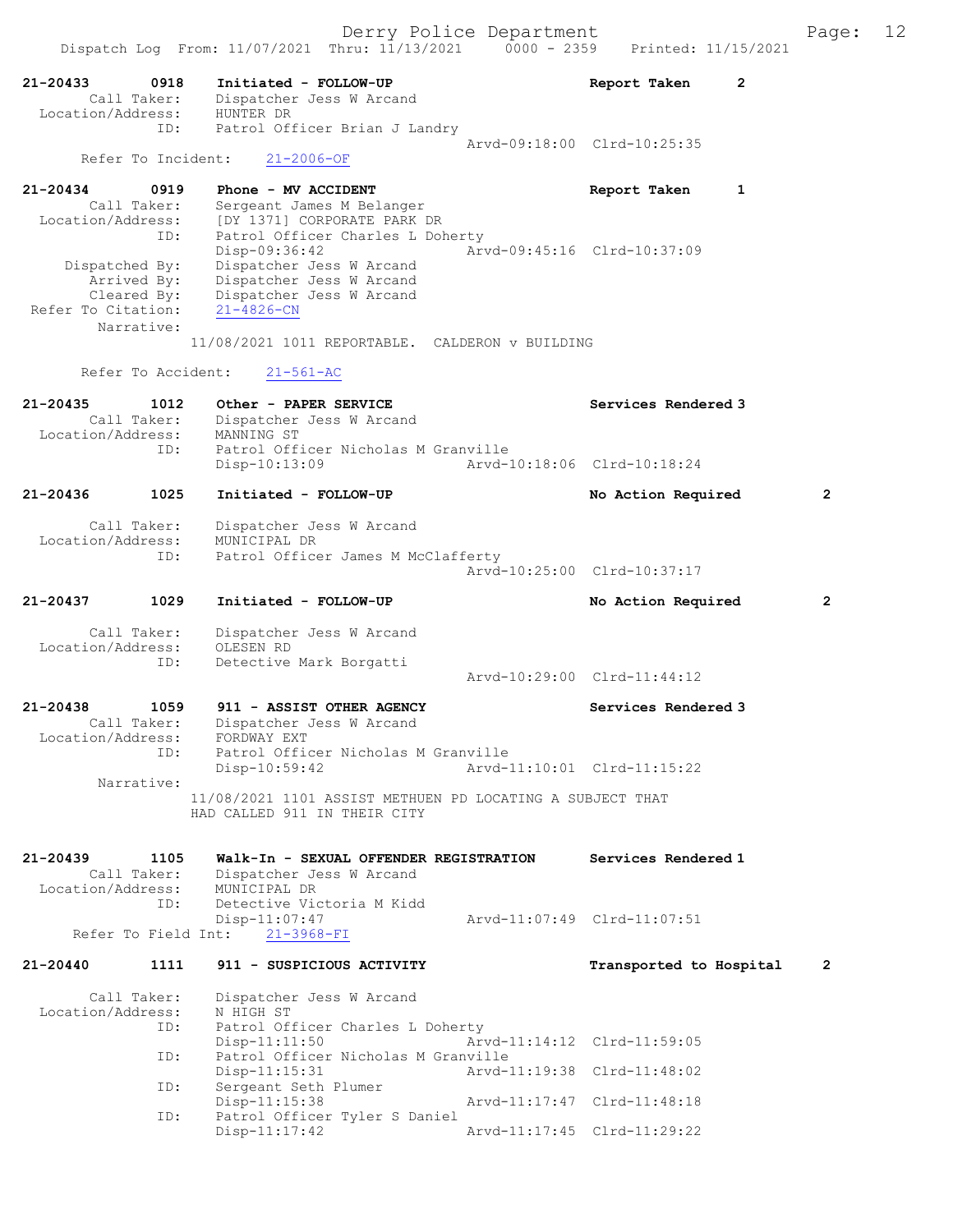Derry Police Department Fage: 13 Dispatch Log From: 11/07/2021 Thru: 11/13/2021 0000 - 2359 Printed: 11/15/2021 Narrative: 11/08/2021 1145 TRANSPORTING ONE VOLUNTARILY TO PMC SM 17336.4 Narrative: 11/08/2021 1150 OFF AT PMC EM 17337.7 Refer To Field Int: 21-3933-FI 21-20441 1111 Walk-In - THEFT Report Taken 2 Call Taker: Dispatcher Jess W Arcand Location/Address: CRAVEN TER ID: Patrol Officer Collin Kennedy<br>Disp-11:12:16 Disp-11:12:16 Arvd-11:12:18 Clrd-11:19:17 Refer To Incident: 21-2021-OF 21-20442 1139 Phone - DELIVER A MESSAGE Could Not Locate 1 Call Taker: Sergeant James M Belanger Location/Address: DERRY WAY ID: Patrol Officer Nicholas M Granville Disp-11:51:12 Arvd-12:06:14 Clrd-12:06:17 Dispatched By: Dispatcher Jess W Arcand Arrived By: Dispatcher Jess W Arcand Cleared By: Dispatcher Jess W Arcand 21-20443 1143 Phone - SUSPICIOUS ACTIVITY Services Rendered 2 Call Taker: Dispatcher Jess W Arcand Location/Address: HAMPSHIRE DR ID: Patrol Officer Blake A Martineau Disp-11:50:30 Arvd-11:53:10 Clrd-12:03:50 Narrative: 11/08/2021 1150 CHECKING FOR POSSIBLE DAMAGE TO THE ROADWAY 21-20444 1224 Phone - FOUND/LOST PROPERTY Report Taken 3<br>Call Taker: Dispatcher Jess W Arcand Call Taker: Dispatcher Jess W Arcand Location/Address: KILREA RD + ALYSSA DR ID: Patrol Officer Blake A Martineau<br>Disp-12:25:47 Art Disp-12:25:47 Arvd-12:37:07 Clrd-14:54:52 Refer To Incident: 21-2006-OF 21-20445 1305 Phone - NEIGHBORHOOD DISPUTE Services Rendered 2 Call Taker: Dispatcher Jess W Arcand Location/Address: FAIRWAY DR ID: Patrol Officer Charles L Doherty<br>Disp-13:09:52 Arv Disp-13:09:52 Arvd-13:18:28 Clrd-14:02:36 21-20446 1314 Phone - STRUCK ANIMAL 121-20446 Services Rendered 2 Call Taker: Dispatcher Jess W Arcand Location/Address: CHESTER RD ID: Dispatcher Jess W Arcand Disp-13:15:14 Arvd-13:15:16 Clrd-13:15:18 Narrative: 11/08/2021 1314 DIVISION 5 NOTIFIED OF A STRUCK CAT 21-20447 1402 Phone - WARRANT ARREST Arrest(s) Made 2 Call Taker: Dispatcher Jess W Arcand Location/Address: MUNICIPAL DR ID: Patrol Officer Charles L Doherty<br>Disp-14:03:24 Art Disp-14:03:24 Arvd-14:10:23 Clrd-14:52:26 Narrative: 11/08/2021 1403 SUBJECT IN THE LOBBY ON A JUVENILE PETITION Narrative: 11/08/2021 1452 IDENTIFIED AS JUVENILE Narrative: 11/08/2021 1452 RELEASED TO A PARENT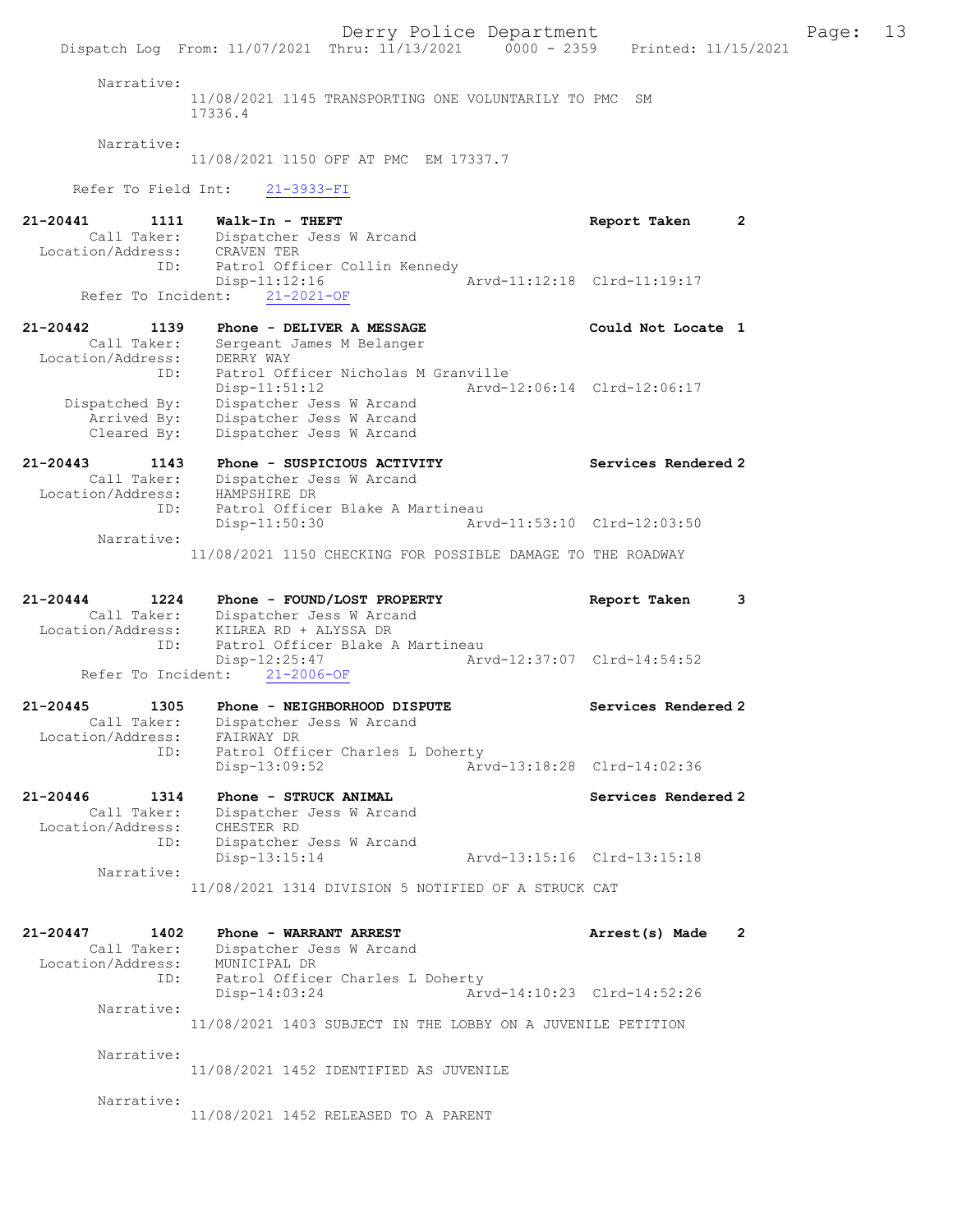# Refer To Arrest: 21-1065-AR

| $21 - 20448$<br>1425 | Phone - SUSPICIOUS ACTIVITY                              |                             | SENT ON THEIR WAY 2 |
|----------------------|----------------------------------------------------------|-----------------------------|---------------------|
| Call Taker:          | Dispatcher Jess W Arcand                                 |                             |                     |
| Location/Address:    | PARKLAND DR                                              |                             |                     |
| ID:                  | Patrol Officer Nicholas M Granville                      |                             |                     |
|                      | $Disp-14:26:07$                                          | Arvd-14:27:54 Clrd-14:34:41 |                     |
| ID:                  | Sergeant Seth Plumer                                     |                             |                     |
|                      | Disp-14:29:07                                            | Aryd-14:29:09 Clrd-14:34:39 |                     |
| Narrative:           |                                                          |                             |                     |
|                      | 11/08/2021 1425 MALE SUBJECT WALKING IN THE AREA WITHOUT |                             |                     |
|                      | SHOES                                                    |                             |                     |
|                      |                                                          |                             |                     |
| Narrative:           |                                                          |                             |                     |
|                      | 11/08/2021 1428 309 ON A PED CHECK ON BIRCH ST           |                             |                     |
|                      |                                                          |                             |                     |

| $21 - 20449$               | 1434 | Phone - THEFT                                                |               | Arrest(s) Made              | $\mathbf{2}$ |
|----------------------------|------|--------------------------------------------------------------|---------------|-----------------------------|--------------|
| Call Taker:                |      | Dispatcher Jess W Arcand                                     |               |                             |              |
| Location/Address:          |      | ASHLEIGH DR                                                  |               |                             |              |
|                            | ID:  | Patrol Officer James M McClafferty                           |               |                             |              |
|                            |      | Disp-14:34:30                                                |               | Arvd-14:39:50 Clrd-20:20:19 |              |
| Cleared By:                |      | Dispatcher Christina L Power                                 |               |                             |              |
|                            | ID:  | Patrol Officer Nicholas M Granville                          |               |                             |              |
|                            |      | Disp-14:35:10                                                | Arvd-14:41:19 | $Clrd-16:05:16$             |              |
| Cleared By:                |      | Dispatcher Christina L Power                                 |               |                             |              |
|                            | ID:  | Sergeant Seth Plumer                                         |               |                             |              |
|                            |      | Disp-14:35:16                                                |               | Arvd-14:41:21 Clrd-16:05:10 |              |
| Cleared By:                |      | Dispatcher Christina L Power                                 |               |                             |              |
|                            | ID:  | Patrol Officer Samuel J Troy                                 |               |                             |              |
|                            |      | Disp-15:11:10                                                | Arvd-15:13:40 | Clrd-17:57:06               |              |
| Dispatched By:             |      | Dispatcher Christina L Power                                 |               |                             |              |
| Arrived By:                |      | Dispatcher Christina L Power                                 |               |                             |              |
| Cleared By:                |      | Dispatcher Christina L Power                                 |               |                             |              |
|                            | ID:  | Patrol Officer Casey J Noyes                                 |               |                             |              |
|                            |      | Disp-15:20:34                                                |               | Arvd-15:22:04 Clrd-15:52:56 |              |
| Dispatched By:             |      | Dispatcher Christina L Power                                 |               |                             |              |
| Arrived By:                |      | Dispatcher Christina L Power                                 |               |                             |              |
| Cleared By:                |      | Dispatcher Christina L Power                                 |               |                             |              |
|                            | ID:  | Sergeant Jeffrey M Dawe                                      |               |                             |              |
|                            |      | Disp-16:07:13                                                |               | Arvd-16:07:18 Clrd-17:30:50 |              |
| Dispatched By:             |      | Sergeant Jared Knox                                          |               |                             |              |
| Arrived By:                |      | Sergeant Jared Knox                                          |               |                             |              |
| Cleared By:                |      | Dispatcher Christina L Power                                 |               |                             |              |
|                            | ID:  | Patrol Officer Casey J Noyes                                 |               |                             |              |
|                            |      | Disp-16:23:54                                                |               | Arvd-16:37:23 Clrd-17:35:05 |              |
| Dispatched By:             |      | Dispatcher Christina L Power                                 |               |                             |              |
| Arrived By:<br>Cleared By: |      | Dispatcher Christina L Power<br>Dispatcher Christina L Power |               |                             |              |
|                            | ID:  | Patrol Officer Kevin L Davies                                |               |                             |              |
|                            |      | $Disp-19:16:21$                                              |               | Arvd-19:17:50 Clrd-20:20:16 |              |
| Dispatched By:             |      | Dispatcher Christina L Power                                 |               |                             |              |
| Arrived By:                |      | Dispatcher Christina L Power                                 |               |                             |              |
| Cleared By:                |      | Dispatcher Christina L Power                                 |               |                             |              |
| Narrative:                 |      |                                                              |               |                             |              |
|                            |      | 11/08/2021 1511 two in custody                               |               |                             |              |
|                            |      |                                                              |               |                             |              |
| Narrative:                 |      |                                                              |               |                             |              |
|                            |      | 11/08/2021 1512 09 enroute to hq's s/m 35229.3               |               |                             |              |
|                            |      |                                                              |               |                             |              |
| Narrative:                 |      |                                                              |               |                             |              |
|                            |      | 11/08/2021 1516 09 off at hq's e/m 35230.3 charged with      |               |                             |              |
|                            |      | felony willful concealment, felon in poss of deadly weapon,  |               |                             |              |
|                            |      | and criminal trespass;                                       |               |                             |              |
|                            |      | Bubacz, Carlye                                               |               |                             |              |
|                            |      | 17 Meadow Ln                                                 |               |                             |              |
|                            |      | Allenstown, NH dob 092692                                    |               |                             |              |
|                            |      | $(21 - 1066 - AR)$                                           |               |                             |              |
|                            |      |                                                              |               |                             |              |
| Narrative:                 |      |                                                              |               |                             |              |
|                            |      | 11/08/2021 1521 423 enroute to hq's s/m 40803.2              |               |                             |              |
|                            |      |                                                              |               |                             |              |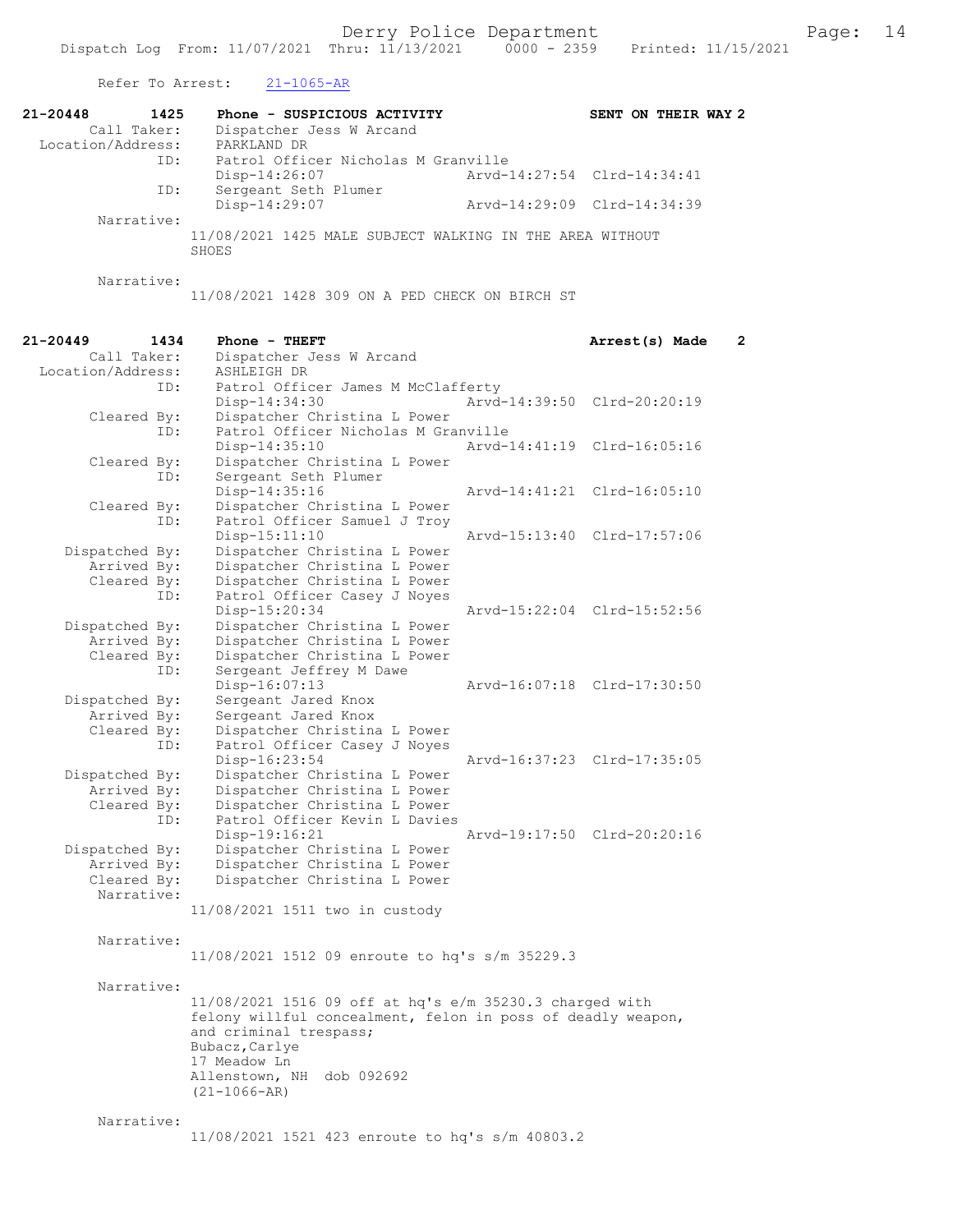Narrative: 11/08/2021 1540 423 off at hq's charged with felony willful concealment, convicted felon in possession and criminal trespass e/m 408043 with; Aljibary,Fadhil 17 Meadow Ln Allenstown, NH dob 010787 (21-1067-AR)

#### Narrative:

11/08/2021 1604 Babacz processed and placed in cell #1

#### Narrative:

11/08/2021 1657 BC Mencis notified and responding.

Narrative:

11/08/2021 1702 next on the list requested for NH reg 4849883, Birch St collision assigned

Narrative:

11/08/2021 1715 wrecker on scene

#### Narrative:

11/08/2021 1813 Babacz released on \$1000 PR bail with a superior court date of 11/24

#### Narrative:

11/08/2021 1919 Aljibury held on preventive detention and enroute to RCHOS s/m 32705.1

Narrative:

11/08/2021 1949 720 off at the RCHOC. e/m 32726.6

 Refer To Arrest: 21-1066-AR Refer To Arrest: 21-1067-AR

21-20450 1448 Phone - ALARM, BURGLAR False Alarm 1 Call Taker: Dispatcher Jess W Arcand<br>Location/Address: [DY 1777] ADAMS POND RD Location/Address: [DY 1777] ADAMS POND RD ESS: [*Di 1777]* Hotman Sammer Lavoie<br>
ID: Patrol Officer Nathan S Lavoie<br>
Disp-15:30:12 Disp-15:30:12 Arvd-15:30:13 Clrd-15:38:28<br>Dispatched By: Dispatcher Christina L Power patched By: Dispatcher Christina L Power<br>Arrived By: Dispatcher Christina L Power Arrived By: Dispatcher Christina L Power<br>Cleared Bv: Dispatcher Christina L Power Dispatcher Christina L Power Narrative:

confirmed false by homeowner

## Refer To Field Int: 21-3950-FI

| $21 - 20451$<br>1452<br>Call Taker:<br>Location/Address:<br>ID: | Walk-In - FINGERPRINTS<br>Dispatcher Jess W Arcand<br>MUNICIPAL DR<br>Patrol Officer Collin Kennedy | Services Rendered 3         |   |
|-----------------------------------------------------------------|-----------------------------------------------------------------------------------------------------|-----------------------------|---|
|                                                                 | Disp-14:52:57                                                                                       | Arvd-14:52:59 Clrd-14:54:33 |   |
| ID:                                                             | Patrol Officer Collin Kennedy<br>$Disp-14:54:42$                                                    | Arvd-14:54:44 Clrd-15:07:14 |   |
| Cleared By:                                                     | Dispatcher Christina L Power                                                                        |                             |   |
| $21 - 20452$<br>1519<br>Call Taker:<br>Location/Address:<br>ID: | Phone - ASSIST CITIZEN<br>Sergeant Jared Knox<br>[DY 2] MUNICIPAL DR<br>Sergeant Jared Knox         | <b>ADVICE GIVEN</b>         | з |
|                                                                 | Disp-15:27:59                                                                                       | Arvd-15:28:02 Clrd-16:13:40 |   |

 Cleared By: Dispatcher Christina L Power Refer To Field Int: 21-3935-FI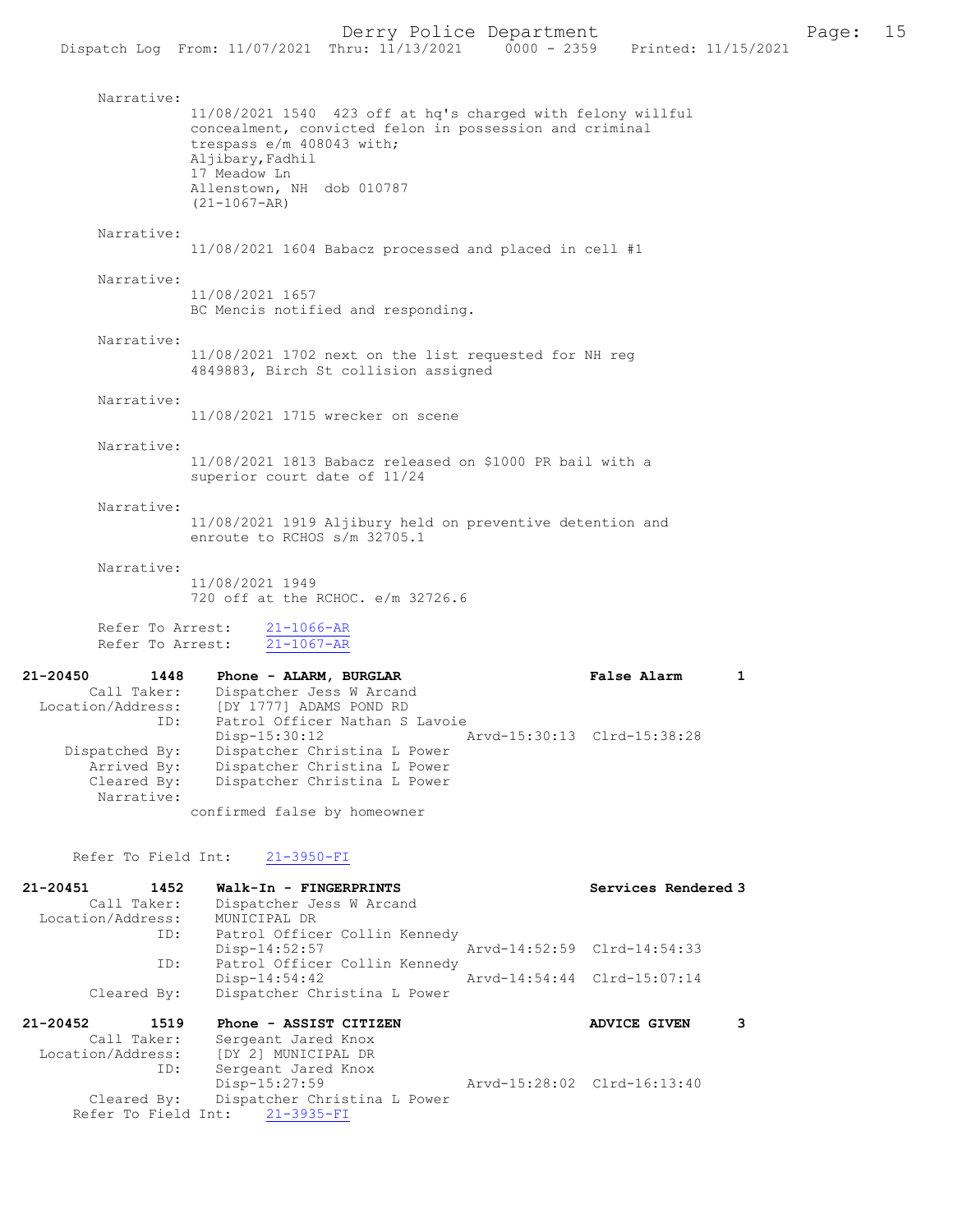Derry Police Department Fage: 16

| 21-20453<br>$\overline{2}$        | 1554                       | Phone - JUVENILE OFFENSES                                                                                  | Taken to Family/Guardian/Other |                |
|-----------------------------------|----------------------------|------------------------------------------------------------------------------------------------------------|--------------------------------|----------------|
| Location/Address:                 | Call Taker:                | Dispatcher Christina L Power<br>HUMPHREY RD                                                                |                                |                |
|                                   | ID:                        | Patrol Officer Ryan M Panaro<br>$Disp-15:55:51$                                                            | Arvd-16:01:49 Clrd-16:33:15    |                |
|                                   | ID:                        | Patrol Officer Nathan S Lavoie<br>Disp-15:55:56                                                            | Arvd-16:02:03 Clrd-16:33:10    |                |
|                                   | Narrative:                 | two females spraying shaving cream                                                                         |                                |                |
|                                   | Refer To Field Int:        | $21 - 3936 - FI$                                                                                           |                                |                |
| $21 - 20454$<br>Location/Address: | 1602<br>Call Taker:        | Phone - PARKING COMPLAINT<br>Dispatcher Christina L Power<br>LANE RD                                       | Gone on Arrival 1              |                |
|                                   | ID:                        | Patrol Officer Nathan S Lavoie<br>Disp-17:02:16                                                            | Arvd-17:06:03 Clrd-17:06:39    |                |
|                                   | Narrative:                 | trailer blocking one lane                                                                                  |                                |                |
| 21-20455<br>Location/Address:     | 1610<br>Call Taker:        | Initiated - FOLLOW-UP<br>Dispatcher Christina L Power<br>MUNICIPAL DR                                      | Services Rendered 2            |                |
|                                   | ID:                        | Patrol Officer Casey J Noyes                                                                               | Arvd-16:10:00 Clrd-16:23:31    |                |
| 21-20456<br>Location/Address:     | 1659<br>Call Taker:        | Phone - SUSPICIOUS ACTIVITY<br>Dispatcher Christina L Power<br>FAIRWAY DR                                  | Gone on Arrival 2              |                |
|                                   | ID:                        | Patrol Officer Ryan M Panaro<br>$Disp-17:01:33$                                                            | Arvd-17:01:43 Clrd-17:02:00    |                |
| 21-20457<br>Location/Address:     | 1730<br>Call Taker:        | Phone - ROAD RAGE<br>Dispatcher Christina L Power<br>ROBIN RD                                              | Matter Mediated 1              |                |
|                                   | ID:<br>ID:                 | Patrol Officer Nathan S Lavoie<br>$Disp-17:30:45$<br>Patrol Officer Ryan M Panaro                          | Arvd-17:34:42 Clrd-18:02:19    |                |
|                                   | Cleared By:                | Disp-17:30:48<br>Sergeant Jared Knox                                                                       | Arvd-17:44:13 Clrd-18:01:45    |                |
|                                   | ID:<br>ID:                 | Sergeant Jeffrey M Dawe<br>$Disp-17:30:55$<br>Patrol Officer Casey J Noyes                                 | Arvd-17:44:14 Clrd-18:02:16    |                |
|                                   | Refer To Field Int:        | Disp-17:44:18<br>$21 - 3937 - FI$                                                                          | Arvd-17:44:19 Clrd-18:02:17    |                |
| 21-20458<br>Location/Address:     | 1753<br>Call Taker:        | Phone - FOLLOW-UP<br>Dispatcher Christina L Power<br>KILREA RD                                             | Cleared                        | $\overline{2}$ |
|                                   | ID:                        | Patrol Officer Casey J Noyes<br>Disp-18:02:28<br>Refer To Incident: 21-2006-OF                             | Arvd-18:04:25 Clrd-18:22:05    |                |
| 21-20459                          | 1754                       | Phone - FOLLOW-UP                                                                                          | Cleared                        | $\mathbf{2}$   |
| Location/Address:                 | Call Taker:<br>ID:         | Dispatcher Christina L Power<br>WARNER HILL RD<br>Patrol Officer Kevin L Davies                            |                                |                |
|                                   | Refer To Incident:         | Disp-17:55:40<br>$21 - 2006 - OF$                                                                          | Arvd-17:55:42 Clrd-18:21:15    |                |
| $21 - 20460$<br>Location/Address: | 1817<br>Call Taker:<br>ID: | Phone - DOMESTIC DISTURBANCE<br>Dispatcher Christina L Power<br>E BROADWAY<br>Patrol Officer Ryan M Panaro | Services Rendered 1            |                |
|                                   | ID:                        | Disp-18:18:55<br>Patrol Officer Nathan S Lavoie                                                            | Arvd-18:21:06 Clrd-18:43:39    |                |
|                                   | ID:                        | $Disp-18:18:58$<br>Sergeant Jeffrey M Dawe                                                                 | Arvd-18:21:04 Clrd-18:43:41    |                |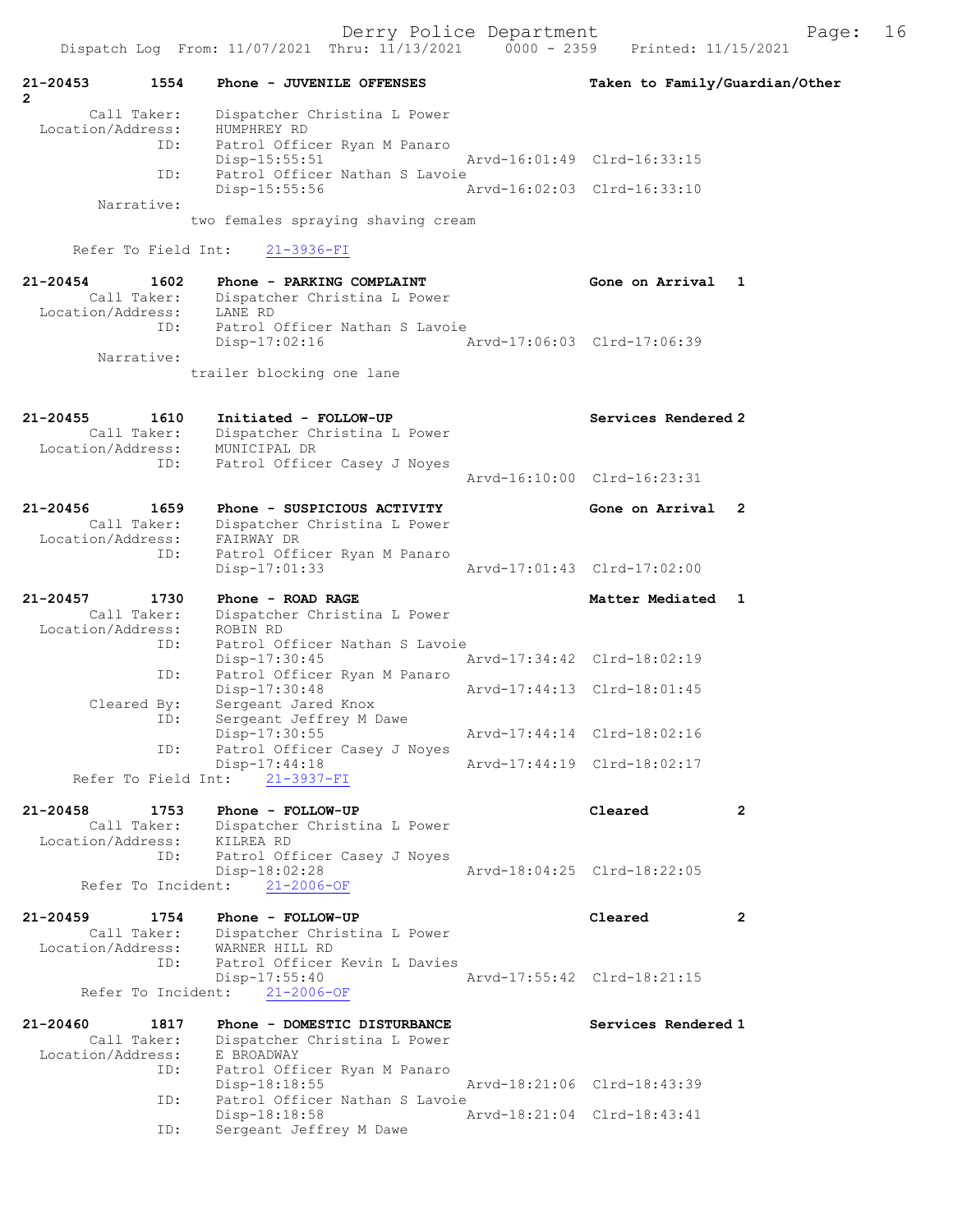## Disp-18:23:29 Arvd-18:28:11 Clrd-18:43:37 Narrative:

checked the residents, no issues.

## Refer To Field Int: 21-3939-FI

| $21 - 20461$<br>1900<br>Call Taker:<br>Location/Address: | Phone - JUVENILE OFFENSES<br>Dispatcher Christina L Power<br>BERRY ST<br>ID:<br>Patrol Officer Ryan M Panaro            | ADVICE GIVEN                | $\overline{2}$ |
|----------------------------------------------------------|-------------------------------------------------------------------------------------------------------------------------|-----------------------------|----------------|
|                                                          | $Disp-19:01:22$<br>Arrived By: Sergeant Jared Knox<br>Cleared By: Sergeant Jared Knox<br>Refer To Field Int: 21-3938-FI | Arvd-19:07:43 Clrd-19:08:05 |                |
| 21-20462 1926                                            | Initiated - PED CHECK                                                                                                   | Cleared                     | $\overline{2}$ |
| Call Taker:                                              | Dispatcher Christina L Power                                                                                            |                             |                |
| Location/Address:                                        | CRYSTAL AVE                                                                                                             |                             |                |
|                                                          | ID:<br>Patrol Officer Samuel J Troy                                                                                     |                             |                |
|                                                          |                                                                                                                         | Arvd-19:26:00 Clrd-20:00:39 |                |
|                                                          | ID:<br>Patrol Officer Ryan M Panaro                                                                                     |                             |                |
|                                                          | Disp-19:26:22                                                                                                           | Arvd-19:26:24 Clrd-19:44:06 |                |
| Cleared By:                                              | Patrol Officer Robert Corwin                                                                                            |                             |                |
| 21-20463 1947                                            | Phone - SUSPICIOUS ACTIVITY                                                                                             | Services Rendered 2         |                |
| Call Taker:                                              | Dispatcher Christina L Power                                                                                            |                             |                |
| Location/Address:                                        | OLD CHESTER RD                                                                                                          |                             |                |
| ID:                                                      | Patrol Officer Nathan S Lavoie                                                                                          |                             |                |
|                                                          | Disp-19:51:32                                                                                                           | Arvd-19:51:37 Clrd-20:03:00 |                |
| ID:                                                      | Patrol Officer Casey J Noyes                                                                                            |                             |                |

Disp-19:51:36 Arvd-20:00:30 Clrd-20:02:58

 Disp-20:00:34 Arvd-20:00:36 Clrd-20:02:56 Narrative:

no issues found, advice given

Refer To Field Int: 21-3952-FI

ID: Sergeant Jeffrey M Dawe

| 21-20464          | 1953        | Phone - WELFARE CHECK          | Services Rendered 2         |
|-------------------|-------------|--------------------------------|-----------------------------|
|                   | Call Taker: | Patrol Officer Robert Corwin   |                             |
| Location/Address: |             | LINLEW DR                      |                             |
|                   | ID:         | Patrol Officer Nathan S Lavoie |                             |
|                   |             | $Disp-20:11:12$                | Arvd-20:15:41 Clrd-20:22:42 |
|                   | Arrived By: | Dispatcher Christina L Power   |                             |
|                   | Cleared By: | Dispatcher Christina L Power   |                             |
|                   | ID:         | Patrol Officer Casey J Noves   |                             |
|                   |             | $Disp-20:11:15$                | Arvd-20:18:58 Clrd-20:22:44 |
|                   | Arrived By: | Dispatcher Christina L Power   |                             |
|                   | Cleared By: | Dispatcher Christina L Power   |                             |
|                   | Narrative:  |                                |                             |
|                   |             | checked and no issues.         |                             |

Refer To Field Int: 21-3953-FI

| 21-20465           | 2015        | Initiated - MV STOP          | Warning Issued 3            |  |
|--------------------|-------------|------------------------------|-----------------------------|--|
|                    | Call Taker: | Dispatcher Christina L Power |                             |  |
| Location/Address:  |             | WINDHAM RD                   |                             |  |
|                    | ID:         | Patrol Officer Ryan M Panaro |                             |  |
|                    |             |                              | Aryd-20:15:00 Clrd-20:20:27 |  |
| Refer To Citation: |             | 21-4829-CN                   |                             |  |

| 21-20466          | 2304        | Alarm - ALARM, BURGLAR          | False Alarm                 |  |
|-------------------|-------------|---------------------------------|-----------------------------|--|
|                   | Call Taker: | Patrol Officer Robert Corwin    |                             |  |
| Location/Address: |             | [DY 2749] ISLAND POND RD        |                             |  |
|                   | ID:         | Patrol Officer Kevin L Davies   |                             |  |
|                   |             | $Disp-23:04:25$                 | Arvd-23:11:37 Clrd-23:18:57 |  |
|                   | Arrived By: | Dispatcher Jonathon S Pickering |                             |  |
|                   | Cleared By: | Dispatcher Jonathon S Pickering |                             |  |
|                   | ID:         | Sergeant Patrick H Dawson       |                             |  |
|                   |             | Disp-23:11:58                   | Arvd-23:12:00 Clrd-23:18:57 |  |
|                   |             |                                 |                             |  |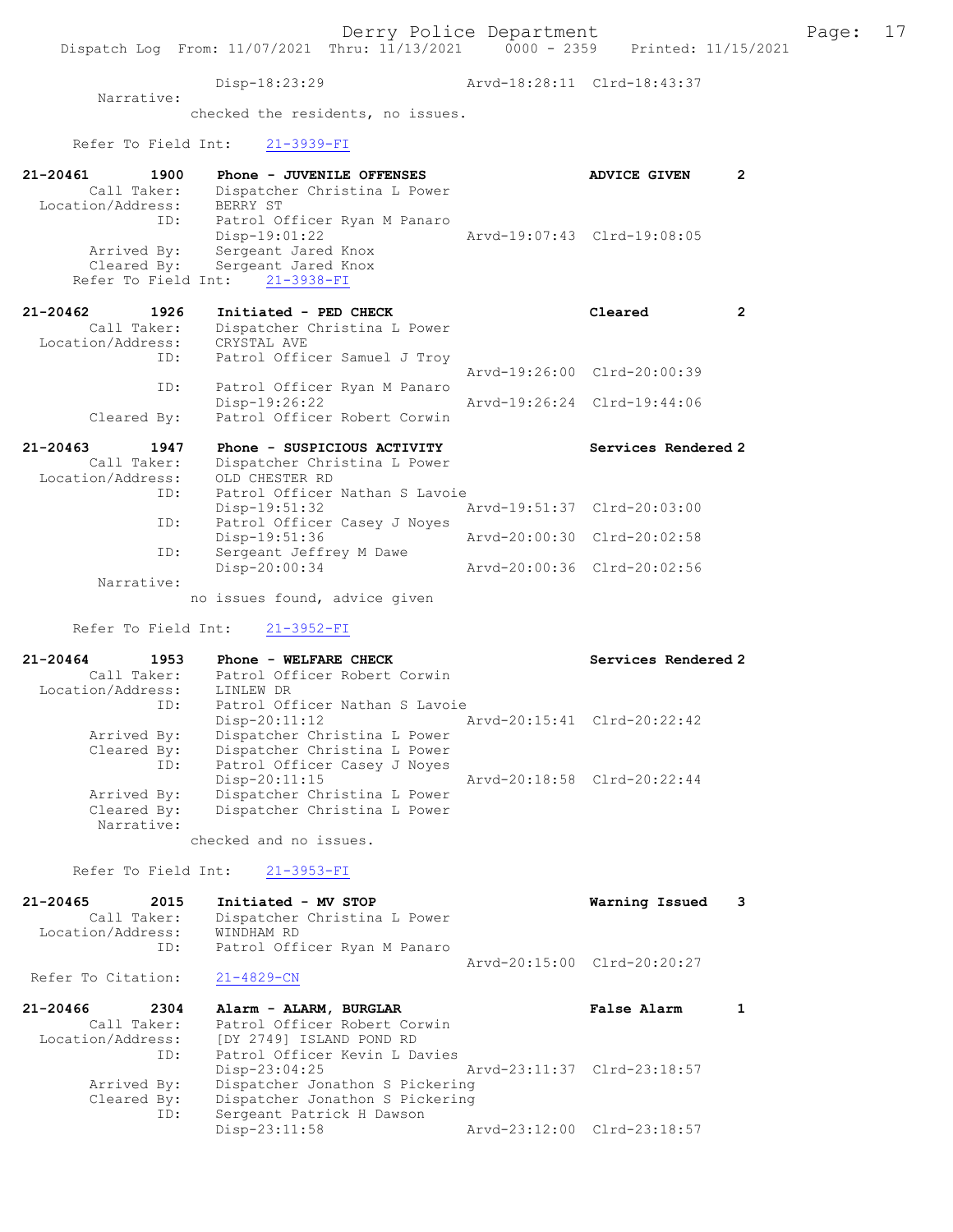Derry Police Department The Rage: 18 Dispatch Log From: 11/07/2021 Thru: 11/13/2021 0000 - 2359 Printed: 11/15/2021 Cleared By: Dispatcher Jonathon S Pickering ID: Patrol Officer Michael Carnazzo Disp-23:12:29 Arvd-23:15:41 Clrd-23:18:56 Dispatched By: Dispatcher Jonathon S Pickering Arrived By: Dispatcher Jonathon S Pickering<br>Cleared By: Dispatcher Jonathon S Pickering Dispatcher Jonathon S Pickering Narrative: dining room motion Refer To Field Int: 21-3978-FI 21-20467 2346 Initiated - MV CHECK Vehicle checked 1 Call Taker: Dispatcher Jonathon S Pickering Location/Address: [DY 2258] E BROADWAY ID: Patrol Officer Andrew R Kennedy Arvd-23:46:00 Clrd-23:47:29 21-20468 2358 Initiated - PROPERTY CHECK Services Rendered 2 Call Taker: Dispatcher Jonathon S Pickering Location/Address: [DY 3681] HAMPSTEAD RD ID: Patrol Officer Jack Stafford Arvd-23:58:00 Clrd-11/09/2021 @ 00:03:09 For Date: 11/09/2021 - Tuesday 21-20469 0002 Initiated - PROPERTY CHECK Services Rendered 2 Call Taker: Dispatcher Jonathon S Pickering Location/Address: SOUTH AVE ID: Patrol Officer Andrew R Kennedy Arvd-00:02:00 Clrd-00:03:04 21-20470 0009 Initiated - MV CHECK SENT ON THEIR WAY 1 Call Taker: Dispatcher Jonathon S Pickering Location/Address: ASHLEIGH DR ID: Patrol Officer Andrew R Kennedy Arvd-00:09:00 Clrd-00:19:12 ID: Patrol Officer Monica Ricci Disp-00:12:36 Arvd-00:18:27 Clrd-00:19:13 21-20471 0019 Initiated - PROPERTY CHECK Services Rendered 2 Call Taker: Dispatcher Jonathon S Pickering Location/Address: ROLLINS ST ID: Patrol Officer Monica Ricci Arvd-00:19:00 Clrd-00:19:27 21-20472 0024 Phone - WELFARE CHECK No Action Required 2 Call Taker: Patrol Officer Robert Corwin Location/Address: NORTON ST ID: Patrol Officer Andrew R Kennedy Disp-00:26:01 Arvd-00:30:46 Clrd-00:38:43 Arrived By: Dispatcher Jonathon S Pickering Cleared By: Dispatcher Jonathon S Pickering ID: Patrol Officer Michael Carnazzo Disp-00:26:02 Arvd-00:30:46 Clrd-00:38:44 Arrived By: Dispatcher Jonathon S Pickering Cleared By: Dispatcher Jonathon S Pickering Refer To Field Int: 21-3976-FI 21-20473 0127 Initiated - MV STOP Warning Issued 3 Call Taker: Dispatcher Jonathon S Pickering Location/Address: PINKERTON ST ID: Patrol Officer Monica Ricci Arvd-01:27:00 Clrd-01:31:30<br>21-4831-CN Refer To Citation: 21-20474 0336 Initiated - MV STOP Warning Issued 3 Call Taker: Dispatcher Jonathon S Pickering

Location/Address: E BROADWAY + HOODKROFT DR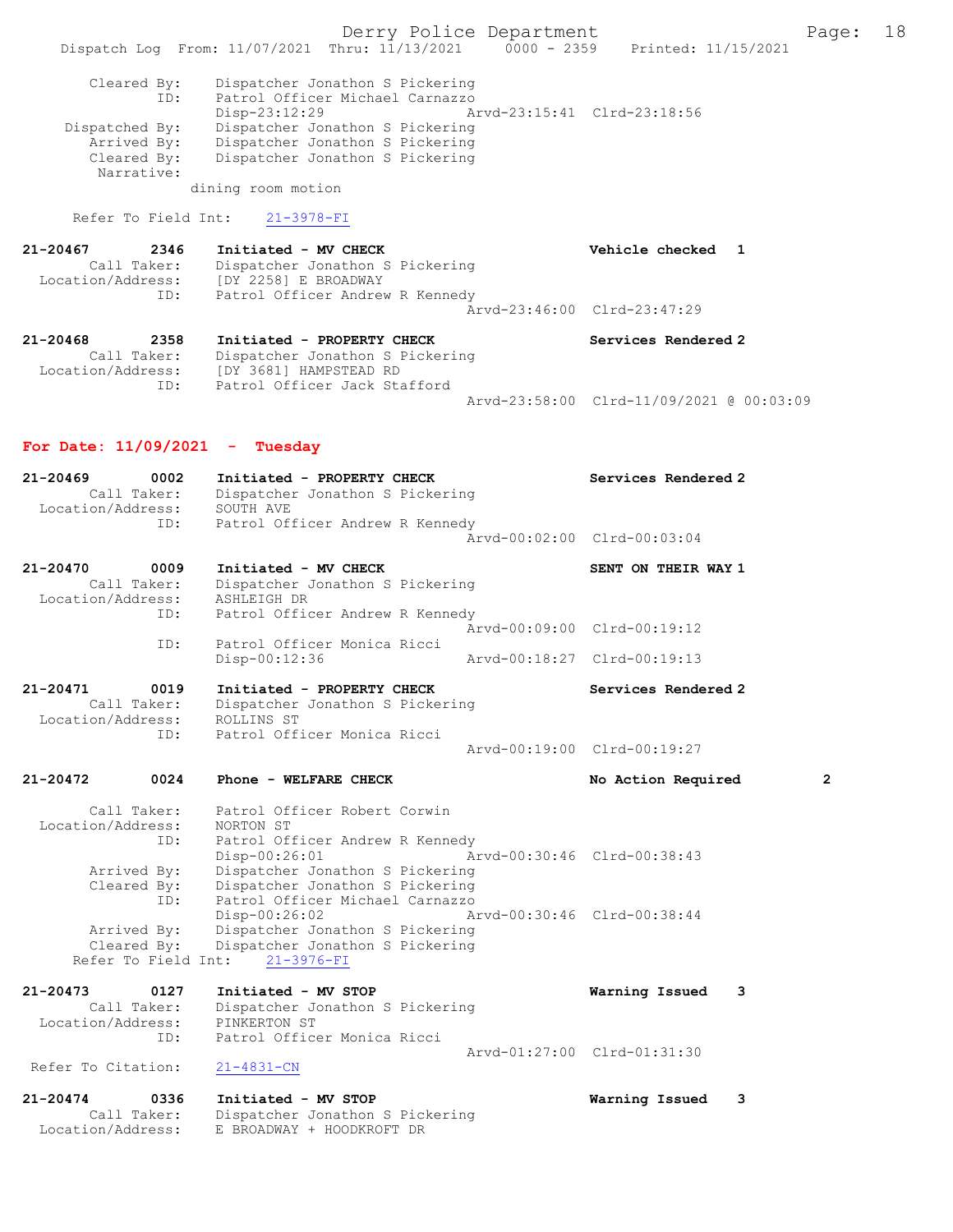|                                         | Derry Police Department<br>Dispatch Log From: 11/07/2021 Thru: 11/13/2021 0000 - 2359              | Printed: 11/15/2021         |              | Page: | 19 |
|-----------------------------------------|----------------------------------------------------------------------------------------------------|-----------------------------|--------------|-------|----|
| ID:                                     | Patrol Officer Andrew R Kennedy                                                                    |                             |              |       |    |
| Refer To Citation:                      | $21 - 4833 - CN$                                                                                   | Arvd-03:36:00 Clrd-03:43:54 |              |       |    |
| 21-20475<br>0357                        | Initiated - MV STOP                                                                                | Warning Issued              | 3            |       |    |
| Call Taker:<br>Location/Address:<br>ID: | Dispatcher Jonathon S Pickering<br>KENDALL POND RD + GAMACHE RD<br>Patrol Officer Andrew R Kennedy |                             |              |       |    |
| Refer To Citation:                      | $21 - 4834 - CN$                                                                                   | Arvd-03:57:00 Clrd-04:05:20 |              |       |    |
| 21-20476<br>0418                        | Initiated - MV STOP                                                                                | Warning Issued              | 3            |       |    |
| Call Taker:<br>Location/Address:        | Dispatcher Jonathon S Pickering<br>E BROADWAY + MANNING ST                                         |                             |              |       |    |
| ID:                                     | Patrol Officer Monica Ricci                                                                        | Arvd-04:18:00 Clrd-04:27:41 |              |       |    |
| Refer To Citation:                      | $21 - 4835 - CN$                                                                                   |                             |              |       |    |
| 21-20477<br>0427                        | Initiated - MV STOP                                                                                | No Action Required          |              | 3     |    |
| Call Taker:<br>Location/Address:        | Dispatcher Jonathon S Pickering<br>CHESTER RD                                                      |                             |              |       |    |
| ID:                                     | Patrol Officer Andrew R Kennedy                                                                    | Arvd-04:27:00 Clrd-04:34:52 |              |       |    |
| ID:                                     | Patrol Officer Monica Ricci                                                                        |                             |              |       |    |
|                                         | $Disp-04:31:44$                                                                                    | Arvd-04:31:45 Clrd-04:34:51 |              |       |    |
| 21-20478<br>0443<br>Call Taker:         | Initiated - MV STOP<br>Dispatcher Jonathon S Pickering                                             | Warning Issued              | 3            |       |    |
| Location/Address:<br>ID:                | ISLAND POND RD<br>Patrol Officer Andrew R Kennedy                                                  |                             |              |       |    |
| Refer To Citation:                      | $21 - 4836 - CN$                                                                                   | Arvd-04:43:00 Clrd-04:51:31 |              |       |    |
| $21 - 20479$<br>0449                    | Phone - ANIMAL COMPLAINT                                                                           | Could Not Locate 1          |              |       |    |
| Call Taker:<br>Location/Address:        | Dispatcher Jonathon S Pickering<br>SCENIC DR                                                       |                             |              |       |    |
| ID:                                     | Patrol Officer Jack Stafford                                                                       |                             |              |       |    |
| Narrative:                              | Disp-04:50:48                                                                                      | Arvd-04:57:00 Clrd-05:02:51 |              |       |    |
|                                         | 11/09/2021 0508 report of dogs being left out overnight,<br>unable to locate                       |                             |              |       |    |
| Refer To Field Int:                     | 21-3942-FI                                                                                         |                             |              |       |    |
| $21 - 20480$<br>0545                    | Phone - ASSIST CITIZEN                                                                             | Assistance Rendered         |              | 3     |    |
| Call Taker:<br>Location/Address:        | Dispatcher Jonathon S Pickering<br>OUAKER DR                                                       |                             |              |       |    |
| ID:                                     | Patrol Officer Monica Ricci<br>$Disp-05:46:58$                                                     | Arvd-06:01:58 Clrd-06:09:51 |              |       |    |
| ID:                                     | Patrol Officer Michael Carnazzo                                                                    |                             |              |       |    |
|                                         | Disp-05:46:59                                                                                      | Arvd-06:01:57 Clrd-06:09:51 |              |       |    |
| 21-20481<br>0627<br>Call Taker:         | Initiated - TRANSPORT<br>Dispatcher Jonathon S Pickering                                           | <b>TRANSPORTED</b>          | 3            |       |    |
| Location/Address:<br>ID:                | ROCKINGHAM RD + BIRCH ST<br>Patrol Officer Michael Carnazzo                                        |                             |              |       |    |
| Narrative:                              |                                                                                                    | Arvd-06:27:00 Clrd-06:32:05 |              |       |    |
|                                         | 11/09/2021 0627 providing a courtesy transport to Birch<br>Heights s/m: 54158.8                    |                             |              |       |    |
| Narrative:                              |                                                                                                    |                             |              |       |    |
|                                         | 11/09/2021 0629 off at Birch Heights e/m: 54159.0                                                  |                             |              |       |    |
| 21-20482<br>0704                        | 911 - MV ACCIDENT                                                                                  | Report Taken                | $\mathbf{1}$ |       |    |
| Call Taker:<br>Location/Address:        | Dispatcher Jess W Arcand<br>CHESTER RD + POND RD                                                   |                             |              |       |    |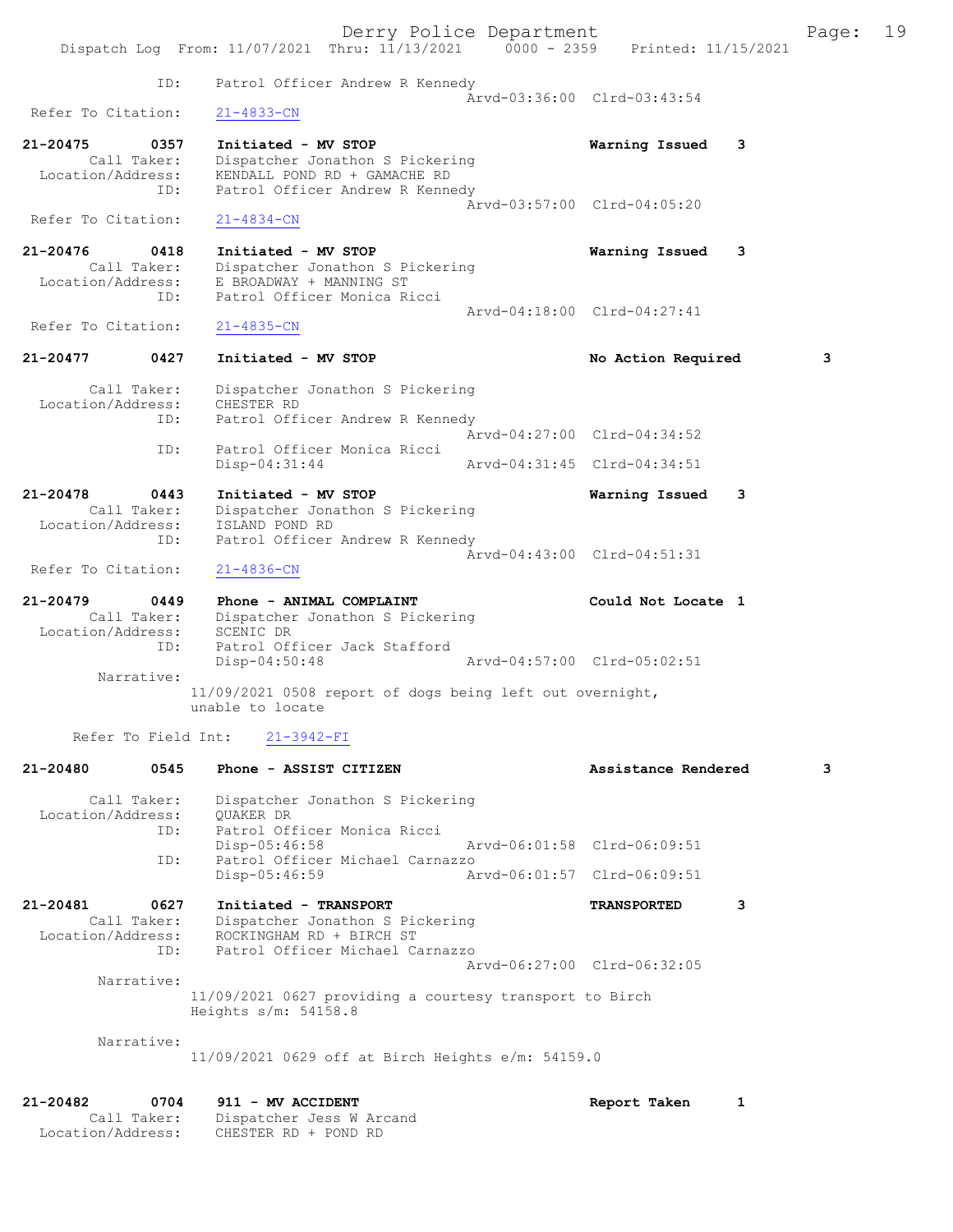Derry Police Department Form Page: 20 Dispatch Log From: 11/07/2021 Thru: 11/13/2021 0000 - 2359 Printed: 11/15/2021 ID: Patrol Officer Cody Johnson Disp-07:05:00 Arvd-07:05:08 Clrd-08:05:59<br>TD: Patrol Officer James M McClafferty ning<br>Disp-07:05:02 McClafferty<br>Disp-07:05:02 Arvd- Disp-07:05:02 Arvd-07:05:06 Clrd-08:05:59 ID: Patrol Officer Blake A Martineau<br>Disp-07:05:04 Arvd-07:05:10 Clrd-08:05:53  $Disp-07:05:04$ ID: Sergeant Seth Plumer<br>Disp-07:23:14 Disp-07:23:14 Arvd-07:23:16 Clrd-08:05:59 Narrative: 11/09/2021 0714 NEXT ON LIST SPACETOWN AUTO NOTIFIED AND RESPONDING FOR NH 4676843 Narrative: 11/09/2021 0721 AAA NOTIFIED AND RESPONDING FOR NH 4762136 Narrative: 11/09/2021 0735 SPACETOWN ON SCENE Narrative: 11/09/2021 0751 AAA ON SCENE Refer To Accident: 21-562-AC 21-20483 0736 Phone - SUSPICIOUS ACTIVITY Services Rendered 2 Call Taker: Dispatcher Jess W Arcand Location/Address: PARKLAND DR ID: Patrol Officer Nicholas M Granville Disp-07:37:37 Arvd-07:43:14 Clrd-07:56:10 21-20484 0756 Phone - FOUND/LOST PROPERTY Collected for Disposal 3 Call Taker: Dispatcher Jess W Arcand Location/Address: PARKLAND DR ID: Patrol Officer Nicholas M Granville<br>Disp-07:56:40 Arvd-0 Disp-07:56:40 Arvd-07:59:25 Clrd-08:05:23 21-20485 0810 Initiated - Parking Enforcement Vehicle checked 1 Call Taker: Dispatcher Jess W Arcand Location/Address: CORWIN DR ID: Patrol Officer James M McClafferty Arvd-08:10:00 Clrd-08:13:35 21-20486 0834 Phone - PARKING COMPLAINT Vehicle Moved 1 Call Taker: Dispatcher Jess W Arcand Location/Address: PEABODY RD ANX ID: Dispatcher Jess W Arcand Disp-08:34:53 Arvd-08:34:55 Clrd-08:35:17<br>TD: Patrol Officer Brian J Landry Patrol Officer Brian J Landry Disp-08:34:58 Arvd-08:35:00 Clrd-08:35:19 Narrative: 11/09/2021 0835 602 MAKING CONTACT WITH RO TO HAVE VEHICLE MOVED 21-20487 0852 Initiated - FOLLOW-UP No Action Required 2 Call Taker: Dispatcher Jess W Arcand Location/Address: MUNICIPAL DR<br>TD: Patrol Office Patrol Officer James M McClafferty Arvd-08:52:00 Clrd-11:00:39 21-20488 0852 Initiated - FOLLOW-UP No Action Required 2 Call Taker: Dispatcher Jess W Arcand<br>ion/Address: MUNICIPAL DR Location/Address:<br>ID: Patrol Officer Cody Johnson Arvd-08:52:00 Clrd-11:54:15 21-20489 0853 Initiated - ASSIST CITIZEN TRANSPORTED 3 Call Taker: Dispatcher Jess W Arcand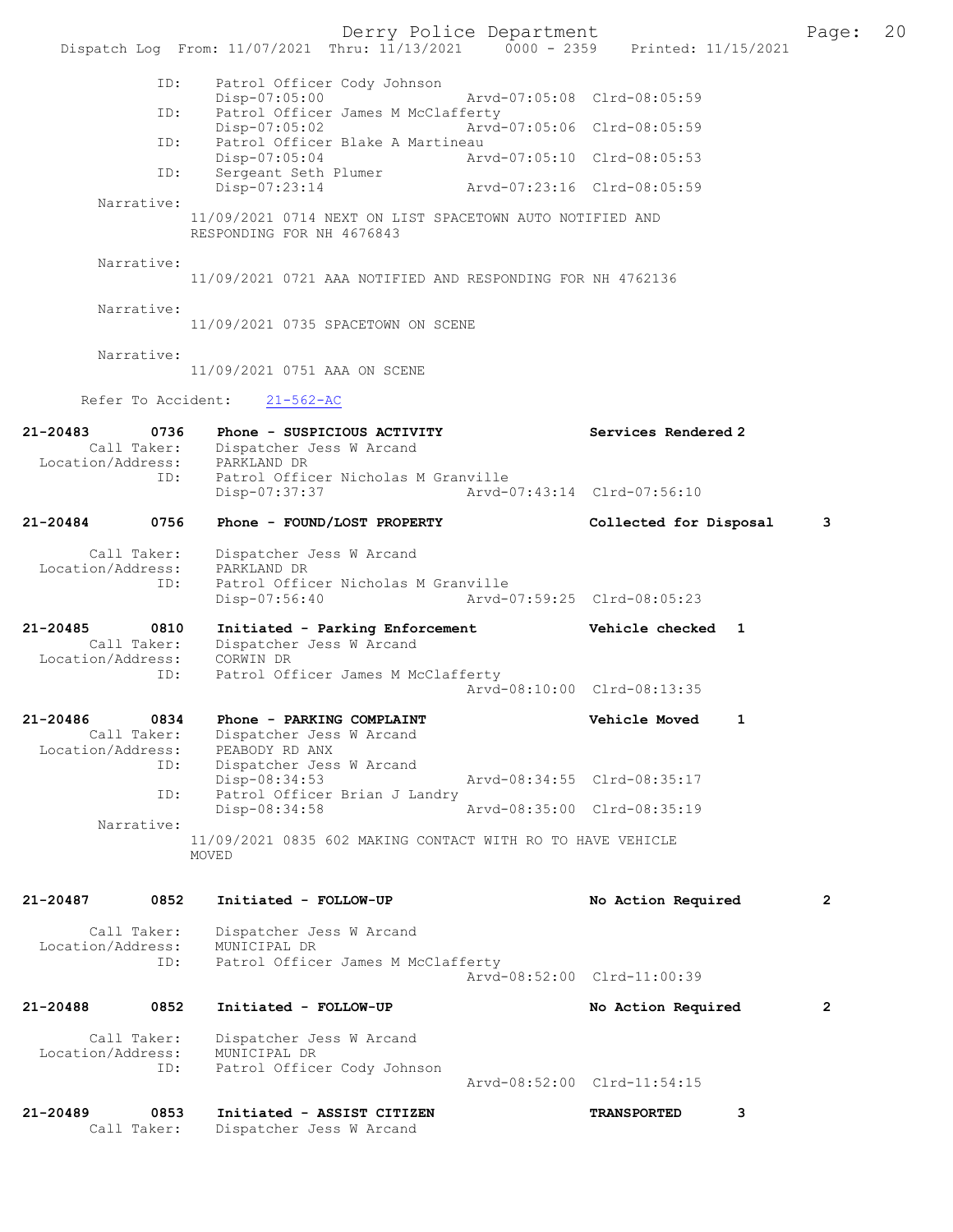Derry Police Department Fage: 21 Dispatch Log From: 11/07/2021 Thru: 11/13/2021 0000 - 2359 Printed: 11/15/2021 Location/Address: PINKERTON ST ID: Patrol Officer Brian J Landry Arvd-08:53:00 Clrd-08:56:07 Narrative: 11/09/2021 0853 602 TRANSPORTING ONE FROM TSIENNETO RD TO PINKERTON SM 110545.0 Narrative: 11/09/2021 0855 CLEAR TRANSPORT EM 110545.6 21-20490 0909 Phone - PARKING COMPLAINT Services Rendered 1 Call Taker: Dispatcher Jess W Arcand Location/Address: WARNER HILL RD ID: Patrol Officer Blake A Martineau Disp-09:09:56 Arvd-09:37:24 Clrd-09:56:41 21-20491 0943 Initiated - ACO Follow Up Services Rendered 2 Call Taker: Dispatcher Jess W Arcand Location/Address: FAIRWAY DR ID: Civilian Robin Bordonaro Arvd-09:43:00 Clrd-09:56:18 21-20492 0945 Walk-In - IDENTITY THEFT Report Taken 2 Call Taker: Patrol Officer Robert Corwin Location/Address: [DY 2] MUNICIPAL DR ID: Patrol Officer Robert Corwin Disp-09:46:19 Arvd-09:46:21 Clrd-09:49:06 Refer To Incident: 21-2013-OF 21-20493 0956 Phone - STRUCK ANIMAL Could Not Locate 2 Call Taker: Dispatcher Jess W Arcand Location/Address: ROCKINGHAM RD ID: Civilian Robin Bordonaro Disp-09:56:38 Arvd-10:03:10 Clrd-10:03:13 21-20494 0956 Initiated - FOLLOW-UP No Action Required 2 Call Taker: Dispatcher Jess W Arcand Location/Address: WARNER HILL RD ID: Patrol Officer Blake A Martineau Arvd-09:56:00 Clrd-10:11:44 21-20495 1003 Initiated - STRUCK ANIMAL Could Not Locate 2 Call Taker: Dispatcher Jess W Arcand Location/Address: CHESTER RD ID: Civilian Robin Bordonaro Arvd-10:03:00 Clrd-10:13:49 21-20496 1053 Initiated - TOBACCO VIOLATION Warning Issued 1 Call Taker: Dispatcher Jess W Arcand Location/Address: PINKERTON ST ID: Patrol Officer Brian J Landry Arvd-10:53:00 Clrd-10:54:04 Refer To Field Int: 21-3944-FI 21-20497 1100 Initiated - FOLLOW-UP 12 No Action Required 2 Call Taker: Dispatcher Jess W Arcand Location/Address: ASHLEIGH DR ID: Patrol Officer James M McClafferty Arvd-11:00:00 Clrd-13:06:58 21-20498 1117 Phone - SUSPICIOUS ACTIVITY Services Rendered 2 Call Taker: Dispatcher Jess W Arcand Location/Address: FAIRWAY DR ID: Patrol Officer Blake A Martineau Disp-11:17:43 Arvd-11:22:46 Clrd-11:30:50 Narrative: 11/09/2021 1117 ODOR OF MARIJUANA IN THE HALLWAY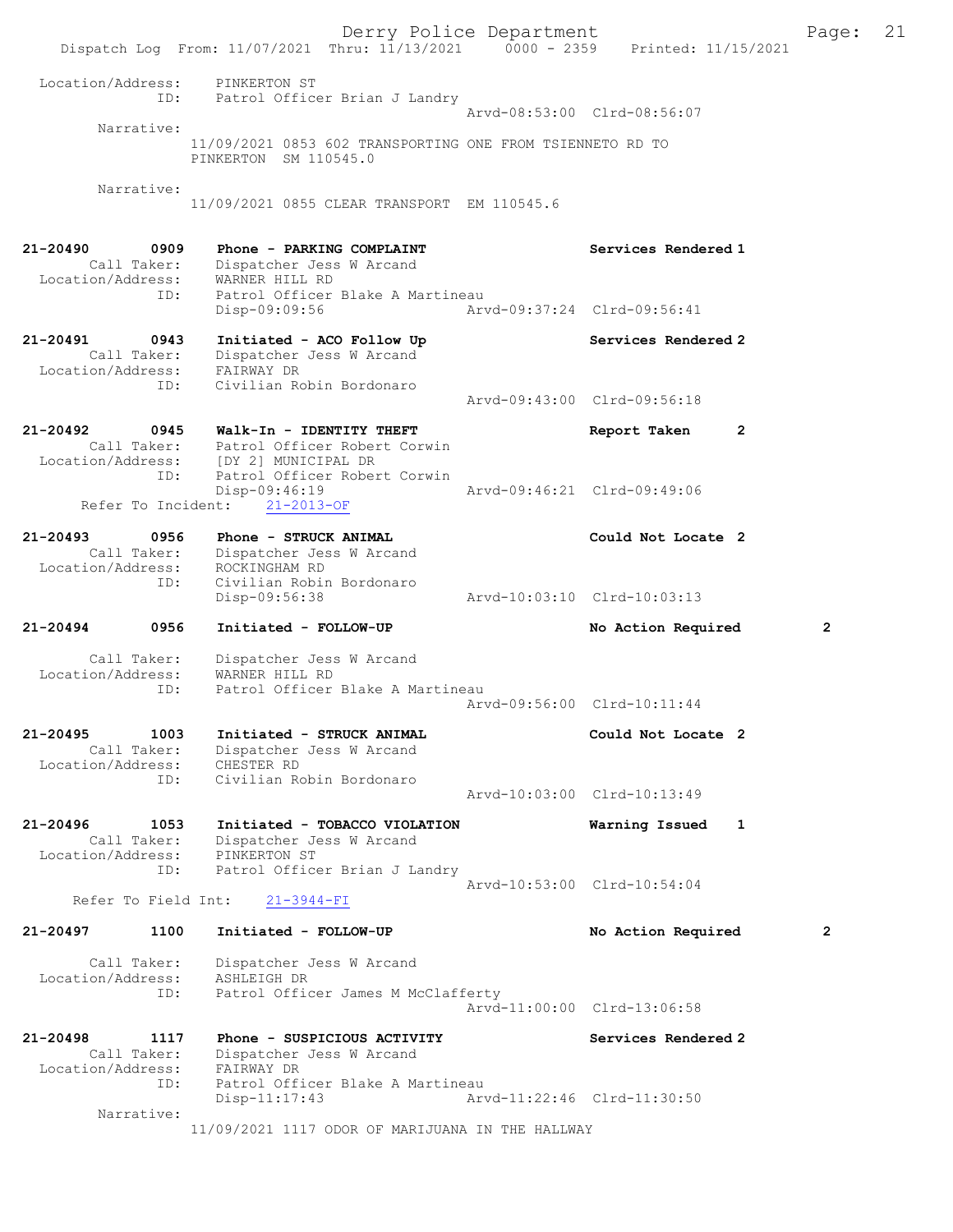Narrative:

11/09/2021 1131 UNABLE TO LOCATE SOURCE

| 21-20499<br>Location/Address:     | 1120<br>Call Taker:               | Initiated - Dog Bite Complaint<br>Dispatcher Jess W Arcand<br>FAIRWAY DR                                                          | Report Taken                | $\mathbf{2}$ |
|-----------------------------------|-----------------------------------|-----------------------------------------------------------------------------------------------------------------------------------|-----------------------------|--------------|
|                                   | ID:<br>Refer To Incident:         | Civilian Robin Bordonaro<br>21-2014-OF                                                                                            | Arvd-11:20:00 Clrd-11:21:01 |              |
| 21-20500                          | 1132                              | Walk-In - FINGERPRINTS                                                                                                            | Services Rendered 3         |              |
| Location/Address:                 | Call Taker:<br>ID:                | Patrol Officer Robert Corwin<br>MUNICIPAL DR<br>Patrol Officer Robert Corwin                                                      |                             |              |
|                                   | Arrived By:<br>Cleared By:        | $Disp-11:33:59$<br>Dispatcher Jess W Arcand<br>Dispatcher Jess W Arcand                                                           | Arvd-11:48:02 Clrd-11:48:04 |              |
| Dispatched By:                    | ID:<br>Arrived By:<br>Cleared By: | Patrol Officer Robert Corwin<br>Disp-11:48:52<br>Dispatcher Jess W Arcand<br>Dispatcher Jess W Arcand<br>Dispatcher Jess W Arcand | Arvd-11:48:54 Clrd-11:48:56 |              |
| 21-20501                          | 1136<br>Call Taker:               | Initiated - TOBACCO VIOLATION<br>Dispatcher Jess W Arcand                                                                         | Warning Issued              | 1            |
| Location/Address:                 | ID:<br>Refer To Field Int:        | PINKERTON ST<br>Patrol Officer Brian J Landry<br>$21 - 3945 - FI$                                                                 | Arvd-11:36:00 Clrd-11:37:23 |              |
| 21-20502                          | 1137                              | Phone - STRUCK ANIMAL                                                                                                             | Services Rendered 2         |              |
| Location/Address:                 | Call Taker:                       | Dispatcher Jess W Arcand<br>W BROADWAY                                                                                            |                             |              |
|                                   | ID:                               | Patrol Officer Blake A Martineau<br>Disp-11:38:03                                                                                 | Arvd-11:44:00 Clrd-11:50:21 |              |
| $21 - 20503$<br>Location/Address: | 1204<br>Call Taker:               | Initiated - DEPARTMENT INFO<br>Lieutenant Michael T Muncey<br>[DY 2] MUNICIPAL DR                                                 | Services Rendered 3         |              |
|                                   | ID:<br>Refer To Field Int:        | Lieutenant Michael T Muncey<br>$21 - 3946 - FI$                                                                                   | Arvd-12:04:00 Clrd-12:05:30 |              |
| $21 - 20504$<br>Location/Address: | 1258<br>Call Taker:               | Initiated - Child Advocacy Center<br>Dispatcher Jess W Arcand<br>BIRCH ST                                                         | Services Rendered 3         |              |
|                                   | ID:                               | Detective Victoria M Kidd                                                                                                         | Arvd-12:58:00 Clrd-14:22:59 |              |
| 21-20505<br>Location/Address:     | 1313<br>Call Taker:               | Phone - VIN CHECK<br>Dispatcher Jess W Arcand<br>SCOBIE POND RD                                                                   | Vehicle checked             | 3            |
|                                   | ID:                               | Patrol Officer Cody Johnson<br>Disp-13:23:54                                                                                      | Arvd-13:23:56 Clrd-13:32:03 |              |
| 21-20506<br>Location/Address:     | 1333<br>Call Taker:<br>ID:        | Phone - FOUND/LOST PROPERTY<br>Dispatcher Jess W Arcand<br>HOOD RD<br>Patrol Officer Nicholas M Granville                         | Report Taken                | 3            |
| Refer To Citation:                | Narrative:                        | Disp-13:33:56<br>$21 - 4912 - CN$                                                                                                 | Arvd-13:38:48 Clrd-13:44:20 |              |
|                                   |                                   | 11/09/2021 1334 FOUND BICYCLE                                                                                                     |                             |              |
|                                   | Refer To Incident:                | $21 - 2015 - OF$                                                                                                                  |                             |              |

21-20507 1350 Phone - ILLEGAL DUMPING/LITTERING Services Rendered 2 Call Taker: Dispatcher Jess W Arcand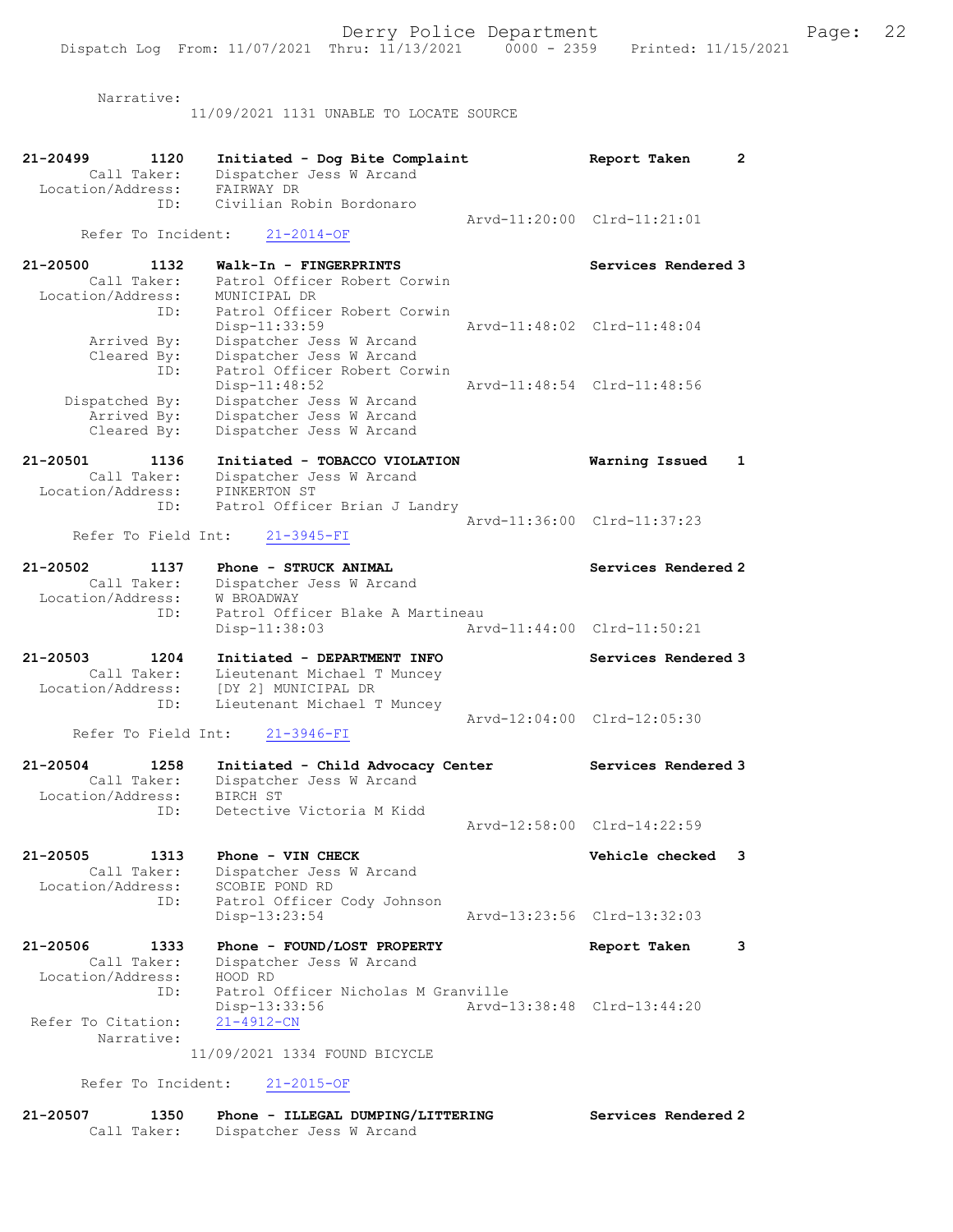Derry Police Department Fage: 23 Dispatch Log From: 11/07/2021 Thru: 11/13/2021 0000 - 2359 Printed: 11/15/2021 Location/Address: TRANSFER LN ID: Patrol Officer Blake A Martineau<br>Disp-14:07:46 Arv Disp-14:07:46 Arvd-14:10:59 Clrd-14:27:24 21-20508 1355 Initiated - FOLLOW-UP No Action Required 2 Call Taker: Dispatcher Jess W Arcand Location/Address: MUNICIPAL DR ID: Patrol Officer Nicholas M Granville Arvd-13:55:00 Clrd-14:06:36 21-20509 1406 911 - MV ACCIDENT Report Taken 1 Call Taker: Dispatcher Jess W Arcand<br>Location/Address: FORDWAY ST + W BROADWAY Location/Address: FORDWAY ST + W BROADWAY ID: Patrol Officer Nicholas M Granville Disp-14:07:37 Arvd-14:10:56 Clrd-14:45:43 ID: Patrol Officer Tyler S Daniel Disp-14:12:05 Arvd-14:17:59 Clrd-14:45:40 Narrative: 11/09/2021 1425 NEXT ON LIST RECOVERY SOLUTIONS NOTIFIED AND RESPONDING FOR NH 5003621 Narrative: 11/09/2021 1434 RECOVERY ON SCENE Narrative: 11/09/2021 1442 REPORTABLE. Dimarzio v. Maddell Refer To Accident: 21-563-AC 21-20510 1447 Initiated - FOLLOW-UP No Action Required 2 Call Taker: Dispatcher Jess W Arcand Location/Address: BYPASS 28 ID: Patrol Officer Blake A Martineau Arvd-14:47:00 Clrd-14:48:09 21-20511 1507 Phone - ABANDONED MV **ADVICE GIVEN** 3 Call Taker: Dispatcher Christina L Power Location/Address: ROCKINGHAM RD<br>ID: Patrol Officer<br>Disp-15:11:39 Patrol Officer Casey J Noyes Disp-15:11:39 Arvd-15:21:19 Clrd-15:34:20 21-20512 1508 Phone - DEPARTMENT INFO Cleared 3 Call Taker: Dispatcher Christina L Power Location/Address: MUNICIPAL DR<br>ID: Detective Vic Detective Victoria M Kidd Disp-15:09:17 Arvd-15:09:19 Clrd-15:09:27 Refer To Field Int: 21-3947-FI 21-20513 1538 Initiated - MV STOP Warning Issued 3 Call Taker: Dispatcher Christina L Power Location/Address: ISLAND POND RD ID: Patrol Officer Casey J Noyes Arvd-15:38:00 Clrd-15:43:22<br>21-4839-CN Refer To Citation: 21-20514 1608 Initiated - MV STOP Warning Issued 3 Call Taker: Dispatcher Christina L Power Location/Address: ASHLEIGH DR ID: Patrol Officer Nathan S Lavoie Arvd-16:08:00 Clrd-16:15:16 Refer To Citation: 21-4840-CN Narrative: Petion Vs. Swierz full report

21-20515 1610 Phone - ALARM, BURGLAR False Alarm 1 Call Taker: Dispatcher Christina L Power Location/Address: [DY 3509] MONTGOMERY FARM RD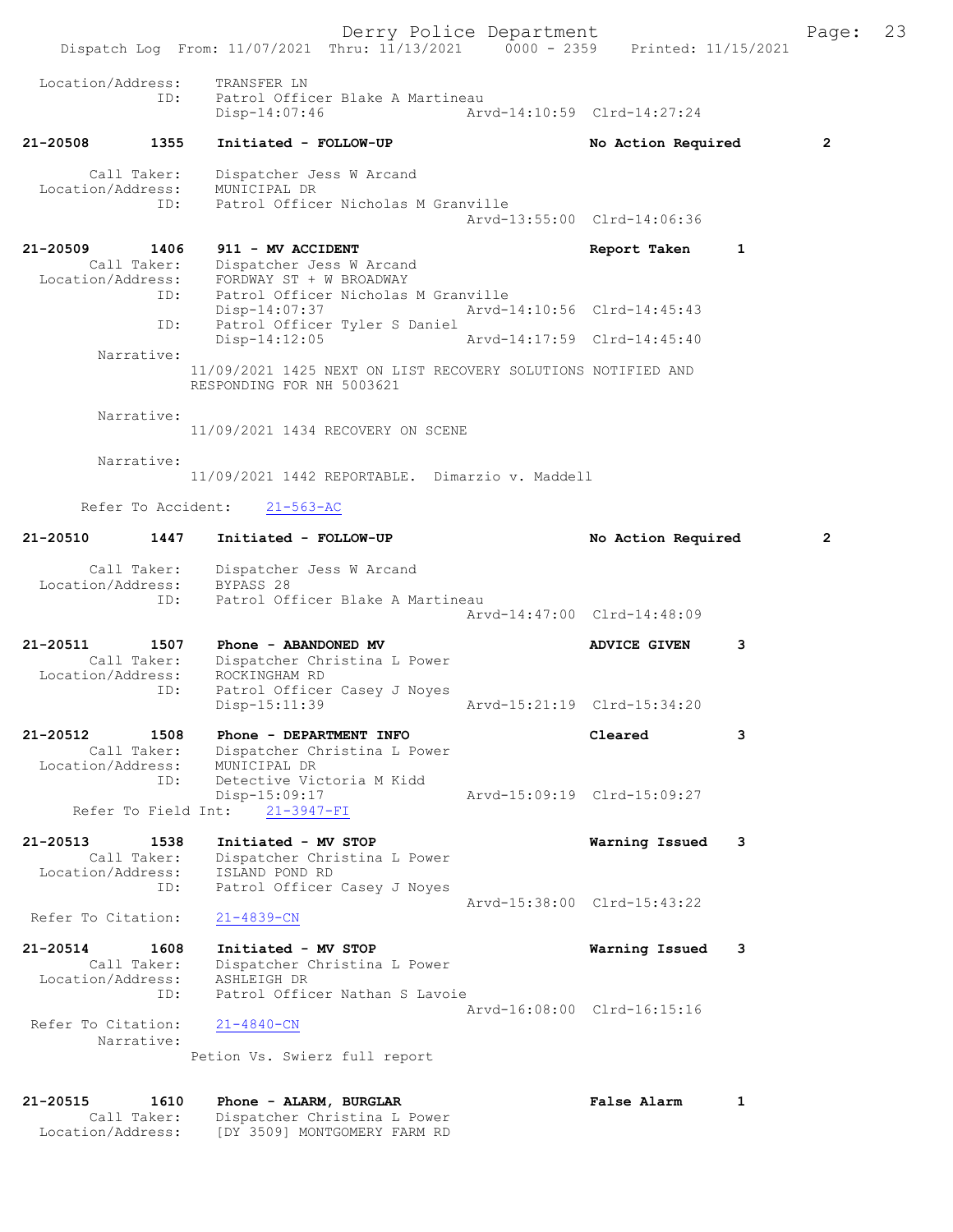Derry Police Department Fage: 24 Dispatch Log From: 11/07/2021 Thru: 11/13/2021 0000 - 2359 Printed: 11/15/2021 ID: Patrol Officer Ryan M Panaro Disp-16:11:44 Arvd-16:20:31 Clrd-16:27:19 ID: Patrol Officer Casey J Noyes<br>Disp-16:11:48 Arvd-16:18:53 Clrd-16:27:17 Disp-16:11:48 Narrative: confirmed false by homeowner Refer To Field Int: 21-3951-FI 21-20516 1615 Phone - FOLLOW-UP Cleared 2 Call Taker: Lieutenant Michael T Muncey Location/Address: [DY 3315] DERRY WAY ID: Patrol Officer Nathan S Lavoie Disp-16:17:18 Arvd-16:28:34 Clrd-16:38:05 Arrived By: Dispatcher Christina L Power Cleared By: Dispatcher Christina L Power 21-20517 1638 Initiated - SUBPOENA DELIVERY Cleared 1 Call Taker: Dispatcher Christina L Power Location/Address: [DY 2783] HILDA AVE ID: Patrol Officer Melissa M Houde Arvd-16:38:00 Clrd-17:14:08 21-20518 1647 Phone - PARKING COMPLAINT ADVICE GIVEN 1 Call Taker: Dispatcher Christina L Power Location/Address: DIANA RD ID: Patrol Officer Casey J Noyes Disp-17:14:05 Arvd-17:14:06 Clrd-17:17:49 21-20519 1720 Initiated - SUBPOENA DELIVERY Served 1 Call Taker: Dispatcher Christina L Power Location/Address: PINE TREE TER ID: Patrol Officer Ryan M Panaro Arvd-17:20:00 Clrd-17:23:48 21-20520 1723 Initiated - FOLLOW-UP Cleared 2 Call Taker: Dispatcher Christina L Power Location/Address: HAMPSTEAD RD ID: Patrol Officer Nathan S Lavoie Arvd-17:23:00 Clrd-17:28:53 21-20521 1739 Initiated - FOLLOW-UP Cleared 2 Call Taker: Dispatcher Christina L Power Location/Address: CONLEYS GROVE RD ID: Patrol Officer Nathan S Lavoie Arvd-17:39:00 Clrd-18:08:14 Cleared By: Patrol Officer Robert Corwin 21-20522 1750 Initiated - MV STOP Warning Issued 3 Call Taker: Dispatcher Christina L Power Location/Address: PINKERTON ST ID: Patrol Officer Joshua Martin Arvd-17:50:00 Clrd-17:56:36<br>21-4841-CN Refer To Citation: 21-20523 1807 Initiated - MV STOP Warning Issued 3 Call Taker: Patrol Officer Robert Corwin Location/Address: CRYSTAL AVE ID: Patrol Officer Ryan M Panaro Arvd-18:07:00 Clrd-18:11:10 Refer To Citation: 21-4842-CN 21-20524 1812 Initiated - MV STOP Warning Issued 3 Call Taker: Patrol Officer Robert Corwin Location/Address: N MAIN ST ID: Patrol Officer Melissa M Houde Arvd-18:12:00 Clrd-18:15:54<br>21-4843-CN Refer To Citation: 21-20525 1824 Initiated - MV STOP Warning Issued 3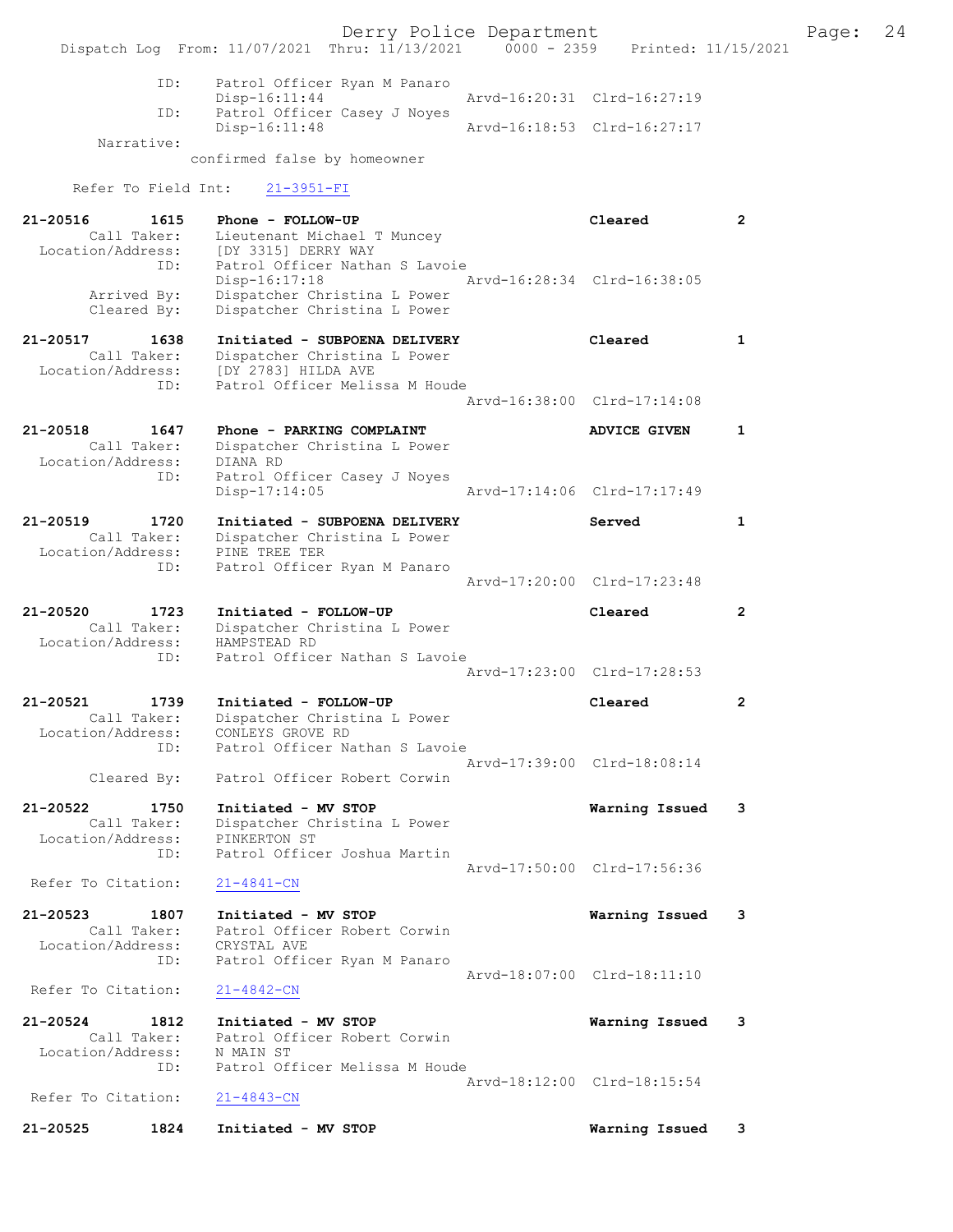|                                                                  | Dispatch Log From: 11/07/2021 Thru: 11/13/2021 0000 - 2359 Printed: 11/15/2021                                                                       | Derry Police Department |                             |              | Page:          | 25 |
|------------------------------------------------------------------|------------------------------------------------------------------------------------------------------------------------------------------------------|-------------------------|-----------------------------|--------------|----------------|----|
| Call Taker:<br>Location/Address:                                 | Patrol Officer Robert Corwin<br>ROCKINGHAM RD                                                                                                        |                         |                             |              |                |    |
| ID:                                                              | Patrol Officer Joshua Martin                                                                                                                         |                         | Arvd-18:24:00 Clrd-18:32:16 |              |                |    |
| Refer To Citation:                                               | $21 - 4844 - CN$                                                                                                                                     |                         |                             |              |                |    |
| 21-20526<br>1830<br>Call Taker:<br>Location/Address: CRYSTAL AVE | Initiated - MV STOP<br>Patrol Officer Robert Corwin                                                                                                  |                         | Warning Issued 3            |              |                |    |
| ID:<br>Refer To Citation:                                        | Patrol Officer Ryan M Panaro<br>$21 - 4845 - CN$                                                                                                     |                         | Arvd-18:30:00 Clrd-18:38:52 |              |                |    |
| 21-20527<br>1832<br>Location/Address: HAMPSTEAD RD               | Initiated - MV STOP<br>Call Taker: Patrol Officer Robert Corwin                                                                                      |                         | Warning Issued 3            |              |                |    |
| ID:<br>Refer To Citation:                                        | Patrol Officer Melissa M Houde<br>$21 - 4846 - CN$                                                                                                   |                         | Arvd-18:32:00 Clrd-18:39:02 |              |                |    |
| 21-20528<br>1856                                                 | Initiated - MV STOP<br>Call Taker: Patrol Officer Robert Corwin                                                                                      |                         | Warning Issued 3            |              |                |    |
| Location/Address: PINKERTON ST<br>ID:                            | Patrol Officer Melissa M Houde                                                                                                                       |                         | Arvd-18:56:00 Clrd-19:09:26 |              |                |    |
| Refer To Citation:                                               | $21 - 4847 - CN$                                                                                                                                     |                         |                             |              |                |    |
| 21-20529<br>1857                                                 | Walk-In - SEX OFFENSES<br>Call Taker: Patrol Officer Robert Corwin<br>Location/Address: [DY 2] MUNICIPAL DR                                          |                         | Report Taken                | $\mathbf{1}$ |                |    |
| ID:<br>ID:                                                       | Patrol Officer Nathan S Lavoie<br>$Disp-18:57:35$<br>Patrol Officer Joshua Martin                                                                    |                         | Arvd-18:57:37 Clrd-20:20:23 |              |                |    |
|                                                                  | Disp-20:15:21                                                                                                                                        |                         | Clrd-20:15:25               |              |                |    |
| 21-20530<br>1944<br>ID:                                          | Phone - SUSPICIOUS ACTIVITY<br>Call Taker: Patrol Officer Robert Corwin<br>Location/Address: [DY 1516] ROCKINGHAM RD<br>Patrol Officer Joshua Martin |                         | <b>ADVICE GIVEN</b>         | 2            |                |    |
|                                                                  | Disp-19:45:54                                                                                                                                        |                         | Arvd-19:51:19 Clrd-19:53:41 |              |                |    |
| 21-20531<br>1949<br>Call Taker:<br>Location/Address:             | Phone - SUSPICIOUS ACTIVITY<br>Patrol Officer Robert Corwin<br>UPSTONE LN                                                                            |                         | Report Taken                | 2            |                |    |
| ID:<br>Refer To Incident:                                        | Patrol Officer Casey J Noyes<br>Disp-20:42:39<br>$21 - 2017 - OF$                                                                                    |                         | Arvd-21:03:03 Clrd-21:03:15 |              |                |    |
| 21-20532<br>2002                                                 | 911 - MEDICAL EMERGENCY                                                                                                                              |                         | Transported to Hospital     |              | 1              |    |
| Call Taker:<br>Location/Address:<br>ID:                          | Patrol Officer Robert Corwin<br>FORDWAY EXT<br>Patrol Officer Ryan M Panaro                                                                          |                         |                             |              |                |    |
| ID:                                                              | Disp-20:03:36<br>Patrol Officer Joshua Martin                                                                                                        |                         | Arvd-20:05:17 Clrd-20:15:59 |              |                |    |
| ID:                                                              | Disp-20:03:42<br>Sergeant Jeffrey M Dawe                                                                                                             |                         | Arvd-20:08:22 Clrd-20:15:18 |              |                |    |
| Refer To Field Int:                                              | Disp-20:05:16<br>$21 - 3948 - FI$                                                                                                                    |                         | Arvd-20:11:11 Clrd-20:11:13 |              |                |    |
| 21-20533<br>2013                                                 | Phone - SUSPICIOUS ACTIVITY                                                                                                                          |                         | No Action Required          |              | $\overline{2}$ |    |
| Call Taker:<br>Location/Address:                                 | Patrol Officer Robert Corwin<br>MADDEN RD                                                                                                            |                         |                             |              |                |    |
| ID:                                                              | Patrol Officer Melissa M Houde<br>Disp-20:15:12                                                                                                      |                         | Clrd-20:19:27               |              |                |    |
| ID:                                                              | Patrol Officer Joshua Martin<br>$Disp-20:15:29$                                                                                                      |                         | Arvd-20:17:58 Clrd-20:30:44 |              |                |    |
| ID:                                                              | Sergeant Jeffrey M Dawe<br>Disp-20:24:01                                                                                                             |                         | Arvd-20:24:31 Clrd-20:24:42 |              |                |    |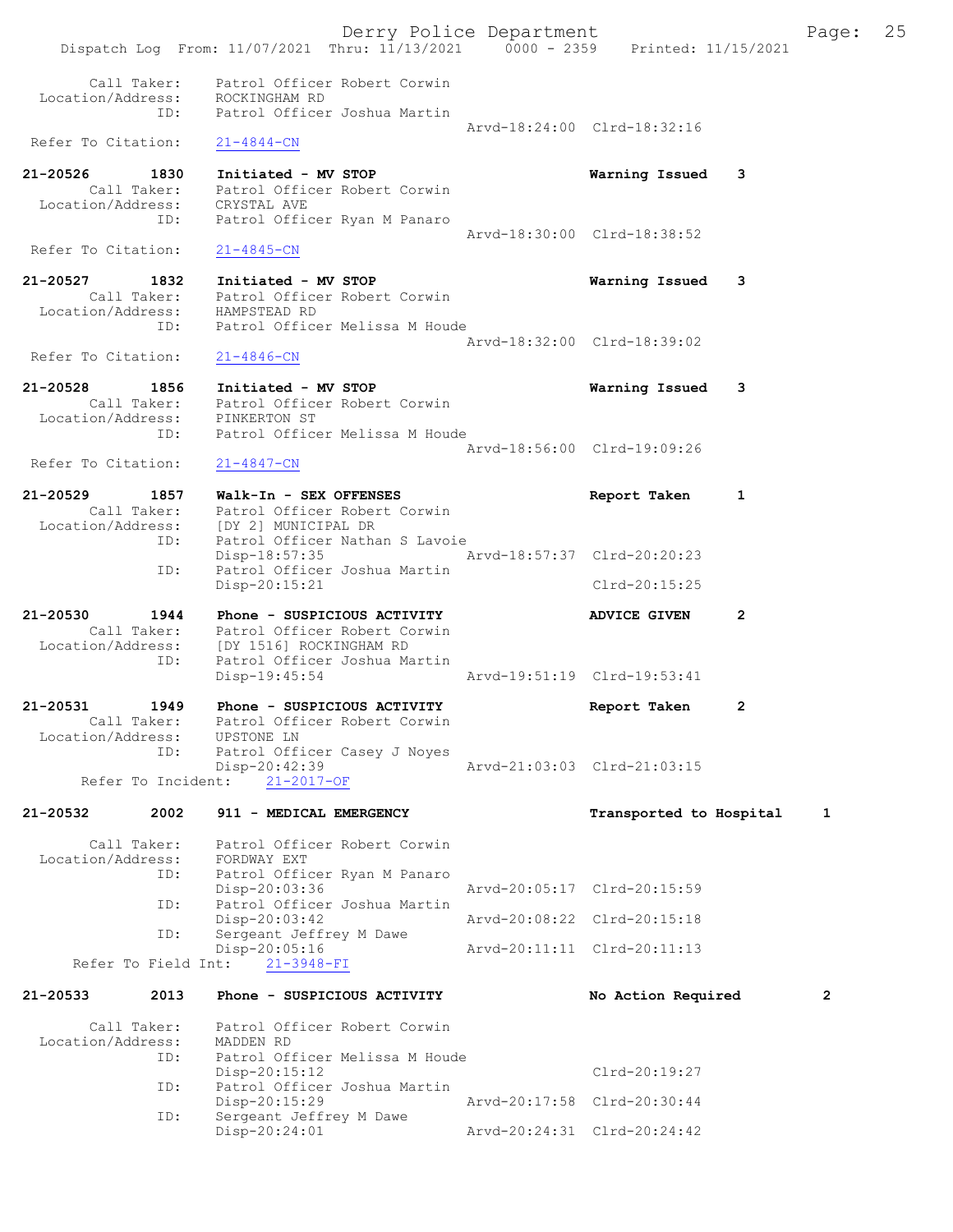|                                                             | Dispatch Log From: 11/07/2021 Thru: 11/13/2021 0000 - 2359 Printed: 11/15/2021                                   | Derry Police Department |                             | Page:          | 26 |
|-------------------------------------------------------------|------------------------------------------------------------------------------------------------------------------|-------------------------|-----------------------------|----------------|----|
| Narrative:                                                  |                                                                                                                  |                         |                             |                |    |
|                                                             | vehicle with lights on                                                                                           |                         |                             |                |    |
| Narrative:                                                  | 11/09/2021 2030 employee on scene no issue                                                                       |                         |                             |                |    |
| Refer To Field Int:                                         | $21 - 3954 - FI$                                                                                                 |                         |                             |                |    |
| $21 - 20534$<br>2017<br>Call Taker:                         | Phone - DOMESTIC DISTURBANCE<br>Patrol Officer Robert Corwin                                                     |                         | Matter Mediated 1           |                |    |
| Location/Address: E BROADWAY<br>ID:                         | Patrol Officer Ryan M Panaro<br>Disp-20:20:11                                                                    |                         | Arvd-20:24:03 Clrd-20:44:01 |                |    |
| ID:<br>ID:                                                  | Patrol Officer Nathan S Lavoie<br>Disp-20:20:33<br>Sergeant Jeffrey M Dawe                                       |                         | Arvd-20:24:05 Clrd-20:43:42 |                |    |
|                                                             | Disp-20:24:53                                                                                                    |                         | Arvd-20:28:46 Clrd-20:43:43 |                |    |
| Narrative:                                                  | 11/09/2021 2044 one half left for the night                                                                      |                         |                             |                |    |
| Refer To Field Int:                                         | $21 - 3949 - FI$                                                                                                 |                         |                             |                |    |
| 21-20535<br>2034                                            | Phone - SUSPICIOUS ACTIVITY                                                                                      |                         | No Action Required          | $\overline{2}$ |    |
| Call Taker:<br>Location/Address:                            | Patrol Officer Robert Corwin<br>[DY 424] ANNA CIR                                                                |                         |                             |                |    |
| ID:<br>ID:                                                  | Patrol Officer Joshua Martin<br>Disp-20:34:56<br>Patrol Officer Melissa M Houde                                  |                         | Arvd-20:44:30 Clrd-21:02:39 |                |    |
| ID:                                                         | Disp-20:35:15<br>Sergeant Jeffrey M Dawe                                                                         |                         | Arvd-20:44:28 Clrd-21:02:37 |                |    |
|                                                             | Disp-20:44:32                                                                                                    |                         | Arvd-20:54:26 Clrd-21:02:41 |                |    |
| Narrative:                                                  | garage door/light on                                                                                             |                         |                             |                |    |
| Narrative:                                                  | 11/09/2021 2102 oversight by home owner                                                                          |                         |                             |                |    |
| 21-20536<br>2106<br>Call Taker:<br>Location/Address:<br>ID: | Phone - SUSPICIOUS ACTIVITY<br>Patrol Officer Robert Corwin<br>CRYSTAL AVE<br>Patrol Officer Ryan M Panaro       |                         | 2<br><b>ADVICE GIVEN</b>    |                |    |
|                                                             | Disp-21:06:39<br>Patrol Officer Casey J Noyes<br>ID:                                                             |                         | Arvd-21:06:41 Clrd-21:18:57 |                |    |
|                                                             | Disp-21:14:02<br>Sergeant Jeffrey M Dawe<br>ID:                                                                  |                         | Arvd-21:14:12 Clrd-21:18:55 |                |    |
| Narrative:                                                  | $Disp-21:14:04$                                                                                                  |                         | Arvd-21:14:07 Clrd-21:18:59 |                |    |
|                                                             | $11/09/2021$ 2110 off with vehicle in $p/1$ CVS                                                                  |                         |                             |                |    |
| Narrative:                                                  | 11/09/2021 2119 negative 19                                                                                      |                         |                             |                |    |
| $21 - 20537$<br>Location/Address: E DERRY RD                | 2117<br>Initiated - MV STOP<br>Call Taker: Patrol Officer Robert Corwin<br>Patrol Officer Melissa M Houde<br>ID: |                         | Warning Issued 3            |                |    |
| Refer To Citation:                                          | $21 - 4849 - CN$                                                                                                 |                         | Arvd-21:17:00 Clrd-21:21:43 |                |    |
| 21-20538<br>2125<br>Call Taker:<br>Location/Address:        | Initiated - MV STOP<br>Patrol Officer Robert Corwin<br>CRYSTAL AVE<br>Sergeant Jeffrey M Dawe<br>ID:             |                         | Warning Issued<br>3         |                |    |
|                                                             |                                                                                                                  |                         | Arvd-21:25:00 Clrd-21:30:24 |                |    |
| 2328<br>21-20539                                            | Initiated - PROPERTY CHECK                                                                                       |                         | No Action Required          | 2              |    |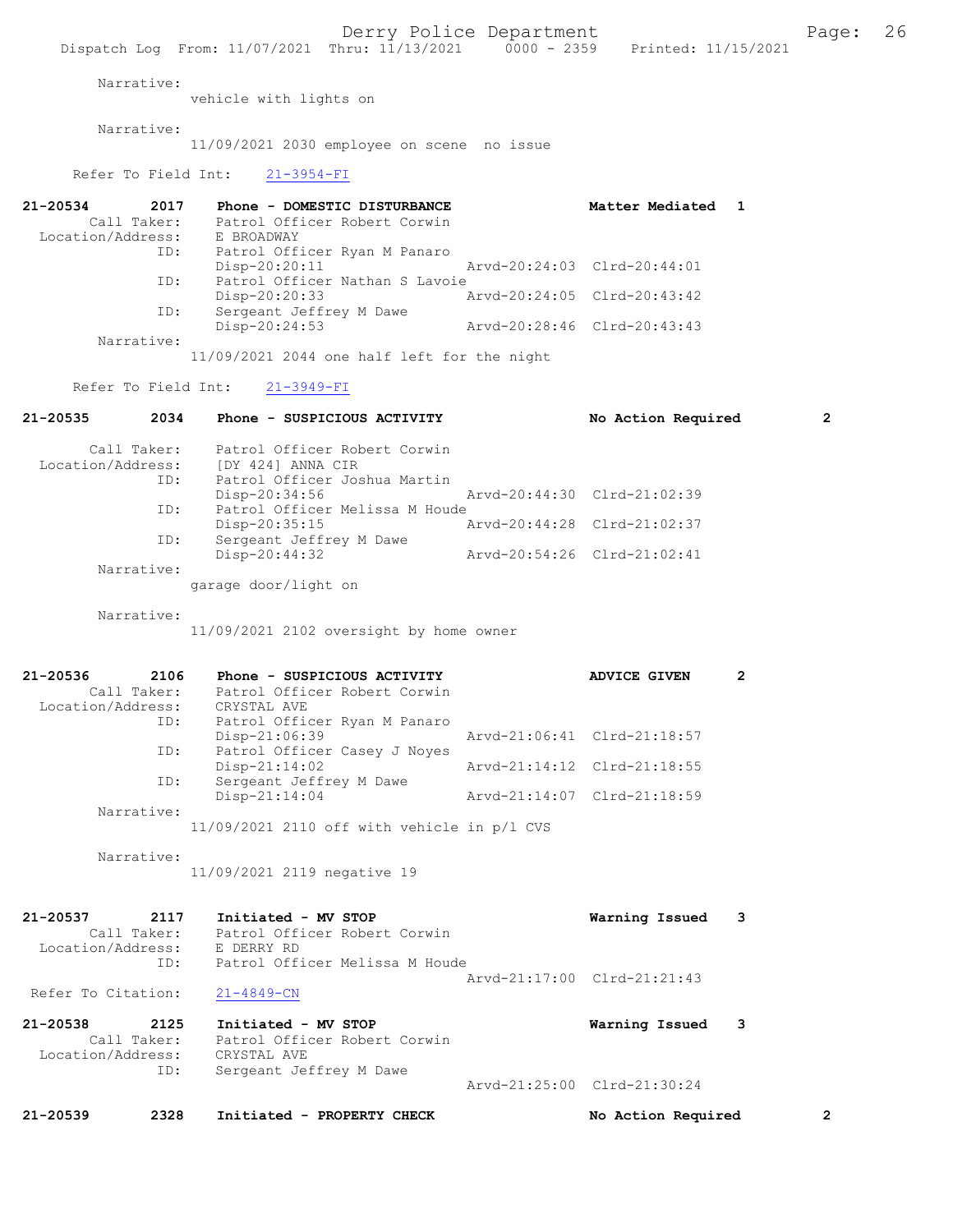Derry Police Department<br>
Page: 27<br>
Printed: 11/15/2021<br>
Printed: 11/15/2021 Dispatch Log From: 11/07/2021 Thru: 11/13/2021 Call Taker: Dispatcher Jonathon S Pickering Location/Address: ROLLINS ST<br>ID: Patrol Off Patrol Officer Michael Carnazzo Arvd-23:28:00 Clrd-23:28:22 21-20540 2330 Initiated - MV STOP Summons Issued 3<br>Call Taker: Dispatcher Jonathon S Pickering Dispatcher Jonathon S Pickering<br>W BROADWAY Location/Address: ID: Patrol Officer Michael Carnazzo Arvd-23:30:00 Clrd-11/10/2021 @ 00:13:12 ID: Sergeant Patrick H Dawson<br>Disp-23:33:04 Disp-23:33:04 Arvd-23:33:05 Clrd-23:55:15<br>TD: Patrol Officer Joshua Martin Patrol Officer Joshua Martin Disp-23:34:56 Arvd-23:36:41 Clrd-11/10/2021 @ 00:12:11<br>21-816-002030 Refer To Citation: 21-20541 2344 Initiated - MV STOP 1991 2008 Warning Issued 3<br>Call Taker: Patrol Officer Robert Corwin Patrol Officer Robert Corwin<br>S MAIN ST Location/Address:<br>ID: Patrol Officer Monica Ricci Arvd-23:44:00 Clrd-23:50:01<br>Cleared By: Dispatcher Jonathon S Pickering Dispatcher Jonathon S Pickering<br>21-4850-CN Refer To Citation: 21-20542 2347 Initiated - DISPERSE A GROUP Arrest(s) Made 2 Call Taker: Dispatcher Jonathon S Pickering<br>ion/Address: HUMPHREY RD Location/Address: ID: Patrol Officer Nikita Tomnyuk Arvd-23:47:00 Clrd-11/10/2021 @ 01:41:07<br>TD: Patrol Officer Jack Stafford Patrol Officer Jack Stafford<br>Disp-23:50:00 Disp-23:50:00 Arvd-23:55:19 Clrd-11/10/2021 @ 01:59:24<br>ID: Sergeant Patrick H Dawson Sergeant Patrick H Dawson<br>Disp-23:55:18 Disp-23:55:18 Arvd-23:55:20 Clrd-11/10/2021 @ 01:41:06 ID: Patrol Officer Monica Ricci<br>Disp-23:58:20 Arvd-23:59:58 Clrd-11/10/2021 @ 01:41:10 ID: Patrol Officer Joshua Martin Disp-00:12:14 Arvd-00:16:19 Clrd-11/10/2021 @ 01:41:09<br>TD: Patrol Officer Michael Carnazzo Patrol Officer Michael Carnazzo<br>Disp-00:13:17 A Arvd-00:21:53 Clrd-11/10/2021 @ 01:59:25 Narrative: 11/09/2021 2359 off with a large group Narrative: 11/10/2021 0011 one in custody for resisting arrest (21- 1068-AR), identified as a juvenile Narrative: 11/10/2021 0016 officers (130 and 336) will be conducting two sobriety checks Narrative: 11/10/2021 0016 429 transporting juvenile to DPDHQ s/m: 40957.7 Narrative: 11/10/2021 0021 five more status offenders in custody Narrative: 11/10/2021 0021 429 off at DPDHQ e/m: 40959.9 Narrative: 11/10/2021 0025 one status offender released Narrative: 11/10/2021 0027 429 clear DPDHQ and returning to the scene Narrative: 11/10/2021 0028 sobriety checks started Narrative: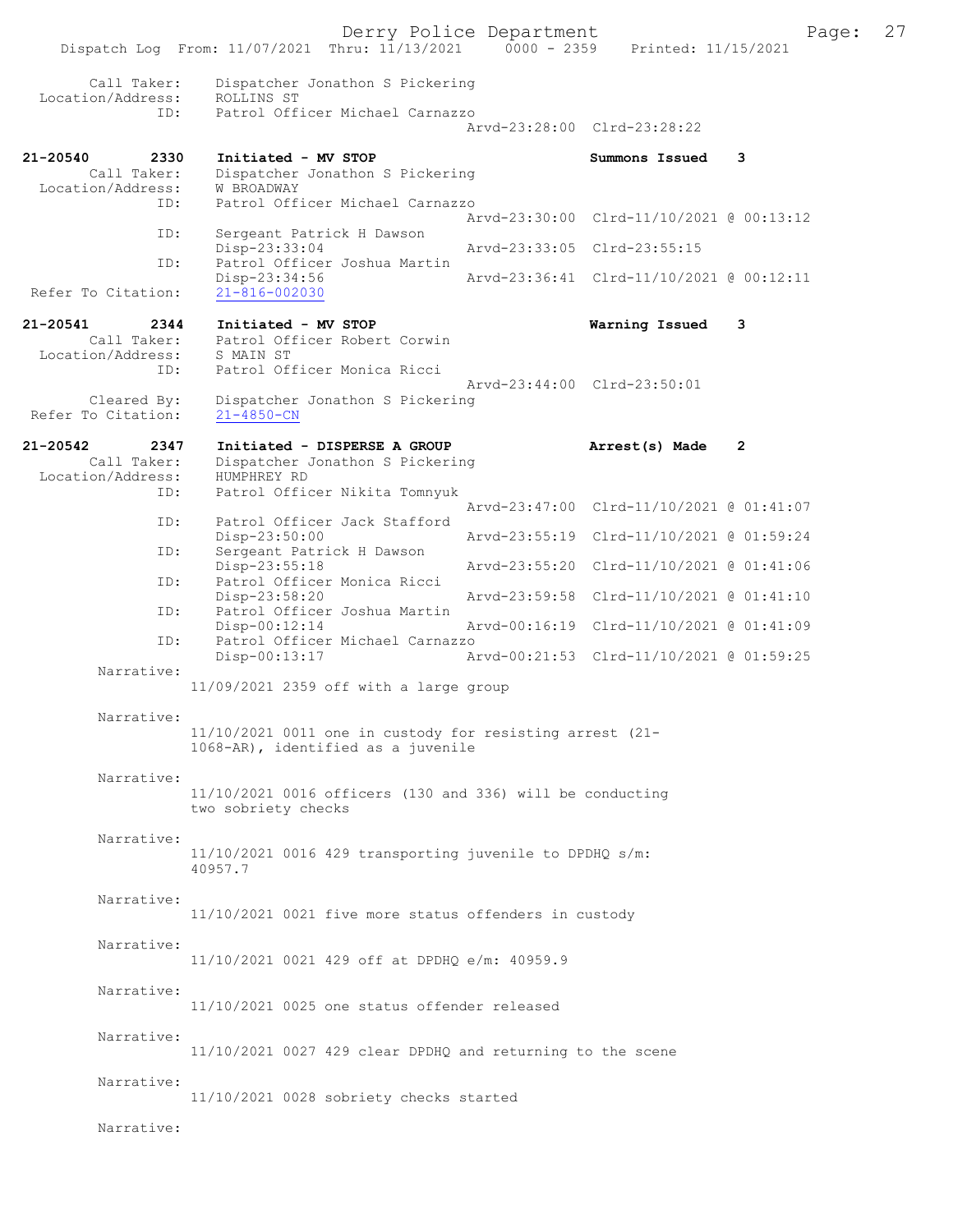Dispatch Log From:  $11/07/2021$  Thru:  $11/13/2021$ 11/10/2021 0029 two more status offenders released from the scene Narrative: 11/10/2021 0035 130 clear his sobriety check, negative DWI Narrative: 11/10/2021 0036 S7 reports one subject in custody (21-1074- AR) for transporting alcohol and possession of alcohol by a minor Narrative: 11/10/2021 0037 S7 reports one subject in custody (21-1075- AR) for DWI, Transporting Alcohol, and Possession of Alcohol by a Minor Narrative: 11/10/2021 0038 next on the list requested for NH RONASZN; LBP assigned Narrative: 11/10/2021 0040 next on the list requested for NH 4877109; Birch St Towing assigned Narrative: 11/10/2021 0040 juvenile moved to room 217 Narrative: 11/10/2021 0042 fourth status offender released Narrative: 11/10/2021 0045 130 transporting subject to DPDHQ s/m: 55805.2 Narrative: 11/10/2021 0045 juvenile at DPDHQ released to guardian Narrative: 11/10/2021 0053 130 off at DPDHQ e/m: 55807.5 Narrative: 11/10/2021 0054 336 transporting subject to DPDHQ s/m: 35479.0 Narrative: 11/10/2021 0055 LBP Towing on scene Narrative: 11/10/2021 0056 21-1074-AR placed in cell #3 Narrative: 11/10/2021 0057 336 off at DPDHQ e/m: 35481.3 Narrative: 11/10/2021 0104 Subject Info (21-1074-AR): David Palacio 19b Thornton St Derry, NH DOB:05/14/03 Arrested for Transporting Alcohol in a MV and Possession of Alcohol by a Minor Narrative: 11/10/2021 0106 Birch St on scene Narrative: 11/10/2021 0106 Subject Info (21-1075-AR): Matthew Putzig 63 Bypass 28 Derry, NH DOB: 2/28/03

Arrested for DWI, Transporting Alcohol in a MV, and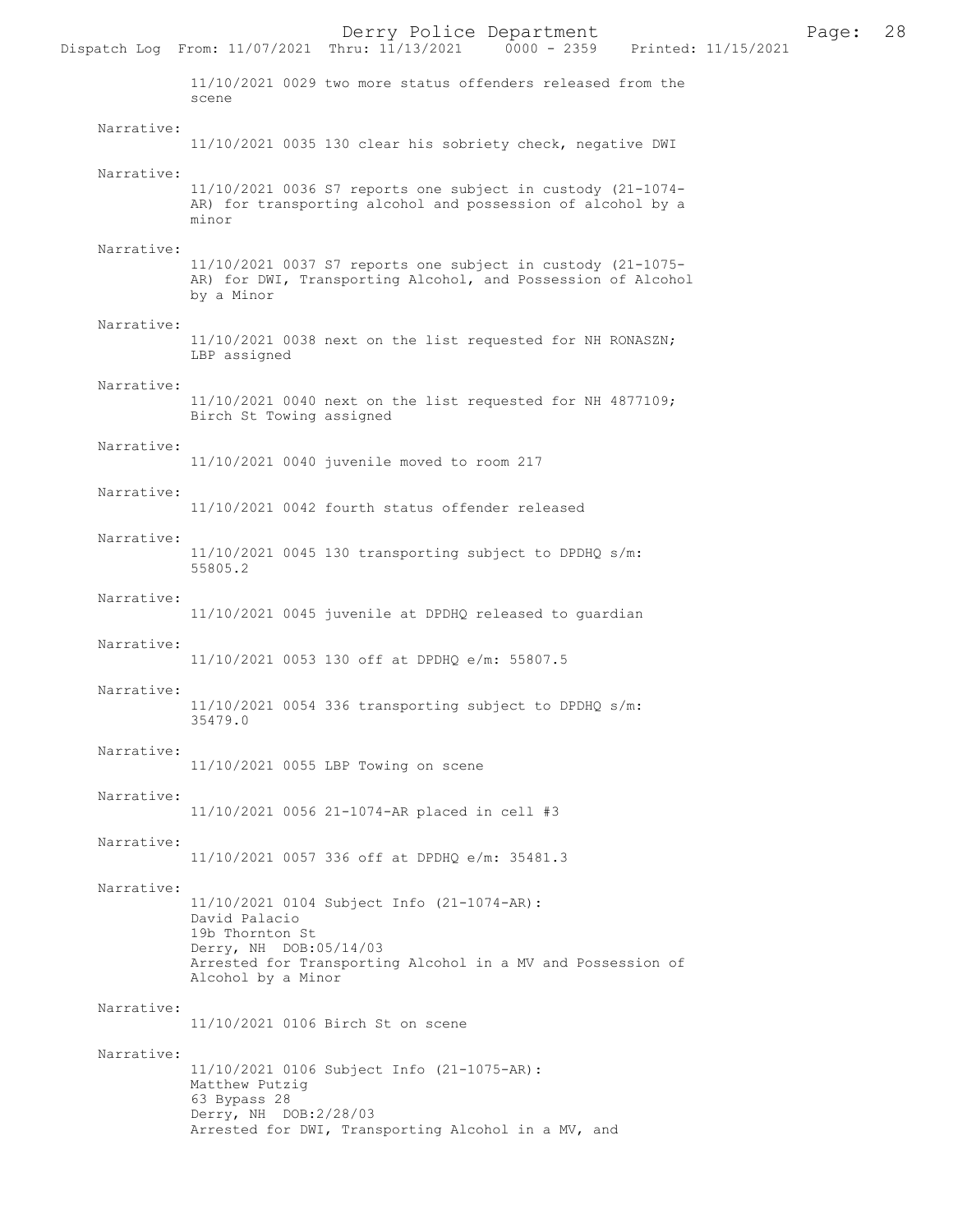|                                                                                                                                          |                      | Derry Police Department<br>Dispatch Log From: 11/07/2021 Thru: 11/13/2021                                                                | 0000 - 2359 Printed: 11/15/2021 | Page: | 29 |
|------------------------------------------------------------------------------------------------------------------------------------------|----------------------|------------------------------------------------------------------------------------------------------------------------------------------|---------------------------------|-------|----|
|                                                                                                                                          |                      | Possession of Alcohol by a Minor                                                                                                         |                                 |       |    |
| Narrative:                                                                                                                               |                      | 11/10/2021 0106 final status offender released, all status<br>offenders released at the scene to parents/quardians                       |                                 |       |    |
| Narrative:                                                                                                                               |                      | $11/10/2021$ 0126 Putzig located in cell #4                                                                                              |                                 |       |    |
| Narrative:                                                                                                                               |                      | 11/10/2021 0130 bail commissioner notified and responding                                                                                |                                 |       |    |
| Narrative:                                                                                                                               | date 2/17/22         | 11/10/2021 0140 Palacio released on a court summons, court                                                                               |                                 |       |    |
| Narrative:                                                                                                                               | court date $12/2/21$ | 11/10/2021 0222 bail set on Putzig as PR bail per BC Mencis,                                                                             |                                 |       |    |
| Narrative:                                                                                                                               |                      | 11/10/2021 0310 subject checked                                                                                                          |                                 |       |    |
| Narrative:                                                                                                                               |                      | 11/10/2021 0326 Putzig released to sober party                                                                                           |                                 |       |    |
| Refer To Arrest:<br>Refer To Arrest:<br>Refer To Arrest:<br>Refer To Arrest:<br>Refer To Arrest:<br>Refer To Arrest:<br>Refer To Arrest: |                      | $21 - 1068 - AR$<br>$21 - 1069 - AR$<br>$21 - 1070 - AR$<br>$21 - 1071 - AR$<br>$21 - 1072 - AR$<br>$21 - 1073 - AR$<br>$21 - 1074 - AR$ |                                 |       |    |
|                                                                                                                                          |                      |                                                                                                                                          |                                 |       |    |

 Refer To Arrest: 21-1075-AR Refer To Arrest: 21-1076-AR Refer To Arrest: 21-1087-AR Refer To Incident: 21-2018-OF Refer To Incident: 21-2019-OF Refer To Incident: 21-2020-OF

# For Date: 11/10/2021 - Wednesday

| $21 - 20543$<br>0141<br>Call Taker:<br>Location/Address:                   | Initiated - MV CHECK<br>Dispatcher Jonathon S Pickering<br>HUMPHREY RD                                                                                                                                          |                             | Vehicle checked 1                                       |
|----------------------------------------------------------------------------|-----------------------------------------------------------------------------------------------------------------------------------------------------------------------------------------------------------------|-----------------------------|---------------------------------------------------------|
| ID:<br>ID:                                                                 | Patrol Officer Nikita Tomnyuk<br>Patrol Officer Monica Ricci<br>$Disp-01:43:00$                                                                                                                                 | Arvd-01:43:02 Clrd-01:48:08 | Arvd-01:41:00 Clrd-01:48:09                             |
| $21 - 20544$<br>0712<br>Call Taker:<br>Location/Address: FORDWAY ST<br>ID: | Phone - ASSIST CITIZEN<br>Dispatcher Jess W Arcand<br>Patrol Officer Blake A Martineau<br>$Disp-07:13:11$                                                                                                       | Arvd-07:22:29 Clrd-08:25:39 | Services Rendered 3                                     |
| $21 - 20545$<br>0730<br>Call Taker:<br>Location/Address:<br>ID:            | Walk-In - ASSIST CITIZEN<br>Dispatcher Jess W Arcand<br>MUNICIPAL DR<br>Sergeant Seth Plumer<br>Disp-07:30:34                                                                                                   |                             | 3<br><b>ADVICE GIVEN</b><br>Arvd-07:30:39 Clrd-07:37:13 |
| $21 - 20546$<br>0735<br>Call Taker:<br>Location/Address:<br>ID:<br>ID:     | Phone - SECURITY /OPEN DOOR/WINDOW<br>Dispatcher Jess W Arcand<br>[DY 1483] W BROADWAY<br>Patrol Officer Timothy J Underhill<br>Disp-07:36:02 Arvd-07:38:53 Clrd-08:25:18<br>Patrol Officer James M McClafferty |                             | Services Rendered 2                                     |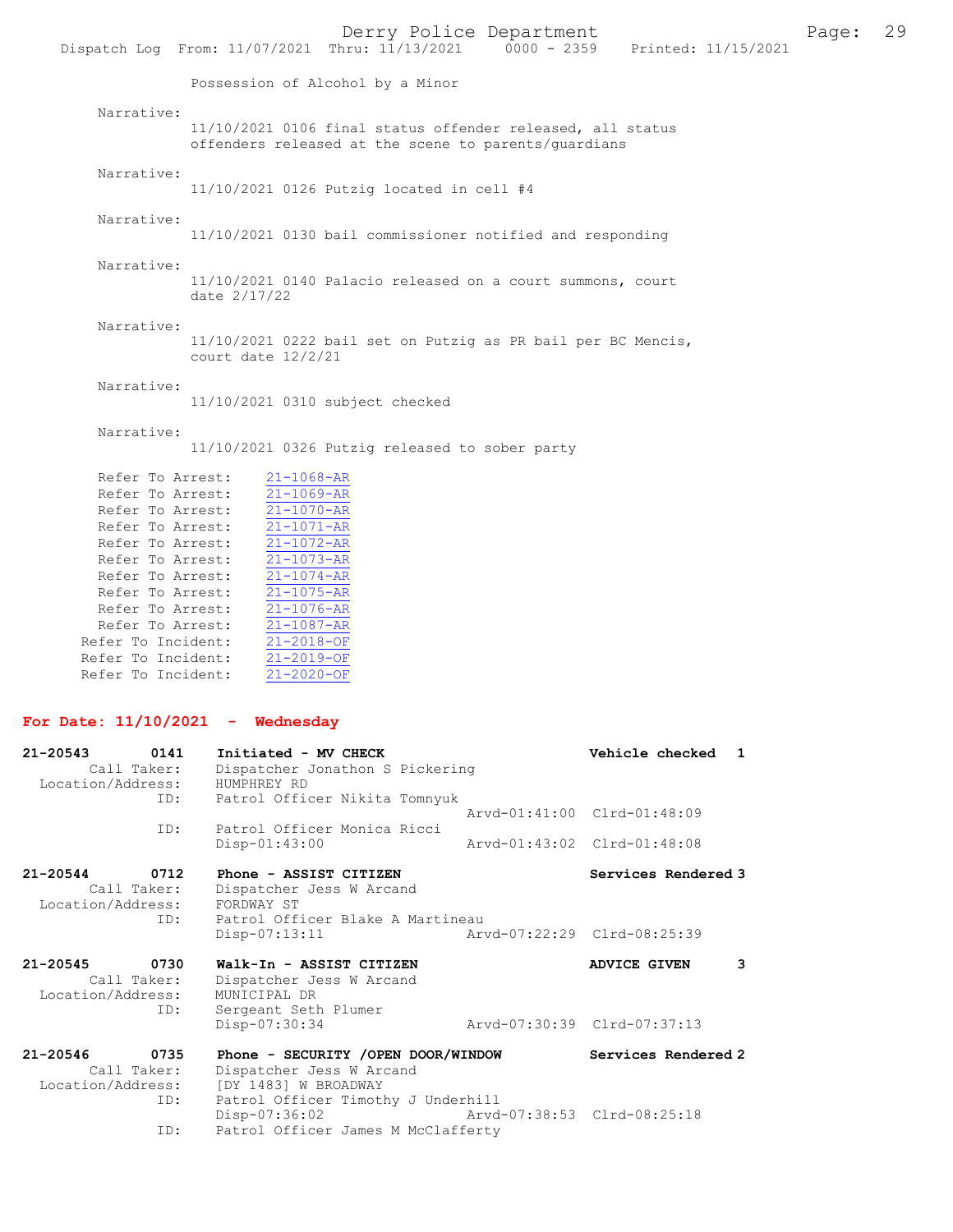Derry Police Department<br>Page: 30 Paru: 11/13/2021 0000 - 2359 Printed: 11/15/2021 Dispatch Log From: 11/07/2021 Thru: 11/13/2021 0000 - 2359 Disp-07:36:07 Arvd-07:38:54 Clrd-08:12:45 ID: Sergeant Seth Plumer<br>Disp-07:37:23 07:37:23 Arvd-07:39:45 Clrd-08:12:47<br>21-3980-FI Refer To Field Int: 21-20547 0836 Initiated - SUBPOENA DELIVERY No Action Required 1 Call Taker: Dispatcher Jess W Arcand<br>Location/Address: OVERLEDGE DRIVE EXT ess: OVERLEDGE DRIVE EXT<br>ID: Patrol Officer Codv Patrol Officer Cody Johnson Arvd-08:36:00 Clrd-08:39:46 21-20548 0840 Initiated - STRUCK ANIMAL No Action Required 2 Call Taker: Dispatcher Jess W Arcand<br>Location/Address: BYPASS 28 + PAUL AVE BYPASS 28 + PAUL AVE ID: Civilian Robin Bordonaro Arvd-08:40:00 Clrd-08:54:45 21-20549 0845 Initiated - DISABLED MV Vehicle checked 3 Call Taker: Dispatcher Jess W Arcand<br>ion/Address: OLD AUBURN RD Location/Address: ID: Patrol Officer Cody Johnson Arvd-08:45:00 Clrd-08:47:21 21-20550 0854 Initiated - STRUCK ANIMAL Services Rendered 2 Call Taker: Dispatcher Jess W Arcand<br>tion/Address: TSIENNETO RD Location/Address: ID: Civilian Robin Bordonaro Arvd-08:54:00 Clrd-09:04:31 21-20551 0900 Initiated - FOLLOW-UP No Action Required 2 Call Taker: Dispatcher Jess W Arcand Location/Address: HUNTER DR ID: Patrol Officer Timothy J Underhill Arvd-09:00:00 Clrd-09:07:14 21-20552 0904 Initiated - ACO Follow Up Services Rendered 2 Call Taker: Dispatcher Jess W Arcand<br>tion/Address: STRAWBERRY HILL RD Location/Address: ID: Civilian Robin Bordonaro Arvd-09:04:00 Clrd-09:25:25 21-20553 0905 Initiated - FOLLOW-UP No Action Required 2 Call Taker: Dispatcher Jess W Arcand<br>ion/Address: MUNICIPAL DR Location/Address:<br>TD: Patrol Officer Cody Johnson Arvd-09:05:00 Clrd-10:11:38 21-20554 0907 Walk-In - SEXUAL OFFENDER REGISTRATION Services Rendered 1<br>Call Taker: Dispatcher Jess W Arcand Dispatcher Jess W Arcand<br>MUNICIPAL DR Location/Address: ID: Detective Victoria M Kidd<br>Disp-09:08:24 Disp-09:08:24 Arvd-09:08:26 Clrd-09:08:28 21-20555 0941 Initiated - FOLLOW-UP No Action Required 2 Call Taker: Dispatcher Jess W Arcand<br>ion/Address: BYPASS 28 Location/Address:<br>TD: Patrol Officer Blake A Martineau Arvd-09:41:00 Clrd-09:55:56 21-20556 1012 Initiated - FOLLOW-UP No Action Required 2 Call Taker: Dispatcher Jess W Arcand Location/Address: TRANSFER LN<br>TD: Patrol Offic Patrol Officer Blake A Martineau Arvd-10:12:00 Clrd-10:24:44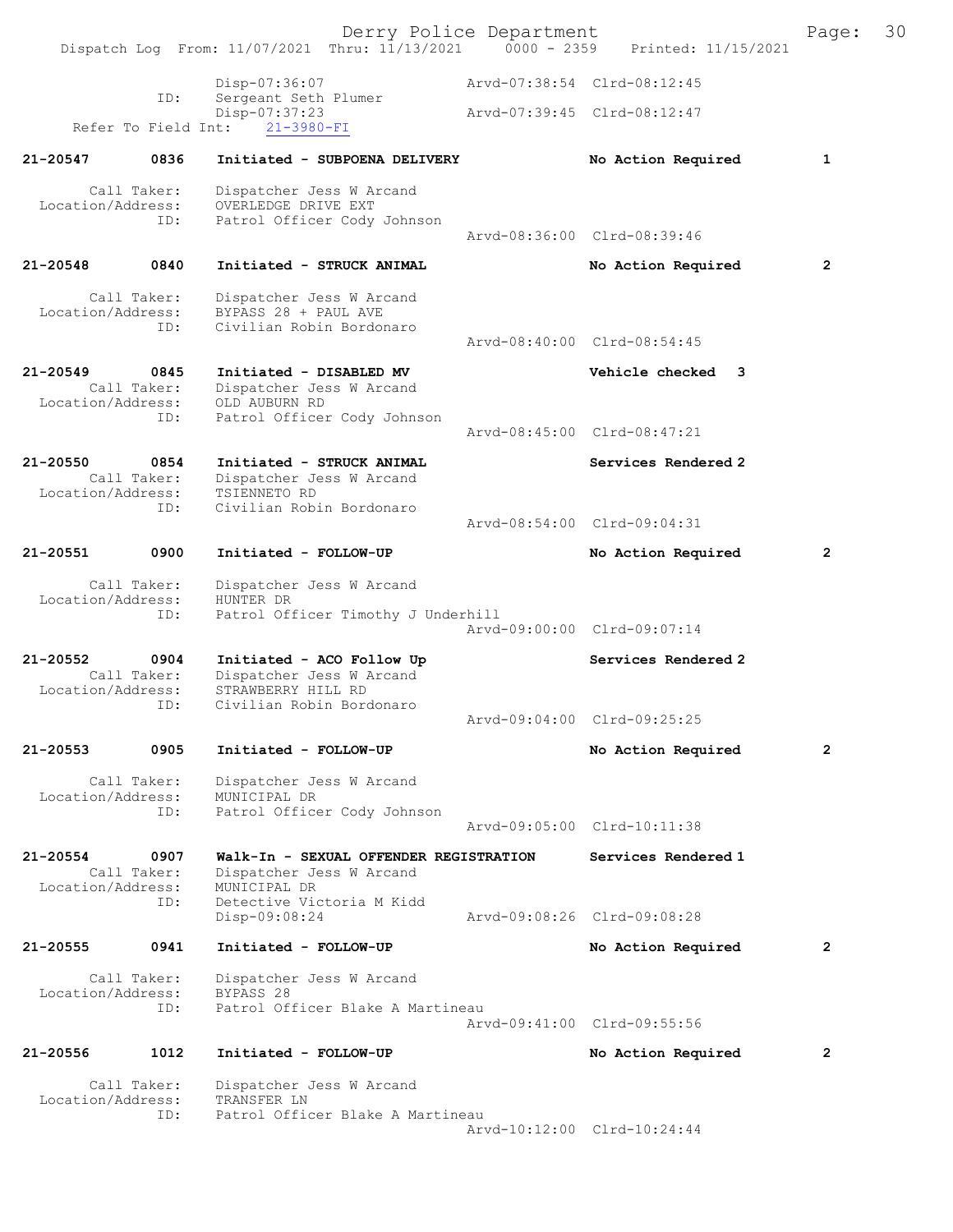| 21-20557<br>Location/Address: | 1013<br>Call Taker: | Initiated - SEX OFFENSES<br>Dispatcher Jess W Arcand<br>MUNICIPAL DR | Report Taken                | 1            |                |
|-------------------------------|---------------------|----------------------------------------------------------------------|-----------------------------|--------------|----------------|
|                               | ID:                 | Detective Peter A Houlis                                             |                             |              |                |
|                               | Refer To Incident:  | $21 - 2022 - 0F$                                                     | Arvd-10:13:00 Clrd-10:13:25 |              |                |
| $21 - 20558$                  | 1019                | Initiated - FOLLOW-UP                                                | No Action Required          |              | $\overline{2}$ |
|                               | Call Taker:         | Dispatcher Jess W Arcand                                             |                             |              |                |
| Location/Address:             | ID:                 | E BROADWAY                                                           |                             |              |                |
|                               |                     | Patrol Officer James M McClafferty                                   | Arvd-10:19:00 Clrd-10:19:21 |              |                |
| 21-20559                      | 1020                | Initiated - Parking Enforcement                                      | Vehicle checked 1           |              |                |
|                               | Call Taker:         | Dispatcher Jess W Arcand                                             |                             |              |                |
| Location/Address:             | ID:                 | CORWIN DR<br>Patrol Officer James M McClafferty                      |                             |              |                |
|                               |                     |                                                                      | Arvd-10:20:00 Clrd-10:24:35 |              |                |
| 21-20560                      | 1025                | Initiated - MV STOP                                                  | Warning Issued              | 3            |                |
| Location/Address:             | Call Taker:         | Dispatcher Jess W Arcand<br>KENDALL POND RD + ROCKINGHAM RD          |                             |              |                |
|                               | ID:                 | Patrol Officer Melissa M Houde                                       |                             |              |                |
|                               |                     |                                                                      | Arvd-10:25:00 Clrd-10:29:45 |              |                |
| Refer To Citation:            |                     | $21 - 4853 - CN$                                                     |                             |              |                |
| 21-20561                      | 1033                | Initiated - MV STOP                                                  | Warning Issued              | 3            |                |
| Location/Address:             | Call Taker:         | Dispatcher Jess W Arcand<br>WINDHAM RD + LILAC CT                    |                             |              |                |
|                               | ID:                 | Patrol Officer Melissa M Houde                                       |                             |              |                |
|                               |                     |                                                                      | Arvd-10:33:00 Clrd-10:37:40 |              |                |
| Refer To Citation:            |                     | $21 - 4854 - CN$                                                     |                             |              |                |
| 21-20562                      | 1055<br>Call Taker: | Initiated - SUBPOENA DELIVERY                                        | Not Served                  | 1            |                |
| Location/Address:             |                     | Dispatcher Jess W Arcand<br>DRAKE LN                                 |                             |              |                |
|                               | ID:                 | Patrol Officer Timothy J Underhill                                   | Aryd-10:55:00 Clrd-11:00:46 |              |                |
|                               |                     |                                                                      |                             |              |                |
| 21-20563                      | 1101                | Initiated - MV STOP                                                  | Warning Issued              | 3            |                |
| Location/Address:             | Call Taker:         | Dispatcher Jess W Arcand<br>S MAIN ST                                |                             |              |                |
|                               | ID:                 | Patrol Officer Melissa M Houde                                       |                             |              |                |
| Refer To Citation:            |                     | $21 - 4855 - CN$                                                     | Arvd-11:01:00 Clrd-11:14:06 |              |                |
|                               |                     |                                                                      |                             |              |                |
| 21-20564                      | 1103                | Phone - SUSPICIOUS ACTIVITY                                          | Assistance Rendered         |              | $\overline{2}$ |
|                               | Call Taker:         | Dispatcher Jess W Arcand                                             |                             |              |                |
| Location/Address:             | ID:                 | FOREST RIDGE RD<br>Patrol Officer James M McClafferty                |                             |              |                |
|                               |                     | Disp-11:04:24                                                        | Arvd-11:11:14 Clrd-11:12:19 |              |                |
| $21 - 20565$                  | 1108                | Initiated - PAPER SERVICE                                            | Served                      | 3            |                |
|                               | Call Taker:         | Dispatcher Jess W Arcand                                             |                             |              |                |
| Location/Address:             | ID:                 | REDFIELD CIR<br>Patrol Officer Timothy J Underhill                   |                             |              |                |
|                               |                     |                                                                      | Arvd-11:08:00 Clrd-11:13:53 |              |                |
|                               | Refer To Summons:   | $21 - 1078 - AR$                                                     |                             |              |                |
| 21-20566                      | 1118                | Initiated - TOBACCO VIOLATION                                        | Summons Issued              | 1            |                |
| Location/Address:             | Call Taker:         | Dispatcher Jess W Arcand<br>PINKERTON ST                             |                             |              |                |
|                               | ID:                 | Patrol Officer Brian J Landry                                        |                             |              |                |
|                               | Refer To Summons:   | $21 - 1079 - AR$                                                     | Arvd-11:18:00 Clrd-11:18:48 |              |                |
|                               |                     |                                                                      |                             |              |                |
| 21-20567                      | 1121                | Walk-In - IDENTITY THEFT                                             | Report Taken                | $\mathbf{2}$ |                |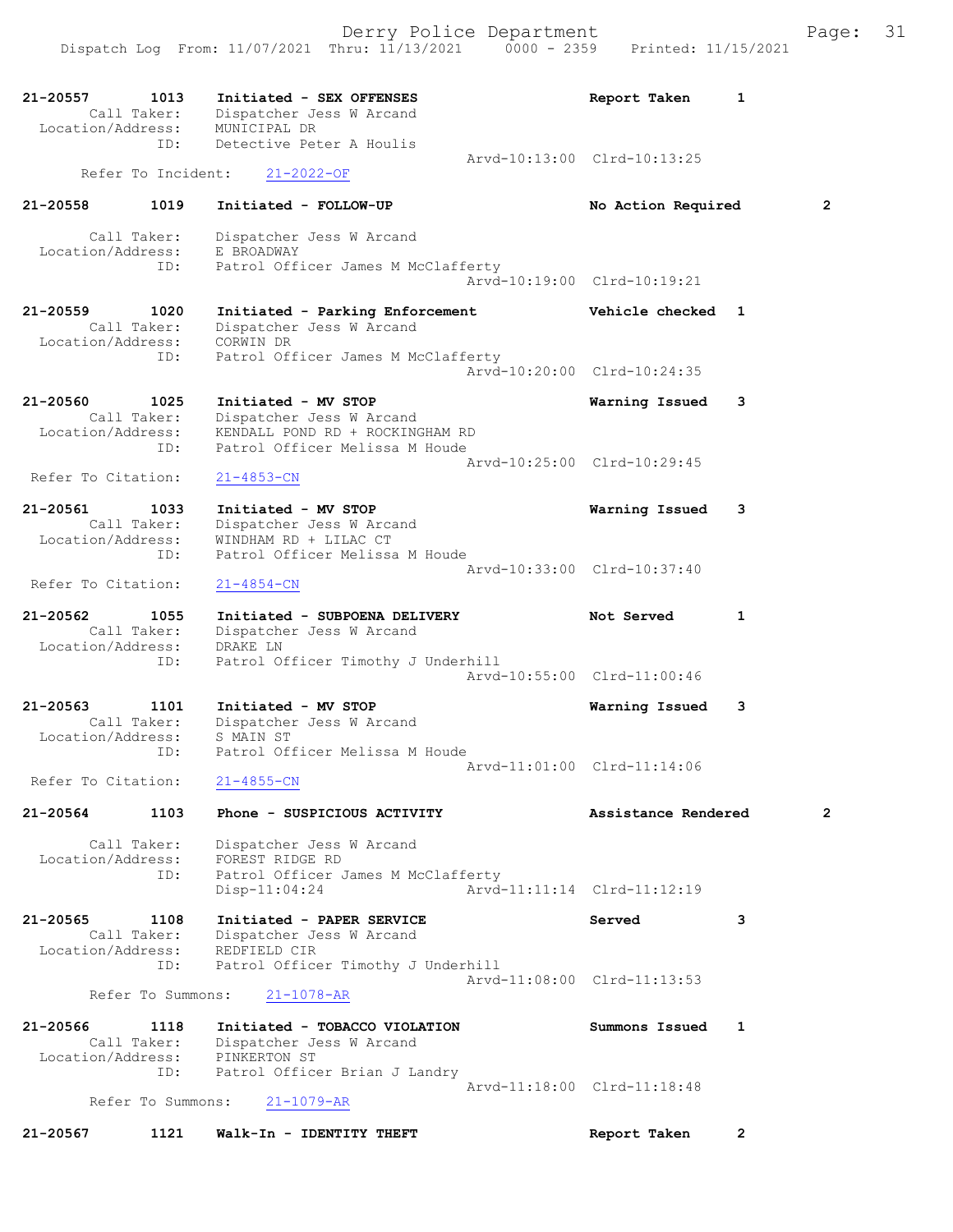Derry Police Department Fage: 32 Dispatch Log From: 11/07/2021 Thru: 11/13/2021 0000 - 2359 Printed: 11/15/2021 Call Taker: Patrol Officer Scott M Beegan Location/Address: [DY 2] MUNICIPAL DR ID: Patrol Officer Scott M Beegan Disp-11:22:15 Arvd-11:22:18 Clrd-11:56:50 Refer To Incident: 21-2023-OF 21-20568 1123 Initiated - MV STOP Warning Issued 3 Call Taker: Dispatcher Jess W Arcand Location/Address: WINDHAM RD ID: Patrol Officer Melissa M Houde Arvd-11:23:00 Clrd-11:31:47 Refer To Citation: 21-4856-CN 21-20569 1135 Initiated - MV STOP Warning Issued 3 Call Taker: Dispatcher Jess W Arcand Location/Address: S MAIN ST ID: Patrol Officer Melissa M Houde Arvd-11:35:00 Clrd-11:39:49 Refer To Citation: 21-4857-CN 21-20570 1142 Phone - ILLEGAL DUMPING/LITTERING Services Rendered 2 Call Taker: Dispatcher Jess W Arcand Location/Address: ROCKINGHAM RD ID: Patrol Officer Timothy J Underhill Disp-11:43:30 Arvd-11:47:37 Clrd-11:59:05 Refer To Field Int: 21-3979-FI 21-20571 1148 Initiated - MV STOP Warning Issued 3 Call Taker: Dispatcher Jess W Arcand Location/Address: WINDHAM RD + BERRY RD ID: Patrol Officer Melissa M Houde Arvd-11:48:00 Clrd-11:52:21<br>21-4858-CN Refer To Citation: 21-20572 1154 Phone - MV ACCIDENT 1 120 Report Taken 1 Call Taker: Dispatcher Jess W Arcand Location/Address: ASHLEIGH DR ID: Patrol Officer James M McClafferty Disp-11:55:11 Arvd-11:57:13 Clrd-12:39:22 Refer To Citation: Narrative: 11/10/2021 1239 GOODWIN V CALVO...FULL REPORT Refer To Accident: 21-564-AC 21-20573 1156 Phone - MV ACCIDENT Report Taken 1 Call Taker: Dispatcher Jess W Arcand Location/Address: MANCHESTER RD ID: Patrol Officer Cody Johnson Disp-11:57:05 Arvd-11:57:56 Clrd-13:31:28 ID: Sergeant Seth Plumer Disp-11:57:39 Arvd-12:00:31 Clrd-13:31:33 ID: Patrol Officer Timothy J Underhill Disp-11:59:27 Arvd-12:05:44 Clrd-12:09:54 Narrative: 11/10/2021 1202 OFF WITH NH 4617677 Narrative: 11/10/2021 1223 NEXT ON LIST SPACETOWN AUTO NOTIFIED AND RESPONDING Narrative: 11/10/2021 1235 SPACETOWN ON SCENE Narrative: 11/10/2021 1254 115 OFF AT PMC FOR FOLLOW-UP

Refer To Accident: 21-566-AC

21-20574 1202 Initiated - MV STOP Warning Issued 3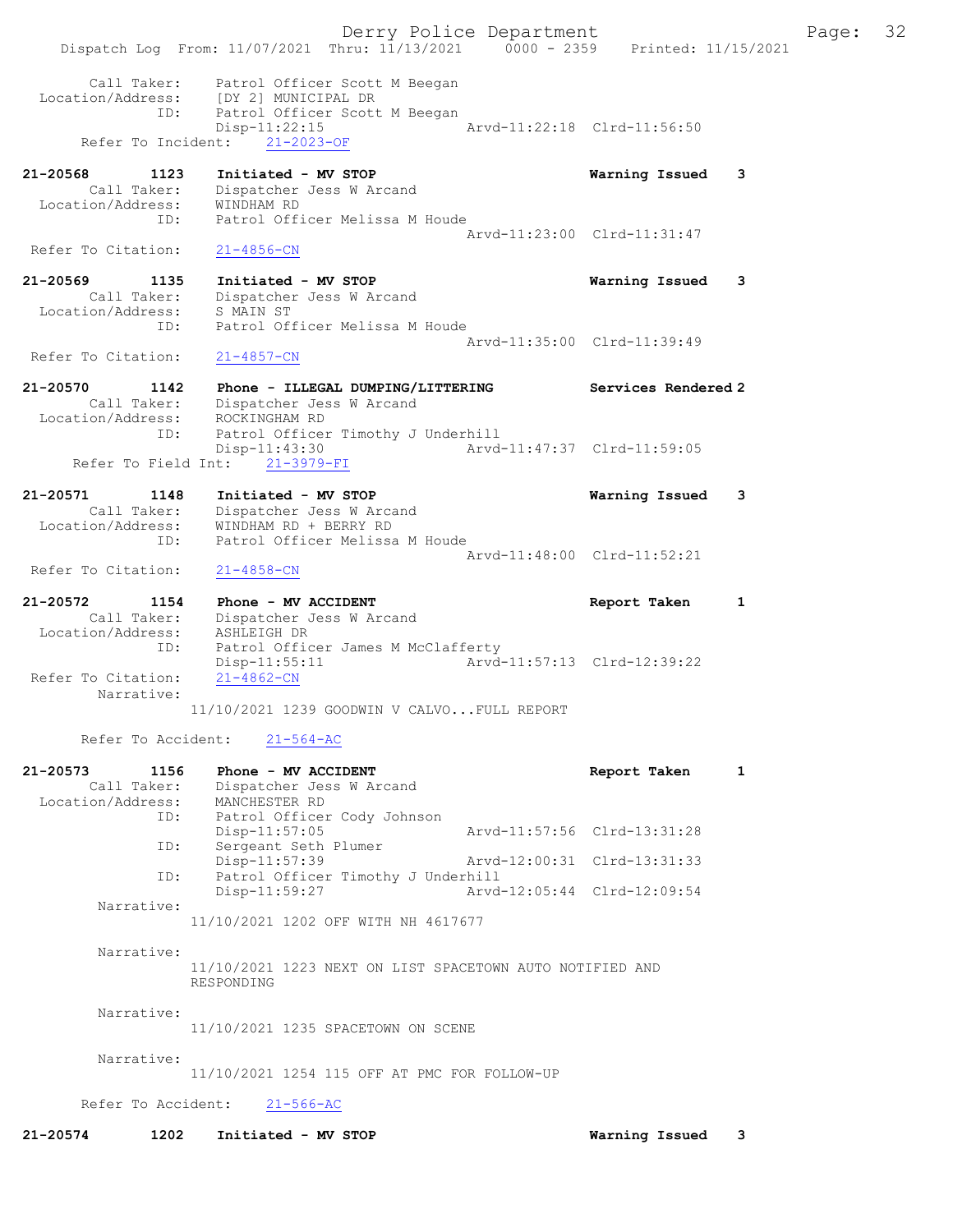Derry Police Department Fage: 33 Dispatch Log From: 11/07/2021 Thru: 11/13/2021 0000 - 2359 Printed: 11/15/2021 Call Taker: Dispatcher Jess W Arcand Location/Address: W BROADWAY + MERCHANTS ROW ID: Patrol Officer Melissa M Houde Arvd-12:02:00 Clrd-12:07:58<br>21-4859-CN Refer To Citation: 21-20575 1202 Phone - Loose Dog Complaint Could Not Locate 2 Call Taker: Dispatcher Jess W Arcand Location/Address: STONEGATE LN ID: Civilian Robin Bordonaro Disp-12:02:54 Arvd-12:16:40 Clrd-12:16:42 21-20576 1209 Initiated - MV ACCIDENT 1 Report Taken 1 Call Taker: Dispatcher Jess W Arcand Location/Address: MANCHESTER RD + LINLEW DR ID: Patrol Officer Timothy J Underhill Arvd-12:09:00 Clrd-13:30:38<br>21-565-AC Refer To Accident: 21-20577 1217 Initiated - MV STOP Summons Issued 3 Call Taker: Dispatcher Jess W Arcand Location/Address: WINDHAM RD ID: Patrol Officer Melissa M Houde Arvd-12:17:00 Clrd-12:45:38 Narrative: 11/10/2021 1245 released on a summons Refer To Summons: 21-1080-AR 21-20578 1239 Phone - SUSPICIOUS ACTIVITY Matter Rectified 2 Call Taker: Dispatcher Jess W Arcand Location/Address: MANCHESTER RD + ASHLEIGH DR ID: Patrol Officer Blake A Martineau Disp-12:44:39 Arvd-12:50:21 Clrd-12:58:37 21-20579 1240 Initiated - ROAD RAGE 1 2008 Matter Mediated 1 Call Taker: Dispatcher Jess W Arcand Location/Address: MANCHESTER RD + A ST ID: Patrol Officer James M McClafferty Arvd-12:40:00 Clrd-12:43:23 21-20580 1257 Initiated - MV STOP Warning Issued 3 Call Taker: Dispatcher Jess W Arcand Location/Address: WINDHAM RD ID: Patrol Officer Melissa M Houde Arvd-12:57:00 Clrd-13:11:37 Cleared By: Lieutenant Michael T Muncey Refer To Citation: 21-4860-CN 21-20581 1308 Phone - JUVENILE OFFENSES Services Rendered 2 Call Taker: Dispatcher Jess W Arcand Location/Address: TSIENNETO RD ID: Patrol Officer Blake A Martineau Disp-13:09:52 Arvd-13:12:37 Clrd-13:27:59 Arrived By: Lieutenant Michael T Muncey Refer To Field Int: 21-3955-FI 21-20582 1311 Initiated - MV STOP Warning Issued 3 Call Taker: Lieutenant Michael T Muncey Location/Address: WINDHAM RD ID: Patrol Officer Melissa M Houde Arvd-13:11:00 Clrd-13:14:58 Refer To Citation: 21-4861-CN 21-20583 1313 Phone - WELFARE CHECK Cancelled Prior to Arrival 2 Call Taker: Dispatcher Jess W Arcand Location/Address: FAIRWAY DR 21-20584 1324 Initiated - MV STOP Summons Issued 3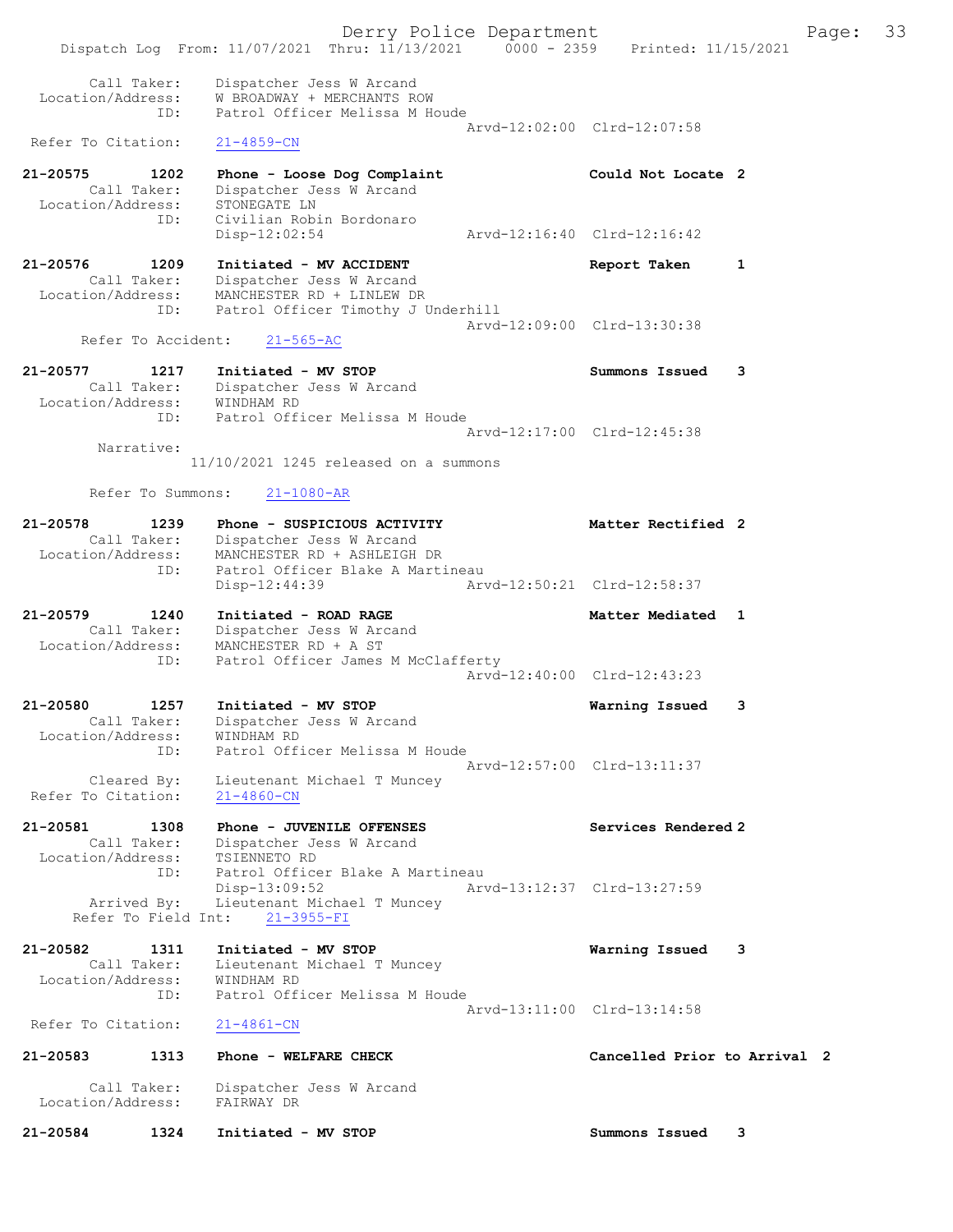Derry Police Department Fage: 34 Dispatch Log From: 11/07/2021 Thru: 11/13/2021 0000 - 2359 Printed: 11/15/2021 Call Taker: Dispatcher Jess W Arcand Location/Address: MCALLISTER CT ID: Patrol Officer Melissa M Houde Arvd-13:24:00 Clrd-13:32:47 Refer To Summons: 21-1081-AR 21-20585 1332 Phone - LARCENY /FORGERY/ FRAUD Report Taken 2 Call Taker: Patrol Officer Scott M Beegan Location/Address: [DY 2] MUNICIPAL DR ID: Patrol Officer Scott M Beegan Disp-13:35:34 Arvd-13:35:36 Clrd-13:39:30 Refer To Incident: 21-2024-OF 21-20586 1339 Phone - ASSIST CITIZEN ADVICE GIVEN 3<br>Call Taker: Patrol Officer Scott M Beegan<br>Leastion (Admosor LEV 21 MINICIPAL PR Call Taker: Patrol Officer Scott M Beegan Location/Address: [DY 2] MUNICIPAL DR ID: Patrol Officer Scott M Beegan Disp-13:40:00 Arvd-13:40:02 Clrd-14:12:20 Refer To Field Int: 21-3959-FI 21-20587 1346 Initiated - MV STOP Summons Issued 3 Call Taker: Dispatcher Jess W Arcand Location/Address: W BROADWAY ID: Patrol Officer Melissa M Houde Arvd-13:46:00 Clrd-13:52:06 Refer To Citation: 21-816-004017 21-20588 1352 Phone - SUSPICIOUS ACTIVITY ADVICE GIVEN 2 Call Taker: Dispatcher Jess W Arcand Location/Address: HARDY CT ID: Patrol Officer Blake A Martineau Disp-13:52:51 Arvd-13:58:30 Clrd-14:37:44 21-20589 1355 911 - ERRATIC OPERATION Gone on Arrival 2 Call Taker: Dispatcher Jess W Arcand Location/Address: RT 111 ID: Patrol Officer James M McClafferty Disp-14:03:58 Arvd-14:19:56 Clrd-14:29:27 21-20590 1356 Phone - Parking Enforcement Vehicle Moved 1 Call Taker: Dispatcher Jess W Arcand Location/Address: HOODKROFT DR ID: Patrol Officer James M McClafferty Disp-13:57:09 Arvd-14:03:23 Clrd-14:03:25 21-20591 1428 Phone - MV ACCIDENT 1 2008 Report Taken 1 Call Taker: Dispatcher Jess W Arcand Location/Address: TSIENNETO RD ID: Patrol Officer Timothy J Underhill Disp-14:29:47 Arvd-14:32:25 Clrd-15:07:39 Cleared By: Patrol Officer Brian J Landry ID: Patrol Officer James M McClafferty Disp-14:32:28 Clrd-14:41:39 Narrative: 11/10/2021 1433 OFF WITH NH 4974235 AND NH 3520859 Narrative: 11/10/2021 1451 NEXT ON LIST RECOVERY SOLUTIONS NOTIFIED AND ON SCENE FOR NH 3520859 Narrative: 11/10/2021 1500 Recovery cancelled by owner, back to top of wrecker list Narrative: Petion Vs. Swierz Full Report Refer To Accident: 21-567-AC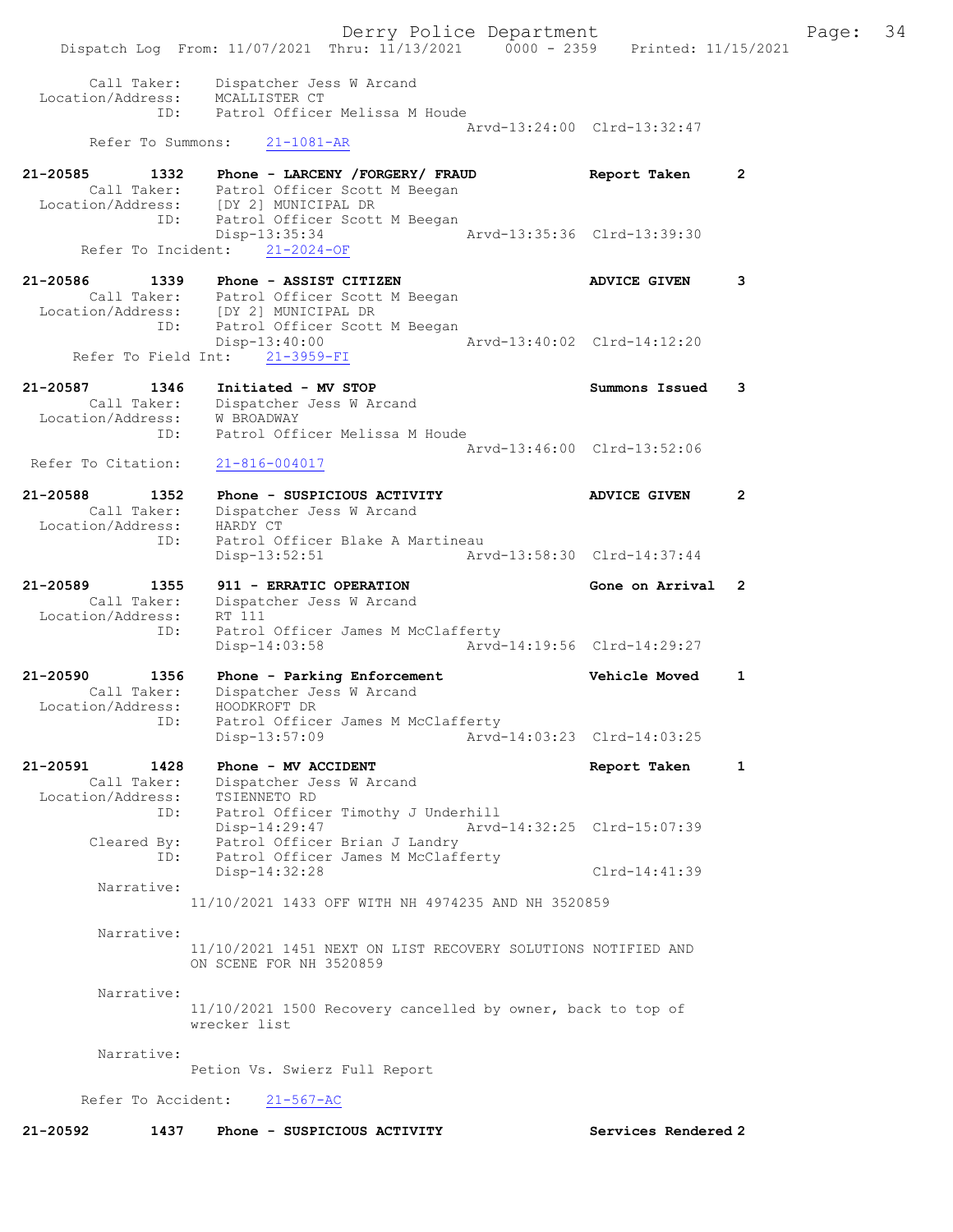Derry Police Department Fage: 35 Dispatch Log From: 11/07/2021 Thru: 11/13/2021 0000 - 2359 Printed: 11/15/2021 Call Taker: Dispatcher Jess W Arcand Location/Address: FAIRVIEW AVE ID: Patrol Officer Blake A Martineau Disp-14:37:54 Arvd-14:43:48 Clrd-14:59:21 21-20593 1513 Phone - MV ACCIDENT Report Taken 1 Call Taker: Patrol Officer Brian J Landry Location/Address: N MAIN ST + PINKERTON ST ID: Patrol Officer Nathan S Lavoie Disp-15:18:48 Arvd-15:18:49 Clrd-15:46:39 Refer To Citation: 21-4863-CM Narrative: NH 489 9589 and NH 476 9731 Narrative: Sullivan Vs. Swierz Full Report Refer To Accident: 21-568-AC 21-20594 1532 Walk-In - PAPER SERVICE Served 3 Call Taker: Patrol Officer Brian J Landry Location/Address: [DY 2] MUNICIPAL DR ID: Patrol Officer Sara R Joyce Disp-15:33:30 Arvd-15:33:32 Clrd-15:42:44 Patrol Officer Michael P Accorto Narrative: Animal Control Paperwork Refer To Summons: 21-1082-AR 21-20595 1536 Initiated - PAPER SERVICE 1988 Not Served 3 Call Taker: Patrol Officer Brian J Landry Location/Address: LINLEW DR ID: Patrol Officer Melissa M Houde Arvd-15:36:00 Clrd-15:42:17 21-20596 1558 Initiated - PAPER SERVICE Not Served 3 Call Taker: Patrol Officer Brian J Landry Location/Address: WALNUT ST ID: Patrol Officer Melissa M Houde Arvd-15:58:00 Clrd-16:01:04 21-20597 1605 Initiated - MV STOP Warning Issued 3 Call Taker: Patrol Officer Brian J Landry Location/Address: MANCHESTER RD ID: Patrol Officer Nathan S Lavoie Arvd-16:05:00 Clrd-16:19:05 Refer To Citation: 21-4864-CN 21-20598 1610 Initiated - DEPARTMENT INFO Assistance Rendered 3 Call Taker: Patrol Officer Brian J Landry Location/Address: [DY 2] MUNICIPAL DR ID: Detective Victoria M Kidd Arvd-16:10:00 Clrd-16:11:24 Refer To Field Int: 21-3956-FI 21-20599 1612 Phone - NEIGHBORHOOD DISPUTE Nether Rectified 2 Call Taker: Patrol Officer Scott M Beegan Location/Address: BRADFORD ST ID: Patrol Officer Sara R Joyce Disp-16:13:33 Arvd-16:17:36 Clrd-16:41:30 Patrol Officer Michael P Accorto Dispatched By: Patrol Officer Brian J Landry Arrived By: Patrol Officer Brian J Landry Cleared By: Patrol Officer Brian J Landry Refer To Field Int: 21-3958-FI 21-20600 1613 Phone - ERRATIC OPERATION No Action Required 2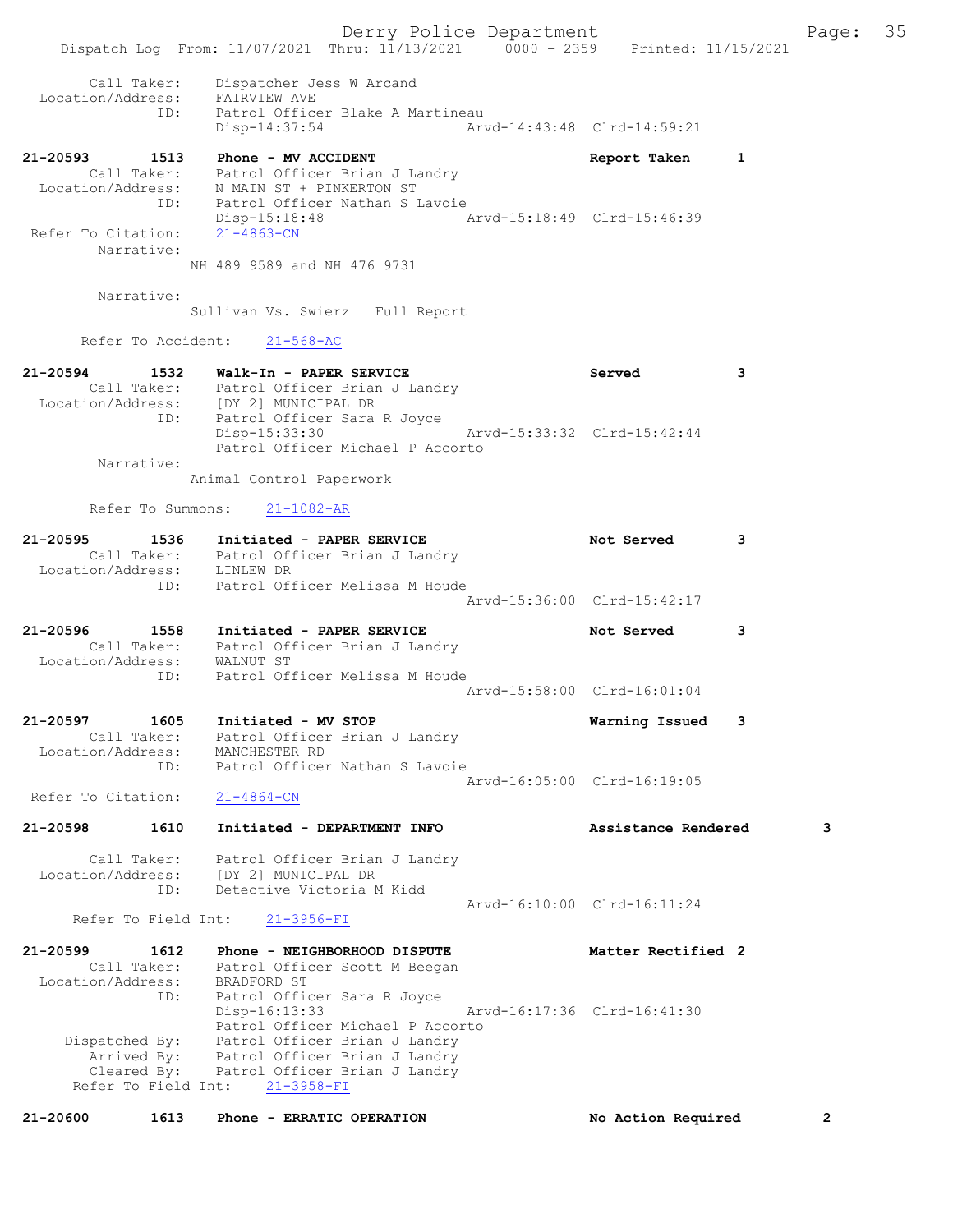Derry Police Department Fage: 36 Dispatch Log From: 11/07/2021 Thru: 11/13/2021 0000 - 2359 Printed: 11/15/2021 Call Taker: Patrol Officer Brian J Landry Location/Address: MANCHESTER RD ID: Patrol Officer Brian J Landry Disp-16:14:29 Arvd-16:14:30 Clrd-16:14:48 Narrative: NH 358 9300 Narrative: Passed on to Londonderry Police 21-20601 1615 Initiated - PAPER SERVICE Served 3 Call Taker: Patrol Officer Brian J Landry Location/Address: MUNICIPAL DR ID: Patrol Officer Melissa M Houde Arvd-16:15:00 Clrd-16:17:49 21-20602 1617 Phone - Loose Dog Complaint Services Rendered 2 Call Taker: Patrol Officer Brian J Landry Location/Address: PARK AVE ID: Patrol Officer Casey J Noyes Disp-16:17:39 Arvd-16:19:56 Clrd-16:24:28 Narrative: Dog returned to owner 21-20603 1628 Initiated - MV STOP Warning Issued 3 Call Taker: Patrol Officer Brian J Landry Location/Address: ASHLEIGH DR ID: Sergeant Jeffrey M Dawe Arvd-16:28:00 Clrd-16:34:54 Refer To Citation: 21-4865-CN 21-20604 1640 Initiated - MV STOP Warning Issued 3 Call Taker: Patrol Officer Brian J Landry Location/Address: FORDWAY ST ID: Patrol Officer Casey J Noyes Arvd-16:40:00 Clrd-16:41:56 Refer To Citation: 21-4866-CN 21-20605 1648 Other - MV REPO Services Rendered 1 Call Taker: Patrol Officer Brian J Landry Location/Address: FAIRWAY DR ID: Patrol Officer Brian J Landry Disp-16:48:48 Arvd-16:48:49 Clrd-16:48:50 Narrative: NH 4617230 21-20606 1649 Phone - THEFT 1999 Phone - THEFT 1999 Report Taken 2 Call Taker: Patrol Officer Scott M Beegan Location/Address: DERRYFIELD RD ID: Patrol Officer Casey J Noyes Disp-17:01:31 Arvd-17:15:02 Clrd-17:23:01 Dispatched By: Patrol Officer Brian J Landry Arrived By: Patrol Officer Brian J Landry Cleared By: Patrol Officer Brian J Landry Refer To Incident: 21-2025-OF 21-20607 1710 Initiated - FOLLOW-UP Cleared 2 Call Taker: Patrol Officer Brian J Landry Location/Address: [DY 2] MUNICIPAL DR ID: Patrol Officer Nathan S Lavoie Arvd-17:10:00 Clrd-17:19:05 21-20608 1721 Phone - WELFARE CHECK No Action Required 2 Call Taker: Patrol Officer Brian J Landry Location/Address: FAIRWAY DR Narrative: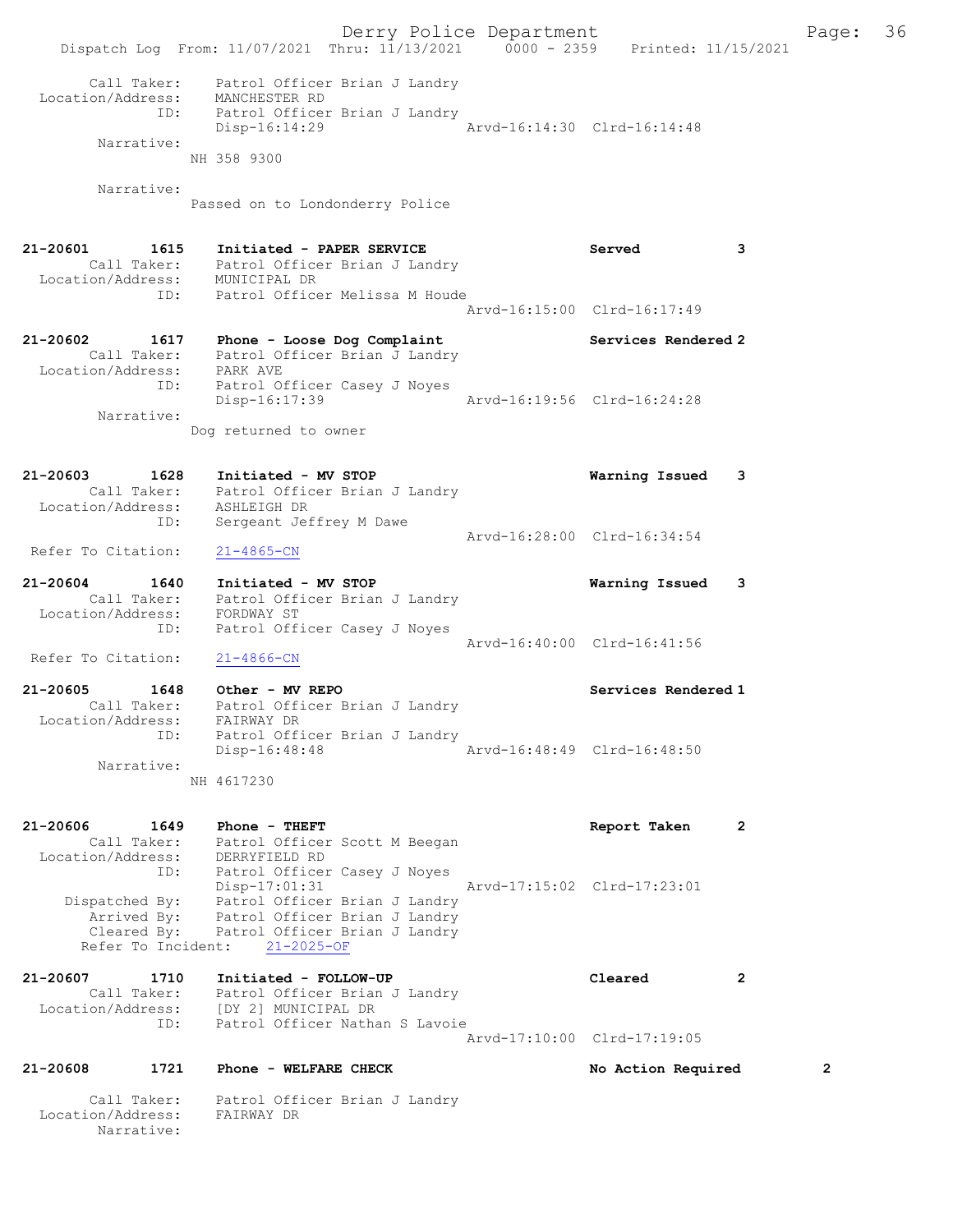11/10/2021 1734 Cancelled by caller, no action required

| 21-20609<br>1728                 | Initiated - PAPER SERVICE                  |                                  | Served                      | 3            |
|----------------------------------|--------------------------------------------|----------------------------------|-----------------------------|--------------|
| Call Taker:                      |                                            | Patrol Officer Brian J Landry    |                             |              |
| Location/Address:                | WARNER HILL RD                             |                                  |                             |              |
| ID:                              | Patrol Officer Sara R Joyce                |                                  | Arvd-17:28:00 Clrd-17:34:11 |              |
|                                  |                                            | Patrol Officer Michael P Accorto |                             |              |
| 21-20610<br>1732                 | Phone - ERRATIC OPERATION                  |                                  | Could Not Locate 2          |              |
| Call Taker:                      |                                            | Patrol Officer Brian J Landry    |                             |              |
| Location/Address:<br>ID:         | CHESTER RD<br>Patrol Officer Casey J Noyes |                                  |                             |              |
|                                  | Disp-17:34:03                              |                                  | Arvd-17:34:05 Clrd-17:39:43 |              |
| ID:                              |                                            | Patrol Officer Melissa M Houde   |                             |              |
|                                  | Disp-17:34:28                              |                                  | Arvd-17:38:01 Clrd-17:39:41 |              |
| 21-20611<br>1750                 | Phone - ASSIST CITIZEN                     |                                  | <b>ADVICE GIVEN</b>         | 3            |
| Call Taker:                      |                                            | Patrol Officer Scott M Beegan    |                             |              |
| Location/Address:                | [DY 2] MUNICIPAL DR                        |                                  |                             |              |
| ID:                              | $Disp-17:51:14$                            | Patrol Officer Scott M Beegan    | Arvd-17:51:15 Clrd-18:14:07 |              |
|                                  |                                            |                                  |                             |              |
| 21-20612<br>1752<br>Call Taker:  | Phone - ROAD HAZARD                        |                                  | Cleared                     | $\mathbf{2}$ |
| Location/Address:                | BYPASS 28                                  | Patrol Officer Scott M Beegan    |                             |              |
| ID:                              |                                            | Patrol Officer Melissa M Houde   |                             |              |
|                                  | Disp-17:52:47                              |                                  | Arvd-17:52:49 Clrd-17:53:21 |              |
| 21-20613<br>1814                 | Initiated - MV STOP                        |                                  | Warning Issued              | 3            |
| Call Taker:                      |                                            | Patrol Officer Brian J Landry    |                             |              |
| Location/Address:                | E BROADWAY                                 |                                  |                             |              |
| ID:                              | Patrol Officer Joshua Martin               |                                  | Arvd-18:14:00 Clrd-18:19:01 |              |
| Cleared By:                      |                                            | Patrol Officer Scott M Beegan    |                             |              |
| Refer To Citation:               | $21 - 4867 - CN$                           |                                  |                             |              |
|                                  |                                            |                                  |                             |              |
| 21-20614<br>1816<br>Call Taker:  | Phone - NEIGHBORHOOD DISPUTE               | Patrol Officer Scott M Beegan    | <b>ADVICE GIVEN</b>         | $\mathbf{2}$ |
| Location/Address:                | LAWRENCE RD                                |                                  |                             |              |
| ID:                              | Patrol Officer Joshua Martin               |                                  |                             |              |
|                                  | Disp-18:21:45                              |                                  | Aryd-18:24:40 Clrd-18:55:29 |              |
| Cleared By:                      | Refer To Field Int: 21-3982-FI             | Patrol Officer Brian J Landry    |                             |              |
|                                  |                                            |                                  |                             |              |
| 21-20615<br>1826                 | Initiated - MV STOP                        |                                  | Warning Issued              | 3            |
| Call Taker:<br>Location/Address: | N MAIN ST                                  | Patrol Officer Brian J Landry    |                             |              |
| ID:                              |                                            | Patrol Officer Melissa M Houde   |                             |              |
|                                  |                                            |                                  | Arvd-18:26:00 Clrd-18:30:13 |              |
| Refer To Citation:               | $21 - 4868 - CN$                           |                                  |                             |              |
| 21-20616<br>1826                 | Initiated - PAPER SERVICE                  |                                  | Not Served                  | 3            |
| Call Taker:                      |                                            | Patrol Officer Brian J Landry    |                             |              |
| Location/Address:                | GRIFFIN ST                                 |                                  |                             |              |
| ID:                              | Patrol Officer Casey J Noyes               |                                  | Arvd-18:26:00 Clrd-18:32:52 |              |
| Cleared By:                      |                                            | Patrol Officer Scott M Beegan    |                             |              |
|                                  |                                            |                                  |                             |              |
| 21-20617<br>1834<br>Call Taker:  | Initiated - MV STOP                        | Patrol Officer Scott M Beegan    | Warning Issued 3            |              |
| Location/Address:                | SCOBIE POND RD                             |                                  |                             |              |
| ID:                              |                                            | Patrol Officer Nathan S Lavoie   |                             |              |
| Cleared By:                      |                                            | Patrol Officer Brian J Landry    | Arvd-18:34:00 Clrd-18:54:35 |              |
| Refer To Citation:               | $21 - 4870 - CN$                           |                                  |                             |              |
|                                  |                                            |                                  |                             |              |
| 21-20618<br>1835                 | Initiated - MV STOP                        |                                  | Warning Issued              | 3            |
| Call Taker:                      | Patrol Officer Scott M Beegan              |                                  |                             |              |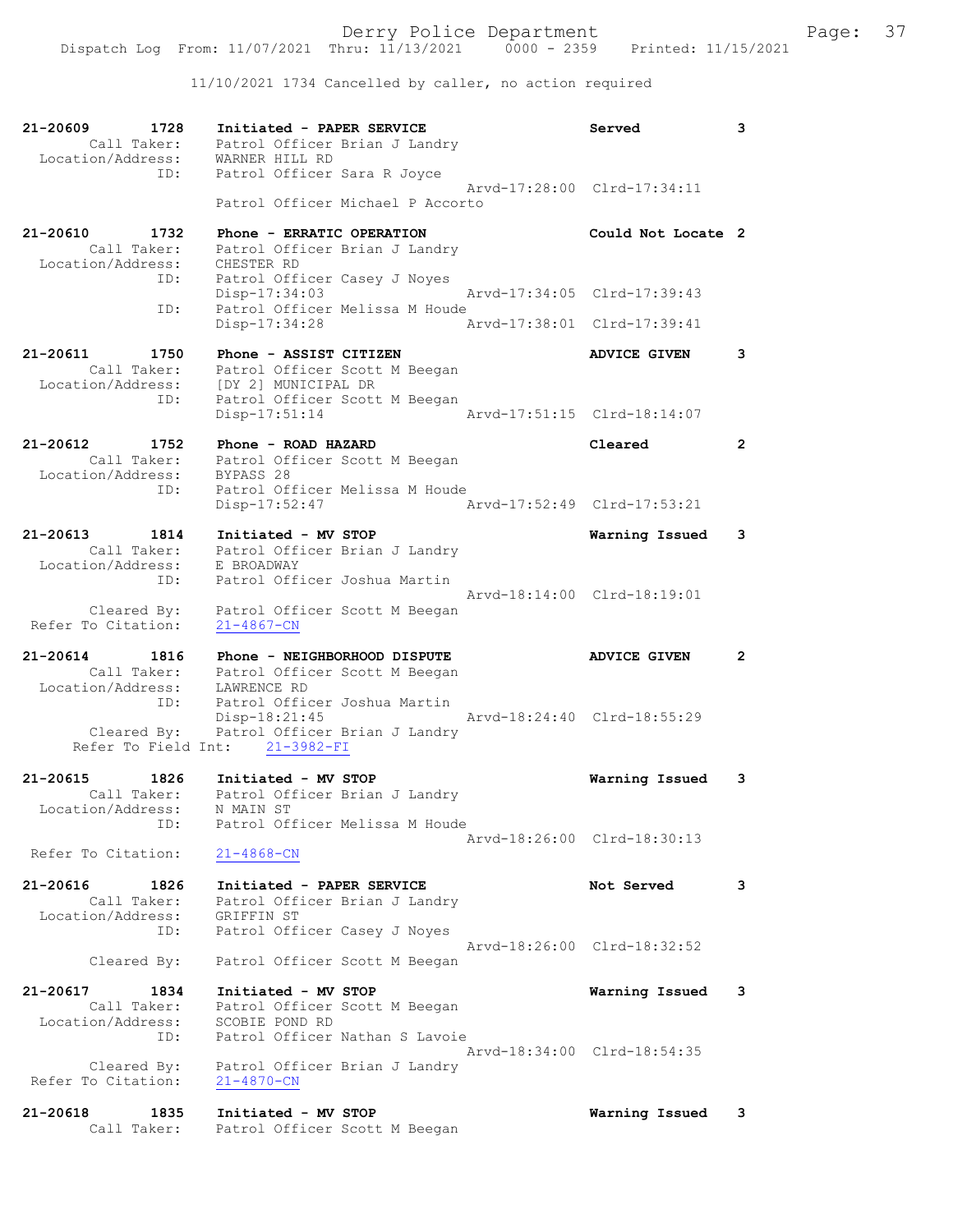|                                              | Derry Police Department<br>Dispatch Log From: 11/07/2021 Thru: 11/13/2021 0000 - 2359 Printed: 11/15/2021                                               |                             |                | Page: | 38 |
|----------------------------------------------|---------------------------------------------------------------------------------------------------------------------------------------------------------|-----------------------------|----------------|-------|----|
| Location/Address:<br>ID:                     | E DERRY RD + OLD CHESTER RD<br>Patrol Officer Melissa M Houde                                                                                           |                             |                |       |    |
| Cleared By:<br>Refer To Citation:            | Patrol Officer Brian J Landry<br>21-4869-CN                                                                                                             | Arvd-18:35:00 Clrd-18:39:14 |                |       |    |
| 21-20619 1849<br>Location/Address: BYPASS 28 | Initiated - MV STOP<br>Call Taker: Patrol Officer Brian J Landry                                                                                        | Warning Issued              | 3              |       |    |
| ID:<br>Refer To Citation:                    | Patrol Officer Melissa M Houde<br>$21 - 4871 - CN$                                                                                                      | Arvd-18:49:00 Clrd-18:53:33 |                |       |    |
| 21-20620<br>1854                             | Initiated - MV STOP<br>Call Taker: Patrol Officer Brian J Landry<br>Location/Address: SCOBIE POND RD                                                    | Warning Issued              | 3              |       |    |
| ID:<br>Cleared By:                           | Patrol Officer Nathan S Lavoie<br>Patrol Officer Scott M Beegan                                                                                         | Arvd-18:54:00 Clrd-19:05:24 |                |       |    |
| Refer To Citation:<br>21-20621<br>1857       | $21 - 4872 - CN$<br>Initiated - PAPER SERVICE                                                                                                           | Served                      | 3              |       |    |
| Location/Address: GRIFFIN ST<br>ID:          | Call Taker: Patrol Officer Brian J Landry<br>Patrol Officer Casey J Noyes                                                                               |                             |                |       |    |
| Cleared By:                                  | Patrol Officer Scott M Beegan                                                                                                                           | Arvd-18:57:00 Clrd-19:04:56 |                |       |    |
| 21-20622<br>1907<br>Location/Address:        | Phone - ERRATIC OPERATION<br>Call Taker: Patrol Officer Brian J Landry<br>FOLSOM RD                                                                     | Warning Issued              | $\overline{2}$ |       |    |
| ID:<br>ID:                                   | Patrol Officer Nathan S Lavoie<br>$Disp-19:07:55$<br>Patrol Officer Joshua Martin                                                                       | Arvd-19:08:20 Clrd-19:12:40 |                |       |    |
| Cleared By:<br>Narrative:                    | $Disp-19:10:58$<br>Patrol Officer Scott M Beegan                                                                                                        | Arvd-19:11:00 Clrd-19:19:18 |                |       |    |
|                                              | white pick up truck                                                                                                                                     |                             |                |       |    |
| Narrative:                                   | 11/10/2021 1911 checking NH 4250066 at 10 Wset Broadway                                                                                                 |                             |                |       |    |
| 21-20623<br>1934<br>ID:                      | <b>Phone - CRIMINAL THREAT</b><br>Call Taker: Patrol Officer Scott M Beegan<br>Location/Address: [DY 178] CRYSTAL AVE<br>Patrol Officer Nathan S Lavoie | Report Taken                | 2              |       |    |
| Refer To Incident:                           | Disp-19:35:55<br>Cleared By: Patrol Officer Brian J Landry<br>$21 - 2026 - OF$                                                                          | Arvd-19:35:58 Clrd-20:01:00 |                |       |    |
| 21-20624<br>1955                             | Initiated - PED CHECK                                                                                                                                   | No Action Required          |                | 2     |    |
| Call Taker:<br>Location/Address:<br>ID:      | Patrol Officer Brian J Landry<br>S MAIN ST<br>Patrol Officer Joshua Martin                                                                              |                             |                |       |    |
|                                              |                                                                                                                                                         | Arvd-19:55:00 Clrd-19:58:53 |                |       |    |
| 21-20625<br>1958<br>Location/Address:<br>ID: | Initiated - MV STOP<br>Call Taker: Patrol Officer Brian J Landry<br>CHESTER RD<br>Patrol Officer Sara R Joyce                                           | Warning Issued              | 3              |       |    |
| ID:                                          | Patrol Officer Michael P Accorto<br>Patrol Officer Joshua Martin                                                                                        | Arvd-19:58:00 Clrd-20:40:02 |                |       |    |
| ID:                                          | $Disp-20:01:11$<br>Patrol Officer Melissa M Houde                                                                                                       | Arvd-20:01:13 Clrd-20:03:19 |                |       |    |
| Refer To Citation:<br>Narrative:             | $Disp-20:09:42$<br>$21 - 4874 - CN$                                                                                                                     | Arvd-20:09:44 Clrd-20:39:56 |                |       |    |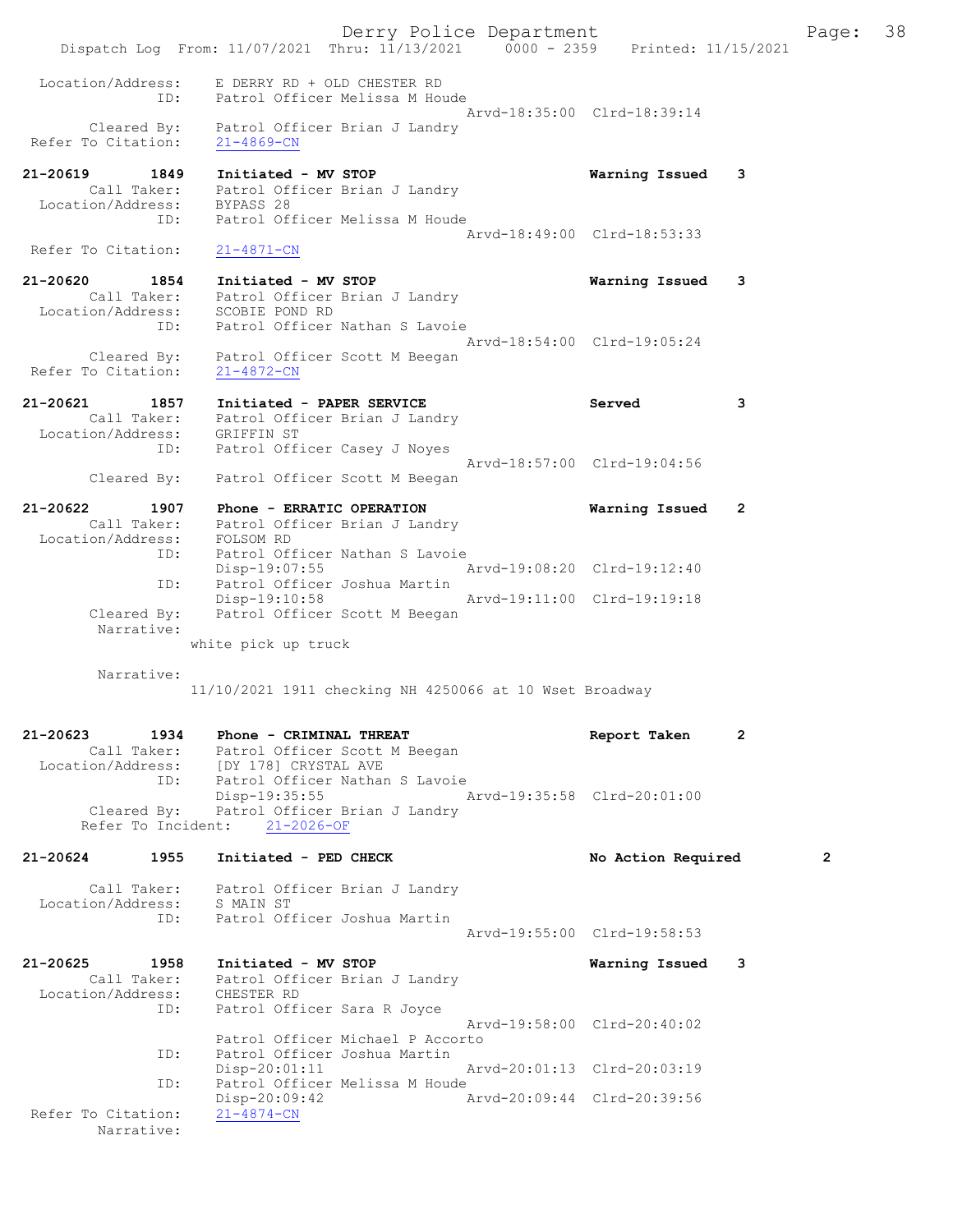Derry Police Department Fage: 39 Dispatch Log From: 11/07/2021 Thru: 11/13/2021 0000 - 2359 Printed: 11/15/2021 11/10/2021 2018 Recovery Solutions could not respond Narrative: 11/10/2021 2018 LBP en route Narrative: 11/10/2021 2029 LBP on scene 21-20626 2002 Phone - ASSIST OTHER AGENCY Assistance Rendered 3 Call Taker: Patrol Officer Brian J Landry Location/Address: E BROADWAY ID: Patrol Officer Nathan S Lavoie<br>Disp-20:03:17 Disp-20:03:17 Arvd-20:06:02 Clrd-20:23:11 ID: Patrol Officer Joshua Martin Arvd-20:06:03 Clrd-20:23:35 Refer To Field Int: 21-3957-FI 21-20627 2023 Initiated - MV STOP Warning Issued 3 Call Taker: Patrol Officer Brian J Landry Location/Address: E BROADWAY ID: Patrol Officer Joshua Martin Arvd-20:23:00 Clrd-20:28:44 ID: Patrol Officer Nathan S Lavoie<br>Disp-20:24:43 Disp-20:24:43 Arvd-20:24:45 Clrd-20:28:42 Refer To Citation: 21-20628 2125 Initiated - MV STOP Summons Issued 3 Call Taker: Lieutenant Michael T Muncey Location/Address: E DERRY RD ID: Patrol Officer Melissa M Houde Arvd-21:25:00 Clrd-21:33:05 Cleared By: Patrol Officer Brian J Landry Refer To Citation: 21-816-000062 21-20629 2126 Phone - SUSPICIOUS ACTIVITY No Action Required 2 Call Taker: Patrol Officer Brian J Landry Location/Address: [DY 3627] S MAIN ST ID: Patrol Officer Sara R Joyce Disp-21:26:31 Arvd-21:30:29 Clrd-21:36:37 Patrol Officer Michael P Accorto<br>TD: Patrol Officer Joshua Martin Patrol Officer Joshua Martin Disp-21:26:36 Clrd-21:30:34<br>TD: Patrol Officer Casey J Noves Patrol Officer Casey J Noyes Disp-21:28:00 Arvd-21:28:25 Clrd-21:36:38 Narrative: 11/10/2021 2128 stopping NH 429 4577 on Rockingham Rd 21-20630 2201 Phone - SUSPICIOUS ACTIVITY Arrest(s) Made 2 Call Taker: Patrol Officer Scott M Beegan Location/Address: [DY 2258] E BROADWAY ID: Patrol Officer Joshua Martin Disp-22:02:20 Arvd-22:02:27 Clrd-23:08:39 Cleared By: Dispatcher Christine D Carlson ID: Patrol Officer Casey J Noyes<br>Disp-22:02:25 Disp-22:02:25 Arvd-22:04:55 Clrd-23:16:42 Cleared By: Dispatcher Christine D Carlson ID: Patrol Officer Sara R Joyce Disp-22:09:02 Arvd-22:09:04 Clrd-22:34:01 Patrol Officer Michael P Accorto Dispatched By: Patrol Officer Brian J Landry Arrived By: Patrol Officer Brian J Landry Cleared By: Patrol Officer Brian J Landry ID: Sergeant Jeffrey M Dawe Disp-22:12:09 Arvd-22:12:10 Clrd-22:33:59 Dispatched By: Patrol Officer Brian J Landry Dispatched By: Patrol Officer Brian J Landry<br>Arrived By: Patrol Officer Brian J Landry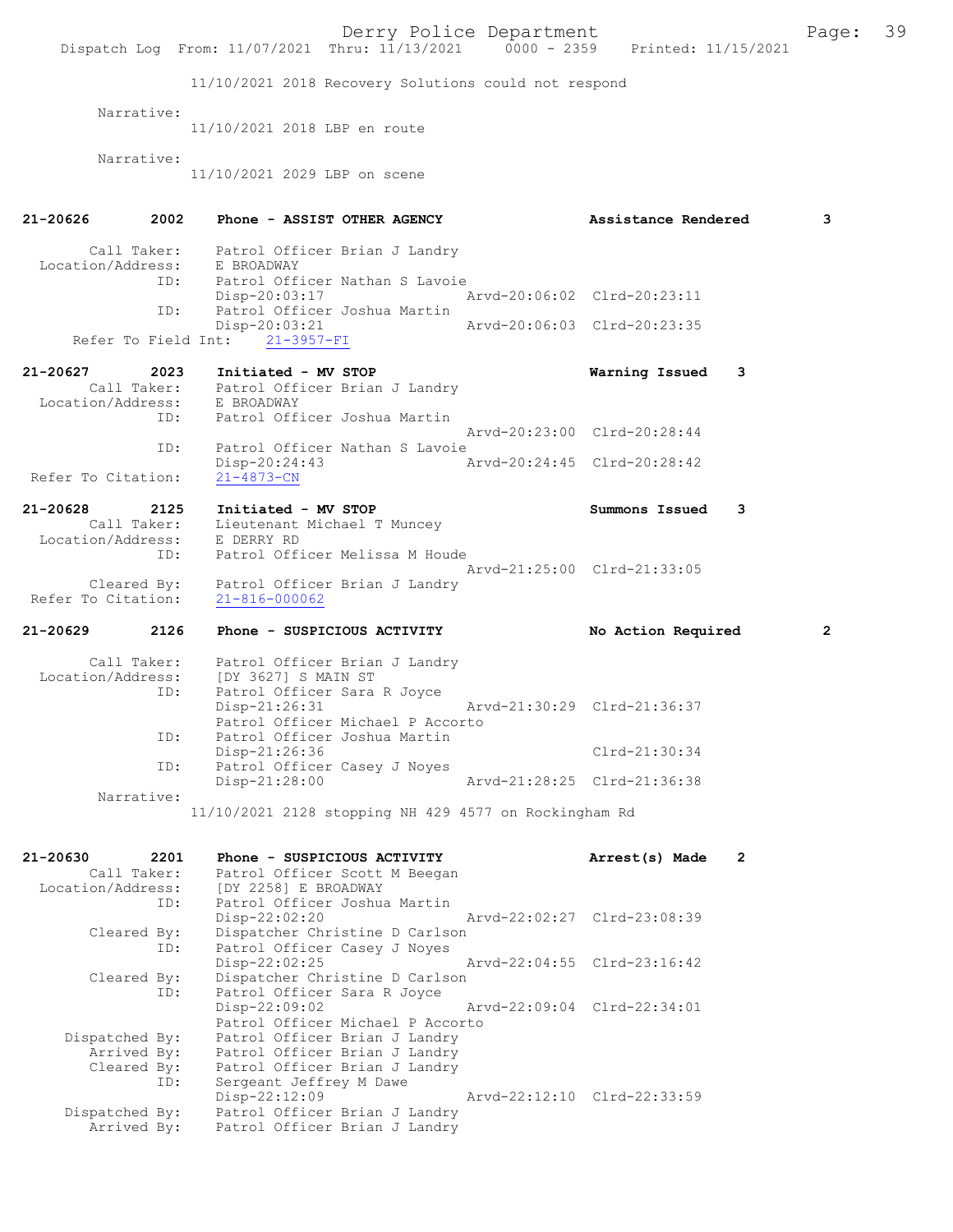Derry Police Department<br>
Page: 40<br>
Printed: 11/15/2021 0000 - 2359 Printed: 11/15/2021 Dispatch Log From: 11/07/2021 Thru: 11/13/2021 Cleared By: Patrol Officer Brian J Landry Narrative: 11/10/2021 2209 One in custody Narrative: 11/10/2021 2215 en route with one s/m 35588.7 Narrative: 11/10/2021 2217 e/m 35589.7 Narrative: In Custody: Ryan Mansfield DOB: 05-09-02 15 Hanover Ln Derry NH 03038 Offense: Possession AB by a minor Possession of Tobacco Narrative: 11/10/2021 2301 DFD requested - notified Narrative: 11/10/2021 2304 Summons issued w/ court date of 2/17/22 Narrative: 11/10/2021 2307 Patient refusal w/ DFD Narrative: 11/10/2021 2311 Subject released to sober party at this time Refer To Arrest:  $\frac{21-1083-AR}{21-1084-AR}$ Refer To Arrest: 21-20631 2224 Phone - DISTURBANCE Could Not Locate 1 Call Taker: Patrol Officer Brian J Landry Location/Address: LARAWAY CT UD: Patrol Officer Nathan S Lavoie<br>Disp-22:25:04 Disp-22:25:04 Arvd-22:33:52 Clrd-22:33:53 21-20632 2315 Phone - NOISE COMPLAINT Quieted on Request 2 Call Taker: Dispatcher Christine D Carlson Location/Address: W BROADWAY ID: Patrol Officer Michael Carnazzo Disp-23:18:52 Arvd-23:22:07 Clrd-23:30:08<br>ID: Patrol Officer Nikita Tomnyuk Patrol Officer Nikita Tomnyuk<br>Disp-23:18:53 Disp-23:18:53 <br>
D: Sergeant Jeffrey M Dawe <br>
D: Sergeant Jeffrey M Dawe Sergeant Jeffrey M Dawe<br>Disp-23:27:26 Disp-23:27:26 Arvd-23:27:27 Clrd-23:30:07 Refer To Field Int: 21-3986-FI 21-20633 2324 Initiated - MV STOP Warning Issued 3 Call Taker: Dispatcher Christine D Carlson Location/Address: N MAIN ST ID: Patrol Officer Awess Abdulkadir Arvd-23:24:00 Clrd-23:32:14<br>21-4875-CN Refer To Citation: 21-20634 2335 Initiated - PROPERTY CHECK Services Rendered 2 Call Taker: Dispatcher Christine D Carlson<br>ion/Address: HUMPHREY RD Location/Address:<br>ID: Patrol Officer Nikita Tomnyuk Arvd-23:35:00 Clrd-23:35:41 21-20635 2342 Initiated - MV CHECK Vehicle checked 1 Call Taker: Dispatcher Christine D Carlson<br>Location/Address: [DY 2516] MANCHESTER RD Location/Address: [DY 2516] MANCHESTER RD ID: Patrol Officer Awess Abdulkadir Arvd-23:42:00 Clrd-23:45:00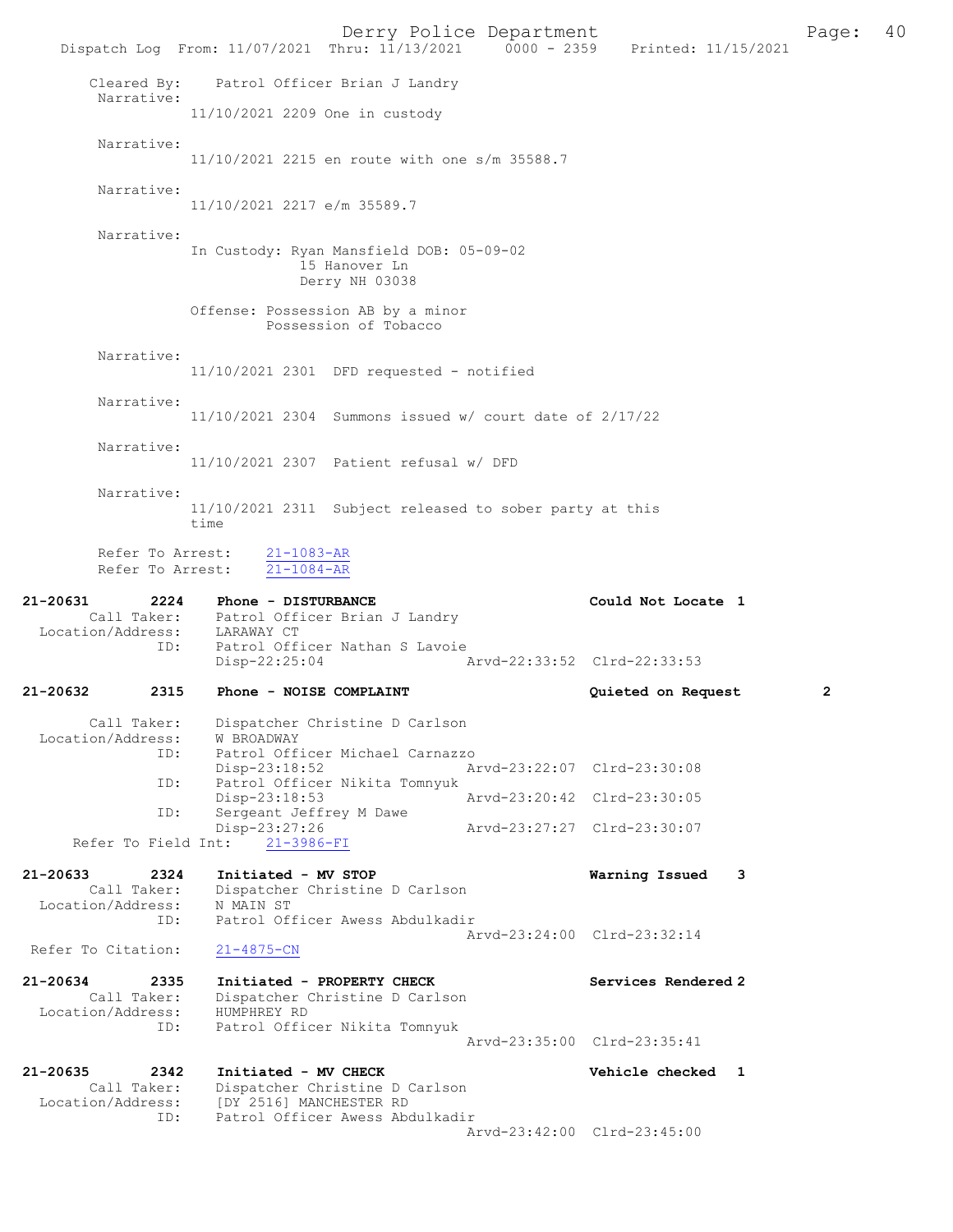Derry Police Department The Rage: 41 Dispatch Log From: 11/07/2021 Thru: 11/13/2021 0000 - 2359 Printed: 11/15/2021 21-20636 2345 Initiated - PROPERTY CHECK Services Rendered 2 Call Taker: Dispatcher Christine D Carlson Location/Address: [DY 2516] MANCHESTER RD ID: Patrol Officer Awess Abdulkadir Arvd-23:45:00 Clrd-23:48:28 21-20637 2351 Initiated - Parking Enforcement Warning Issued 1 Call Taker: Dispatcher Christine D Carlson Location/Address: E BROADWAY ID: Patrol Officer Nikita Tomnyuk Arvd-23:51:00 Clrd-23:55:02 For Date:  $11/11/2021$  - Thursday 21-20638 0053 Initiated - PROPERTY CHECK Services Rendered 2 Call Taker: Dispatcher Christine D Carlson Location/Address: PIERCE AVE ID: Patrol Officer Michael Carnazzo Arvd-00:53:00 Clrd-00:53:22 21-20639 0308 Phone - WELFARE CHECK Transported to Hospital 2 Call Taker: Dispatcher Christine D Carlson Location/Address: DERRY WAY ID: Patrol Officer Awess Abdulkadir Disp-03:09:49 Arvd-03:13:44 Clrd-03:36:15 ID: Patrol Officer Ryan M Panaro Disp-03:09:50 Arvd-03:15:27 Clrd-03:36:14 ID: Sergeant Jeffrey M Dawe Disp-03:09:51 Arvd-03:15:26 Clrd-03:36:11 Narrative: 11/11/2021 0317 DFD requested - notified Narrative: 11/11/2021 0325 DFD on scene Refer To Field Int: 21-3960-FI 21-20640 0353 Initiated - Parking Enforcement Warning Issued 1 Call Taker: Dispatcher Christine D Carlson Location/Address: E BROADWAY ID: Patrol Officer Nikita Tomnyuk Arvd-03:53:00 Clrd-03:59:35

21-20641 0649 Phone - DISTURBANCE Could Not Locate 1 Call Taker: Dispatcher Christine D Carlson Location/Address: LARAWAY CT ID: Patrol Officer Charles L Doherty Disp-07:01:05 Arvd-07:01:05 Clrd-07:01:56 Dispatched By: Dispatcher Jonathon S Pickering Arrived By: Dispatcher Jonathon S Pickering Cleared By: Dispatcher Jonathon S Pickering ID: Patrol Officer Cody Johnson Disp-07:01:06 Arvd-07:01:07 Clrd-07:01:58 Dispatched By: Dispatcher Jonathon S Pickering Arrived By: Dispatcher Jonathon S Pickering Cleared By: Dispatcher Jonathon S Pickering Narrative: 11/11/2021 0649 Loud arguing in the hallway

21-20642 0903 Phone - DOWN WIRE No action Required 2

 Call Taker: Dispatcher Jonathon S Pickering Location/Address: WALNUT HILL RD ID: Patrol Officer Collin Kennedy Disp-09:37:24 Arvd-09:37:24 Clrd-09:49:31 Narrative: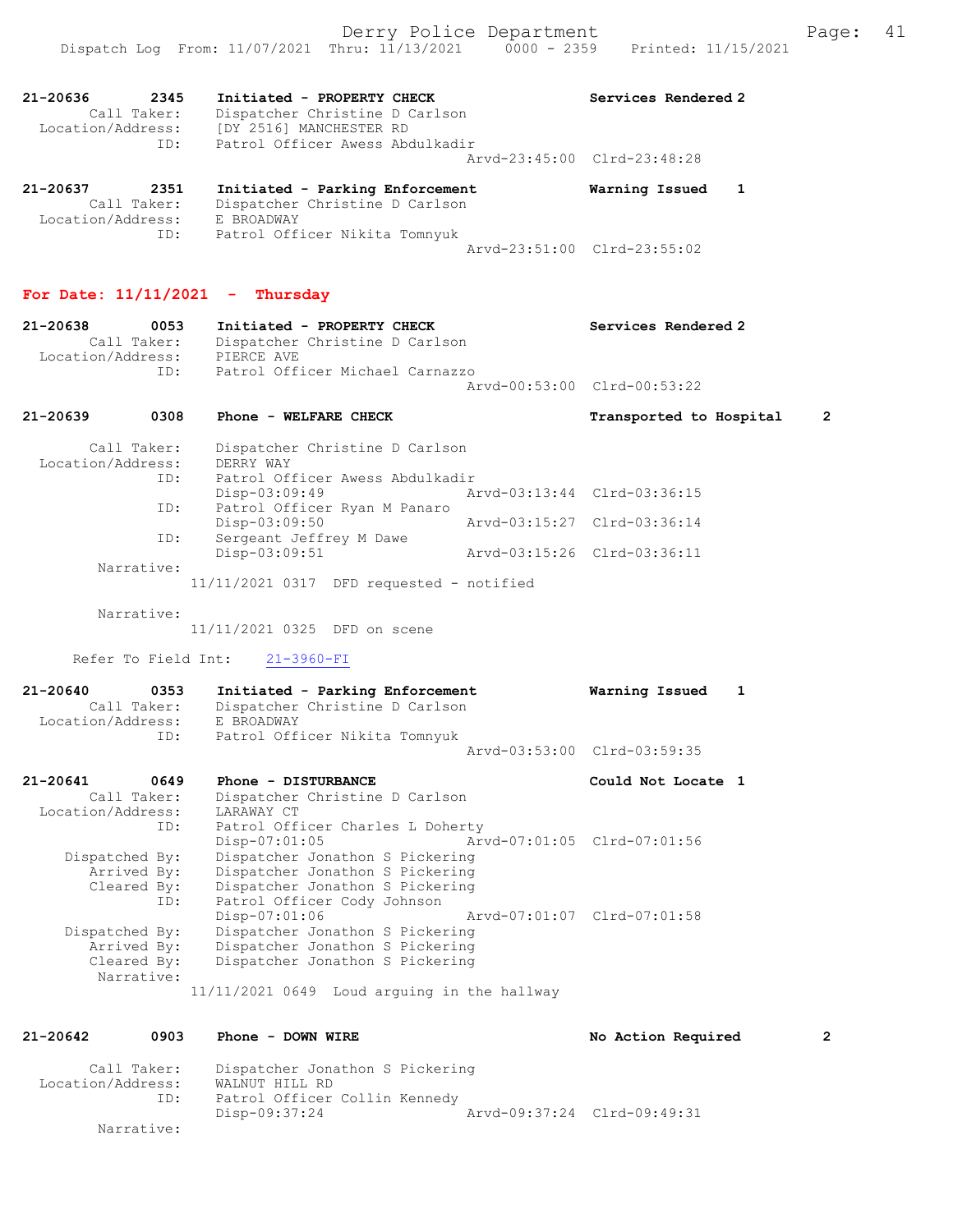11/11/2021 0949 determined to be a cable line, not a hazard

| 21-20643<br>1031<br>Call Taker:<br>Location/Address: | Initiated - MV STOP<br>Dispatcher Jonathon S Pickering<br>ROCKINGHAM RD                     | Warning Issued              | 3              |
|------------------------------------------------------|---------------------------------------------------------------------------------------------|-----------------------------|----------------|
| ID:<br>Refer To Citation:                            | Patrol Officer Blake A Martineau<br>$21 - 4877 - CN$                                        | Arvd-10:31:00 Clrd-10:35:36 |                |
| 21-20644<br>1051                                     | Initiated - FOLLOW-UP                                                                       | Cleared                     | $\overline{2}$ |
| Call Taker:<br>Location/Address:<br>ID:              | Dispatcher Jonathon S Pickering<br>[DY 2] MUNICIPAL DR<br>Patrol Officer Charles L Doherty  |                             |                |
| Cleared By:                                          | Patrol Officer Cody Johnson                                                                 | Arvd-10:51:00 Clrd-11:25:26 |                |
| 21-20645<br>1103                                     | Initiated - FOLLOW-UP                                                                       | Cleared                     | $\mathbf{2}$   |
| Call Taker:<br>Location/Address:<br>ID:              | Dispatcher Jonathon S Pickering<br>[DY 2777] MANCHESTER RD<br>Patrol Officer Scott M Beegan |                             |                |
| Cleared By:                                          | Patrol Officer Cody Johnson                                                                 | Arvd-11:03:00 Clrd-11:20:03 |                |
| $21 - 20646$<br>1118                                 | Phone - ANIMAL COMPLAINT                                                                    | No Action Required          | 1              |
| Call Taker:                                          | Dispatcher Jonathon S Pickering                                                             |                             |                |
| Location/Address:<br>ID:                             | [DY 543] CENTRAL ST<br>Patrol Officer Blake A Martineau                                     |                             |                |
| Narrative:                                           | $Disp-11:18:39$                                                                             | Arvd-11:25:33 Clrd-11:42:08 |                |
|                                                      | 11/11/2021 1142 checking on a skunk which fled into the<br>woods                            |                             |                |
| 1124<br>21-20647                                     | Phone - ASSIST CITIZEN                                                                      | Assistance Rendered         | 3              |
|                                                      |                                                                                             |                             |                |
| Call Taker:<br>Location/Address:                     | Patrol Officer Cody Johnson<br>TSIENNETO RD                                                 |                             |                |
| ID:                                                  | Patrol Officer Scott M Beegan<br>$Disp-11:25:17$                                            | Arvd-11:25:27 Clrd-11:39:10 |                |
| Arrived By:                                          | Dispatcher Jonathon S Pickering                                                             |                             |                |
| Cleared By:<br>ID:                                   | Dispatcher Jonathon S Pickering<br>Patrol Officer Charles L Doherty<br>$Disp-11:25:39$      | Arvd-11:25:43 Clrd-11:26:00 |                |
| Cleared By:<br>ID:                                   | Dispatcher Jonathon S Pickering<br>Patrol Officer Charles L Doherty                         |                             |                |
| Dispatched By:                                       | Disp-11:31:45                                                                               | Arvd-11:32:09 Clrd-11:39:11 |                |
| Arrived By:                                          | Dispatcher Jonathon S Pickering<br>Dispatcher Jonathon S Pickering                          |                             |                |
| Cleared By:<br>Narrative:                            | Dispatcher Jonathon S Pickering                                                             |                             |                |
|                                                      | 11/11/2021 1132 off on Linlew Dr                                                            |                             |                |
| 21-20648<br>1126                                     | Initiated - DISABLED MV                                                                     | Services Rendered 3         |                |
| Call Taker:<br>Location/Address:                     | Dispatcher Jonathon S Pickering<br>TSIENNETO RD + SUNVIEW DR                                |                             |                |
| ID:                                                  | Patrol Officer Charles L Doherty                                                            | Arvd-11:26:00 Clrd-11:31:45 |                |
| Narrative:                                           | 11/11/2021 1131 next on the list requested for NH 4617653,<br>Birch St assigned             |                             |                |
| 21-20649<br>1129                                     | Phone - ALARM, BURGLAR                                                                      | <b>False Alarm</b>          | 1              |
| Call Taker:<br>Location/Address:                     | Patrol Officer Cody Johnson<br>[DY 277] HOOD RD                                             |                             |                |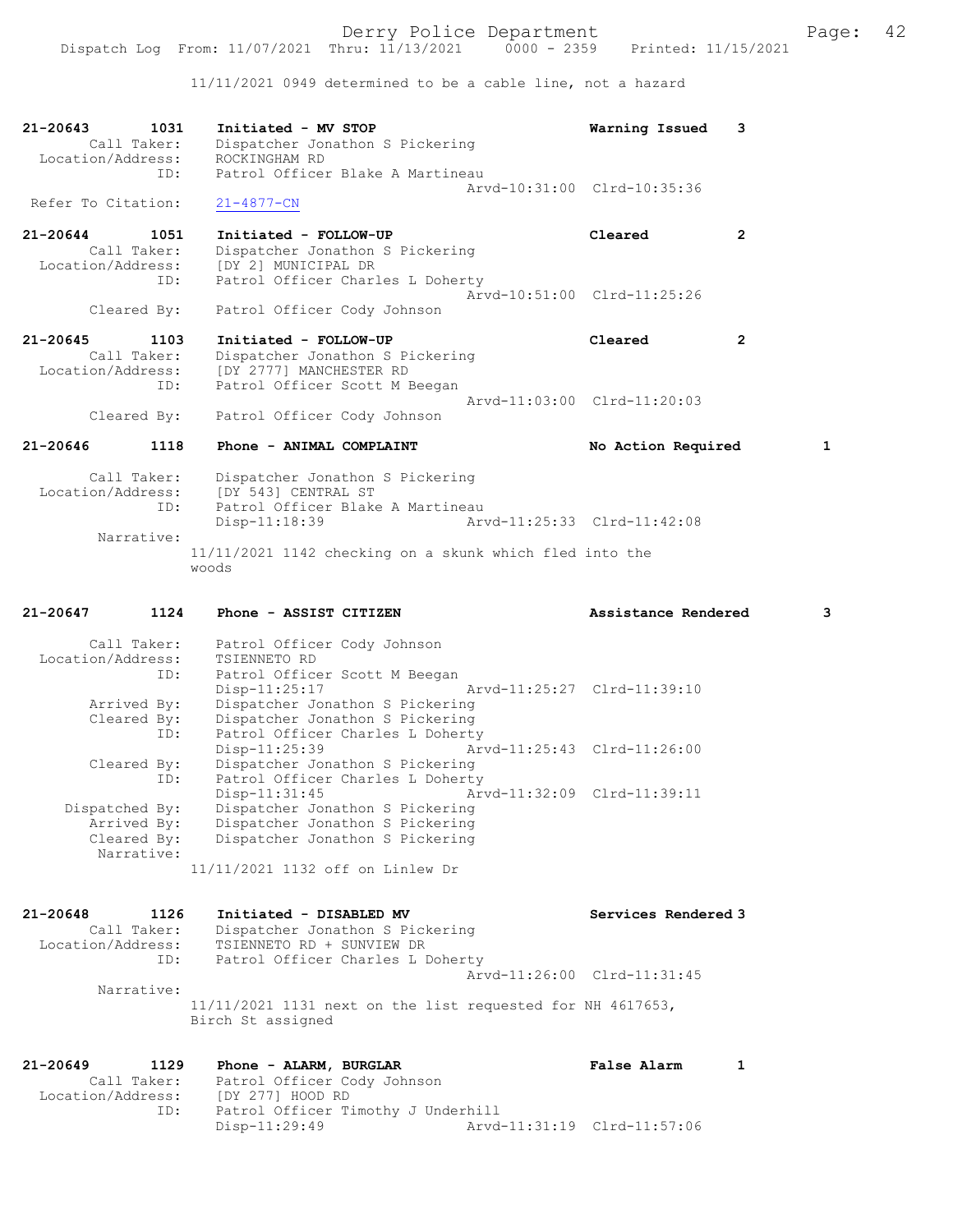Derry Police Department Fage: 43 Dispatch Log From: 11/07/2021 Thru: 11/13/2021 0000 - 2359 Printed: 11/15/2021 Arrived By: Dispatcher Jonathon S Pickering ID: Patrol Officer Collin Kennedy Disp-11:29:59 Arvd-11:37:35 Clrd-11:57:05 Arrived By: Dispatcher Jonathon S Pickering Narrative: 11/11/2021 1137 off with two juveniles Refer To Field Int: 21-3963-FI 21-20650 1143 Initiated - FOLLOW-UP Cleared 2 Call Taker: Patrol Officer Cody Johnson Location/Address: MILLS FARM CIR ID: Patrol Officer Charles L Doherty Arvd-11:43:00 Clrd-11:48:35 21-20651 1154 Initiated - MV STOP Warning Issued 3 Call Taker: Patrol Officer Cody Johnson Location/Address: BIRCH ST ID: Patrol Officer Scott M Beegan Arvd-11:54:00 Clrd-12:02:34 Cleared By: Dispatcher Jonathon S Pickering Refer To Citation: 21-4878-CN 21-20652 1235 Phone - DISORDERLY CONDUCT Report Taken 2 Call Taker: Dispatcher Jonathon S Pickering Location/Address: [DY 3451] MANCHESTER RD ID: Patrol Officer Scott M Beegan Disp-12:36:47 Arvd-12:46:11 Clrd-13:21:04 visp-12:36:47<br>Refer To Incident: 21-2027-OF<br>Refer To Incident: 21-2027-OF 21-20653 1242 Phone - ALARM, BURGLAR False Alarm 1 Call Taker: Patrol Officer Cody Johnson Location/Address: [DY 2087] MANCHESTER RD ID: Patrol Officer Collin Kennedy Disp-12:43:27 Arvd-12:44:16 Clrd-12:50:10 Cleared By: Dispatcher Jonathon S Pickering ID: Patrol Officer Blake A Martineau Disp-12:43:36 Arvd-12:43:42 Clrd-12:50:09 Cleared By: Dispatcher Jonathon S Pickering 21-20654 1247 Phone - Loose Dog Complaint Services Rendered 2 Call Taker: Dispatcher Jonathon S Pickering Location/Address: [DY 3235] BIRCH ST ID: Patrol Officer Blake A Martineau Disp-12:50:38 Arvd-13:00:22 Clrd-13:26:31 Narrative: 11/11/2021 1326 owner located 21-20655 1314 Phone - FOLLOW-UP Services Rendered 2 Call Taker: Dispatcher Jonathon S Pickering Location/Address: [DY 2258] E BROADWAY ID: Patrol Officer Blake A Martineau Disp-13:26:46 Arvd-13:29:32 Clrd-13:47:11 Arrived By: Patrol Officer Cody Johnson 21-20656 1318 Phone - ALARM, BURGLAR 1 1 Phone 1 Call Taker: Patrol Officer Cody Johnson Location/Address: [DY 2087] MANCHESTER RD ID: Patrol Officer Collin Kennedy Disp-13:19:11 Arvd-13:28:36 Clrd-13:28:39 ID: Patrol Officer Charles L Doherty<br>Disp-13:19:18 Arv Arvd-13:22:52 Clrd-13:28:37 Arrived By: Dispatcher Jonathon S Pickering 21-20657 1322 Initiated - FOLLOW-UP Warning Issued 2 Call Taker: Dispatcher Jonathon S Pickering Location/Address: E BROADWAY ID: Patrol Officer Scott M Beegan Arvd-13:22:00 Clrd-13:47:22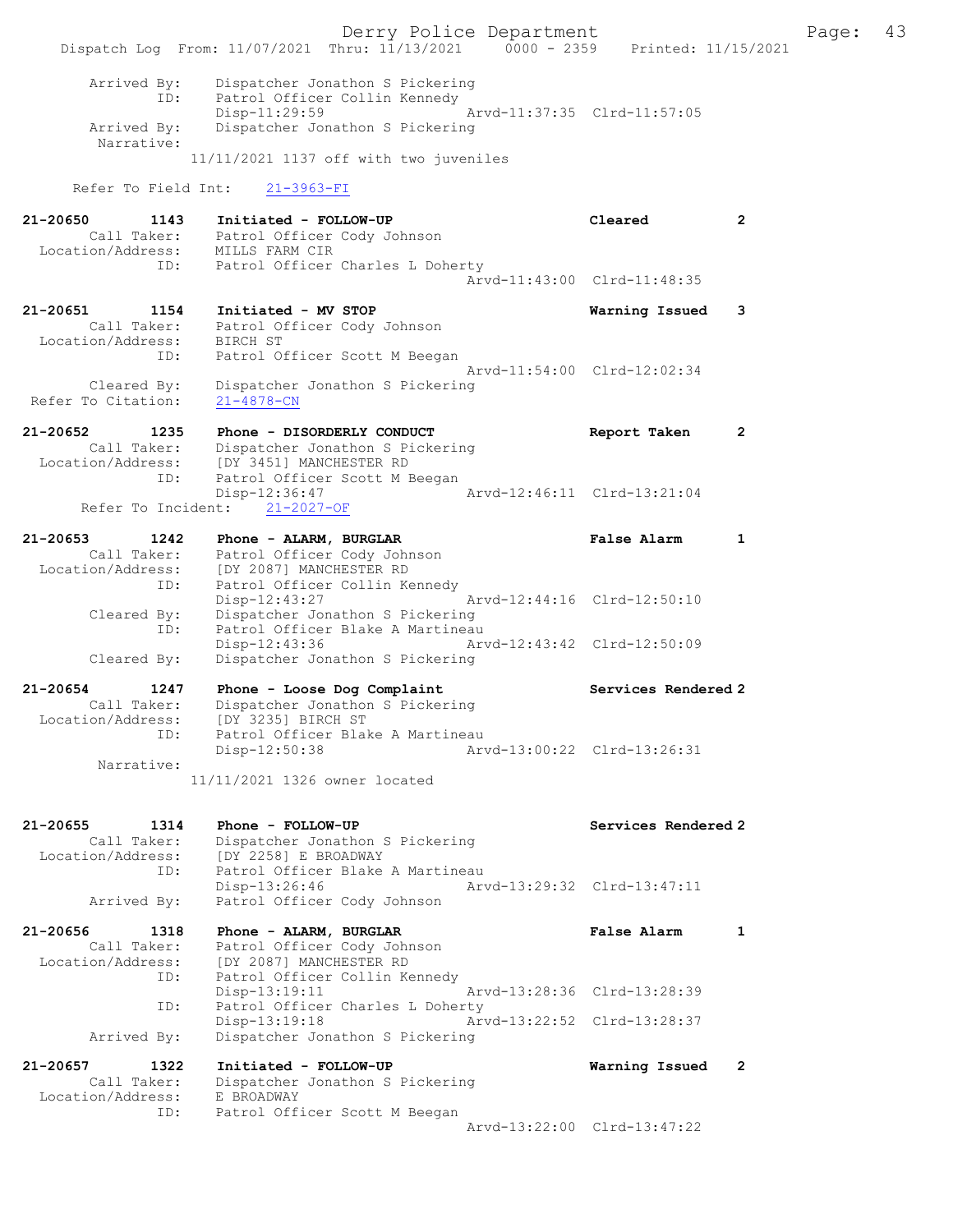Narrative:

11/11/2021 1347 criminal trespass warning issued

| 21-20658<br>1409<br>Call Taker: | Phone - WELFARE CHECK<br>Dispatcher Jonathon S Pickering                          | Services Rendered 2         |              |
|---------------------------------|-----------------------------------------------------------------------------------|-----------------------------|--------------|
| Location/Address:               | FAIRWAY DR                                                                        |                             |              |
| ID:<br>ID:                      | Patrol Officer Charles L Doherty<br>$Disp-14:09:33$                               | Arvd-14:17:09 Clrd-14:33:57 |              |
|                                 | Patrol Officer Scott M Beegan<br>Disp-14:09:34                                    | Arvd-14:24:09 Clrd-14:33:56 |              |
| ID:                             | Detective Sergeant Ryan O'Rourke<br>Disp-14:17:14                                 | Arvd-14:17:15 Clrd-14:33:55 |              |
| 21-20659<br>1417                | Initiated - WELFARE CHECK                                                         | Report Taken                | $\mathbf{2}$ |
| Call Taker:                     | Dispatcher Jonathon S Pickering                                                   |                             |              |
| Location/Address:               | [DY 2] MUNICIPAL DR                                                               |                             |              |
| ID:                             | Patrol Officer Cody Johnson                                                       | Arvd-14:17:00 Clrd-14:40:06 |              |
| Refer To Incident:              | $21 - 2028 - OF$                                                                  |                             |              |
| 21-20660<br>1439                | Phone - ERRATIC OPERATION                                                         | Could Not Locate 2          |              |
| Call Taker:                     | Dispatcher Jonathon S Pickering                                                   |                             |              |
| Location/Address:               | LAWRENCE RD                                                                       |                             |              |
| ID:                             | Patrol Officer Scott M Beegan                                                     |                             |              |
|                                 | $Disp-14:40:03$                                                                   | Arvd-14:43:18 Clrd-14:43:19 |              |
| Arrived By:                     | Patrol Officer Cody Johnson                                                       |                             |              |
| Cleared By:                     | Patrol Officer Cody Johnson                                                       |                             |              |
| 21-20661<br>1442                | Phone - CRIMINAL THREAT                                                           | Summons Issued              | 2            |
| Call Taker:                     | Patrol Officer Cody Johnson                                                       |                             |              |
| Location/Address:               | [DY 231] TSIENNETO RD                                                             |                             |              |
| ID:                             | Patrol Officer Scott M Beegan                                                     |                             |              |
|                                 | Disp-14:43:30                                                                     | Arvd-14:51:26 Clrd-14:58:31 |              |
| Cleared By:<br>ID:              | Dispatcher Jonathon S Pickering<br>Patrol Officer Collin Kennedy                  |                             |              |
|                                 | $Disp-14:43:32$                                                                   | Arvd-14:45:10 Clrd-15:50:56 |              |
| Arrived By:                     | Dispatcher Jonathon S Pickering                                                   |                             |              |
| Cleared By:                     | Patrol Officer Scott M Beegan                                                     |                             |              |
| Narrative:                      |                                                                                   |                             |              |
|                                 | 11/11/2021 1451 one in custody                                                    |                             |              |
| Narrative:                      |                                                                                   |                             |              |
|                                 | $11/11/2021$ 1457 131 transporting subject to PMC s/m: 56021.0                    |                             |              |
|                                 |                                                                                   |                             |              |
| Narrative:                      |                                                                                   |                             |              |
|                                 | 11/11/2021 1500 Subject Info:                                                     |                             |              |
|                                 | Larry Niles                                                                       |                             |              |
|                                 | 8 Laraway Ct #3d                                                                  |                             |              |
|                                 | Derry, NH DOB:12/3/72<br>Arrested on a warrant for Simple Assault (Mutual Combat) |                             |              |
|                                 |                                                                                   |                             |              |
| Narrative:                      |                                                                                   |                             |              |
|                                 | 11/11/2021 1502 e/m 56022.9                                                       |                             |              |
|                                 |                                                                                   |                             |              |
| Narrative:                      | 11/11/2021 1551 released on a blue books summons with a                           |                             |              |
|                                 | court date of $2/17/22$                                                           |                             |              |
|                                 |                                                                                   |                             |              |
|                                 | Refer To $P/C$ :<br>$21 - 1085 - AR$                                              |                             |              |
| 21-20662<br>1445                | Phone - ALARM, BURGLAR                                                            | False Alarm                 | 1            |
| Call Taker:                     | Patrol Officer Cody Johnson                                                       |                             |              |
| Location/Address:               | [DY 277] HOOD RD                                                                  |                             |              |
| ID:                             | Patrol Officer Melissa M Houde                                                    |                             |              |
| Dispatched By:                  | Disp-14:53:29<br>Dispatcher Jonathon S Pickering                                  | Arvd-14:54:52 Clrd-15:11:43 |              |
| Arrived By:                     | Dispatcher Jonathon S Pickering                                                   |                             |              |
| Cleared By:                     | Patrol Officer Brian J Landry                                                     |                             |              |
| ID:                             | Patrol Officer Samuel J Troy                                                      |                             |              |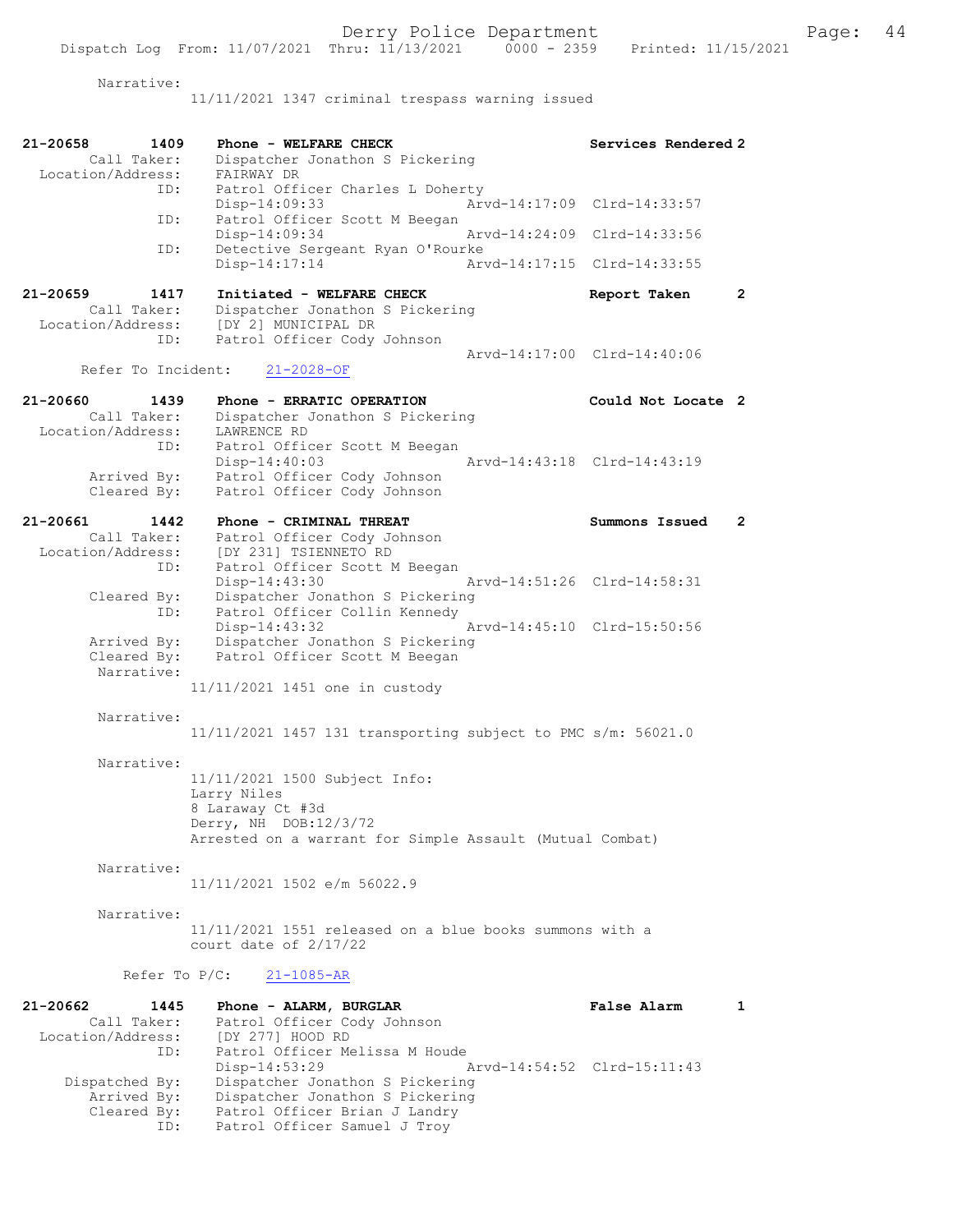|                                                                           | Derry Police Department                                                                                                                                            |                             | Pac            |
|---------------------------------------------------------------------------|--------------------------------------------------------------------------------------------------------------------------------------------------------------------|-----------------------------|----------------|
|                                                                           | Dispatch Log From: 11/07/2021 Thru: 11/13/2021 0000 - 2359 Printed: 11/15/2021                                                                                     |                             |                |
| Dispatched By:<br>Arrived By:                                             | Disp-14:53:32<br>Dispatcher Jonathon S Pickering<br>Dispatcher Jonathon S Pickering<br>Cleared By: Patrol Officer Brian J Landry<br>Refer To Field Int: 21-3973-FI | Arvd-14:56:17 Clrd-15:11:42 |                |
| 21-20663<br>1523<br>Location/Address: E BROADWAY<br>ID:                   | Initiated - FOLLOW-UP<br>Call Taker: Patrol Officer Brian J Landry<br>Patrol Officer Casey J Noyes                                                                 | Cleared                     | $\mathbf{2}$   |
|                                                                           |                                                                                                                                                                    | Arvd-15:23:00 Clrd-15:54:48 |                |
| 21-20664<br>1556<br>Location/Address: E BROADWAY<br>ID: Patrol Off<br>ID: | Initiated - FOLLOW-UP<br>Call Taker: Patrol Officer Brian J Landry<br>Patrol Officer Casey J Noyes                                                                 | Cleared                     | $\mathbf{2}$   |
|                                                                           |                                                                                                                                                                    | Arvd-15:56:00 Clrd-16:14:24 |                |
| 21-20665<br>1559<br>ID:                                                   | Initiated - PAPER SERVICE<br>Call Taker: Patrol Officer Brian J Landry<br>Location/Address: HILDA AVE<br>Patrol Officer Sara R Joyce                               | Not Served                  | 3              |
|                                                                           | Patrol Officer Michael P Accorto                                                                                                                                   | Arvd-15:59:00 Clrd-16:05:02 |                |
| 21-20666<br>1607<br>Call Taker:<br>Location/Address:<br>ID:               | Initiated - MV STOP<br>Patrol Officer Brian J Landry<br>MANCHESTER RD<br>Patrol Officer Samuel J Troy                                                              | Summons Issued              | 3              |
| Refer To Citation:                                                        | $21 - 816 - 003055$                                                                                                                                                | Arvd-16:07:00 Clrd-16:23:29 |                |
| 21-20667<br>1608<br>Call Taker:<br>Location/Address:<br>ID:               | Initiated - PAPER SERVICE<br>Patrol Officer Brian J Landry<br>OVERLEDGE DRIVE EXT<br>Patrol Officer Sara R Joyce                                                   | Not Served                  | 3              |
|                                                                           | Patrol Officer Michael P Accorto                                                                                                                                   | Arvd-16:08:00 Clrd-16:15:19 |                |
| 21-20668<br>1622<br>Call Taker:<br>Location/Address:<br>ID:               | Phone - ASSIST CITIZEN<br>Patrol Officer Scott M Beegan<br>[DY 2] MUNICIPAL DR<br>Patrol Officer Scott M Beegan                                                    | <b>ADVICE GIVEN</b>         | 3              |
|                                                                           | Disp-16:22:33<br>Refer To Field Int: 21-3961-FI                                                                                                                    | Arvd-16:22:35 Clrd-16:23:21 |                |
| 21-20669<br>1624<br>Call Taker:<br>Location/Address: LINLEW DR<br>ID:     | Initiated - PAPER SERVICE<br>Patrol Officer Brian J Landry<br>Patrol Officer Sara R Joyce                                                                          | Not Served                  | 3              |
|                                                                           | Patrol Officer Michael P Accorto                                                                                                                                   | Arvd-16:24:00 Clrd-16:30:58 |                |
| 21-20670<br>1627<br>Call Taker:<br>Location/Address: ALADDIN CIR          | Initiated - PAPER SERVICE<br>Patrol Officer Brian J Landry                                                                                                         | Not Served                  | 3              |
| ID:                                                                       | Patrol Officer Melissa M Houde                                                                                                                                     | Arvd-16:27:00 Clrd-16:29:39 |                |
| 21-20671<br>1632<br>Call Taker:<br>Location/Address:<br>ID:               | Initiated - FOLLOW-UP<br>Patrol Officer Scott M Beegan<br>[DY 3521] ISLAND POND RD<br>Patrol Officer Casey J Noyes                                                 | Cleared                     | $\overline{2}$ |
| Cleared By:                                                               | Patrol Officer Brian J Landry                                                                                                                                      | Arvd-16:32:00 Clrd-16:39:36 |                |
| 21-20672<br>1633                                                          | Initiated - MV STOP                                                                                                                                                | No Action Required          | 3              |
| Call Taker:<br>Location/Address:                                          | Patrol Officer Scott M Beegan<br>KENDALL POND RD                                                                                                                   |                             |                |

Page: 45<br>021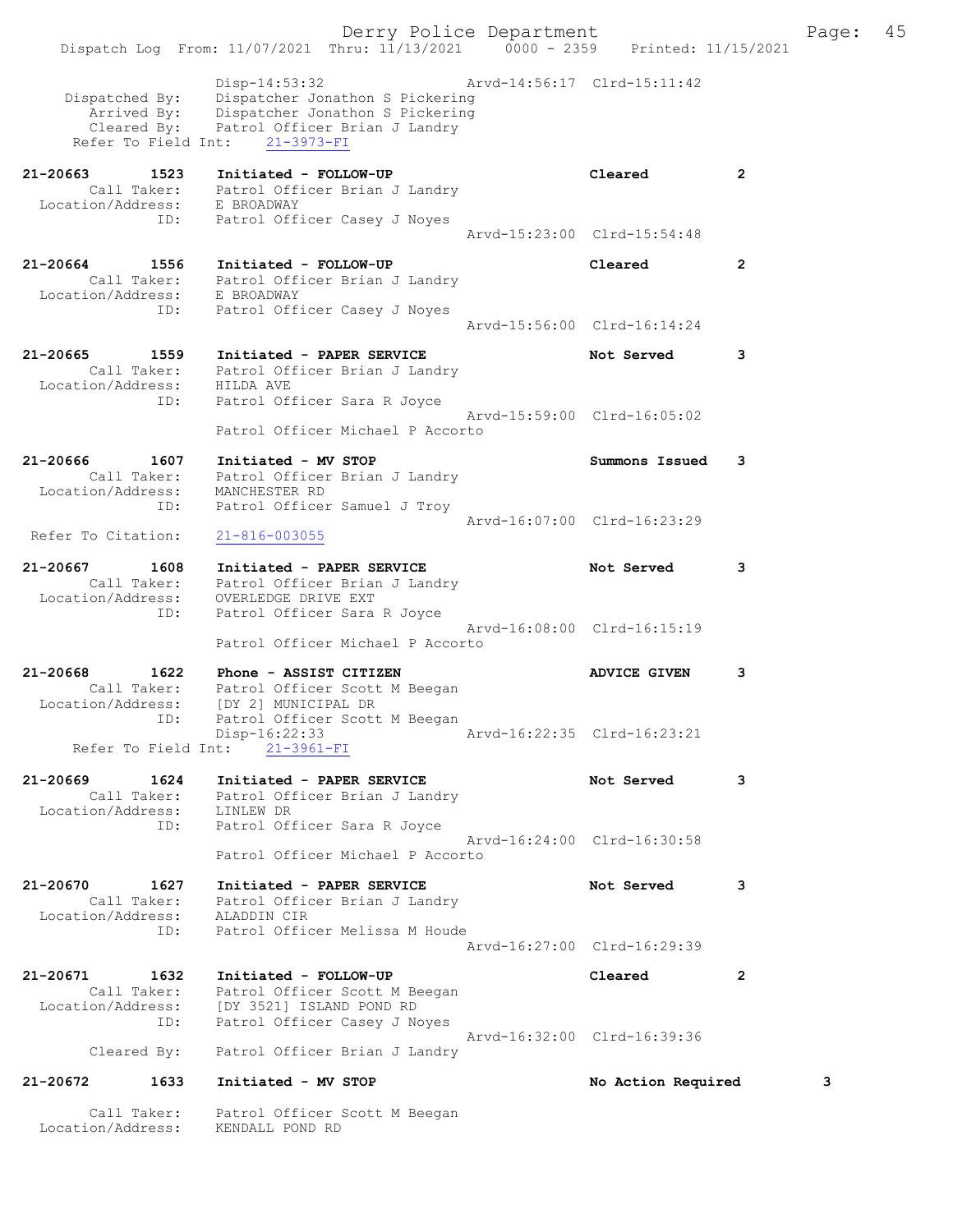|                    |                     | Dispatch Log From: 11/07/2021 Thru: 11/13/2021 0000 - 2359 Printed: 11/15/2021 |                                  |                             |                             |   |
|--------------------|---------------------|--------------------------------------------------------------------------------|----------------------------------|-----------------------------|-----------------------------|---|
|                    | ID:                 |                                                                                | Patrol Officer Melissa M Houde   |                             |                             |   |
|                    |                     | Cleared By: Patrol Officer Brian J Landry                                      |                                  |                             | Arvd-16:33:00 Clrd-16:34:45 |   |
|                    |                     |                                                                                |                                  |                             |                             |   |
| 21-20673           | 1702<br>Call Taker: | 911 - DOMESTIC DISTURBANCE                                                     | Patrol Officer Brian J Landry    |                             | Arrest(s) Made              | 1 |
|                    |                     | Location/Address: [DY 2895] CHESTER RD                                         |                                  |                             |                             |   |
|                    | ID:                 | Patrol Officer Sara R Joyce                                                    |                                  |                             |                             |   |
|                    |                     | Disp-17:02:35                                                                  | Patrol Officer Michael P Accorto |                             | Arvd-17:07:33 Clrd-18:37:54 |   |
|                    | ID:                 |                                                                                | Patrol Officer Samuel J Troy     |                             |                             |   |
|                    | ID:                 | Disp-17:02:37<br>Sergeant Jared Knox                                           |                                  |                             | Arvd-17:03:17 Clrd-17:55:23 |   |
|                    |                     | Disp-17:03:18                                                                  |                                  | Arvd-17:07:30 Clrd-17:39:33 |                             |   |
|                    |                     | Cleared By: Patrol Officer Kevin L Davies                                      |                                  |                             |                             |   |
|                    | ID:                 | Disp-18:38:08                                                                  | Patrol Officer Kevin L Davies    |                             | Arvd-18:38:09 Clrd-18:46:34 |   |
|                    | Narrative:          |                                                                                |                                  |                             |                             |   |
|                    |                     | 11/11/2021 1725 One in Custody for DV Assault                                  |                                  |                             |                             |   |
|                    | Narrative:          |                                                                                |                                  |                             |                             |   |
|                    |                     | 11/11/2021 1726 One tranported to PMC by DFD                                   |                                  |                             |                             |   |
|                    | Narrative:          |                                                                                |                                  |                             |                             |   |
|                    |                     | 11/11/2021 1733 en route with one s/m 41141.2                                  |                                  |                             |                             |   |
|                    | Narrative:          |                                                                                |                                  |                             |                             |   |
|                    |                     | 11/11/2021 1736 off at HO e/m 41142.4                                          |                                  |                             |                             |   |
|                    | Narrative:          |                                                                                |                                  |                             |                             |   |
|                    |                     | In Custody: Steven Bailey DOB: 06-02-69                                        |                                  |                             |                             |   |
|                    |                     |                                                                                | 14 Chester Rd                    |                             |                             |   |
|                    |                     |                                                                                | Derry NH 03038                   |                             |                             |   |
|                    |                     | Offense: DV Simple Assault                                                     |                                  |                             |                             |   |
|                    | Narrative:          |                                                                                |                                  |                             |                             |   |
|                    |                     | 11/11/2021 1846 Released on PR bail with a court date of                       |                                  |                             |                             |   |
|                    |                     | $02 - 17 - 22$                                                                 |                                  |                             |                             |   |
|                    | Refer To Arrest:    | $21 - 1086 - AR$                                                               |                                  |                             |                             |   |
| 21-20674           | 1730                | Initiated - MV STOP                                                            |                                  |                             | Warning Issued              | 3 |
|                    | Call Taker:         |                                                                                | Patrol Officer Brian J Landry    |                             |                             |   |
| Location/Address:  | ID:                 | ROCKINGHAM RD                                                                  | Patrol Officer Melissa M Houde   |                             |                             |   |
|                    |                     |                                                                                |                                  |                             | Arvd-17:30:00 Clrd-17:40:58 |   |
| Refer To Citation: |                     | $21 - 4879 - CN$                                                               |                                  |                             |                             |   |
| 21-20675           | 1738                | Phone - DISABLED MV                                                            |                                  |                             | No Action Required          | 3 |
|                    | Call Taker:         |                                                                                | Patrol Officer Kevin L Davies    |                             |                             |   |
| Location/Address:  |                     | RT 28                                                                          |                                  |                             |                             |   |
|                    | ID:                 | Patrol Officer Casey J Noyes                                                   |                                  |                             | Arvd-17:45:01 Clrd-17:46:22 |   |
|                    |                     | Disp-17:39:07<br>Arrived By: Patrol Officer Brian J Landry                     |                                  |                             |                             |   |
|                    | Cleared By:         |                                                                                | Patrol Officer Brian J Landry    |                             |                             |   |
| 21-20676           | 1756                | Phone - ALARM, BURGLAR                                                         |                                  |                             | <b>False Alarm</b>          | 1 |
|                    |                     | Call Taker: Patrol Officer Brian J Landry                                      |                                  |                             |                             |   |
|                    | ID:                 | Location/Address: [DY 1278] EASTGATE RD<br>Patrol Officer Joshua Martin        |                                  |                             |                             |   |
|                    |                     | Disp-17:57:17                                                                  |                                  |                             | Arvd-18:00:25 Clrd-18:10:09 |   |
|                    | ID:                 | Disp-17:57:20                                                                  | Patrol Officer Melissa M Houde   | Arvd-18:01:14 Clrd-18:10:08 |                             |   |
|                    |                     | Refer To Field Int: 21-3983-FI                                                 |                                  |                             |                             |   |
| 21-20677           | 1853                | Phone - ANIMAL COMPLAINT                                                       |                                  |                             | Matter Rectified 1          |   |
|                    | Call Taker:         |                                                                                | Patrol Officer Brian J Landry    |                             |                             |   |
| Location/Address:  |                     | RT 28                                                                          |                                  |                             |                             |   |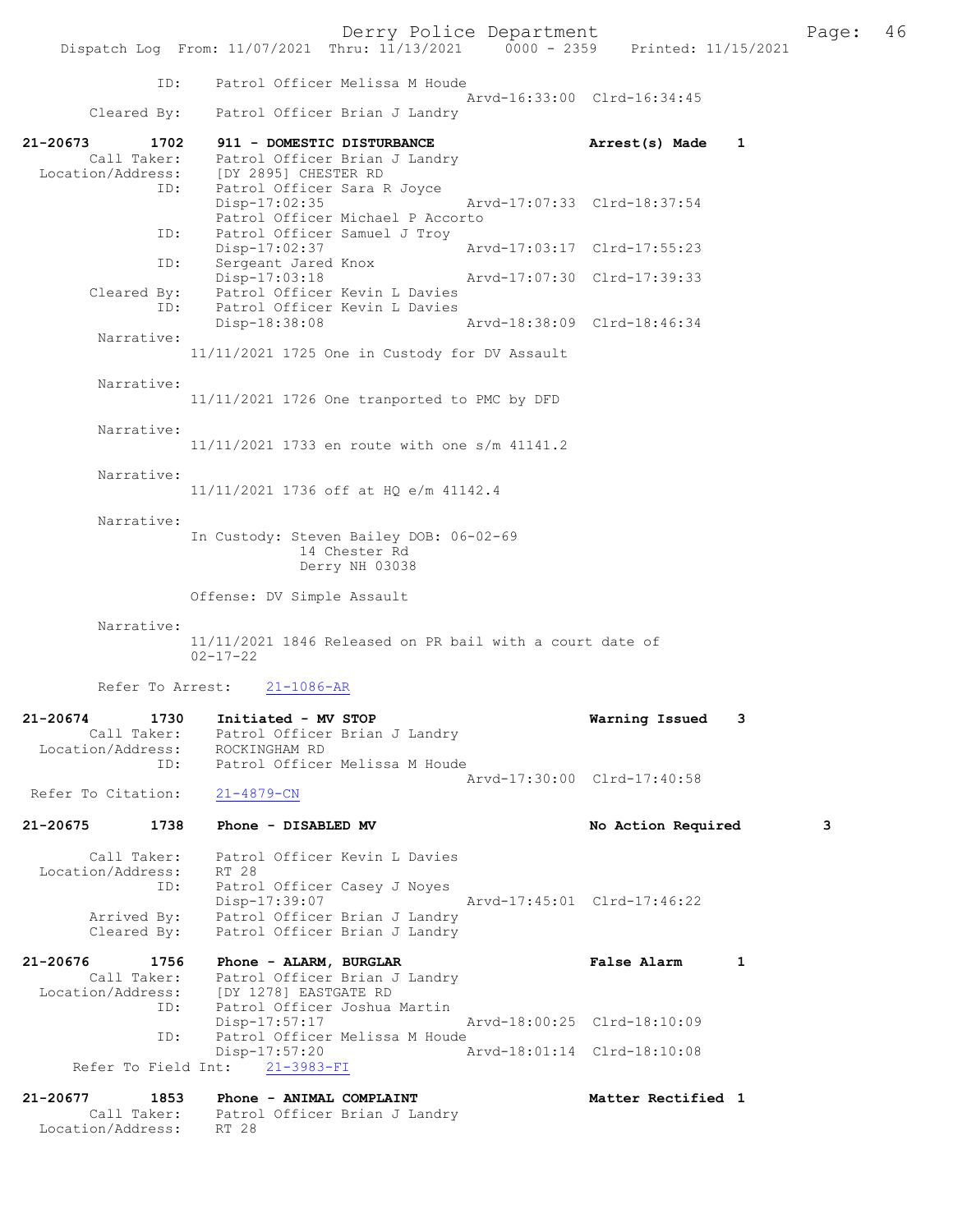|                   |                     | Dispatch Log From: 11/07/2021 Thru: 11/13/2021 0000 - 2359                       | Printed: 11/15/2021         |              |
|-------------------|---------------------|----------------------------------------------------------------------------------|-----------------------------|--------------|
|                   | ID:                 | Patrol Officer Casey J Noyes<br>$Disp-18:53:48$                                  | Arvd-18:54:38 Clrd-19:06:28 |              |
| 21-20678          | 1857                | 911 - FIRE, STRUCTURE                                                            | Assistance Rendered         | $\mathbf{1}$ |
| Location/Address: | Call Taker:         | Patrol Officer Brian J Landry<br>CRESCENT ST                                     |                             |              |
|                   | ID:<br>ID:          | Patrol Officer Samuel J Troy<br>Disp-18:58:11<br>Sergeant Jared Knox             | Arvd-18:58:21 Clrd-19:42:53 |              |
|                   |                     | Disp-18:58:14                                                                    | Arvd-18:58:25 Clrd-20:09:03 |              |
|                   | ID:                 | Patrol Officer Joshua Martin<br>Disp-18:58:19                                    | Arvd-18:58:24 Clrd-20:38:55 |              |
|                   | ID:                 | Patrol Officer Sara R Joyce<br>Disp-18:59:42<br>Patrol Officer Michael P Accorto | Arvd-19:04:40 Clrd-20:00:23 |              |
|                   | ID:                 | Patrol Officer Melissa M Houde<br>$Disp-19:06:43$                                | Arvd-19:06:46 Clrd-20:38:37 |              |
|                   | Narrative:          | 11/11/2021 1858 DFD ON SCENE                                                     |                             |              |
|                   |                     |                                                                                  |                             |              |
|                   | Narrative:          | 11/11/2021 1944 EVERSOURCE ON SCENE                                              |                             |              |
|                   | Refer To Field Int: | $21 - 3969 - FI$                                                                 |                             |              |
| 21-20679          | 1933                | Phone - PARKING COMPLAINT                                                        | Assistance Rendered         | $\mathbf{1}$ |
|                   |                     | Call Taker: Patrol Officer Brian J Landry                                        |                             |              |
| Location/Address: | ID:                 | W BROADWAY<br>Patrol Officer Casey J Noyes                                       |                             |              |
|                   |                     | Disp-19:34:06                                                                    | Arvd-19:36:53 Clrd-19:44:03 |              |
| 21-20680          | 1943                | Phone - ASSIST OTHER AGENCY                                                      | Assistance Rendered         | 3            |
|                   | Call Taker:         | Patrol Officer Brian J Landry                                                    |                             |              |
| Location/Address: | ID:                 | ASHLEIGH DR<br>Patrol Officer Samuel J Troy                                      |                             |              |
|                   | ID:                 | Disp-19:44:11<br>Patrol Officer Kevin L Davies                                   | Arvd-19:45:57 Clrd-20:53:20 |              |
|                   | ID:                 | Disp-19:44:14<br>Patrol Officer Casey J Noyes                                    | Arvd-19:45:47 Clrd-20:53:17 |              |
|                   |                     | $Disp-19:44:17$                                                                  | Arvd-19:47:16 Clrd-19:57:24 |              |
|                   | ID:                 | Patrol Officer Casey J Noyes<br>Disp-20:08:36                                    | $Clrd-20:09:10$             |              |
|                   | ID:                 | Sergeant Jared Knox<br>Disp-20:09:06                                             | Arvd-20:13:12 Clrd-20:53:16 |              |
|                   | ID:                 | Patrol Officer Joshua Martin<br>Disp-20:47:01                                    | $Clrd-20:47:06$             |              |
|                   | Refer To Field Int: | $21 - 3970 - FI$                                                                 |                             |              |
| 21-20681          | 1957                | 911 - MEDICAL EMERGENCY                                                          | Assistance Rendered         | $\mathbf{1}$ |
|                   | Call Taker:         | Patrol Officer Brian J Landry                                                    |                             |              |
| Location/Address: | ID:                 | CLAREMONT AVE<br>Patrol Officer Casey J Noyes                                    |                             |              |
|                   | Narrative:          | Disp-19:57:50                                                                    | Aryd-19:59:49 Clrd-20:08:26 |              |
|                   |                     | 11/11/2021 1959 DFD ON SCENE                                                     |                             |              |
|                   | Refer To Field Int: | $21 - 3962 - FI$                                                                 |                             |              |
| 21-20682          | 2016                | Phone - SUSPICIOUS ACTIVITY                                                      | Gone on Arrival 2           |              |
| Location/Address: | Call Taker:         | Patrol Officer Brian J Landry<br>FAIRWAY DR                                      |                             |              |
|                   | ID:                 | Patrol Officer Sara R Joyce<br>Disp-20:17:02                                     | Arvd-20:19:13 Clrd-20:27:46 |              |
|                   |                     | Patrol Officer Michael P Accorto                                                 |                             |              |
|                   | ID:                 | Patrol Officer Casey J Noyes<br>Disp-20:17:17                                    | Clrd-20:22:39               |              |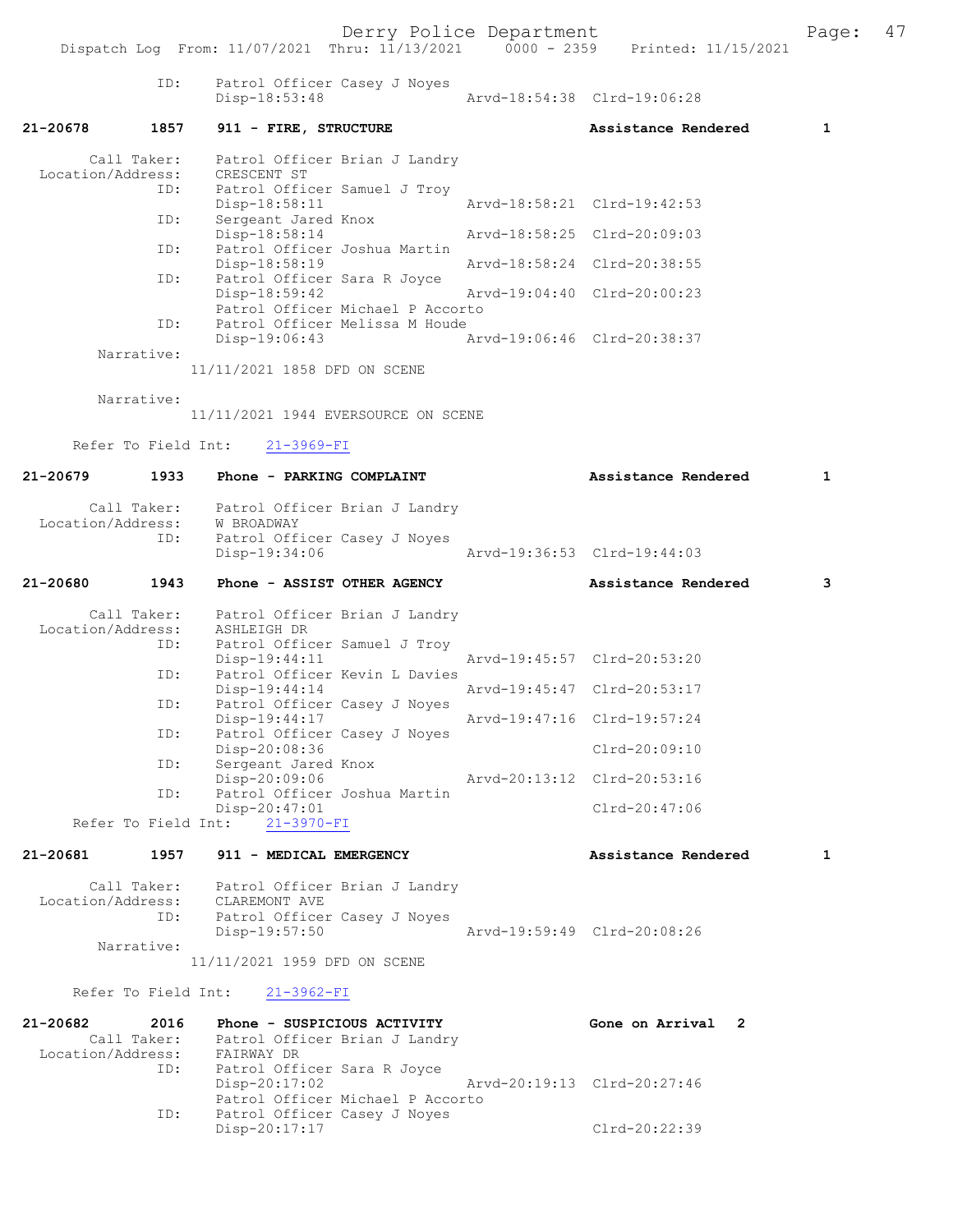Refer To Field Int: 21-3971-FI

| 21-20683<br>2045<br>Call Taker:<br>Location/Address:<br>ID:<br>ID:<br>Narrative: | 911 - SUSPICIOUS ACTIVITY<br>Patrol Officer Brian J Landry<br>JEANNETTE LN<br>Patrol Officer Melissa M Houde<br>Disp-20:46:55<br>Patrol Officer Sara R Joyce<br>Disp-20:47:09<br>Patrol Officer Michael P Accorto<br>flood light and red light | Could Not Locate 2<br>Arvd-20:51:18 Clrd-21:00:34<br>Arvd-20:54:06 Clrd-21:00:35 |                |
|----------------------------------------------------------------------------------|------------------------------------------------------------------------------------------------------------------------------------------------------------------------------------------------------------------------------------------------|----------------------------------------------------------------------------------|----------------|
| 21-20684<br>2210<br>ID:                                                          | Initiated - MV CHECK<br>Call Taker: Patrol Officer Brian J Landry<br>Location/Address: ROLLINS ST<br>Patrol Officer Melissa M Houde                                                                                                            | SENT ON THEIR WAY 1                                                              |                |
| Refer To Field Int:                                                              | $21 - 3998 - FI$                                                                                                                                                                                                                               | Arvd-22:10:00 Clrd-22:12:53                                                      |                |
| 21-20685<br>2213                                                                 | Initiated - PED CHECK                                                                                                                                                                                                                          | No Action Required                                                               | $\overline{2}$ |
|                                                                                  | Call Taker: Patrol Officer Brian J Landry<br>Location/Address: ROLLINS ST                                                                                                                                                                      |                                                                                  |                |
| ID:                                                                              | Patrol Officer Joshua Martin                                                                                                                                                                                                                   | Arvd-22:13:00 Clrd-22:14:29                                                      |                |
| $21 - 20686$<br>2233                                                             | Radio - MV STOP                                                                                                                                                                                                                                | Warning Issued<br>3                                                              |                |
| Call Taker:<br>Location/Address:<br>ID:<br>Refer To Citation:                    | Patrol Officer Kevin L Davies<br>FRANKLIN ST<br>Patrol Officer Melissa M Houde<br>Arvd-22:33:56 Clrd-22:37:43<br>Disp-22:33:53<br>$21 - 4880 - CN$                                                                                             |                                                                                  |                |
| 21-20687<br>2237                                                                 | Phone - DISTURBANCE                                                                                                                                                                                                                            | Services Rendered 1                                                              |                |
| Call Taker:<br>Location/Address:<br>ID:<br>Cleared By:                           | Patrol Officer Kevin L Davies<br>[DY 997] PARKLAND DR<br>Patrol Officer Melissa M Houde<br>Disp-22:38:13<br>Dispatcher Christine D Carlson                                                                                                     | Arvd-22:39:45 Clrd-23:04:23                                                      |                |
| ID:<br>Cleared By:<br>ID:                                                        | Patrol Officer Joshua Martin<br>Disp-22:38:27<br>Dispatcher Christine D Carlson<br>Sergeant Jared Knox                                                                                                                                         | Arvd-22:39:47 Clrd-23:04:36                                                      |                |
| Cleared By:<br>Narrative:                                                        | Disp-22:38:31<br>Dispatcher Christine D Carlson                                                                                                                                                                                                | Arvd-22:42:36 Clrd-23:04:26                                                      |                |
|                                                                                  | disruptive patient                                                                                                                                                                                                                             |                                                                                  |                |
| 21-20688<br>2304<br>Call Taker:<br>Location/Address:                             | Initiated - PROPERTY CHECK<br>Dispatcher Christine D Carlson<br>PARKLAND DR                                                                                                                                                                    | Services Rendered 2                                                              |                |
| ID:                                                                              | Patrol Officer Melissa M Houde                                                                                                                                                                                                                 | Arvd-23:04:00 Clrd-23:08:00                                                      |                |
| ID:                                                                              | Patrol Officer Joshua Martin<br>Disp-23:05:05                                                                                                                                                                                                  | Arvd-23:05:06 Clrd-23:09:08                                                      |                |
| ID:                                                                              | Sergeant Jared Knox<br>Disp-23:05:07                                                                                                                                                                                                           | Aryd-23:05:08 Clrd-23:09:10                                                      |                |
| 21-20689<br>2308<br>Call Taker:<br>Location/Address:<br>ID:                      | Initiated - MV CHECK<br>Dispatcher Christine D Carlson<br>PARKLAND DR<br>Patrol Officer Melissa M Houde                                                                                                                                        | Vehicle checked 1                                                                |                |
| ID:                                                                              | Patrol Officer Joshua Martin                                                                                                                                                                                                                   | Arvd-23:08:00 Clrd-23:18:30                                                      |                |
| ID:                                                                              | Disp-23:09:17<br>Sergeant Jared Knox                                                                                                                                                                                                           | Arvd-23:09:21 Clrd-23:18:28                                                      |                |
|                                                                                  | Disp-23:09:19                                                                                                                                                                                                                                  | Arvd-23:09:22 Clrd-23:18:27                                                      |                |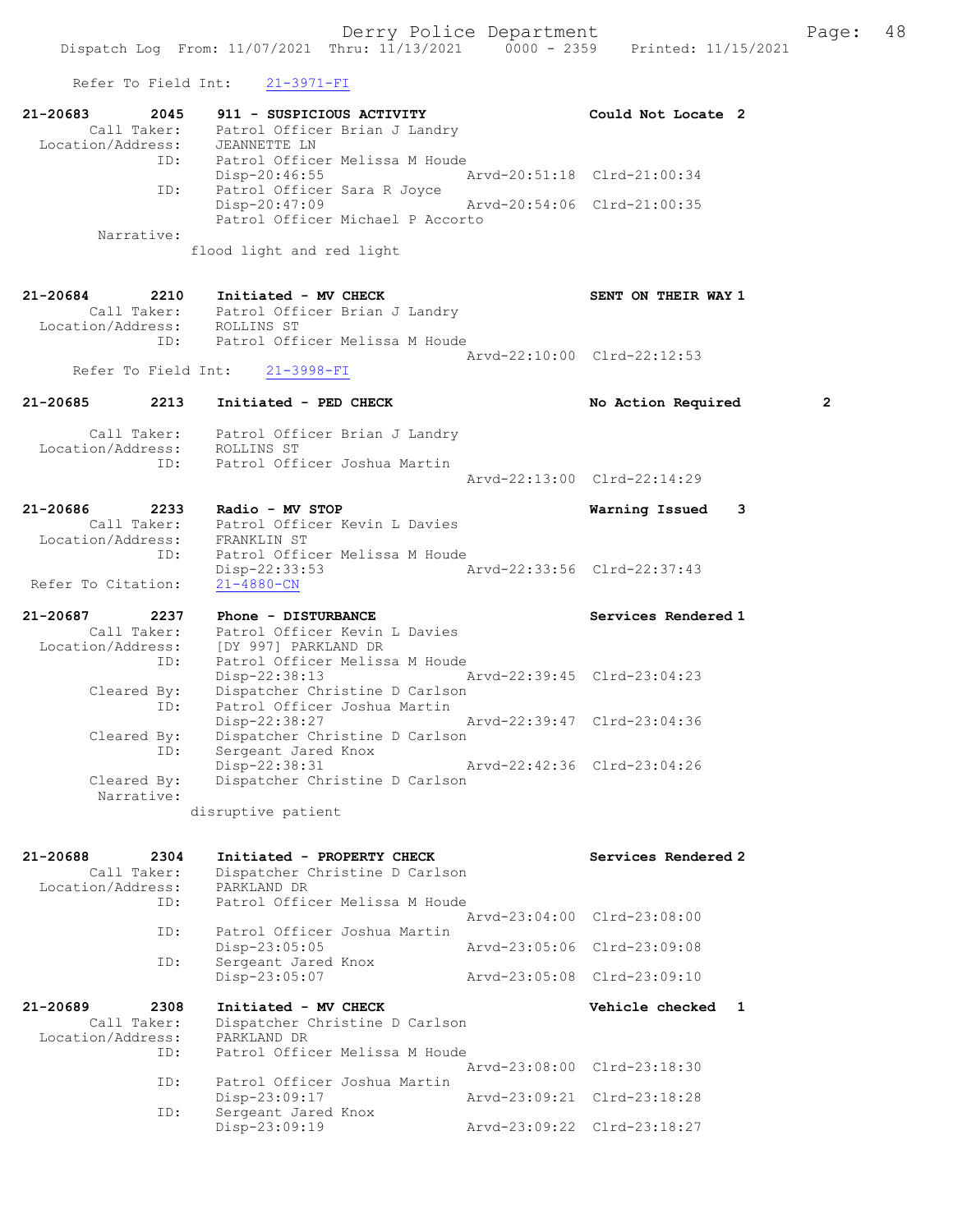|                               | Refer To Field Int: | $21 - 4002 - FI$                                                                         |                             |                                          |   |   |
|-------------------------------|---------------------|------------------------------------------------------------------------------------------|-----------------------------|------------------------------------------|---|---|
| 21-20690<br>Location/Address: | 2314<br>Call Taker: | Phone - THEFT<br>Dispatcher Christine D Carlson<br>PEABODY RD ANX                        |                             | Report Taken                             | 2 |   |
|                               | ID:                 | Patrol Officer Awess Abdulkadir<br>Disp-23:19:33                                         |                             | Arvd-23:27:32 Clrd-23:47:53              |   |   |
|                               | ID:                 | Sergeant Jared Knox                                                                      |                             |                                          |   |   |
|                               | Narrative:          | Disp-23:35:02                                                                            | Arvd-23:35:03 Clrd-23:47:50 |                                          |   |   |
|                               |                     | 11/11/2021 2314 Theft of blankets                                                        |                             |                                          |   |   |
|                               | Refer To Incident:  | $21 - 2030 - OF$                                                                         |                             |                                          |   |   |
| 21-20691                      | 2315                | Initiated - MV STOP                                                                      |                             | No Action Required                       |   | 3 |
| Location/Address:             | Call Taker:         | Dispatcher Christine D Carlson<br>CRYSTAL AVE                                            |                             |                                          |   |   |
|                               | ID:                 | Patrol Officer Awess Abdulkadir                                                          |                             |                                          |   |   |
|                               |                     |                                                                                          |                             | Arvd-23:15:00 Clrd-23:19:27              |   |   |
| 21-20692                      | 2320                | Phone - MV REPO                                                                          |                             | No Action Required                       |   | 1 |
| Location/Address:             | Call Taker:         | Dispatcher Christine D Carlson<br>GAMACHE RD                                             |                             |                                          |   |   |
| 21-20693<br>Location/Address: | 2326<br>Call Taker: | Initiated - MV STOP<br>Dispatcher Christine D Carlson<br>E DERRY RD                      |                             | Warning Issued                           | 3 |   |
|                               | ID:                 | Patrol Officer Andrew R Kennedy                                                          |                             | Arvd-23:26:00 Clrd-23:33:02              |   |   |
| Refer To Citation:            |                     | $21 - 4881 - CN$                                                                         |                             |                                          |   |   |
| 21-20694                      | 2347                | Initiated - MV STOP                                                                      |                             | Arrest(s) Made                           | 3 |   |
| Location/Address:             | Call Taker:<br>ID:  | Dispatcher Christine D Carlson<br>[DY 146] ASHLEIGH DR<br>Patrol Officer Melissa M Houde |                             |                                          |   |   |
|                               | ID:                 | Patrol Officer Joshua Martin                                                             |                             | Arvd-23:47:00 Clrd-11/12/2021 @ 00:18:36 |   |   |
|                               | Refer To Summons:   | Disp-23:49:34<br>$21 - 1088 - AR$                                                        |                             | Arvd-23:49:36 Clrd-11/12/2021 @ 00:18:34 |   |   |
| 21-20695                      | 2357                | Initiated - MV STOP                                                                      |                             | Summons Issued                           | 3 |   |
| Location/Address:             | Call Taker:<br>ID:  | Dispatcher Christine D Carlson<br>PINKERTON ST<br>Patrol Officer Awess Abdulkadir        |                             |                                          |   |   |
| Refer To Citation:            |                     | $21 - 816 - 003056$                                                                      |                             | Arvd-23:57:00 Clrd-11/12/2021 @ 00:12:44 |   |   |
|                               |                     |                                                                                          |                             |                                          |   |   |
|                               |                     | For Date: $11/12/2021$ - Friday                                                          |                             |                                          |   |   |
| 21-20696<br>Location/Address: | 0024<br>Call Taker: | Initiated - MV STOP<br>Dispatcher Christine D Carlson<br>KENDALL POND RD                 |                             | Warning Issued                           | 3 |   |
|                               | ID:                 | Patrol Officer Andrew R Kennedy                                                          |                             | Arvd-00:24:00 Clrd-01:02:17              |   |   |
|                               | ID:                 | Patrol Officer Awess Abdulkadir<br>Disp-00:28:50                                         |                             | Arvd-00:30:15 Clrd-01:02:33              |   |   |
|                               | ID:                 | Sergeant Jared Knox                                                                      |                             | Arvd-00:33:30 Clrd-01:02:31              |   |   |
| Refer To Citation:            | Refer To Incident:  | Disp-00:30:00<br>$21 - 4882 - CN$<br>$21 - 2031 - OF$                                    |                             |                                          |   |   |
| 21-20697                      | 0106                | Initiated - MV STOP                                                                      |                             | Warning Issued                           | 3 |   |
| Location/Address:             | Call Taker:         | Dispatcher Christine D Carlson<br>PINKERTON ST                                           |                             |                                          |   |   |
|                               | ID:                 | Patrol Officer Melissa M Houde                                                           |                             | Arvd-01:06:00 Clrd-01:11:47              |   |   |
|                               |                     |                                                                                          |                             |                                          |   |   |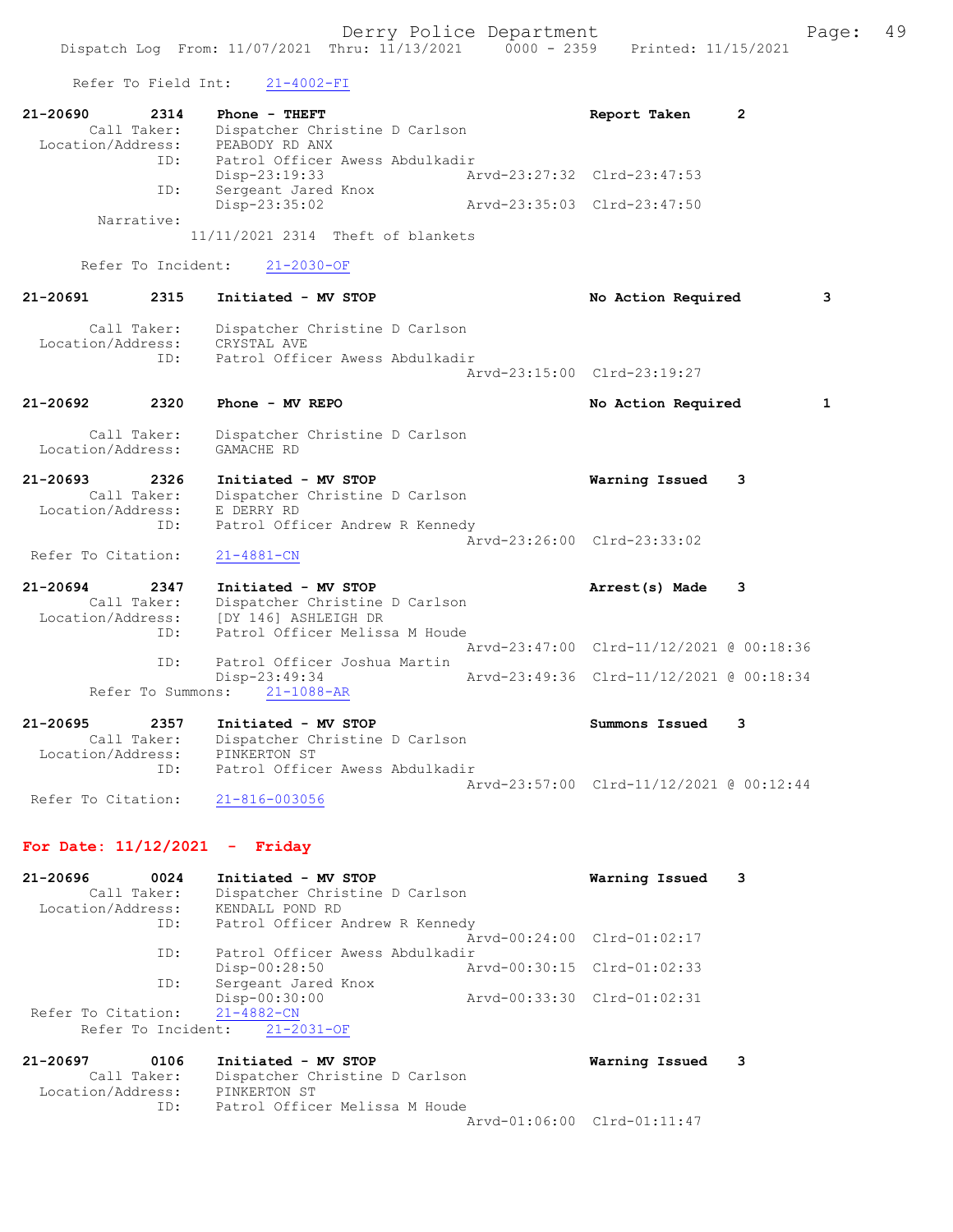Derry Police Department Fage: 50

|                                                             | Dispatch Log From: 11/07/2021 Thru: 11/13/2021                                                     | $0000 - 2359$ | Printed: 11/15/2021         |                |
|-------------------------------------------------------------|----------------------------------------------------------------------------------------------------|---------------|-----------------------------|----------------|
| 21-20698<br>0111<br>Call Taker:<br>Location/Address:        | Phone - SUSPICIOUS ACTIVITY<br>Dispatcher Christine D Carlson<br>FAIRWAY DR                        |               | Report Taken                | $\overline{2}$ |
| ID:                                                         | Patrol Officer Awess Abdulkadir                                                                    |               |                             |                |
|                                                             | $Disp-01:11:42$                                                                                    |               | Arvd-01:13:43 Clrd-01:28:20 |                |
| ID:                                                         | Patrol Officer Joshua Martin<br>Disp-01:11:45                                                      |               | Arvd-01:16:18 Clrd-01:28:17 |                |
| ID:                                                         | Patrol Officer Melissa M Houde<br>$Disp-01:11:52$                                                  |               | Arvd-01:13:03 Clrd-01:28:16 |                |
| ID:                                                         | Sergeant Jared Knox<br>$Disp-01:16:48$                                                             |               | Arvd-01:16:49 Clrd-01:28:09 |                |
| Refer To Incident:                                          | $21 - 2032 - OF$                                                                                   |               |                             |                |
| 21-20699<br>0222<br>Call Taker:<br>Location/Address:        | Initiated - Parking Enforcement<br>Dispatcher Christine D Carlson<br>E BROADWAY                    |               | Warning Issued              | 1              |
| ID:                                                         | Patrol Officer Andrew R Kennedy                                                                    |               |                             |                |
|                                                             |                                                                                                    |               | Arvd-02:22:00 Clrd-02:30:21 |                |
| 21-20700<br>0347<br>Call Taker:<br>Location/Address:<br>ID: | Initiated - MV STOP<br>Dispatcher Christine D Carlson<br>BERRY RD<br>Patrol Officer Nikita Tomnyuk |               | Warning Issued              | 3              |
|                                                             |                                                                                                    |               | Arvd-03:47:00 Clrd-03:53:37 |                |
| Refer To Citation:                                          | $21 - 4883 - CN$                                                                                   |               |                             |                |
| 21-20701<br>0514<br>Call Taker:<br>Location/Address:        | Initiated - MV STOP<br>Dispatcher Christine D Carlson<br>ROCKINGHAM RD + BRADFORD ST               |               | Warning Issued              | 3              |
| ID:                                                         | Patrol Officer Andrew R Kennedy                                                                    |               | Arvd-05:14:00 Clrd-05:22:41 |                |
| Refer To Citation:                                          | $21 - 4884 - CN$                                                                                   |               |                             |                |
| 21-20702<br>0639<br>Call Taker:<br>Location/Address:        | Phone - MV ACCIDENT<br>Dispatcher Christine D Carlson<br>MANCHESTER RD                             |               | Report Taken                | 1              |
| ID:<br>Dispatched By:                                       | Patrol Officer Charles L Doherty<br>$Disp-07:01:42$<br>Patrol Officer Ryan M Panaro                |               | Arvd-07:03:36 Clrd-07:18:13 |                |
| Arrived By:<br>Cleared By:<br>Refer To Citation:            | Patrol Officer Ryan M Panaro<br>Patrol Officer Ryan M Panaro<br>$21 - 4885 - CN$                   |               |                             |                |
| Narrative:                                                  | 11/12/2021 0640 Minor MVA in parking lot                                                           |               |                             |                |
| Narrative:                                                  |                                                                                                    |               |                             |                |
|                                                             | 11/12/2021 0717 Blum vs Mahany REPORTABLE                                                          |               |                             |                |
| Refer To Accident:                                          | $21 - 569 - AC$                                                                                    |               |                             |                |
| 21-20703<br>0643<br>Call Taker:<br>Location/Address:        | Phone - NEIGHBORHOOD DISPUTE<br>Dispatcher Christine D Carlson<br>LARAWAY CT                       |               | Matter Mediated             | 2              |
| ID:<br>Dispatched By:                                       | Patrol Officer Cody Johnson<br>$Disp-07:01:29$<br>Patrol Officer Ryan M Panaro                     |               | Arvd-07:03:21 Clrd-07:16:37 |                |
| Arrived By:<br>Cleared By:<br>Narrative:                    | Patrol Officer Ryan M Panaro<br>Patrol Officer Ryan M Panaro                                       |               |                             |                |
|                                                             | $11/12/2021$ 0644 Having an issue w/ neighbor in 3C                                                |               |                             |                |
| 21-20704<br>0702                                            | Phone - MV CHECK                                                                                   |               | <b>Vehicle Moved</b>        | 1              |
| Call Taker:<br>Location/Address:<br>ID:                     | Patrol Officer Ryan M Panaro<br>MARY JO LN<br>Patrol Officer Timothy J Underhill                   |               |                             |                |
| Narrative:                                                  | $Disp-07:03:19$                                                                                    |               | Arvd-07:12:59 Clrd-07:26:42 |                |
|                                                             | dk colored p/u                                                                                     |               |                             |                |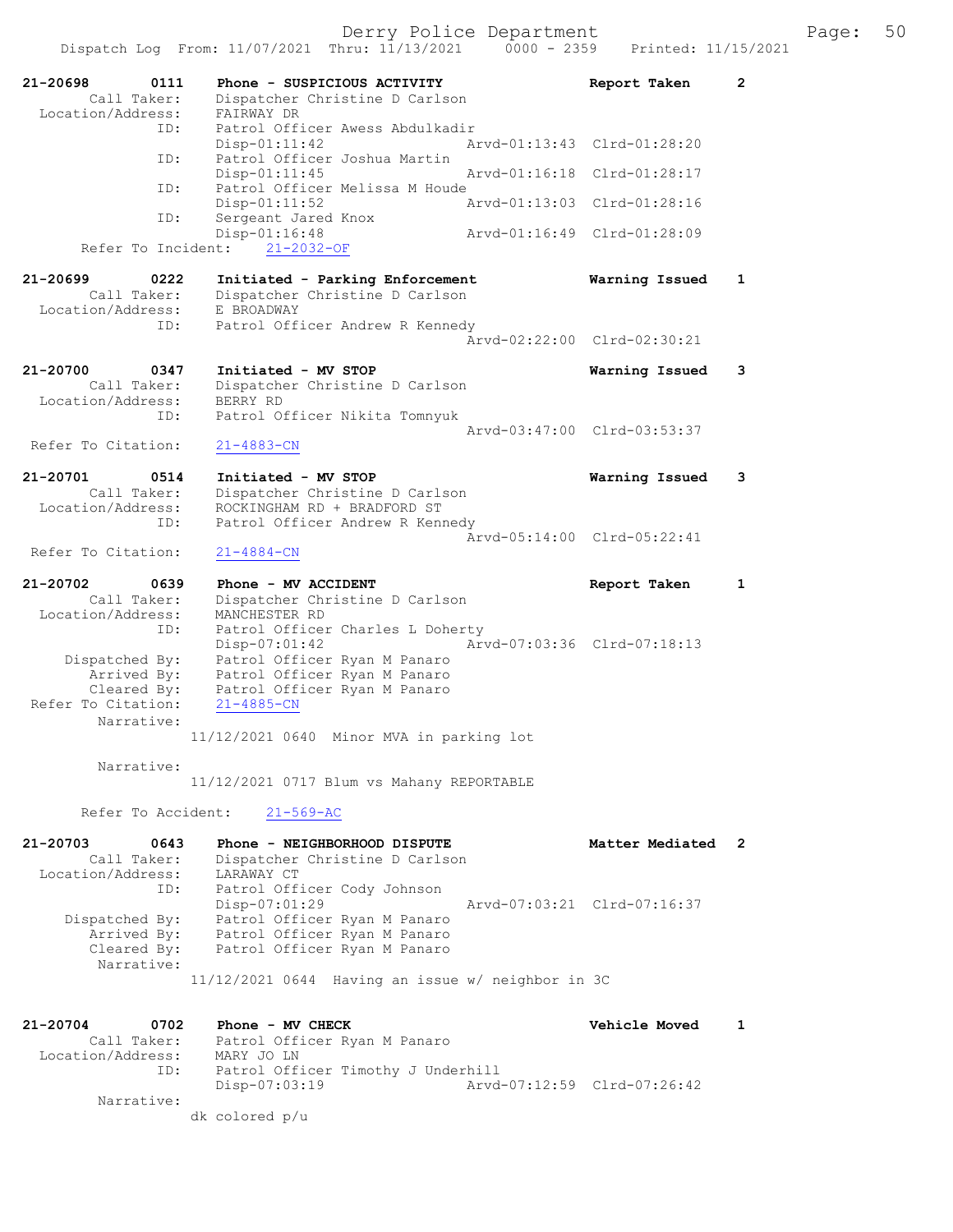Refer To Field Int: 21-3985-FI

| 0727<br>21-20705<br>Call Taker:<br>Location/Address: | Phone - ALARM, BURGLAR<br>Patrol Officer Ryan M Panaro<br>[DY 1041] MANCHESTER AVE       | False Alarm                 | $\mathbf{1}$ |
|------------------------------------------------------|------------------------------------------------------------------------------------------|-----------------------------|--------------|
| ID:<br>ID:                                           | Patrol Officer Charles L Doherty<br>Disp-07:28:07<br>Patrol Officer Nicholas M Granville | Arvd-07:28:11 Clrd-07:31:04 |              |
| Narrative:                                           | Disp-07:28:09                                                                            | Clrd-07:29:14               |              |
|                                                      | 2nd floor motion & rear door                                                             |                             |              |
| Refer To Field Int:                                  | $21 - 3981 - FI$                                                                         |                             |              |
| 21-20706<br>0733<br>Call Taker:                      | Initiated - Parking Enforcement<br>Patrol Officer Ryan M Panaro                          | Cleared                     | $\mathbf{1}$ |
| Location/Address:                                    | CORWIN DR                                                                                |                             |              |
| ID:                                                  | Patrol Officer Charles L Doherty                                                         | Arvd-07:33:00 Clrd-07:33:53 |              |
| 21-20707<br>0759                                     | Phone - ASSAULT                                                                          | Arrest(s) Made              | 1            |
| Call Taker:                                          | Patrol Officer Ryan M Panaro                                                             |                             |              |
| Location/Address:                                    | [DY 997] PARKLAND DR                                                                     |                             |              |
| ID:                                                  | Patrol Officer Nicholas M Granville<br>Disp-08:02:00                                     | Arvd-08:02:04 Clrd-20:40:07 |              |
| Cleared By:                                          | Patrol Officer Robert Corwin                                                             |                             |              |
| ID:                                                  | Sergeant Jeffrey M Dawe                                                                  |                             |              |
|                                                      | Disp-08:02:07                                                                            | Arvd-08:17:08 Clrd-09:18:06 |              |
| ID:<br>ID:                                           | Patrol Officer Timothy J Underhill<br>Disp-08:10:29<br>Patrol Officer Charles L Doherty  | Arvd-08:10:31 Clrd-11:35:28 |              |
|                                                      | Disp-09:54:16<br>Arvd-09:55:27                                                           | Clrd-09:58:31               |              |
| ID:                                                  | Patrol Officer Timothy J Underhill<br>Disp-12:40:06<br>Arvd-12:41:34                     | $Clrd-15:00:52$             |              |
| Cleared By:                                          | Patrol Officer Robert Corwin                                                             |                             |              |
| ID:                                                  | Captain Vernon L Thomas                                                                  |                             |              |
| ID:                                                  | Disp-12:40:37<br>Sergeant Jeffrey M Dawe                                                 | Arvd-12:40:45 Clrd-13:06:19 |              |
|                                                      | Disp-12:41:06<br>Arvd-12:41:10                                                           | Clrd-13:06:16               |              |
| ID:                                                  | Sergeant Jared Knox                                                                      |                             |              |
|                                                      | Disp-18:23:27                                                                            | Arvd-18:23:29 Clrd-18:47:29 |              |
| Dispatched By:<br>Arrived By:                        | Patrol Officer Robert Corwin<br>Patrol Officer Robert Corwin                             |                             |              |
| Cleared By:                                          | Patrol Officer Robert Corwin                                                             |                             |              |
| ID:                                                  | Patrol Officer Joshua Martin                                                             |                             |              |
|                                                      | Disp-18:23:32                                                                            | Arvd-18:23:34 Clrd-22:15:20 |              |
| Dispatched By:                                       | Patrol Officer Robert Corwin                                                             |                             |              |
| Arrived By:<br>Cleared By:                           | Patrol Officer Robert Corwin<br>Patrol Officer Robert Corwin                             |                             |              |
| ID:                                                  | Patrol Officer Collin Kennedy                                                            |                             |              |
|                                                      | $Disp-18:47:01$                                                                          | Arvd-18:47:03 Clrd-19:47:58 |              |
| Dispatched By:                                       | Patrol Officer Robert Corwin                                                             |                             |              |
| Arrived By:                                          | Patrol Officer Robert Corwin                                                             |                             |              |
| Cleared By:<br>ID:                                   | Patrol Officer Robert Corwin<br>Patrol Officer Collin Kennedy                            |                             |              |
|                                                      | $Disp-19:53:22$                                                                          | Arvd-19:53:32 Clrd-22:14:33 |              |
| Dispatched By:                                       | Patrol Officer Robert Corwin                                                             |                             |              |
| Arrived By:                                          | Patrol Officer Robert Corwin                                                             |                             |              |
| Cleared By:                                          | Patrol Officer Robert Corwin                                                             |                             |              |
| ID:                                                  | Sergeant Jared Knox<br>Disp-19:53:25                                                     | Arvd-19:53:30 Clrd-20:30:25 |              |
| Dispatched By:                                       | Patrol Officer Robert Corwin                                                             |                             |              |
| Arrived By:<br>Cleared By:                           | Patrol Officer Robert Corwin<br>Patrol Officer Robert Corwin                             |                             |              |
| Narrative:                                           |                                                                                          |                             |              |
|                                                      | patient left the ER, returned prior to our arrival                                       |                             |              |
| Narrative:                                           | 11/12/2021 1820 one male in custody                                                      |                             |              |

Narrative: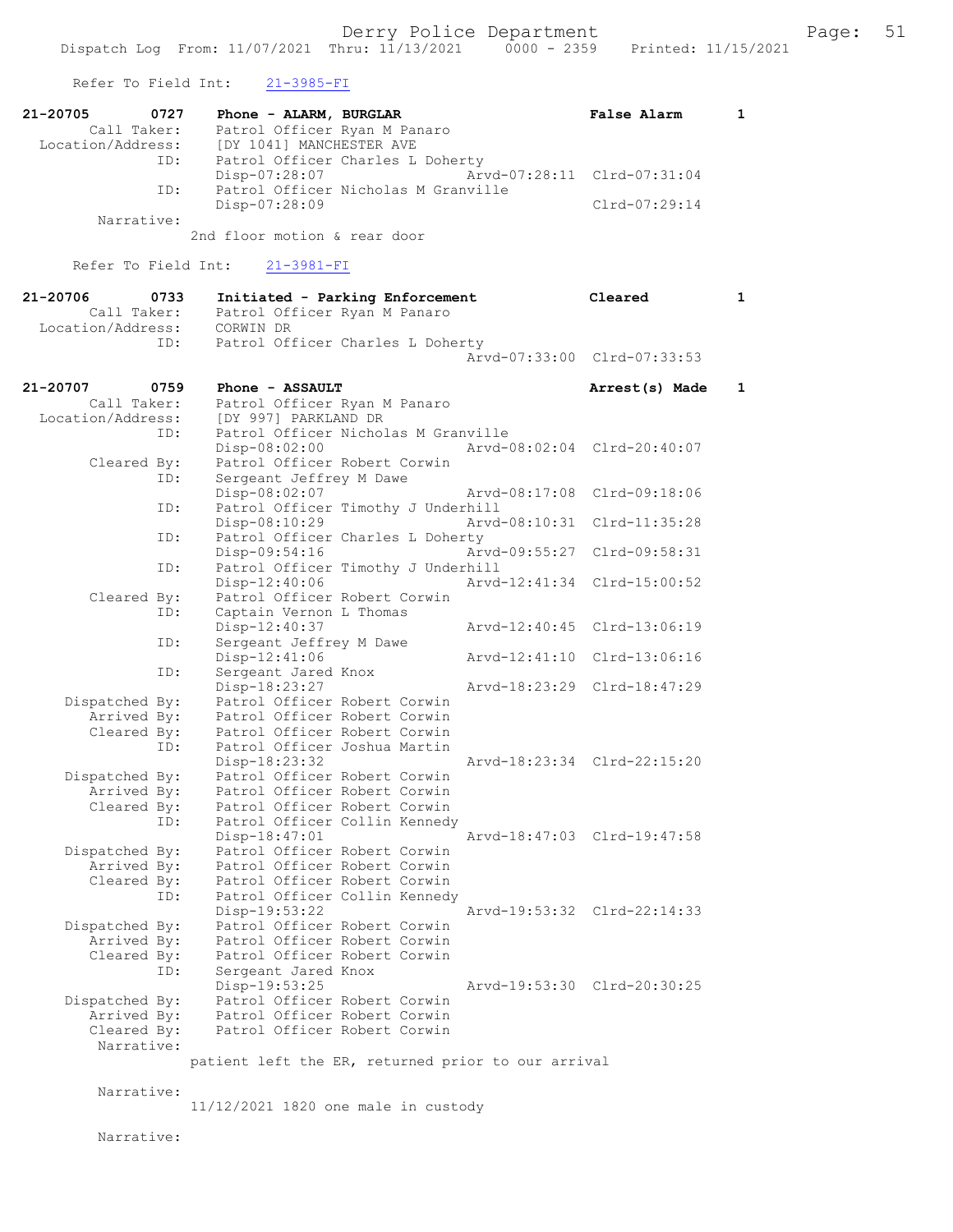|                                                      | Derry Police Department<br>Dispatch Log From: 11/07/2021 Thru: 11/13/2021 0000 - 2359 Printed: 11/15/2021                                  |                             |                | Page: | 52 |
|------------------------------------------------------|--------------------------------------------------------------------------------------------------------------------------------------------|-----------------------------|----------------|-------|----|
|                                                      | 11/12/2021 1839 BC notified/responding                                                                                                     |                             |                |       |    |
| Narrative:                                           | 11/12/2021 1840 One Male in custody:                                                                                                       |                             |                |       |    |
|                                                      | McKinnon, John R.<br>56 Grove Ave.<br>Salem, NH 03709                                                                                      |                             |                |       |    |
|                                                      | Charges: Simple Assault x2<br>Disorderly Conduct<br>Resisting Arrest                                                                       |                             |                |       |    |
| Narrative:                                           | 11/12/2021 2031 in route to RCHOC, SM 13977.9                                                                                              |                             |                |       |    |
| Narrative:                                           | 11/12/2021 2102 off at jail e/m 14000.4                                                                                                    |                             |                |       |    |
| Refer To Arrest:                                     | $21 - 1089 - AR$                                                                                                                           |                             |                |       |    |
| 21-20708<br>0802<br>ID:                              | Walk-In - FINGERPRINTS<br>Call Taker: Patrol Officer Ryan M Panaro<br>Location/Address: [DY 2] MUNICIPAL DR<br>Patrol Officer Cody Johnson | Services Rendered 3         |                |       |    |
|                                                      | Disp-08:03:19                                                                                                                              | Arvd-08:03:21 Clrd-08:32:10 |                |       |    |
| 21-20709<br>0909<br>Call Taker:<br>Location/Address: | 911 - UNATTENDED DEATH<br>Patrol Officer Ryan M Panaro<br>[DY 3486] DREW RD                                                                | Report Taken                | 2              |       |    |
| ID:<br>ID:                                           | Patrol Officer Cody Johnson<br>Disp-09:10:32                                                                                               | Arvd-09:19:31 Clrd-11:20:34 |                |       |    |
|                                                      | Patrol Officer Scott M Beegan<br>Disp-09:10:36                                                                                             | Arvd-09:21:14 Clrd-10:02:16 |                |       |    |
| ID:                                                  | Sergeant Jeffrey M Dawe<br>Disp-09:18:10                                                                                                   | Aryd-09:30:21 Clrd-11:20:37 |                |       |    |
| Narrative:                                           | 11/12/2021 0919 DFD on scene                                                                                                               |                             |                |       |    |
| Narrative:                                           | $11/12/2021$ 0959 DFD clear, DPD has scene                                                                                                 |                             |                |       |    |
| Narrative:                                           | 11/12/2021 1004 ME paged at this time                                                                                                      |                             |                |       |    |
| Narrative:                                           | $11/12/2021$ 1010 ME notified and declined                                                                                                 |                             |                |       |    |
| Narrative:                                           | 11/12/2021 1018 Peabodys Funeral Home notified                                                                                             |                             |                |       |    |
| Narrative:                                           | 11/12/2021 1106 Peabody's on scene                                                                                                         |                             |                |       |    |
| Refer To Incident:                                   | 21-2034-OF                                                                                                                                 |                             |                |       |    |
| 21-20710<br>0922<br>Call Taker:<br>Location/Address: | Initiated - Search Warrant<br>Patrol Officer Ryan M Panaro<br>[DY 2] MUNICIPAL DR                                                          | Cleared                     | $\overline{2}$ |       |    |
| ID:                                                  | Detective Scott A Tompkins                                                                                                                 | Arvd-09:22:00 Clrd-12:58:16 |                |       |    |
| ID:                                                  | Detective Kevin G Ruppel<br>Disp-09:27:26                                                                                                  | Arvd-09:27:33 Clrd-12:58:14 |                |       |    |
| ID:                                                  | Detective Benjamin J Doyle<br>Disp-09:27:29                                                                                                | Arvd-09:27:31 Clrd-12:58:18 |                |       |    |
| ID:<br>Narrative:                                    | Detective Lieutenant Jon M Breen<br>Disp-09:27:39                                                                                          | Arvd-09:27:41 Clrd-12:58:20 |                |       |    |
|                                                      | 11/12/2021 0922 search warrant start time                                                                                                  |                             |                |       |    |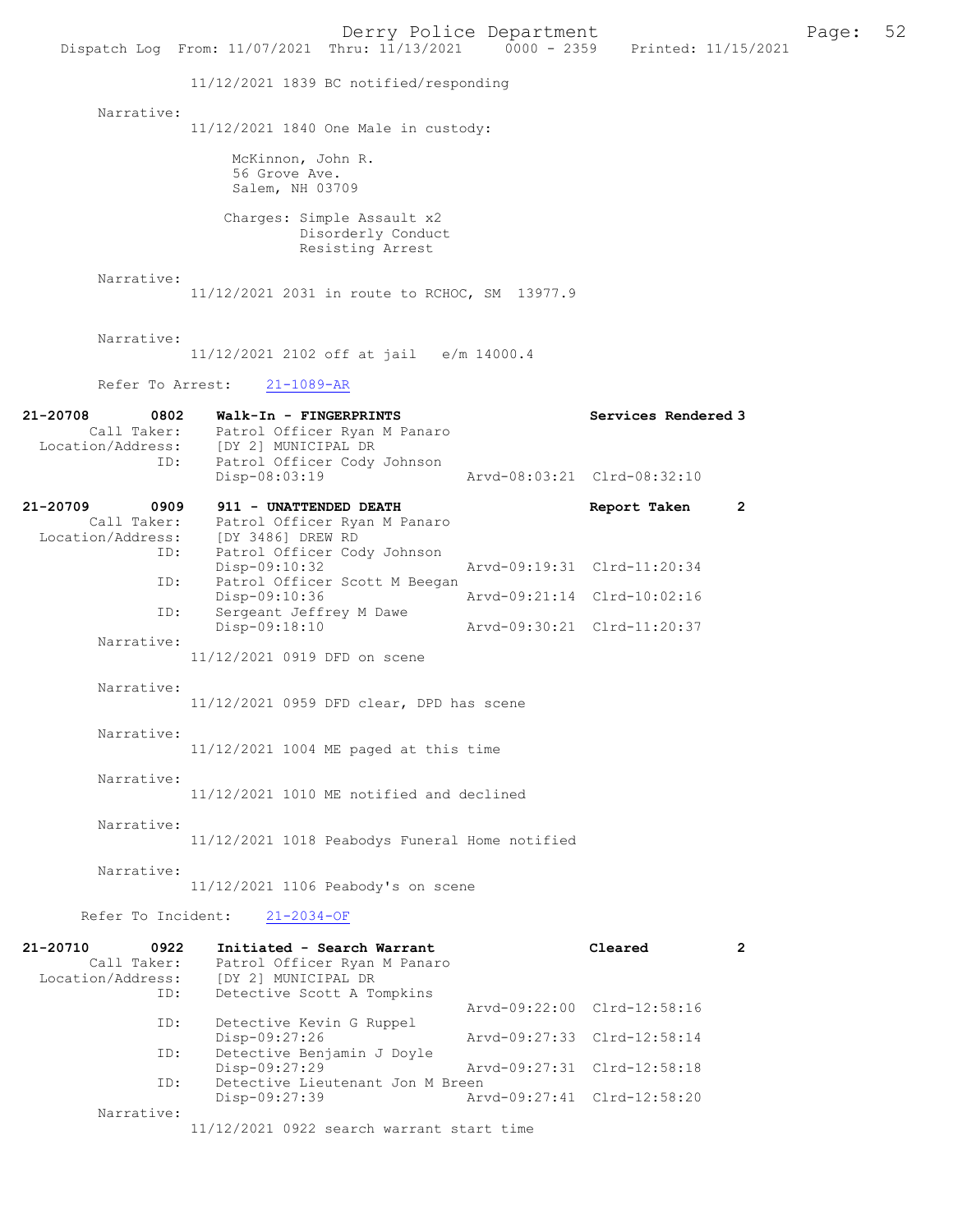end of search

Call Taker: Patrol Officer Ryan M Panaro

ID: Patrol Officer Charles L Doherty

Location/Address: FAIRWAY DR

| 21-20711<br>0948                             | Phone - DELIVER A MESSAGE<br>Call Taker: Patrol Officer Ryan M Panaro<br>Location/Address: REDFIELD CIR                                    |                             | Could Not Locate 1                                 |                |
|----------------------------------------------|--------------------------------------------------------------------------------------------------------------------------------------------|-----------------------------|----------------------------------------------------|----------------|
| ID:<br>Narrative:                            | Patrol Officer Scott M Beegan<br>Disp-10:14:22<br>for LPD                                                                                  | Arvd-10:28:36 Clrd-10:29:31 |                                                    |                |
| 21-20712<br>0956<br>Call Taker:              | Phone - UNWANTED SUBJECT<br>Patrol Officer Ryan M Panaro<br>Location/Address: [DY 1050] W BROADWAY<br>ID: Patrol Officer Charles L Doherty |                             | SENT ON THEIR WAY 2                                |                |
| ID:                                          | Disp-09:58:36<br>Patrol Officer Scott M Beegan<br>Disp-10:09:43                                                                            | Arvd-10:09:11 Clrd-10:21:51 | $Clrd-10:14:16$                                    |                |
| 21-20713<br>1035<br>Refer To Incident:       | Other - Drop Box Maintenance<br>Call Taker: Patrol Officer Ryan M Panaro<br>21-2033-OF                                                     |                             | Report Taken                                       | 3              |
| 21-20714<br>1056                             | Phone - THEFT<br>Call Taker: Patrol Officer Ryan M Panaro<br>Location/Address: [DY 1631] MANCHESTER RD                                     |                             | Report Taken                                       | $\overline{2}$ |
| ID:<br>Narrative:                            | Patrol Officer Charles L Doherty<br>Disp-10:56:52<br>theft of oil                                                                          | Arvd-11:09:23 Clrd-11:26:24 |                                                    |                |
| Refer To Incident:                           | $21 - 2035 - OF$                                                                                                                           |                             |                                                    |                |
| 21-20715<br>1109                             | Walk-In - DEPARTMENT INFO<br>Call Taker: Patrol Officer Ryan M Panaro<br>Location/Address: [DY 2] MUNICIPAL DR                             |                             | Cleared                                            | 3              |
| ID:                                          | Patrol Officer Ryan M Panaro<br>$Disp-11:12:06$                                                                                            |                             | Arvd-11:12:08 Clrd-11:20:56                        |                |
| 21-20716<br>1121<br>Location/Address:<br>ID: | Phone - ALARM (OTHER)<br>Call Taker: Patrol Officer Ryan M Panaro<br>PEMBROKE DR<br>Patrol Officer Cody Johnson                            |                             | Services Rendered 2                                |                |
| ID:                                          | $Disp-11:22:53$<br>Patrol Officer Scott M Beegan                                                                                           |                             | Clrd-11:33:28                                      |                |
| Narrative:                                   | Disp-11:22:56<br>unknown alarm sounding inside vacant unit                                                                                 | Arvd-11:27:07 Clrd-11:34:36 |                                                    |                |
| Narrative:                                   | 11/12/2021 1133 off with staff                                                                                                             |                             |                                                    |                |
| Narrative:                                   | $11/12/2021$ 1135 determined to be a faulty smoke detector                                                                                 |                             |                                                    |                |
| 21-20717<br>1126<br>Call Taker:<br>ID:       | Initiated - FOLLOW-UP<br>Patrol Officer Ryan M Panaro<br>Location/Address: [DY 1456] MANCHESTER RD<br>Patrol Officer Charles L Doherty     |                             | Cleared                                            | 2              |
| 21-20718<br>1133                             | Phone - ASSIST OTHER AGENCY                                                                                                                |                             | Arvd-11:26:00 Clrd-11:33:14<br>Assistance Rendered | 3              |
|                                              |                                                                                                                                            |                             |                                                    |                |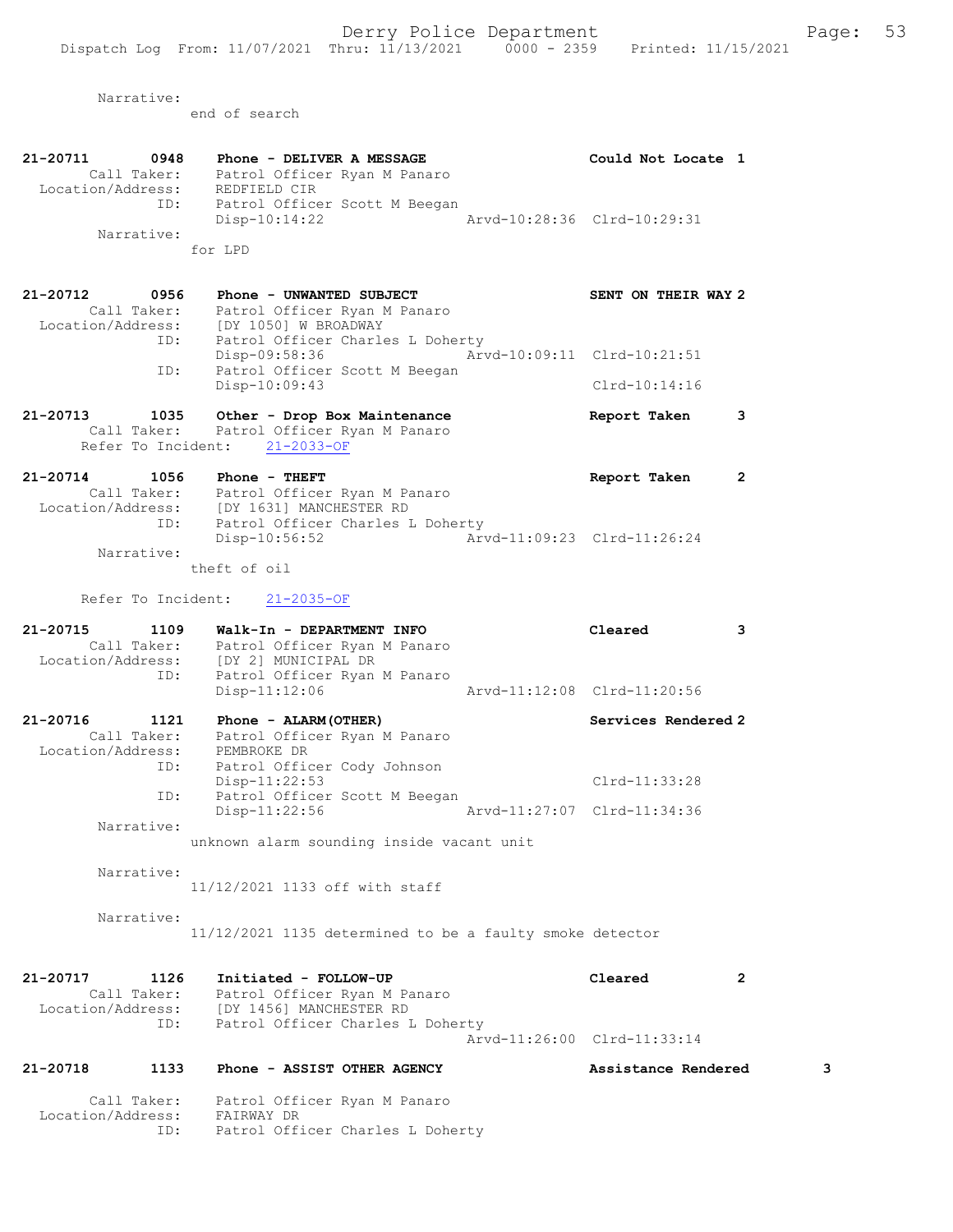Derry Police Department Fage: 54

|            | Dispatch Log From: 11/07/2021 Thru: 11/13/2021 |  | $0000 - 2359$ |  |                             | Printed: 11/15/2021 |
|------------|------------------------------------------------|--|---------------|--|-----------------------------|---------------------|
|            | Disp-11:34:28                                  |  |               |  | Arvd-11:37:37 Clrd-11:38:05 |                     |
| ID:        | Patrol Officer Cody Johnson<br>Disp-11:34:32   |  |               |  | Arvd-11:36:36 Clrd-11:38:07 |                     |
| Narrative: |                                                |  |               |  |                             |                     |
|            | assist DFD                                     |  |               |  |                             |                     |

Narrative:

11/12/2021 1137 DFD on scene

| 21-20719          | 1144        | Phone - DOMESTIC DISTURBANCE     | Report Taken                |  |
|-------------------|-------------|----------------------------------|-----------------------------|--|
|                   | Call Taker: | Patrol Officer Ryan M Panaro     |                             |  |
| Location/Address: |             | HIGH ST                          |                             |  |
|                   | ID:         | Patrol Officer Scott M Beegan    |                             |  |
|                   |             | $Disp-11:44:43$                  | Arvd-11:49:29 Clrd-12:02:30 |  |
|                   | ID:         | Patrol Officer Charles L Doherty |                             |  |
|                   |             | $Disp-11:45:10$                  | Arvd-11:48:25 Clrd-12:02:48 |  |
|                   | ID:         | Sergeant Jeffrey M Dawe          |                             |  |
|                   |             | $Disp-11:45:18$                  | Arvd-11:46:46 Clrd-12:02:15 |  |
|                   | Narrative:  |                                  |                             |  |

11/12/2021 1202 dispute over civil eviction process

Refer To Field Int: 21-3965-FI

| 21-20720<br>1224     | Radio - MV STOP                  | Warning Issued              | 3                    |
|----------------------|----------------------------------|-----------------------------|----------------------|
| Call Taker:          | Patrol Officer Ryan M Panaro     |                             |                      |
| Location/Address:    | KENDALL POND RD                  |                             |                      |
| ID:                  | Patrol Officer Scott M Beegan    |                             |                      |
|                      | $Disp-12:25:16$                  | Arvd-12:25:18 Clrd-12:29:59 |                      |
| Refer To Citation:   | $21 - 4886 - CN$                 |                             |                      |
| 21-20721<br>1229     | Phone - WELFARE CHECK            | Report Taken                | $\mathbf{2}^{\circ}$ |
| Call Taker:          | Patrol Officer Ryan M Panaro     |                             |                      |
| Location/Address:    | WINDHAM DEPOT RD                 |                             |                      |
| ID:                  | Sergeant Jeffrey M Dawe          |                             |                      |
|                      | Disp-12:30:19                    | Arvd-12:40:57 Clrd-12:41:01 |                      |
| ID:                  | Patrol Officer Scott M Beegan    |                             |                      |
|                      | Disp-12:30:27                    | Arvd-12:53:15 Clrd-12:53:17 |                      |
| ID:                  | Patrol Officer Scott M Beegan    |                             |                      |
|                      | Disp-13:10:31                    | Arvd-13:17:54 Clrd-15:49:43 |                      |
| Cleared By:          | Patrol Officer Robert Corwin     |                             |                      |
| ID:                  | Sergeant Jeffrey M Dawe          |                             |                      |
|                      | Disp-13:10:37                    | Arvd-13:17:55 Clrd-13:37:02 |                      |
|                      | Refer To Incident: 21-2037-OF    |                             |                      |
| 21-20722<br>1248     | Phone - WELFARE CHECK            | Services Rendered 2         |                      |
| Call Taker:          | Patrol Officer Ryan M Panaro     |                             |                      |
| Location/Address:    | FAIRWAY DR                       |                             |                      |
| ID:                  | Patrol Officer Scott M Beegan    |                             |                      |
|                      | $Disp-12:53:25$                  | Arvd-12:54:17 Clrd-13:02:18 |                      |
| ID:                  | Patrol Officer Charles L Doherty |                             |                      |
|                      | Disp-12:53:32                    | Arvd-12:58:03 Clrd-12:58:06 |                      |
| 21-20723<br>1302     | Initiated - SUBPOENA DELIVERY    | Not Served                  | 1                    |
| Call Taker:          | Patrol Officer Ryan M Panaro     |                             |                      |
| Location/Address:    | FAIRWAY DR                       |                             |                      |
| ID:                  | Patrol Officer Charles L Doherty |                             |                      |
|                      |                                  | Arvd-13:02:00 Clrd-13:11:22 |                      |
| $21 - 20724$<br>1317 | Initiated - CRIMINAL THREAT      | Report Taken                | $\mathbf{2}$         |
| Call Taker:          | Patrol Officer Ryan M Panaro     |                             |                      |

 ID: Patrol Officer Brian J Landry Arvd-13:17:00 Clrd-13:17:48 Refer To Incident: 21-2036-OF

Call Taker: Patrol Officer Ryan M Panaro

# 21-20725 1330 Phone - ASSIST CITIZEN Assistance Rendered 3

Location/Address: WALL ST

Location/Address: [DY 250] PINKERTON ST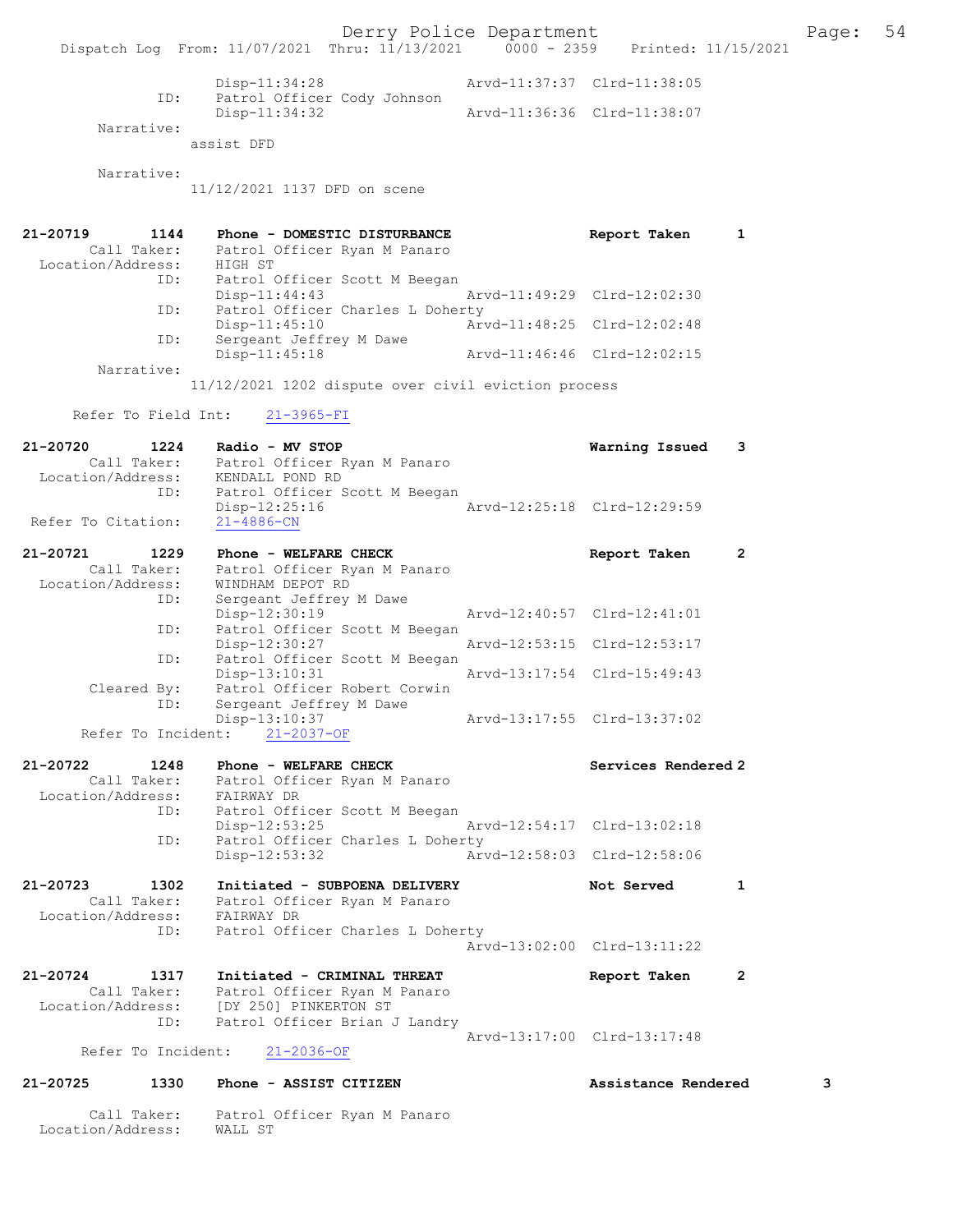Derry Police Department Fage: 55 Dispatch Log From: 11/07/2021 Thru: 11/13/2021 0000 - 2359 Printed: 11/15/2021 ID: Patrol Officer Charles L Doherty Disp-13:31:11 Arvd-13:36:38 Clrd-13:46:42 Narrative: 11/12/2021 1346 DPW replaced signage 21-20726 1349 Phone - WELFARE CHECK Report Taken 2 Call Taker: Patrol Officer Ryan M Panaro Location/Address: HOOD RD ID: Patrol Officer Charles L Doherty Disp-13:50:44 Arvd-14:00:39 Clrd-14:02:36 Narrative: per DCYF Refer To Field Int: 21-3966-FI 21-20727 1413 Initiated - RECEIVING STOLEN PROPERTY Report Taken 2 Call Taker: Patrol Officer Ryan M Panaro Location/Address: [DY 2] MUNICIPAL DR ID: Detective Scott A Tompkins Arvd-14:13:00 Clrd-14:13:54 Refer To Incident: 21-2038-OF 21-20728 1419 Phone - SUSPICIOUS ACTIVITY ADVICE GIVEN 2 Call Taker: Patrol Officer Ryan M Panaro Location/Address: N SHORE (BL) RD ID: Patrol Officer Cody Johnson Disp-14:21:16 Arvd-14:31:06 Clrd-14:42:14 Narrative: harassing text messages 21-20729 1435 Phone - SUSPICIOUS ACTIVITY Report Taken 2 Call Taker: Patrol Officer Ryan M Panaro Location/Address: [DY 250] PINKERTON ST ID: Patrol Officer Brian J Landry Disp-14:35:48 Arvd-14:35:51 Clrd-15:00:30 Cleared By: Patrol Officer Robert Corwin Refer To Incident: 21-2039-OF 21-20730 1437 Phone - WELFARE CHECK Report Taken 2 Call Taker: Patrol Officer Ryan M Panaro Location/Address: TSIENNETO RD ID: Patrol Officer Samuel J Troy Disp-15:12:19 Arvd-15:17:21 Clrd-15:50:49 Dispatched By: Patrol Officer Robert Corwin Arrived By: Patrol Officer Robert Corwin Cleared By: Patrol Officer Robert Corwin ID: Patrol Officer Melissa M Houde Disp-15:12:38 Clrd-15:14:07 Dispatched By: Patrol Officer Robert Corwin Cleared By: Patrol Officer Robert Corwin Refer To Incident: 21-2041-OF 21-20731 1442 Phone - SUSPICIOUS ACTIVITY Report Taken 2 Call Taker: Patrol Officer Ryan M Panaro Location/Address: [DY 1188] TSIENNETO RD ID: Patrol Officer Melissa M Houde Disp-15:14:11 Arvd-15:17:24 Clrd-15:34:29 Dispatched By: Patrol Officer Robert Corwin Arrived By: Patrol Officer Robert Corwin Cleared By: Patrol Officer Robert Corwin Refer To Incident: 21-2040-OF 21-20732 1511 Phone - ASSIST OTHER AGENCY Transported to Hospital 3 Call Taker: Patrol Officer Robert Corwin Location/Address: HOMESTEAD DR ID: Patrol Officer Michael P Accorto Disp-15:12:01 Arvd-15:21:34 Clrd-15:25:31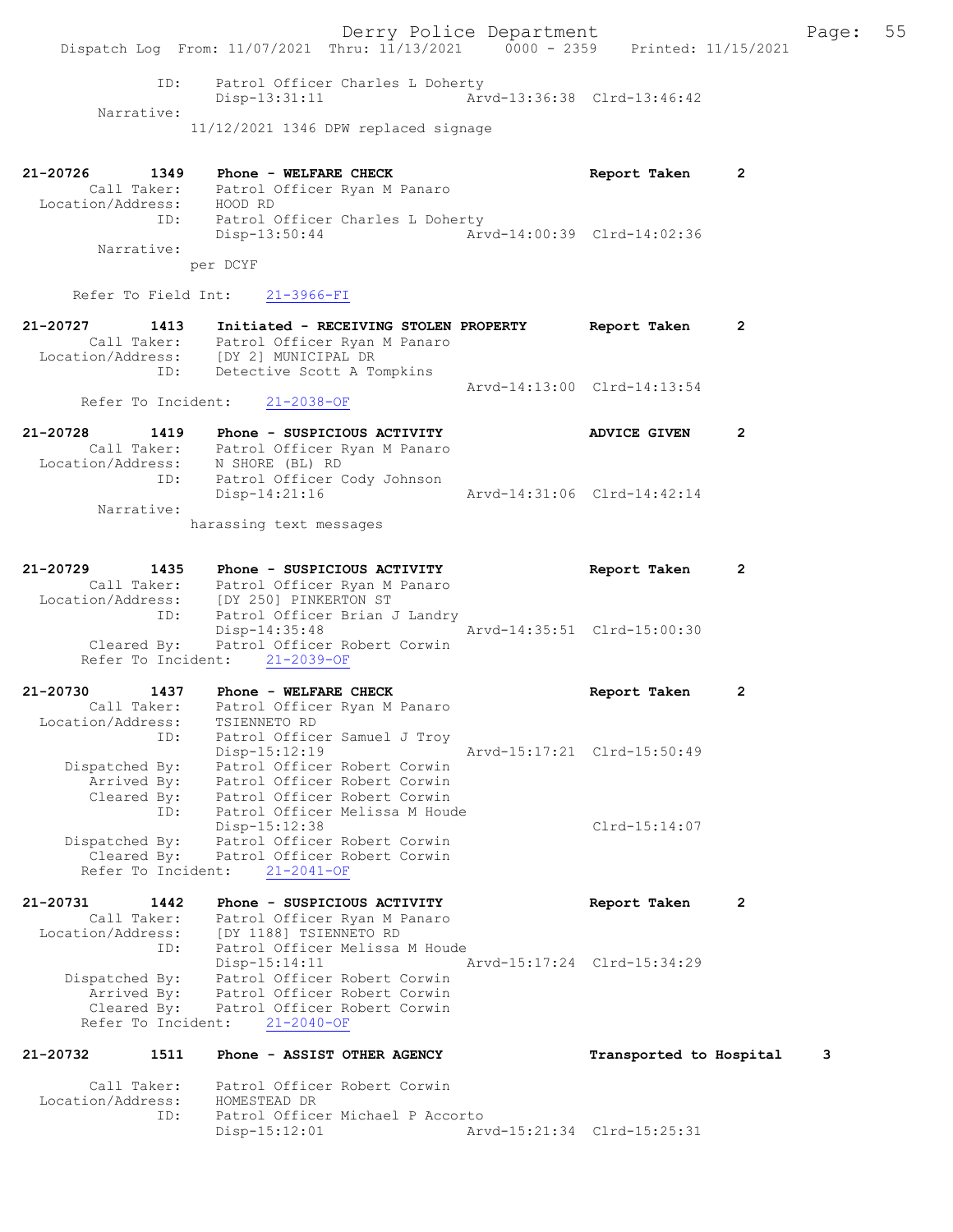Refer To Field Int: 21-3967-FI

| 21-20733<br>1556<br>Call Taker:<br>Location/Address: | Phone - ROAD HAZARD<br>Patrol Officer Robert Corwin<br>FORDWAY EXT   | Matter Rectified 2          |                |
|------------------------------------------------------|----------------------------------------------------------------------|-----------------------------|----------------|
| ID:<br>Narrative:                                    | Patrol Officer Michael P Accorto<br>Disp-15:56:26                    | Arvd-15:58:28 Clrd-16:28:44 |                |
|                                                      | possible flooding                                                    |                             |                |
| Narrative:                                           | 11/12/2021 1615 highway on scene                                     |                             |                |
| 21-20734<br>1628<br>Call Taker:                      | Walk-In - FOLLOW-UP<br>Patrol Officer Robert Corwin                  | Report Taken                | $\mathbf{2}$   |
| Location/Address:<br>ID:                             | WINDHAM DEPOT RD<br>Patrol Officer Scott M Beegan                    |                             |                |
| ID:                                                  | $Disp-16:28:57$<br>Patrol Officer Michael P Accorto                  | Arvd-16:52:26 Clrd-18:09:05 |                |
| ID:                                                  | Disp-16:50:42<br>Sergeant Jared Knox                                 | Arvd-17:01:27 Clrd-18:08:58 |                |
|                                                      | Disp-16:51:15                                                        | Arvd-17:01:29 Clrd-18:09:00 |                |
| 21-20735<br>1652<br>Call Taker:                      | Phone - SUSPICIOUS ACTIVITY<br>Patrol Officer Robert Corwin          | Could Not Locate 2          |                |
| Location/Address: CHERYL AVE<br>ID:                  | Patrol Officer Samuel J Troy                                         |                             |                |
| Narrative:                                           | Disp-16:53:35                                                        | Arvd-17:01:25 Clrd-17:12:02 |                |
|                                                      | male w/back pack                                                     |                             |                |
|                                                      |                                                                      |                             |                |
| 21-20736<br>1653                                     | Walk-In - IDENTITY THEFT<br>Call Taker: Patrol Officer Robert Corwin | Cleared                     | $\overline{2}$ |
| Location/Address:<br>ID:                             | [DY 2] MUNICIPAL DR<br>Patrol Officer Collin Kennedy                 |                             |                |
| Cleared By:                                          | $Disp-16:54:25$<br>Patrol Officer Collin Kennedy                     | Arvd-16:54:29 Clrd-17:26:29 |                |
| Refer To Incident:                                   | $21 - 2042 - OF$                                                     |                             |                |
| 21-20737<br>1725<br>Call Taker:                      | Radio - MV STOP<br>Patrol Officer Collin Kennedy                     | Warning Issued              | 3              |
| Location/Address:                                    | FORDWAY EXT                                                          |                             |                |
| ID:                                                  | Patrol Officer Ryan M Panaro<br>Disp-17:26:20                        | Arvd-17:26:24 Clrd-17:29:31 |                |
| Refer To Citation:                                   | $21 - 4887 - CN$                                                     |                             |                |
| 21-20738<br>1801<br>Call Taker:                      | Initiated - MV STOP<br>Patrol Officer Robert Corwin                  | Warning Issued              | 3              |
| Location/Address:<br>ID:                             | W BROADWAY<br>Patrol Officer Ryan M Panaro                           |                             |                |
| Refer To Citation:                                   | $21 - 4888 - CN$                                                     | Arvd-18:01:00 Clrd-18:11:04 |                |
| 21-20739<br>1821                                     | Phone - ERRATIC OPERATION                                            | Could Not Locate 2          |                |
| Call Taker:                                          | Patrol Officer Robert Corwin<br>LINLEW DR                            |                             |                |
| Location/Address:<br>ID:                             | Patrol Officer Melissa M Houde                                       |                             |                |
| Narrative:                                           | Disp-18:21:46                                                        | Arvd-18:23:00 Clrd-18:41:49 |                |
|                                                      | blue toyota camry                                                    |                             |                |
| 21-20740<br>1826                                     | Phone - WELFARE CHECK                                                | Cleared                     | $\mathbf{2}$   |
| Call Taker:<br>Location/Address:                     | Patrol Officer Collin Kennedy<br>ELM ST                              |                             |                |
| ID:                                                  | Patrol Officer Ryan M Panaro<br>Disp-18:26:23                        | Arvd-18:26:25 Clrd-18:27:44 |                |
| Cleared By:                                          | Patrol Officer Robert Corwin                                         |                             |                |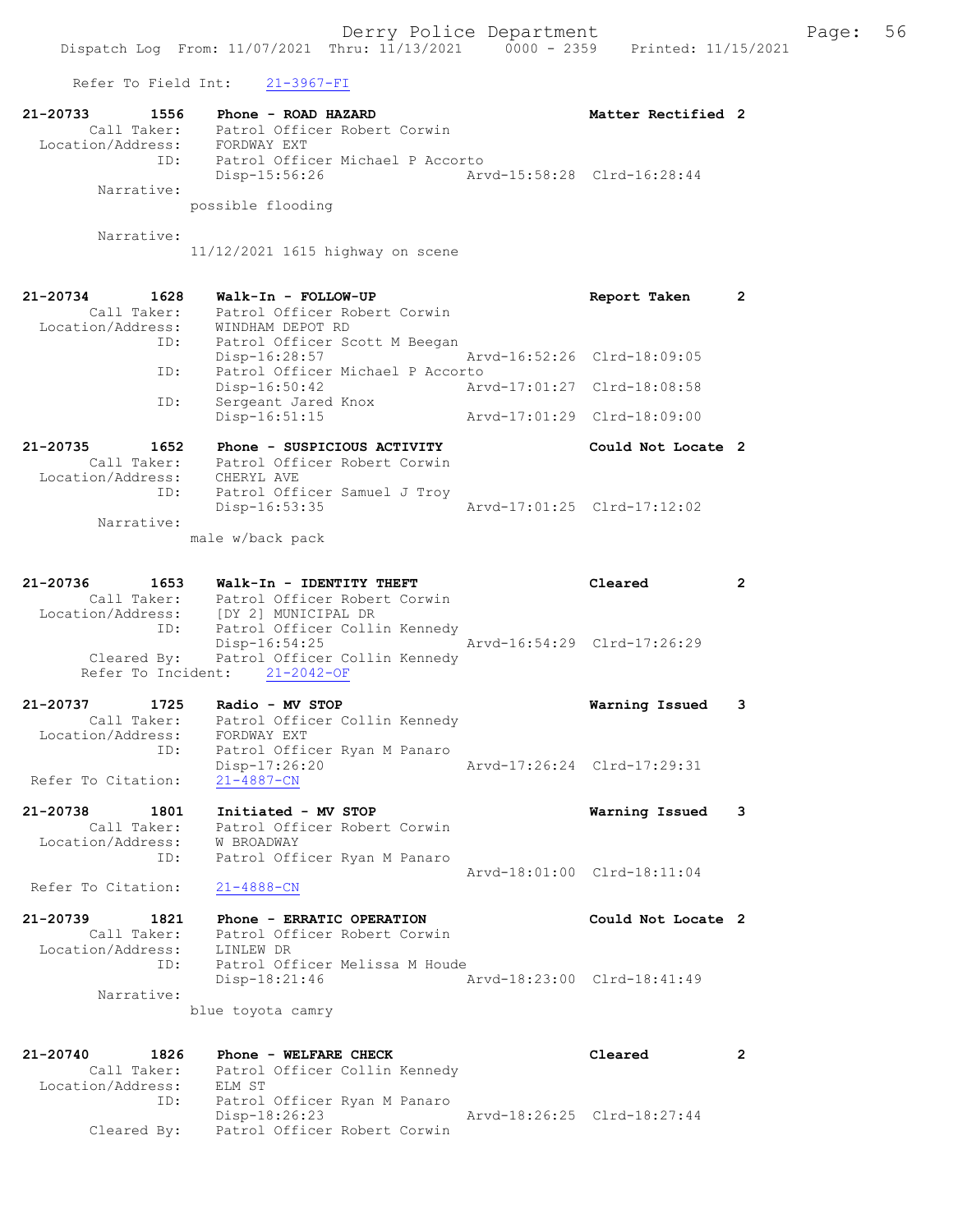|                                        |                    | Dispatch Log From: 11/07/2021 Thru: 11/13/2021 0000 - 2359 Printed: 11/15/2021                                      | Derry Police Department     |                             |   | Page:          | 57 |
|----------------------------------------|--------------------|---------------------------------------------------------------------------------------------------------------------|-----------------------------|-----------------------------|---|----------------|----|
|                                        |                    | Refer To Field Int: 21-4000-FI                                                                                      |                             |                             |   |                |    |
|                                        |                    |                                                                                                                     |                             |                             |   |                |    |
| 21-20741<br>Location/Address: FROST RD | 1839               | Phone - WELFARE CHECK<br>Call Taker: Patrol Officer Collin Kennedy                                                  |                             | Matter Rectified 2          |   |                |    |
|                                        | ID:<br>Cleared By: | Patrol Officer Michael P Accorto<br>Disp-18:39:36<br>Patrol Officer Robert Corwin                                   | Arvd-18:39:38 Clrd-18:49:32 |                             |   |                |    |
| 21-20742                               | 1841               | Initiated - PAPER SERVICE                                                                                           |                             | Not Served                  | 3 |                |    |
|                                        | ID:                | Call Taker: Patrol Officer Robert Corwin<br>Location/Address: [DY 2783] HILDA AVE<br>Patrol Officer Melissa M Houde |                             |                             |   |                |    |
|                                        |                    |                                                                                                                     |                             | Arvd-18:41:00 Clrd-18:45:05 |   |                |    |
| $21 - 20743$                           | 1848               | Initiated - PAPER SERVICE<br>Call Taker: Patrol Officer Robert Corwin<br>Location/Address: OVERLEDGE DR             |                             | Not Served                  | 3 |                |    |
|                                        | ID:                | Patrol Officer Melissa M Houde                                                                                      |                             | Arvd-18:48:00 Clrd-18:52:47 |   |                |    |
| $21 - 20744$                           | 1903<br>ID:        | Initiated - PAPER SERVICE<br>Call Taker: Patrol Officer Robert Corwin<br>Location/Address: MANCHESTER RD            |                             | Served                      | 3 |                |    |
|                                        |                    | Patrol Officer Samuel J Troy                                                                                        |                             | Arvd-19:03:00 Clrd-19:10:44 |   |                |    |
| 21-20745                               | 1936               | Phone - ASSIST OTHER AGENCY                                                                                         |                             | Assistance Rendered         |   | 3              |    |
| Location/Address:                      | Call Taker:<br>ID: | Patrol Officer Robert Corwin<br>E BROADWAY<br>Patrol Officer Ryan M Panaro                                          |                             |                             |   |                |    |
|                                        | Arrived By:        | $Disp-19:37:24$<br>Patrol Officer Collin Kennedy                                                                    |                             | Arvd-19:41:00 Clrd-20:01:16 |   |                |    |
| 21-20746 1950                          |                    | Initiated - DISABLED MV                                                                                             |                             | No Action Required          |   | 3              |    |
|                                        | ID:                | Call Taker: Patrol Officer Robert Corwin<br>Location/Address: CHESTER RD<br>Patrol Officer Melissa M Houde          |                             |                             |   |                |    |
|                                        |                    |                                                                                                                     |                             | Arvd-19:50:00 Clrd-19:52:09 |   |                |    |
| 21-20747                               | 2010               | Phone - WELFARE CHECK                                                                                               |                             | No Action Required          |   | $\overline{2}$ |    |

| Call Taker:<br>Location/Address: | Patrol Officer Robert Corwin<br>ASHLEIGH DR |                             |
|----------------------------------|---------------------------------------------|-----------------------------|
| ID:                              | Patrol Officer Michael P Accorto            |                             |
|                                  | Disp-20:11:58                               | Arvd-20:15:43 Clrd-20:38:49 |
| ID:                              | Patrol Officer Ryan M Panaro                |                             |
|                                  | Disp-20:12:01                               | Arvd-20:17:19 Clrd-20:38:31 |
| ID:                              | Patrol Officer Samuel J Troy                |                             |
|                                  | Disp-20:12:04                               | $Clrd-20:15:36$             |
| ID:                              | Patrol Officer Samuel J Troy                |                             |
|                                  | Disp-20:15:39                               | Arvd-20:15:41 Clrd-20:38:52 |
| Narrative:                       |                                             |                             |

11/12/2021 2015 off with one male

Refer To Field Int: 21-3999-FI

| $21 - 20748$<br>2020 | Phone - ALARM, BURGLAR           | <b>False Alarm</b>          |  |
|----------------------|----------------------------------|-----------------------------|--|
| Call Taker:          | Lieutenant Michael T Muncey      |                             |  |
| Location/Address:    | [DY 35] ROCKINGHAM RD            |                             |  |
| ID:                  | Patrol Officer Michael P Accorto |                             |  |
|                      | $Disp-20:40:00$                  | Arvd-20:46:14 Clrd-20:57:57 |  |
| Dispatched By:       | Patrol Officer Robert Corwin     |                             |  |
| Arrived By:          | Patrol Officer Robert Corwin     |                             |  |
| Cleared By:          | Patrol Officer Robert Corwin     |                             |  |
| ID:                  | Patrol Officer Samuel J Troy     |                             |  |
|                      | $Disp-20:40:05$                  | Arvd-20:46:16 Clrd-20:57:59 |  |
| Dispatched By:       | Patrol Officer Robert Corwin     |                             |  |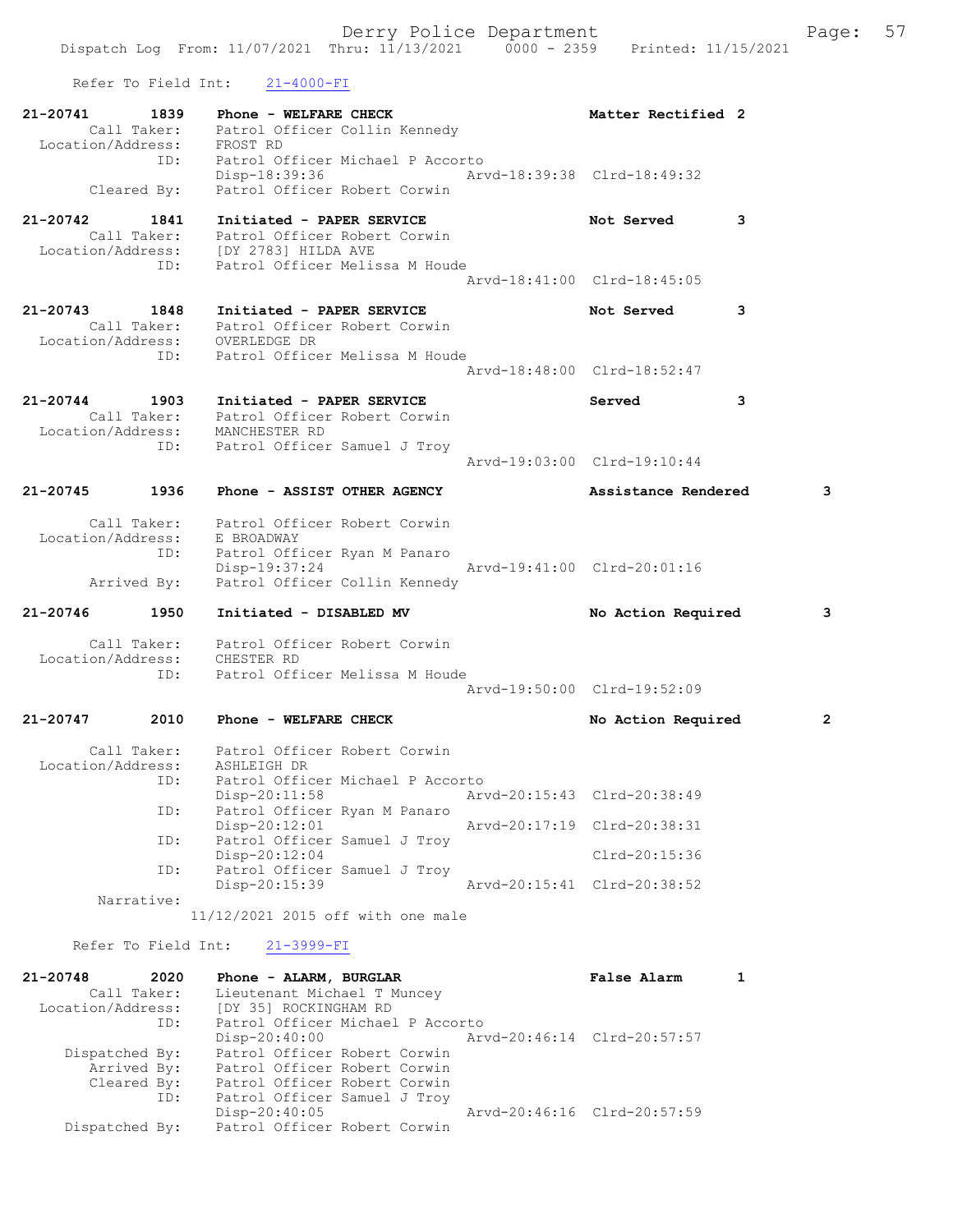Derry Police Department Fage: 58 Dispatch Log From: 11/07/2021 Thru: 11/13/2021 0000 - 2359 Printed: 11/15/2021 Arrived By: Patrol Officer Robert Corwin Cleared By: Patrol Officer Robert Corwin Refer To Field Int: 21-4001-FI 21-20749 2040 Phone - SUSPICIOUS ACTIVITY Could Not Locate 2 Call Taker: Patrol Officer Robert Corwin Location/Address: MANCHESTER RD ID: Patrol Officer Ryan M Panaro Disp-20:40:33 Arvd-20:44:08 Clrd-20:44:11 21-20750 2049 Initiated - MV CHECK No Action Required 1 Call Taker: Patrol Officer Robert Corwin Location/Address: FORDWAY ST ID: Patrol Officer Melissa M Houde Arvd-20:49:00 Clrd-20:57:50 ID: Patrol Officer Ryan M Panaro Disp-20:51:14 Arvd-20:51:17 Clrd-20:57:47 21-20751 2123 Initiated - MV STOP Warning Issued 3 Call Taker: Patrol Officer Robert Corwin Location/Address: S MAIN ST ID: Patrol Officer Ryan M Panaro Arvd-21:23:00 Clrd-21:29:46 Refer To Citation: 21-4889-CN 21-20752 2135 Initiated - MV CHECK SENT ON THEIR WAY 1 Call Taker: Patrol Officer Robert Corwin Location/Address: PIERCE AVE ID: Patrol Officer Ryan M Panaro Arvd-21:35:00 Clrd-21:38:12 21-20753 2202 Phone - SUSPICIOUS ACTIVITY No Action Required 2 Call Taker: Patrol Officer Robert Corwin Location/Address: ISLAND POND RD ID: Patrol Officer Michael P Accorto Disp-22:03:39 Arvd-22:17:25 Clrd-22:17:28 Narrative: man walking in roadway Narrative: 11/12/2021 2217 resident taking a walk 21-20754 2203 Initiated - MV CHECK No Action Required 1 Call Taker: Patrol Officer Robert Corwin Location/Address: ROLLINS ST ID: Patrol Officer Ryan M Panaro Arvd-22:03:00 Clrd-22:09:31 21-20755 2211 Phone - ANIMAL COMPLAINT Cancelled Prior to Arrival 1 Call Taker: Patrol Officer Robert Corwin Location/Address: DEXTER ST ID: Patrol Officer Samuel J Troy Disp-22:14:17 Clrd-22:14:20 Narrative: found dog 21-20756 2245 Phone - SUSPICIOUS ACTIVITY Gone on Arrival 2 Call Taker: Patrol Officer Collin Kennedy Location/Address: PINE ISLE DR ID: Patrol Officer Joshua Martin<br>Disp-22:46:21 Disp-22:46:21 Arvd-22:51:15 Clrd-22:51:17 Arrived By: Dispatcher Christine D Carlson Cleared By: Dispatcher Christine D Carlson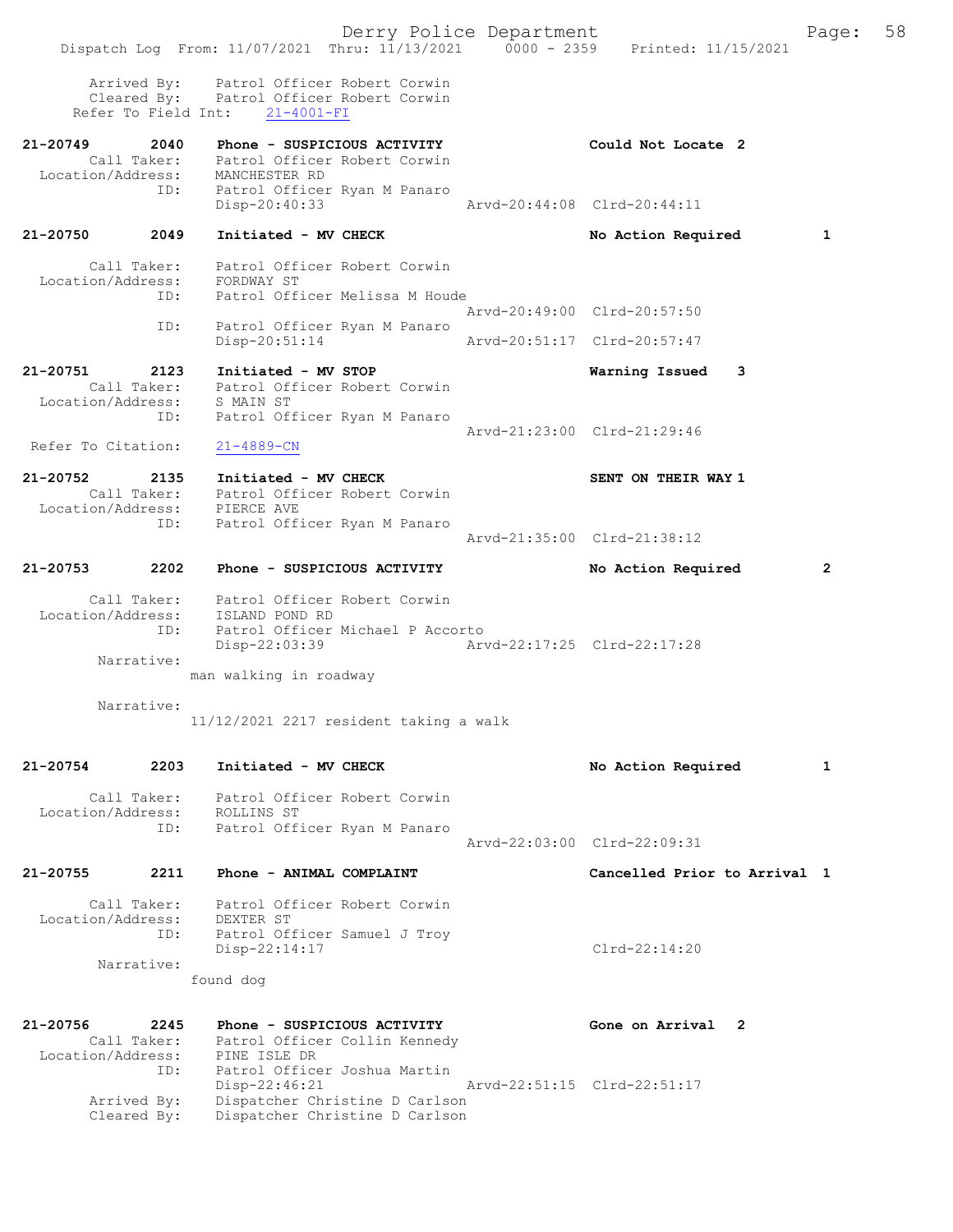Dispatch Log From: 11/07/2021 Thru: 11/13/2021 0000 - 2359 Printed: 11/15/2021 21-20757 2300 Phone - ALARM, BURGLAR False Alarm 1 Call Taker: Dispatcher Christine D Carlson Location/Address: [DY 277] HOOD RD ID: Patrol Officer Andrew R Kennedy<br>Disp-23:01:12 Ar Disp-23:01:12 Arvd-23:02:49 Clrd-23:14:26 ID: Patrol Officer Joshua Martin Disp-23:01:13 Arvd-23:04:54 Clrd-23:14:24 Narrative: 11/12/2021 2300 Gym corridor Refer To Field Int: 21-3992-FI 21-20758 2304 Initiated - MV CHECK Vehicle checked 1 Call Taker: Dispatcher Christine D Carlson Location/Address: ROLLINS ST ID: Sergeant Patrick H Dawson Arvd-23:04:00 Clrd-23:06:55<br>TD: Patrol Officer Nikita Tompyuk Patrol Officer Nikita Tomnyuk<br>Disp-23:05:26 Disp-23:05:26 Arvd-23:05:27 Clrd-23:06:54 21-20759 2307 Initiated - PROPERTY CHECK Services Rendered 2 Call Taker: Dispatcher Christine D Carlson Location/Address: ROLLINS ST ID: Sergeant Patrick H Dawson Arvd-23:07:00 Clrd-23:07:28 ID: Patrol Officer Nikita Tomnyuk Disp-23:07:24 Arvd-23:07:25 Clrd-23:07:27 21-20760 2309 Phone - ASSIST CITIZEN Services Rendered 3 Call Taker: Dispatcher Christine D Carlson Location/Address: PINKERTON ST ID: Patrol Officer Awess Abdulkadir Disp-23:10:17 Arvd-23:13:19 Clrd-23:19:58 Narrative: 11/12/2021 2320 Advice given 21-20761 2318 Initiated - MV STOP Warning Issued 3 Call Taker: Dispatcher Christine D Carlson<br>:ion/Address: S MAIN ST Location/Address: ID: Sergeant Patrick H Dawson Arvd-23:18:00 Clrd-23:22:23<br>ID: Patrol Officer Nikita Tomnyuk Patrol Officer Nikita Tomnyuk<br>Disp-23:19:33 Disp-23:19:33 Arvd-23:19:34 Clrd-23:21:30 Refer To Citation: 21-4890-CN 21-20762 2335 Initiated - MV STOP Warning Issued 3 Call Taker: Dispatcher Christine D Carlson Location/Address: MANCHESTER RD ID: Patrol Officer Awess Abdulkadir Arvd-23:35:00 Clrd-23:45:22<br>TD: Sergeant Patrick H Dawson Sergeant Patrick H Dawson<br>Disp-23:37:12 Disp-23:37:12 Arvd-23:37:13 Clrd-23:45:59<br>ID: Patrol Officer Andrew R Kennedy Patrol Officer Andrew R Kennedy<br>Disp-23:39:56 Ar Disp-23:39:56 Arvd-23:43:01 Clrd-23:45:56<br>ID: Patrol Officer Joshua Martin Patrol Officer Joshua Martin Disp-23:40:59 Arvd-23:42:09 Clrd-23:45:57 Arrived By: Patrol Officer Collin Kennedy Refer To Citation: 21-4891-CN 21-20763 2345 Initiated - MV STOP Warning Issued 3 Call Taker: Dispatcher Christine D Carlson Location/Address: E DERRY RD ID: Patrol Officer Nikita Tomnyuk Arvd-23:45:00 Clrd-23:51:22 ID: Patrol Officer Monica Ricci Disp-23:50:05 Arvd-23:50:07 Clrd-23:51:20 Refer To Citation: 21-20764 2346 Initiated - SUSPICIOUS ACTIVITY SENT ON THEIR WAY 2

Derry Police Department The Page: 59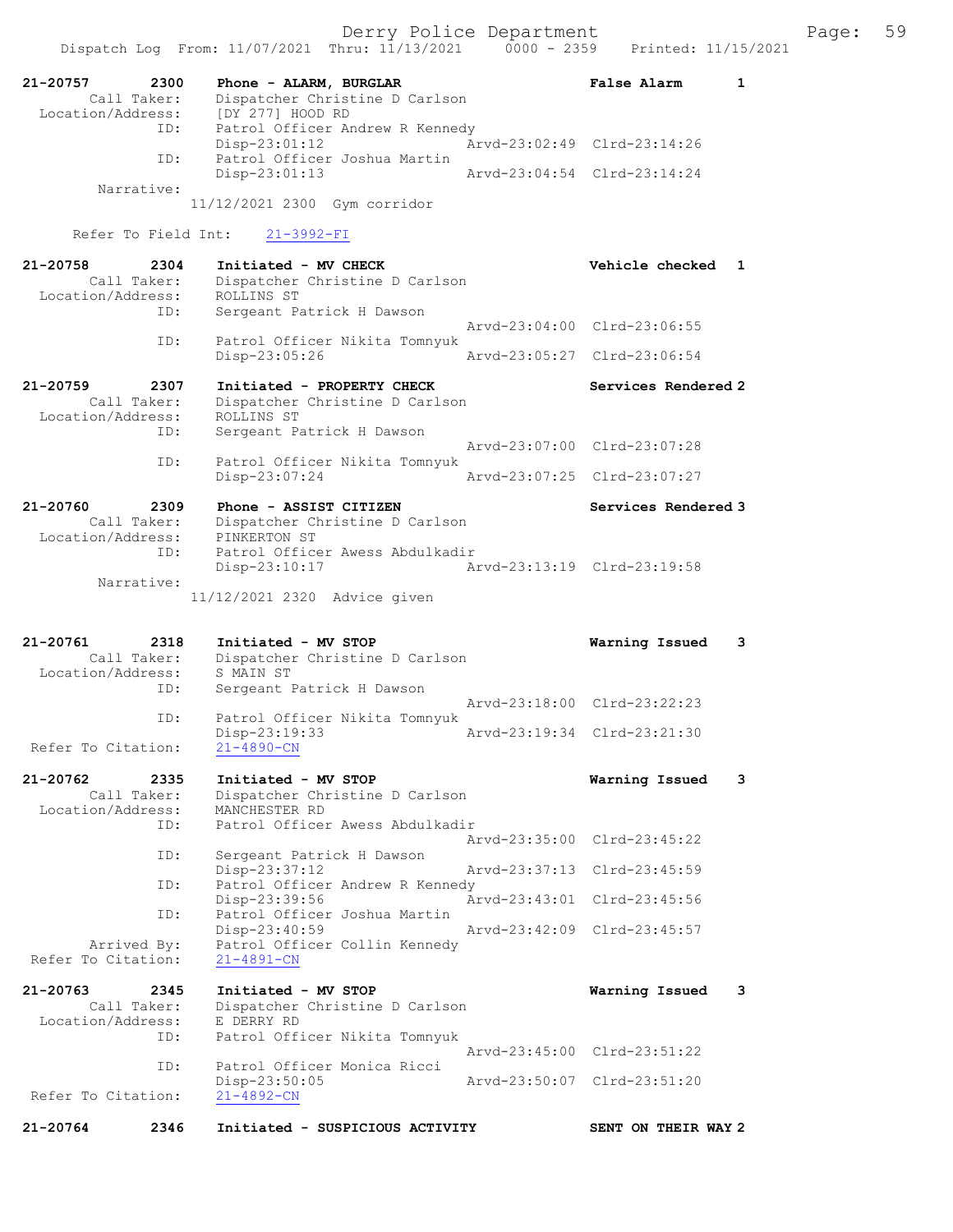|                                                             | Derry Police Department<br>Dispatch Log From: 11/07/2021 Thru: 11/13/2021 0000 - 2359                    | Printed: 11/15/2021                      | 60<br>Page: |
|-------------------------------------------------------------|----------------------------------------------------------------------------------------------------------|------------------------------------------|-------------|
| Call Taker:<br>Location/Address:<br>ID:                     | Dispatcher Christine D Carlson<br>MANCHESTER RD<br>Sergeant Patrick H Dawson                             |                                          |             |
|                                                             |                                                                                                          | Arvd-23:46:00 Clrd-23:46:38              |             |
| 21-20765<br>2349<br>Call Taker:<br>Location/Address:<br>ID: | Initiated - MV CHECK<br>Dispatcher Christine D Carlson<br>CRYSTAL AVE<br>Patrol Officer Awess Abdulkadir | SENT ON THEIR WAY 1                      |             |
|                                                             |                                                                                                          | Arvd-23:49:00 Clrd-23:52:27              |             |
| 21-20766<br>2354<br>Call Taker:<br>Location/Address:<br>ID: | Initiated - MV STOP<br>Dispatcher Christine D Carlson<br>CRYSTAL AVE<br>Patrol Officer Andrew R Kennedy  | Warning Issued                           | 3           |
|                                                             |                                                                                                          | Arvd-23:54:00 Clrd-23:59:23              |             |
| 21-20767<br>2355<br>Call Taker:<br>Location/Address:        | Initiated - MV STOP<br>Dispatcher Christine D Carlson<br>N MAIN ST                                       | Warning Issued                           | 3           |
| ID:<br>Refer To Citation:                                   | Patrol Officer Awess Abdulkadir<br>$21 - 4893 - CN$                                                      | Arvd-23:55:00 Clrd-11/13/2021 @ 00:06:03 |             |
| For Date: $11/13/2021$ - Saturday                           |                                                                                                          |                                          |             |
| 0015<br>21-20768<br>Call Taker:<br>Location/Address:        | Initiated - Parking Enforcement<br>Dispatcher Christine D Carlson<br>CHESTER RD                          | Warning Issued                           | 1           |
| ID:                                                         | Patrol Officer Monica Ricci                                                                              | Arvd-00:15:00 Clrd-00:19:43              |             |
| 21-20769<br>0025<br>Call Taker:<br>Location/Address:        | Initiated - MV STOP<br>Dispatcher Christine D Carlson<br>MANCHESTER RD                                   | Warning Issued                           | 3           |
| ID:<br>Refer To Citation:                                   | Patrol Officer Awess Abdulkadir<br>$21 - 4894 - CN$                                                      | Arvd-00:25:00 Clrd-00:33:38              |             |
| 21-20770<br>0029<br>Call Taker:<br>Location/Address:        | Initiated - MV CHECK<br>Dispatcher Christine D Carlson<br>E BROADWAY                                     | Vehicle checked 1                        |             |
| ID:                                                         | Patrol Officer Andrew R Kennedy                                                                          | Arvd-00:29:00 Clrd-00:31:28              |             |
| 21-20771<br>0113<br>Call Taker:<br>Location/Address:        | Initiated - MV CHECK<br>Dispatcher Christine D Carlson<br>ABBOTT ST                                      | Vehicle checked 1                        |             |
| ID:<br>Refer To Field Int:                                  | Patrol Officer Andrew R Kennedy<br>$21 - 3991 - FI$                                                      | Arvd-01:13:00 Clrd-01:16:59              |             |
| 21-20772<br>0146<br>Call Taker:<br>Location/Address:        | Phone - KEEP THE PEACE<br>Dispatcher Christine D Carlson<br>FRIAR TUCK AVE                               | Services Rendered 2                      |             |
| ID:                                                         | Patrol Officer Andrew R Kennedy<br>$Disp-01:47:46$                                                       | Arvd-01:51:05 Clrd-01:57:29              |             |
| ID:                                                         | Patrol Officer Nikita Tomnyuk<br>$Disp-01:47:47$                                                         | $Clrd-01:52:17$                          |             |
| ID:<br>ID:                                                  | Sergeant Patrick H Dawson<br>Disp-01:50:31<br>Sergeant Patrick H Dawson                                  | $Clrd-01:52:24$                          |             |
| Refer To Field Int:                                         | $Disp-01:55:43$<br>$21 - 3990 - FI$                                                                      | Arvd-01:55:44 Clrd-01:57:19              |             |
| 21-20773<br>0237                                            | Initiated - MV STOP                                                                                      | Arrest(s) Made                           | 3           |

 Call Taker: Dispatcher Christine D Carlson Location/Address: FOREST RIDGE RD ID: Patrol Officer Nikita Tomnyuk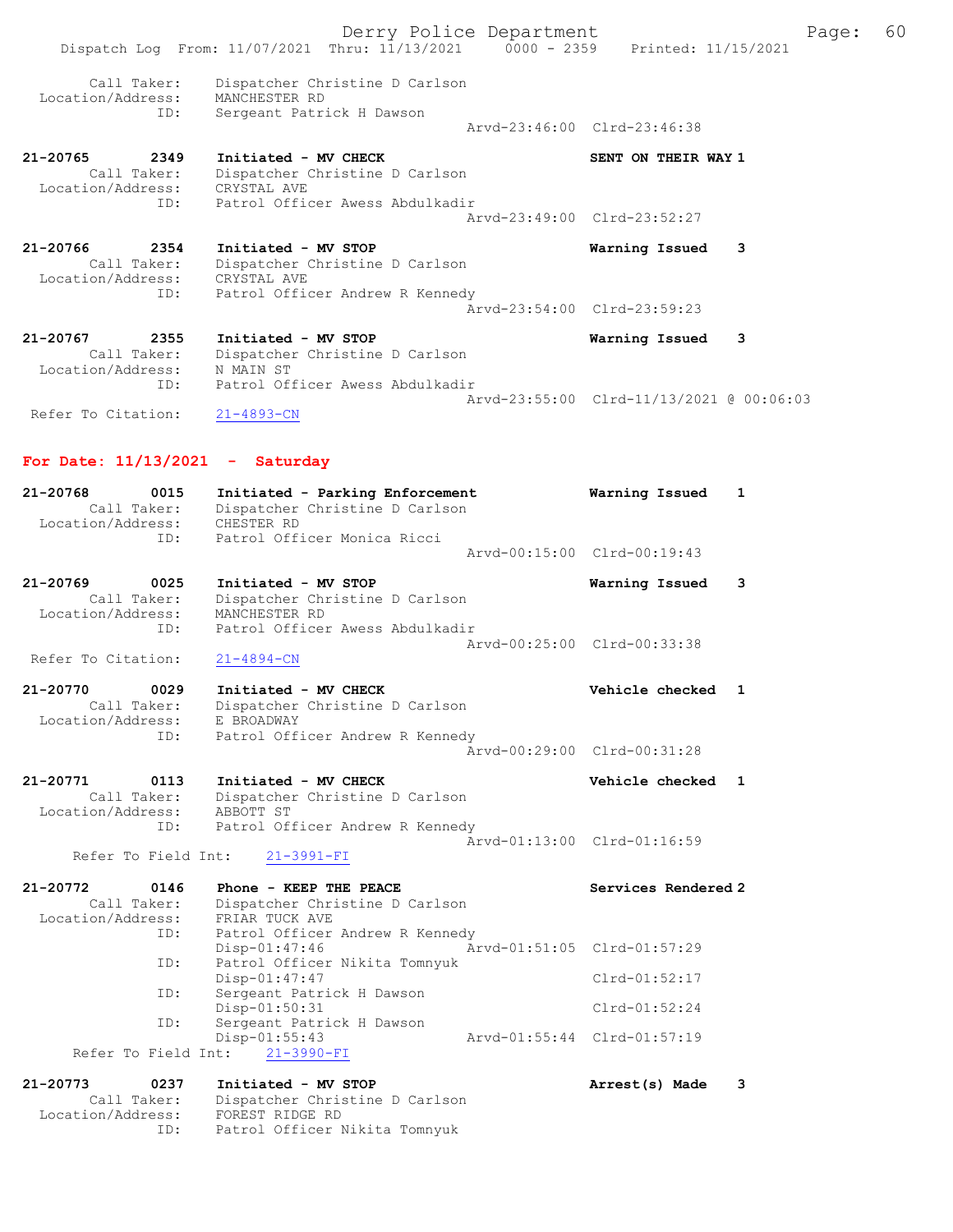Derry Police Department<br>  $P_{\text{hru}: 11/13/2021}$  0000 - 2359 Printed: 11/15/2021 Dispatch Log From: 11/07/2021 Thru: 11/13/2021

 Arvd-02:37:00 Clrd-05:28:01 ID: Patrol Officer Andrew R Kennedy<br>Disp-02:42:24 A Disp-02:42:24 <br>
D: Sergeant Patrick H Dawson<br>
D: Sergeant Patrick H Dawson Sergeant Patrick H Dawson<br>Disp-02:42:27 Disp-02:42:27 Arvd-02:46:54 Clrd-03:31:49<br>ID: Patrol Officer Monica Ricci Patrol Officer Monica Ricci Disp-02:53:36 Clrd-02:54:13<br>The Patrol Officer Awess Abdulkadir Patrol Officer Awess Abdulkadir<br>Disp-02:54:11 Ar Disp-02:54:11 Arvd-02:55:24 Clrd-03:43:10 ID: Patrol Officer Monica Ricci Arvd-03:00:13 Clrd-03:43:12 Narrative: 11/13/2021 0249 232 Checking sobriety at this time Narrative: 11/13/2021 0259 DFD requested - notified Narrative: 11/13/2021 0303 DFD on scene Narrative: 11/13/2021 0310 S7 advising one in custody at this time Narrative: 11/13/2021 0317 232 enroute to HQ, s/m: 54,593.6 Narrative: 11/13/2021 0317 Spacetown called for tow - enroute Narrative: 11/13/2021 0321 232 off at HQ, e/m: 54,595.4 Narrative: 11/13/2021 0333 Wrecker on scene Narrative: 11/13/2021 0413 Called b/c at this time, no answer v/m left Narrative: 11/13/2021 0414 B/C Mencis called back - notified Narrative: 11/13/2021 0416 Subject information (DWI): Elias Dasilveira 95 Lord Hill Rd E.Nassau NY DOB: 5/10/75 Narrative: 11/13/2021 0433 Subject placed in cell 3 Narrative: 11/13/2021 0447 B/C Mencis off at HQ Narrative: 11/13/2021 0502 B/C Mencis issued PR w/ court date of 12/2/21 Narrative: 11/13/2021 0517 232 transporting subject to 14 Fairway, s/m: 54,595.5 Narrative: 11/13/2021 0525 Unable to burn videos at this time, system not working properly - eticket issued. Narrative: 11/13/2021 0525 232 off at Fairways, e/m: 54,597.7 Refer To Arrest: 21-1090-AR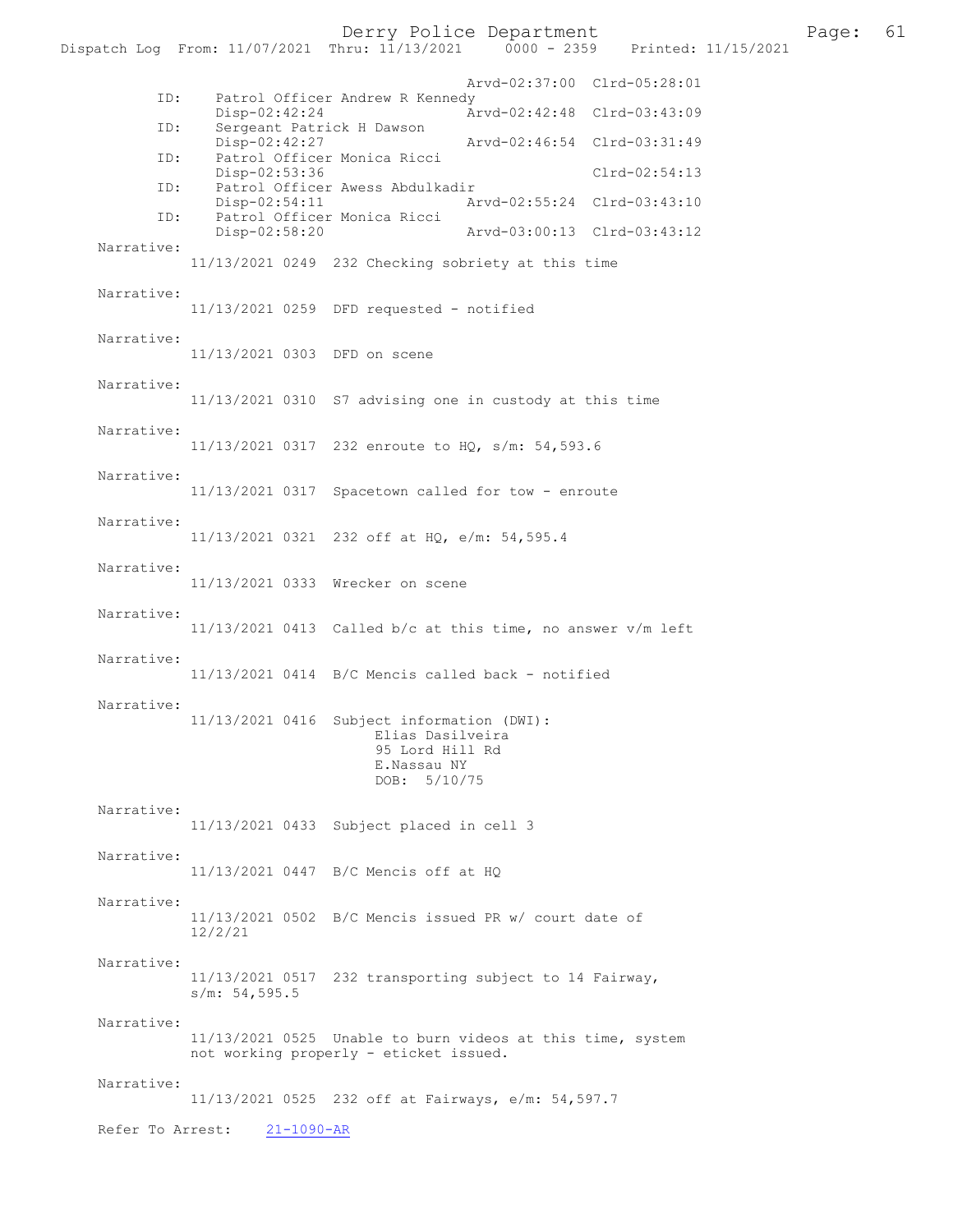| 21-20774<br>0246<br>Call Taker:  | Initiated - MV STOP<br>Dispatcher Christine D Carlson              | Warning Issued              | 3            |
|----------------------------------|--------------------------------------------------------------------|-----------------------------|--------------|
| Location/Address:                | S MAIN ST                                                          |                             |              |
| ID:                              | Patrol Officer Awess Abdulkadir                                    |                             |              |
| Refer To Citation:               | $21 - 4895 - CN$                                                   | Arvd-02:46:00 Clrd-02:54:05 |              |
| 21-20775<br>0352                 | Phone - SUSPICIOUS ACTIVITY                                        | Services Rendered 2         |              |
| Call Taker:                      | Dispatcher Christine D Carlson                                     |                             |              |
| Location/Address:<br>ID:         | S MAIN ST<br>Patrol Officer Awess Abdulkadir                       |                             |              |
|                                  | Disp-03:53:56                                                      | Arvd-03:57:11 Clrd-04:06:35 |              |
| ID:                              | Patrol Officer Andrew R Kennedy<br>Disp-03:54:02                   | Arvd-03:59:46 Clrd-04:06:33 |              |
|                                  |                                                                    |                             |              |
| 21-20776<br>0430<br>Call Taker:  | Phone - UNWANTED SUBJECT<br>Dispatcher Christine D Carlson         | <b>TRANSPORTED</b>          | $\mathbf{2}$ |
| Location/Address:                | PARKLAND DR                                                        |                             |              |
| ID:                              | Patrol Officer Andrew R Kennedy                                    |                             |              |
| ID:                              | $Disp-04:31:35$<br>Patrol Officer Awess Abdulkadir                 | Arvd-04:34:44 Clrd-04:57:54 |              |
|                                  | $Disp-04:31:38$                                                    | Arvd-04:35:33 Clrd-04:57:52 |              |
| ID:                              | Sergeant Patrick H Dawson<br>$Disp-04:32:25$                       | Arvd-04:35:34 Clrd-04:57:50 |              |
| Narrative:                       |                                                                    |                             |              |
|                                  | $11/13/2021$ 0451 337 transporting one to Speedway, s/m:<br>35,840 |                             |              |
|                                  |                                                                    |                             |              |
| Narrative:                       | 11/13/2021 0452 337 off at Speedway, e/m: 35,841.1                 |                             |              |
|                                  |                                                                    |                             |              |
| Refer To Field Int:              | $21 - 3989 - FI$                                                   |                             |              |
| 21-20777<br>0500                 | Initiated - MV STOP                                                | Warning Issued              | 3            |
|                                  |                                                                    |                             |              |
| Call Taker:                      | Dispatcher Christine D Carlson                                     |                             |              |
| Location/Address:<br>ID:         | E BROADWAY<br>Patrol Officer Monica Ricci                          |                             |              |
|                                  |                                                                    | Arvd-05:00:00 Clrd-05:07:01 |              |
| ID:                              | Patrol Officer Andrew R Kennedy                                    |                             |              |
| Refer To Citation:               | $Disp-05:01:26$<br>$21 - 4896 - CN$                                | Arvd-05:01:27 Clrd-05:06:59 |              |
|                                  |                                                                    |                             |              |
| 21-20778<br>0528<br>Call Taker:  | Initiated - MV STOP<br>Dispatcher Christine D Carlson              | Summons Issued              | 3            |
| Location/Address:                | KENDALL POND RD + WOOD AVE                                         |                             |              |
| ID:                              | Patrol Officer Andrew R Kennedy                                    | Arvd-05:28:00 Clrd-06:34:56 |              |
| ID:                              | Patrol Officer Monica Ricci                                        |                             |              |
| Refer To Citation:               | Disp-05:34:25                                                      | Arvd-05:39:57 Clrd-06:31:11 |              |
| Narrative:                       | $21 - 4897 - CN$                                                   |                             |              |
|                                  | $11/13/2021$ 0541 Recovery called for tow - enroute                |                             |              |
| Narrative:                       |                                                                    |                             |              |
|                                  | 11/13/2021 0628 Wrecker on scene                                   |                             |              |
|                                  |                                                                    |                             |              |
| 21-20779<br>0610                 | Phone - ALARM, BURGLAR                                             | False Alarm                 | 1            |
| Call Taker:<br>Location/Address: | Dispatcher Christine D Carlson<br>[DY 2560] BIRCH ST               |                             |              |
| ID:                              | Patrol Officer Awess Abdulkadir                                    |                             |              |
| ID:                              | Disp-06:11:32<br>Patrol Officer Nikita Tomnyuk                     | Arvd-06:12:36 Clrd-06:15:30 |              |
|                                  | Disp-06:11:34                                                      | Clrd-06:15:28               |              |
| Narrative:                       | 11/13/2021 0611 Office 7 glass                                     |                             |              |
|                                  |                                                                    |                             |              |

21-20780 0750 Initiated - MV STOP Warning Issued 3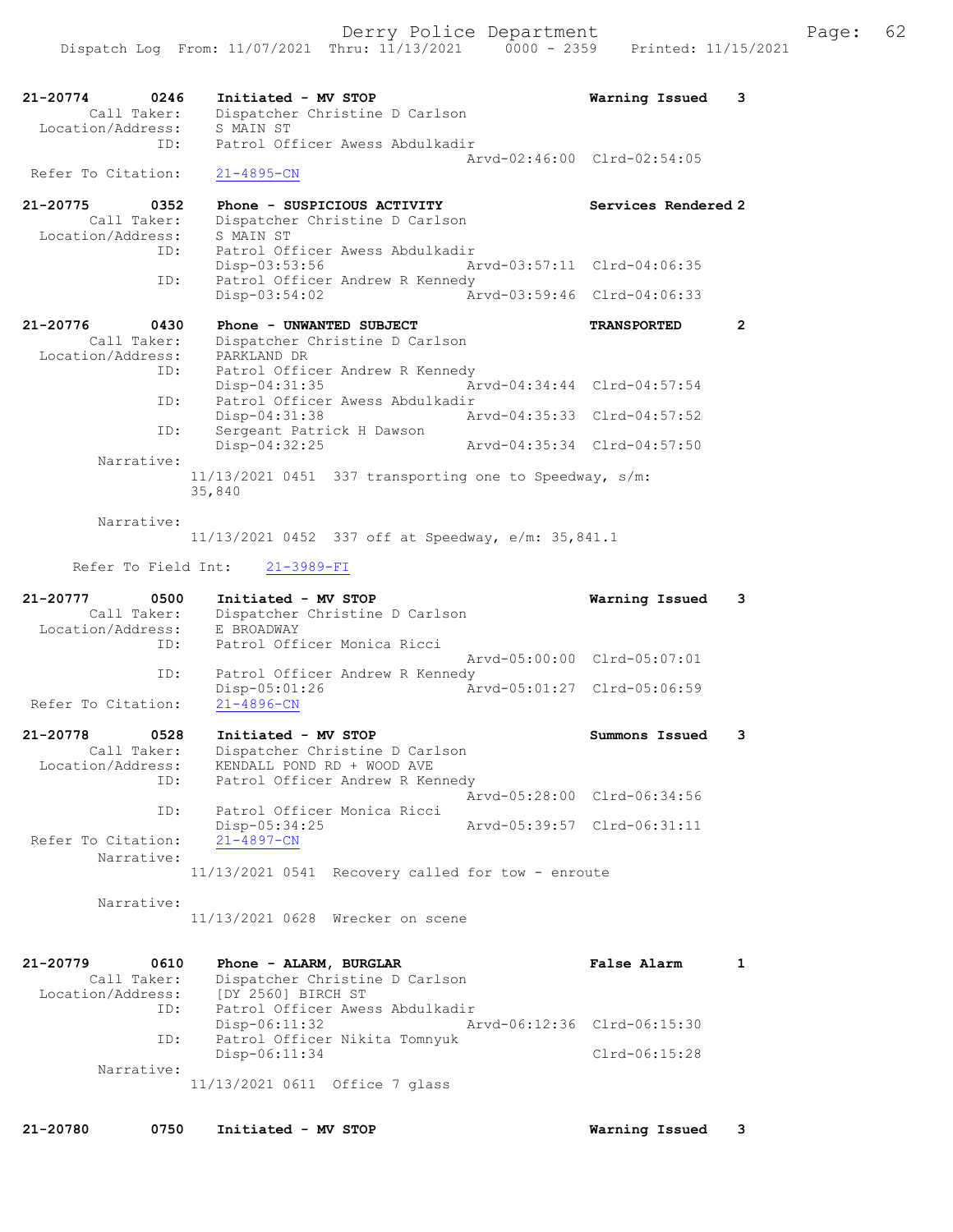Derry Police Department Fage: 63 Dispatch Log From: 11/07/2021 Thru: 11/13/2021 0000 - 2359 Printed: 11/15/2021 Call Taker: Dispatcher Jess W Arcand Location/Address: RT 28 Patrol Officer Awess Abdulkadir Arvd-07:50:00 Clrd-08:00:14<br>21-4898-CN Refer To Citation: 21-20781 0805 Initiated - FOLLOW-UP No Action Required 2 Call Taker: Dispatcher Jess W Arcand<br>ion/Address: PEABODY RD Location/Address: ID: Patrol Officer Awess Abdulkadir Arvd-08:05:00 Clrd-08:09:02 21-20782 0933 911 - ENDANGERING THE WELFARE Report Taken 2 Call Taker: Dispatcher Jess W Arcand Location/Address: N SHORE (IP) RD ID: Patrol Officer Awess Abdulkadir<br>Disp-09:34:23 Ar Disp-09:34:23 Arvd-09:44:44 Clrd-10:10:03<br>TD: Patrol Officer James M McClafferty Patrol Officer James M McClafferty<br>Disp-09:34:28 Arvd Disp-09:34:28 Arvd-09:42:57 Clrd-10:10:01<br>ID: Sergeant Seth Plumer Sergeant Seth Plumer<br>Disp-09:50:49 09:50:49 <br>21-2044-OF <br>21-2044-OF Refer To Incident: 21-20783 1048 Initiated - FOLLOW-UP No Action Required 2 Call Taker: Dispatcher Jess W Arcand<br>ion/Address: MUNICIPAL DR Location/Address:<br>ID: Patrol Officer Awess Abdulkadir Arvd-10:48:00 Clrd-12:06:03 Cleared By: Sergeant James M Belanger ID: Patrol Officer Awess Abdulkadir Disp-12:28:02 Clrd-12:28:18 Dispatched By: Sergeant James M Belanger Cleared By: Sergeant James M Belanger 21-20784 1049 Phone - ROAD HAZARD Services Rendered 2 Call Taker: Patrol Officer Collin Kennedy Location/Address: WINDHAM RD + TYLER RD ID: Patrol Officer Nicholas M Granville<br>Disp-10:50:30 Arvd-2 Disp-10:50:30 Arvd-10:58:54 Clrd-10:59:00 Arrived By: Dispatcher Jess W Arcand Cleared By: Dispatcher Jess W Arcand 21-20785 1053 Phone - UNAUTHORIZED USE **ADVICE GIVEN** 2 Call Taker: Dispatcher Jess W Arcand<br>ion/Address: BALLARD RD Location/Address:<br>ID: Patrol Officer Nicholas M Granville<br>Disp-11:00:25 Arvd-Arvd-11:10:44 Clrd-11:47:39 21-20786 1058 Initiated - SUBPOENA DELIVERY Not Served 1 Call Taker: Dispatcher Jess W Arcand -20180<br>Call Taker: Dispatcher Jes<br>Location/Address: BLAKE FARM RD<br>ID: Patrol Officer Patrol Officer James M McClafferty Arvd-10:58:00 Clrd-11:03:12 21-20787 1142 Initiated - FOLLOW-UP No Action Required 2 Call Taker: Dispatcher Jess W Arcand Location/Address: FAIRWAY DR Patrol Officer Tyler S Daniel Arvd-11:42:00 Clrd-11:45:41 21-20788 1154 Initiated - FOLLOW-UP No Action Required 2 Call Taker: Dispatcher Jess W Arcand<br>ion/Address: MUNICIPAL DR Location/Address:<br>ID: Patrol Officer Tyler S Daniel Cleared By: Sergeant James M Belanger Arvd-11:54:00 Clrd-12:06:12 Sergeant James M Belanger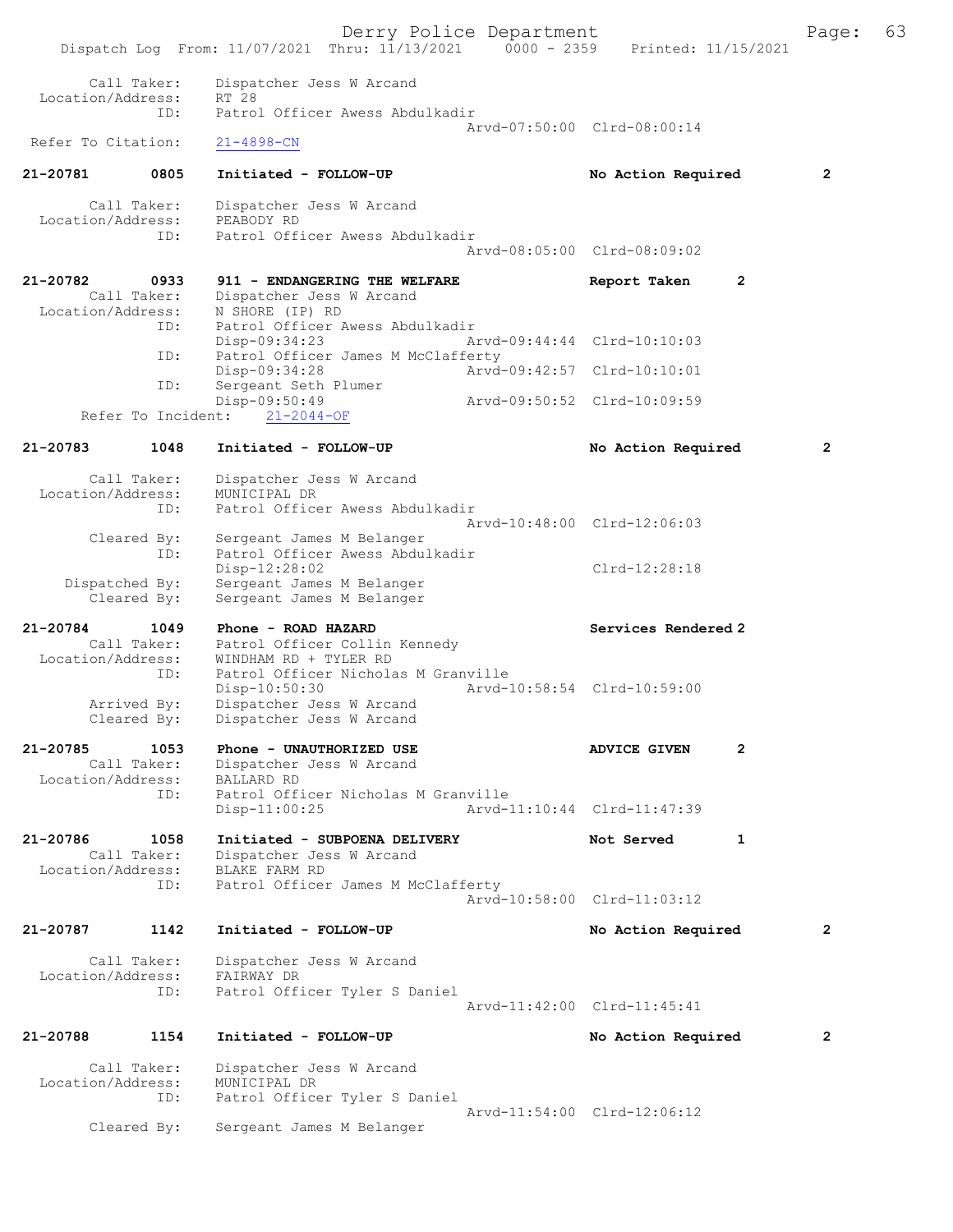21-20789 1205 Phone - MEDICAL EMERGENCY Arrest(s) Made 1<br>Call Taker: Sergeant James M Belanger Call Taker: Sergeant James M Belanger Location/Address: ASHLEIGH DR ID: Patrol Officer Awess Abdulkadir Disp-12:06:03 Arvd-12:06:51 Clrd-12:28:02 Arrived By: Patrol Officer Collin Kennedy ID: Patrol Officer Tyler S Daniel Disp-12:06:12 Arvd-12:07:16 Clrd-14:56:21 Arrived By: Patrol Officer Collin Kennedy Cleared By: Dispatcher Christina L Power ID: Sergeant Seth Plumer<br>Disp-12:37:52 Disp-12:37:52 Arvd-12:37:53 Clrd-13:14:26 Dispatched By: Dispatcher Jess W Arcand Arrived By: Dispatcher Jess W Arcand Cleared By: Dispatcher Jess W Arcand ID: Patrol Officer Nicholas M Granville Disp-12:42:50 Arvd-12:46:34 Clrd-13:17:25 Dispatched By: Dispatcher Jess W Arcand Arrived By: Dispatcher Jess W Arcand Cleared By: Dispatcher Jess W Arcand Narrative: 11/13/2021 12:28 checking sobriety Narrative: 11/13/2021 1237 S8 ONE IN CUSTODY FOR DUI, OPERATING AFTER SUSPENSION, AND ALCOHOL IGNITION INTERLOCK CIRCUMVENTION Narrative: 11/13/2021 1244 421 TRANSPORTING ONE TO HQ SM 54614.0 Narrative: 11/13/2021 1246 OFF AT HQ EM 54614.6 Narrative: 11/13/2021 1246 NEXT ON LIST LBP TOWNING NOTIFIED AND RESPONDING Narrative: 11/13/2021 1259 LBP ON SCENE Narrative: 11/13/2021 1313 MESSAGE LEFT FOR BC LEFEBVRE Narrative: 11/13/2021 1332 IDENTIFIED AS: JULIE LAMBERT 87 WENTWORTH DR BEDFORD NH DOB 7/22/94 Narrative: 11/13/2021 1341 PLACED IN CELL 1 Narrative: 11/13/2021 1402 Prisoner checked Narrative: 11/13/2021 1424 BAIL SET AT \$500 PR BAIL WITH COURT 2/17/21 PER BC D. LEFEBVRE Narrative: 11/13/2021 1457 prisoner checked Narrative: 11/13/2021 1509 released to a sober party Refer To Arrest: 21-1091-AR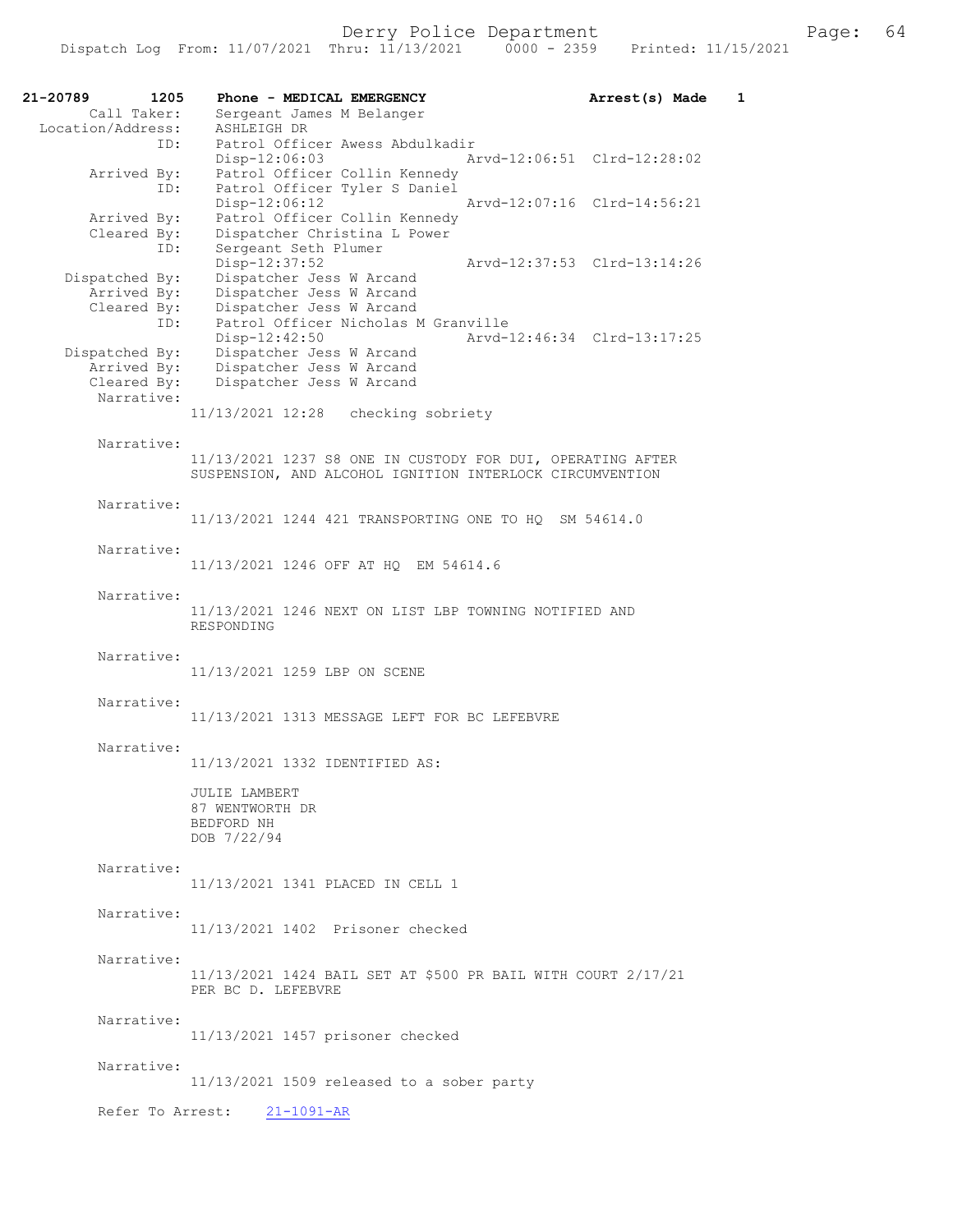| 21-20790<br>1221<br>Call Taker:<br>Location/Address:        | Phone - WELFARE CHECK<br>Sergeant James M Belanger<br>ROCKINGHAM RD                                           |                             | Services Rendered 2                        |
|-------------------------------------------------------------|---------------------------------------------------------------------------------------------------------------|-----------------------------|--------------------------------------------|
| ID:<br>Arrived By:<br>Cleared By:<br>Narrative:             | Patrol Officer Awess Abdulkadir<br>Disp-12:28:18<br>Dispatcher Jess W Arcand<br>Dispatcher Jess W Arcand      |                             | Arvd-12:31:36 Clrd-12:42:24                |
|                                                             | 11/13/2021 1222 Caller requested we check on Coleen Crawley                                                   |                             |                                            |
| 21-20791<br>1223<br>Call Taker:<br>Location/Address:        | Phone - SUSPICIOUS ACTIVITY<br>Patrol Officer Collin Kennedy<br>WINDHAM DEPOT RD                              |                             | Services Rendered 2                        |
| ID:<br>Arrived By:<br>Cleared By:                           | Patrol Officer James M McClafferty<br>$Disp-12:24:12$<br>Dispatcher Jess W Arcand<br>Dispatcher Jess W Arcand |                             | Arvd-12:31:57 Clrd-12:58:41                |
| 21-20792<br>1304<br>Call Taker:<br>Location/Address:        | Phone - NEIGHBORHOOD DISPUTE<br>Dispatcher Jess W Arcand<br>FAIRWAY DR                                        |                             | Services Rendered 2                        |
| ID:                                                         | Patrol Officer Awess Abdulkadir<br>Disp-13:33:54<br>Refer To Field Int: 21-3995-FI                            |                             | Arvd-13:48:57 Clrd-13:57:13                |
| $21 - 20793$<br>1353<br>Call Taker:<br>Location/Address:    | Phone - MEDICAL EMERGENCY<br>Dispatcher Jess W Arcand<br>WINDHAM RD                                           |                             | Services Rendered 1                        |
| ID:<br>ID:                                                  | Patrol Officer Nicholas M Granville<br>$Disp-13:54:12$<br>Patrol Officer Awess Abdulkadir                     | Arvd-14:00:16 Clrd-14:06:50 |                                            |
|                                                             | Disp-13:57:24                                                                                                 | Arvd-14:05:23 Clrd-14:06:22 |                                            |
| 21-20794<br>1407<br>Call Taker:<br>Location/Address:        | 911 - SUSPICIOUS ACTIVITY<br>Dispatcher Jess W Arcand<br>E DERRY RD + OLD CHESTER RD                          |                             | Could Not Locate 2                         |
| ID:                                                         | Patrol Officer James M McClafferty<br>$Disp-14:08:51$                                                         |                             | Arvd-14:10:32 Clrd-14:21:42                |
| 21-20795<br>1440<br>Call Taker:                             | Phone - SUSPICIOUS ACTIVITY<br>Dispatcher Jess W Arcand                                                       |                             | Services Rendered 2                        |
| Location/Address:<br>ID:                                    | FAIRWAY DR<br>Patrol Officer Samuel J Troy<br>Disp-14:56:29                                                   |                             | Arvd-14:56:31 Clrd-15:16:35                |
| Dispatched By:<br>Arrived By:<br>Cleared By:<br>Narrative:  | Dispatcher Christina L Power<br>Dispatcher Christina L Power<br>Dispatcher Christina L Power                  |                             |                                            |
|                                                             | 11/13/2021 1441 TWO TEENAGE MALES WALKING/STUMBLING ON THE<br>SIDE OF THE ROAD                                |                             |                                            |
| Narrative:                                                  | 11/13/2021 1505 ped check at the clubhouse                                                                    |                             |                                            |
| Narrative:                                                  | determined to be a neighborhood issue                                                                         |                             |                                            |
| 21-20796<br>1517<br>Call Taker:<br>Location/Address:<br>ID: | Initiated - ASSIST CITIZEN<br>Dispatcher Christina L Power<br>FAIRWAY DR<br>Patrol Officer Samuel J Troy      |                             | Services Rendered 3                        |
| ID:                                                         | Patrol Officer Michael Carnazzo                                                                               | Arvd-15:17:00               | $Clrd-15:34:14$                            |
| ID:                                                         | Disp-15:18:09<br>Sergeant Jeffrey M Dawe                                                                      | Arvd-15:21:36               | Clrd-15:34:15                              |
| 21-20797<br>1530                                            | $Disp-15:24:18$<br>Phone - FOLLOW-UP                                                                          | Arvd-15:24:19               | Clrd-15:34:12<br>Cleared<br>$\overline{2}$ |
|                                                             |                                                                                                               |                             |                                            |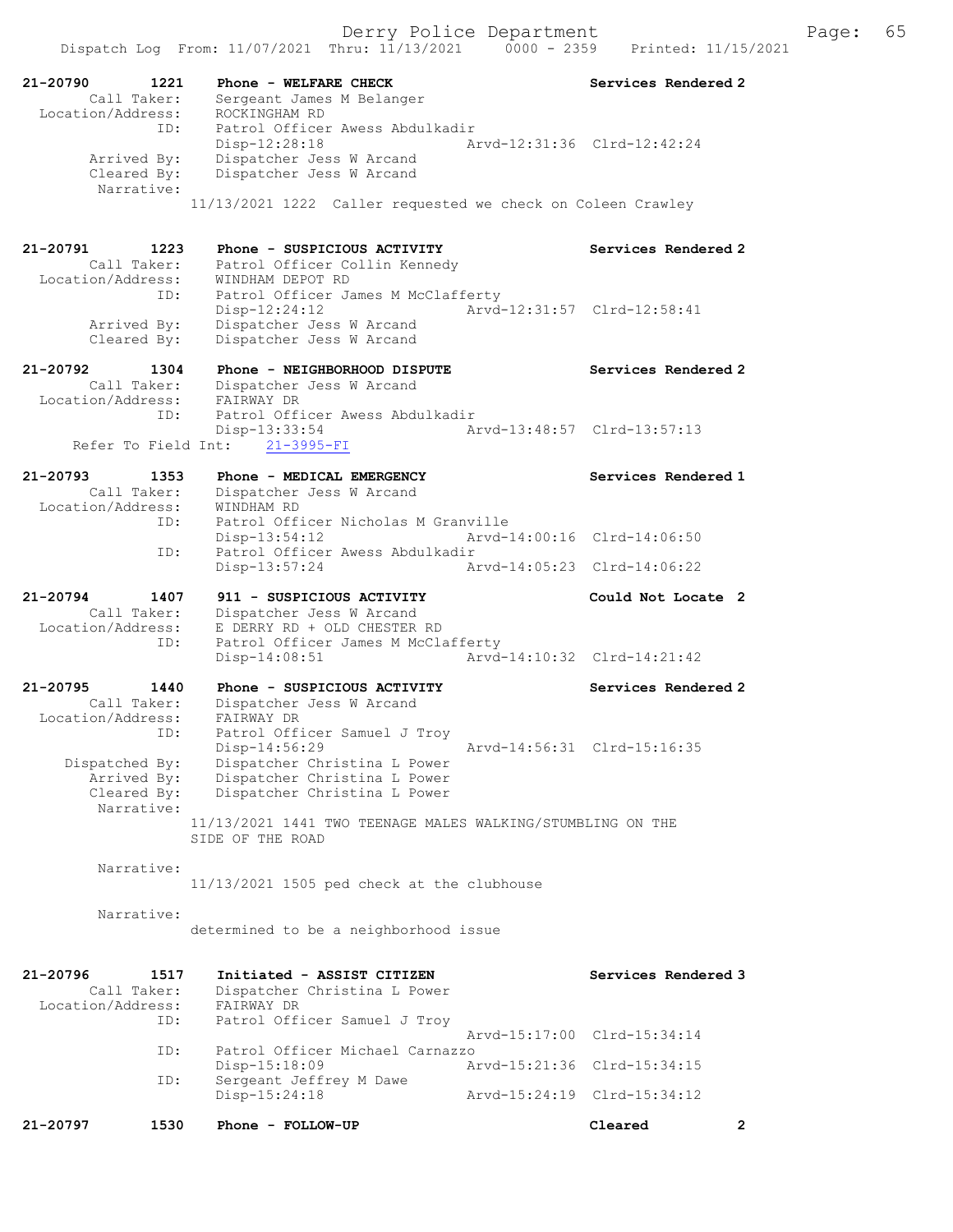Derry Police Department Fage: 66 Dispatch Log From: 11/07/2021 Thru: 11/13/2021 0000 - 2359 Printed: 11/15/2021 Call Taker: Dispatcher Christina L Power Location/Address: TSIENNETO RD ID: Patrol Officer Samuel J Troy Disp-15:39:10 Arvd-15:45:54 Clrd-16:35:59 Arrived By: Lieutenant Michael T Muncey 21-20798 1547 Phone - SUSPICIOUS ACTIVITY SENT ON THEIR WAY 2 Call Taker: Patrol Officer Collin Kennedy Location/Address: ASHLEIGH DR ID: Patrol Officer Michael Carnazzo Disp-15:48:28 Arvd-15:52:45 Clrd-15:57:24 Dispatched By: Dispatcher Christina L Power Arrived By: Dispatcher Christina L Power Cleared By: Dispatcher Christina L Power ID: Sergeant Jeffrey M Dawe Disp-15:49:43 Arvd-15:49:44 Clrd-15:57:22 Dispatched By: Dispatcher Christina L Power Dispatched By: Dispatcher Christina L Power<br>Arrived By: Dispatcher Christina L Power<br>Cleared By: Dispatcher Christina L Power Dispatcher Christina L Power Narrative: checking a report of a panhandler Refer To Field Int: 21-3984-FI 21-20799 1555 Initiated - FOLLOW-UP Cleared 2 Call Taker: Dispatcher Christina L Power Location/Address: WESTGATE RD ID: Patrol Officer Sara R Joyce Arvd-15:55:00 Clrd-15:57:51 Patrol Officer Michael P Accorto 21-20800 1605 Initiated - FOLLOW-UP Cleared 2 Call Taker: Dispatcher Christina L Power Location/Address: LAWRENCE ST ID: Patrol Officer Sara R Joyce Arvd-16:05:00 Clrd-16:09:10 Patrol Officer Michael P Accorto 21-20801 1607 Phone - SUSPICIOUS ACTIVITY Cancelled Prior to Arrival 2 Call Taker: Lieutenant Michael T Muncey Location/Address: [DY 2360] DREW RD ID: Patrol Officer Sara R Joyce Disp-16:09:22 Clrd-16:12:53 Patrol Officer Michael P Accorto Dispatched By: Dispatcher Christina L Power Cleared By: Dispatcher Christina L Power 21-20802 1617 Initiated - MV STOP Warning Issued 3 Call Taker: Dispatcher Christina L Power Location/Address: S MAIN ST ID: Patrol Officer Michael Carnazzo Arvd-16:17:00 Clrd-16:23:34 Refer To Citation: 21-4899-CN 21-20803 1626 Initiated - FOLLOW-UP Cleared 2 Call Taker: Dispatcher Christina L Power Location/Address: LAWRENCE ST ID: Patrol Officer Sara R Joyce Arvd-16:26:00 Clrd-16:38:27 Patrol Officer Michael P Accorto 21-20804 1652 Initiated - FOLLOW-UP Cleared 2 Call Taker: Dispatcher Christina L Power Location/Address: BEACON ST ID: Patrol Officer Sara R Joyce Arvd-16:52:00 Clrd-16:54:54 Patrol Officer Michael P Accorto

21-20805 1707 Initiated - MV STOP Warning Issued 3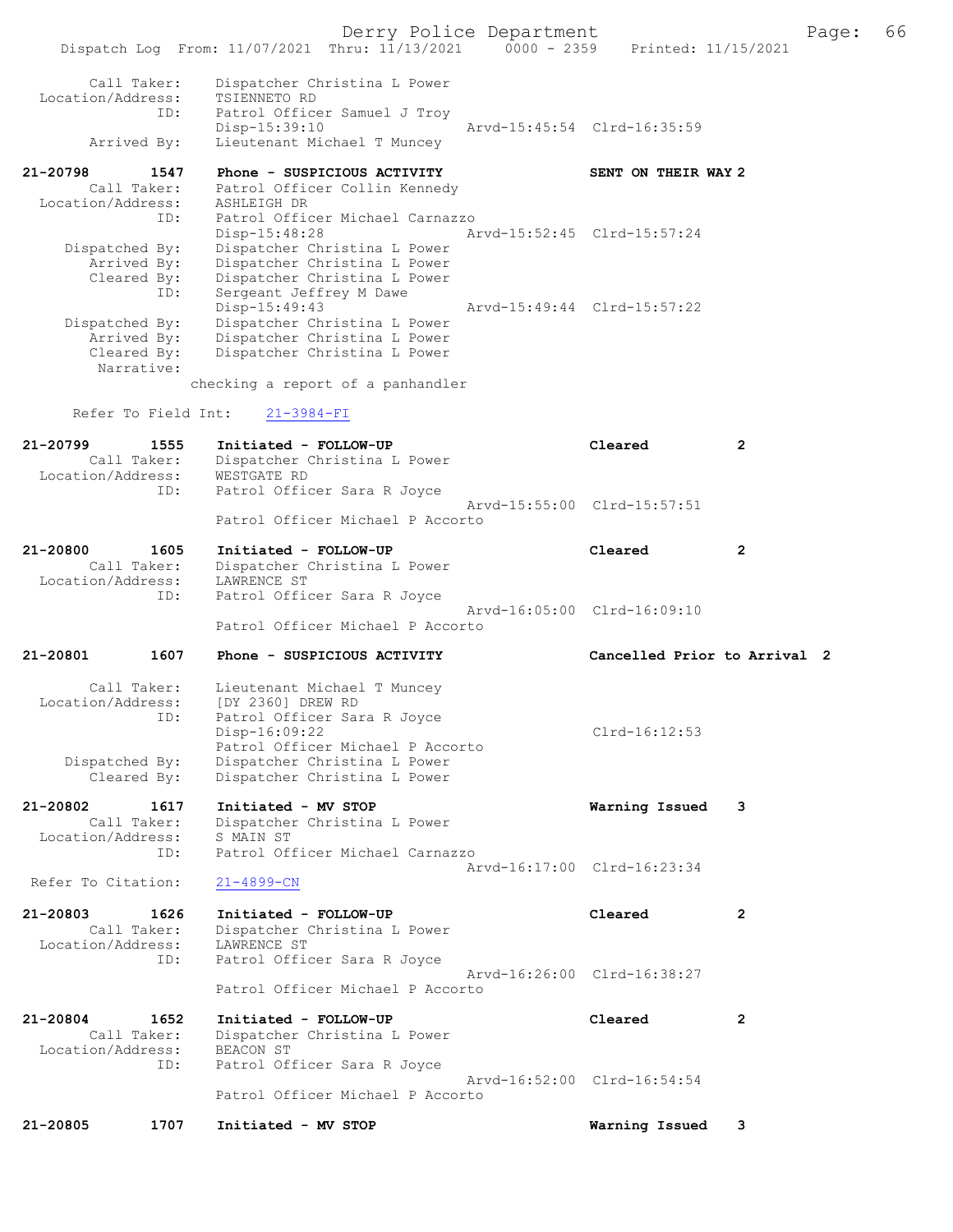Derry Police Department Fage: 67 Dispatch Log From: 11/07/2021 Thru: 11/13/2021 0000 - 2359 Printed: 11/15/2021 Call Taker: Dispatcher Christina L Power Location/Address: BIRCH ST ID: Patrol Officer Michael Carnazzo Arvd-17:07:00 Clrd-17:14:10<br>
21-4900-CN Refer To Citation: 21-20806 1722 Phone - SUSPICIOUS ACTIVITY Cleared 2 Call Taker: Dispatcher Christina L Power Location/Address: LINLEW DR ID: Patrol Officer Nathan S Lavoie Disp-17:23:09 Arvd-17:26:20 Clrd-17:53:55 ID: Patrol Officer Samuel J Troy Disp-17:23:11 Arvd-17:26:21 Clrd-18:07:29 Cleared By: Patrol Officer Robert Corwin ID: Sergeant Jeffrey M Dawe Disp-17:28:01 Arvd-17:33:46 Clrd-17:53:59 Narrative: 11/13/2021 1733 checking the apartment Refer To Incident: 21-2045-OF 21-20807 1838 Phone - SUSPICIOUS ACTIVITY SENT ON THEIR WAY 2 Call Taker: Dispatcher Christina L Power Location/Address: LINLEW DR ID: Patrol Officer Nathan S Lavoie<br>Disp-18:39:01 1 Disp-18:39:01 Arvd-18:46:11 Clrd-19:25:47<br>The Patrol Officer Samuel J Troy Patrol Officer Samuel J Troy Disp-18:39:03 Arvd-18:43:03 Clrd-19:32:26 ID: Sergeant Jeffrey M Dawe<br>Disp-18:43:04 Disp-18:43:04 Arvd-18:43:05 Clrd-19:25:45<br>TD: Patrol Officer Michael Carnazzo Patrol Officer Michael Carnazzo<br>Disp-18:48:18 Ar Disp-18:48:18 Arvd-18:48:20 Clrd-19:32:24 Narrative: 11/13/2021 1848 336 stopping NH reg 4623861 on Manchester Rd 21-20808 1853 Phone - ROAD HAZARD Matter Rectified 2 Call Taker: Dispatcher Christina L Power Location/Address: ROCKINGHAM RD ID: Patrol Officer Scott M Beegan Disp-18:54:19 Arvd-18:58:18 Clrd-19:09:37 Narrative: checking a report of the roadway being flooded 21-20809 1928 Phone - ALARM, BURGLAR False Alarm 1 Call Taker: Dispatcher Christina L Power Location/Address: [DY 35] ROCKINGHAM RD ID: Patrol Officer Sara R Joyce<br>Disp-19:29:21 Disp-19:29:21 Arvd-19:37:52 Clrd-19:40:05 Patrol Officer Michael P Accorto<br>ID: Patrol Officer Scott M Beegan Patrol Officer Scott M Beegan Disp-19:29:24 Arvd-19:34:38 Clrd-19:40:07 Narrative: checked and all secure. Refer To Field Int: 21-4003-FI 21-20810 1929 Phone - ASSIST CITIZEN ADVICE GIVEN 3 Call Taker: Dispatcher Christina L Power Call lanel. ---1<br>Location/Address: SCENIC DR ID: Patrol Officer Nathan S Lavoie Disp-19:30:39 Arvd-19:32:02 Clrd-19:55:35 Refer To Field Int: 21-4005-FI 21-20811 1941 Phone - WARRANT ARREST Arrest(s) Made 2 Call Taker: Dispatcher Christina L Power Location/Address: [KN] KINGSTON ID: Patrol Officer Scott M Beegan<br>Disp-19:46:30 Disp-19:46:30 Arvd-20:04:35 Clrd-21:08:19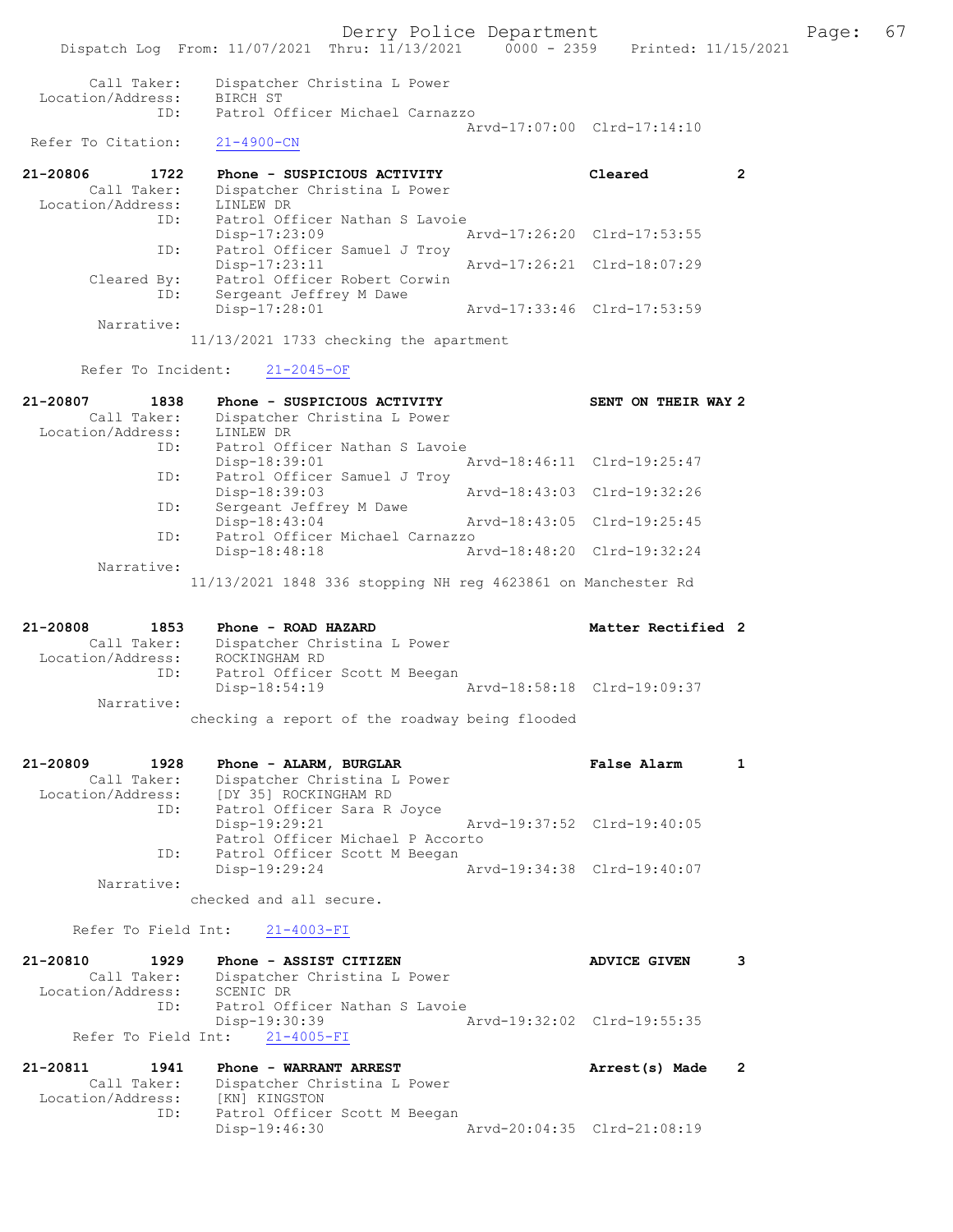Derry Police Department<br>
Page: 68<br>
Printed: 11/15/2021<br>
Printed: 11/15/2021 Dispatch Log From: 11/07/2021 Thru: 11/13/2021 Narrative: Kingston advises of an arrest on a Derry PD warrant Elliott,Randy 61 Hardy Rd Londonderry, NH dob 032058 Narrative: 11/13/2021 2018 in custody and enroute to hq's s/m 33125.5 Narrative: 11/13/2021 2036 off at hq's e/m 33134.3 Narrative: 11/13/2021 2055 released on a summons with a court date of 2/17/22 Narrative: 11/13/2021 2057 courtesy ride to Londonderry s/m 33134.3 Narrative: 11/13/2021 2105 e/m 33137.8 Refer To Arrest: 21-1092-AR 21-20812 1946 Phone - DISTURBANCE Call Taker: Dispatcher Christina L Power **Arrest(s) Made** 1 Dispatcher Christina L Power<br>ASHLEIGH DR Location/Address:<br>ID: Patrol Officer Samuel J Troy<br>Disp-19:47:09 Disp-19:47:09 Arvd-19:47:19 Clrd-21:08:34

Disp-19:47:12 Arvd-19:47:18 Clrd-21:08:32<br>ID: Patrol Officer Sara R Joyce

11/13/2021 2008 transported to PMC via DFD with one for

Disp-19:47:15 Arvd-19:49:01 Clrd-21:08:40

# Narrative:

Narrative:

Narrative:

11/13/2021 2008 S9, 238 and 222 also off at PMC

#### Refer To P/C: 21-1093-AR

ID: Sergeant Jeffrey M Dawe<br>Disp-19:47:12

protective custody. Reinecke, Dreu dob 051997

Patrol Officer Sara R Joyce<br>Disp-19:47:15

11/13/2021 1952 DFD on scene

Patrol Officer Michael P Accorto

| 21-20813          | 1947        | Phone - SUSPICIOUS ACTIVITY        | Could Not Locate 2          |  |
|-------------------|-------------|------------------------------------|-----------------------------|--|
|                   | Call Taker: | Dispatcher Christina L Power       |                             |  |
| Location/Address: |             | FAIRWAY DR                         |                             |  |
|                   | ID:         | Patrol Officer Nathan S Lavoie     |                             |  |
|                   |             | $Disp-20:47:58$                    | Arvd-20:50:43 Clrd-20:58:45 |  |
|                   | ID:         | Patrol Officer Michael Carnazzo    |                             |  |
|                   |             | $Disp-20:48:01$                    | Arvd-20:50:43 Clrd-20:58:43 |  |
|                   | Narrative:  |                                    |                             |  |
|                   |             | smell of marijuana in the building |                             |  |

| 21-20814 | 1953              | Phone - FOUND/LOST PROPERTY                   | Report Taken                |  |
|----------|-------------------|-----------------------------------------------|-----------------------------|--|
|          | Call Taker:       | Patrol Officer Robert Corwin                  |                             |  |
|          | Location/Address: | [DY 2] MUNICIPAL DR                           |                             |  |
|          | ID:               | Patrol Officer Robert Corwin<br>Disp-19:54:17 | Arvd-19:54:19 Clrd-19:54:34 |  |
|          |                   | Refer To Incident: 21-2046-OF                 |                             |  |

| 21-20815          | 2005        | Phone - DISTURBANCE             | Peace Restored |  |
|-------------------|-------------|---------------------------------|----------------|--|
|                   | Call Taker: | Dispatcher Christina L Power    |                |  |
| Location/Address: |             | PARKLAND DR                     |                |  |
|                   | ID:         | Patrol Officer Michael Carnazzo |                |  |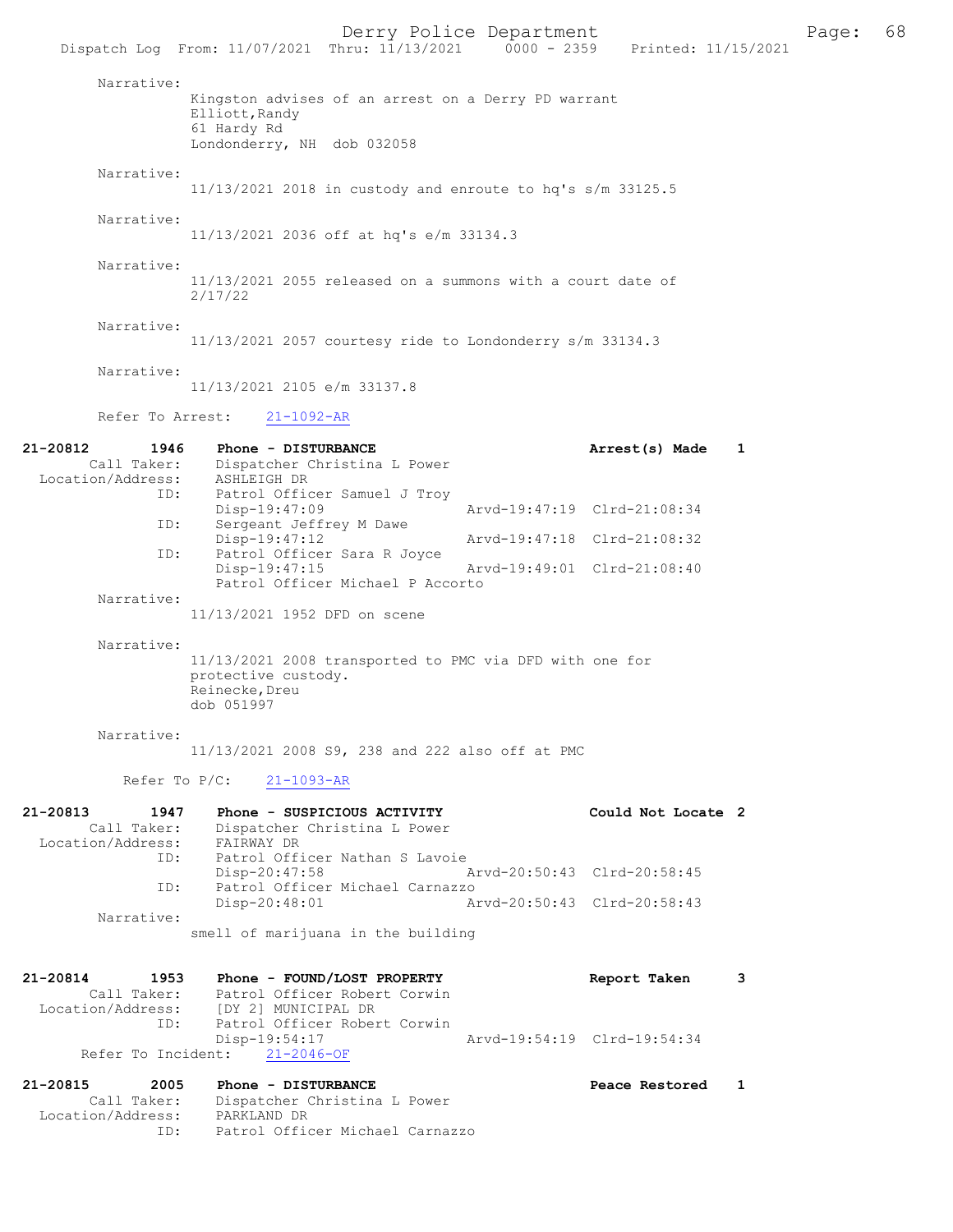Derry Police Department Fage: 69 Dispatch Log From: 11/07/2021 Thru: 11/13/2021 0000 - 2359 Printed: 11/15/2021 Disp-20:06:09 Arvd-20:10:43 Clrd-20:46:35 ID: Patrol Officer Nathan S Lavoie Disp-20:06:24 Arvd-20:10:31 Clrd-20:46:32 Dispatched By: Patrol Officer Robert Corwin 21-20816 2104 Phone - NOISE COMPLAINT AND ADVICE GIVEN 2 Call Taker: Patrol Officer Robert Corwin Location/Address: EMERSON LN ID: Patrol Officer Nathan S Lavoie Disp-21:06:19 Arvd-21:06:24 Clrd-21:35:11 Arrived By: Dispatcher Christina L Power Cleared By: Dispatcher Christina L Power Narrative: car alarm Narrative: quiet on arrival. Refer To Field Int: 21-4004-FI 21-20817 2119 Initiated - MV CHECK Vehicle checked 1 Call Taker: Dispatcher Christina L Power Location/Address: ROLLINS ST ID: Patrol Officer Michael Carnazzo Arvd-21:19:00 Clrd-21:24:15 Narrative: mv and property checked, no issues 21-20818 2220 Initiated - ROAD HAZARD\ Services Rendered 2 Call Taker: Dispatcher Christina L Power Location/Address: FOLSOM RD ID: Patrol Officer Nathan S Lavoie Arvd-22:20:00 Clrd-22:26:05 Narrative: clogged drain. matter rectified 21-20819 2232 Phone - SUSPICIOUS ACTIVITY ADVICE GIVEN 2 Call Taker: Dispatcher Christina L Power Location/Address: E BROADWAY ID: Patrol Officer Scott M Beegan Disp-22:34:00 Arvd-22:36:59 Clrd-22:48:07 Cleared By: Dispatcher Christine D Carlson 21-20820 2248 Initiated - MV STOP Warning Issued 3 Call Taker: Dispatcher Christine D Carlson Location/Address: BIRCH ST ID: Patrol Officer Michael Carnazzo Arvd-22:48:07 Clrd-22:52:52 Refer To Citation: 21-4902-CN 21-20821 2301 Phone - SUSPICIOUS ACTIVITY Services Rendered 2 Call Taker: Patrol Officer Robert Corwin Location/Address: [DY 1347] CABOT DR ID: Patrol Officer Michael Carnazzo Disp-23:02:24 Arvd-23:05:24 Clrd-23:22:34 Arrived By: Dispatcher Christine D Carlson Cleared By: Dispatcher Christine D Carlson ID: Patrol Officer Scott M Beegan Disp-23:02:26 Arvd-23:08:49 Clrd-23:22:13 Arrived By: Dispatcher Christine D Carlson Cleared By: Dispatcher Christine D Carlson Refer To Field Int: 21-3987-FI 21-20822 2310 Phone - CRIMINAL TRESPASS Services Rendered 2 Call Taker: Dispatcher Christine D Carlson Location/Address: BERRY RD ID: Patrol Officer Michael Carnazzo Disp-23:22:39 Arvd-23:26:19 Clrd-23:38:19